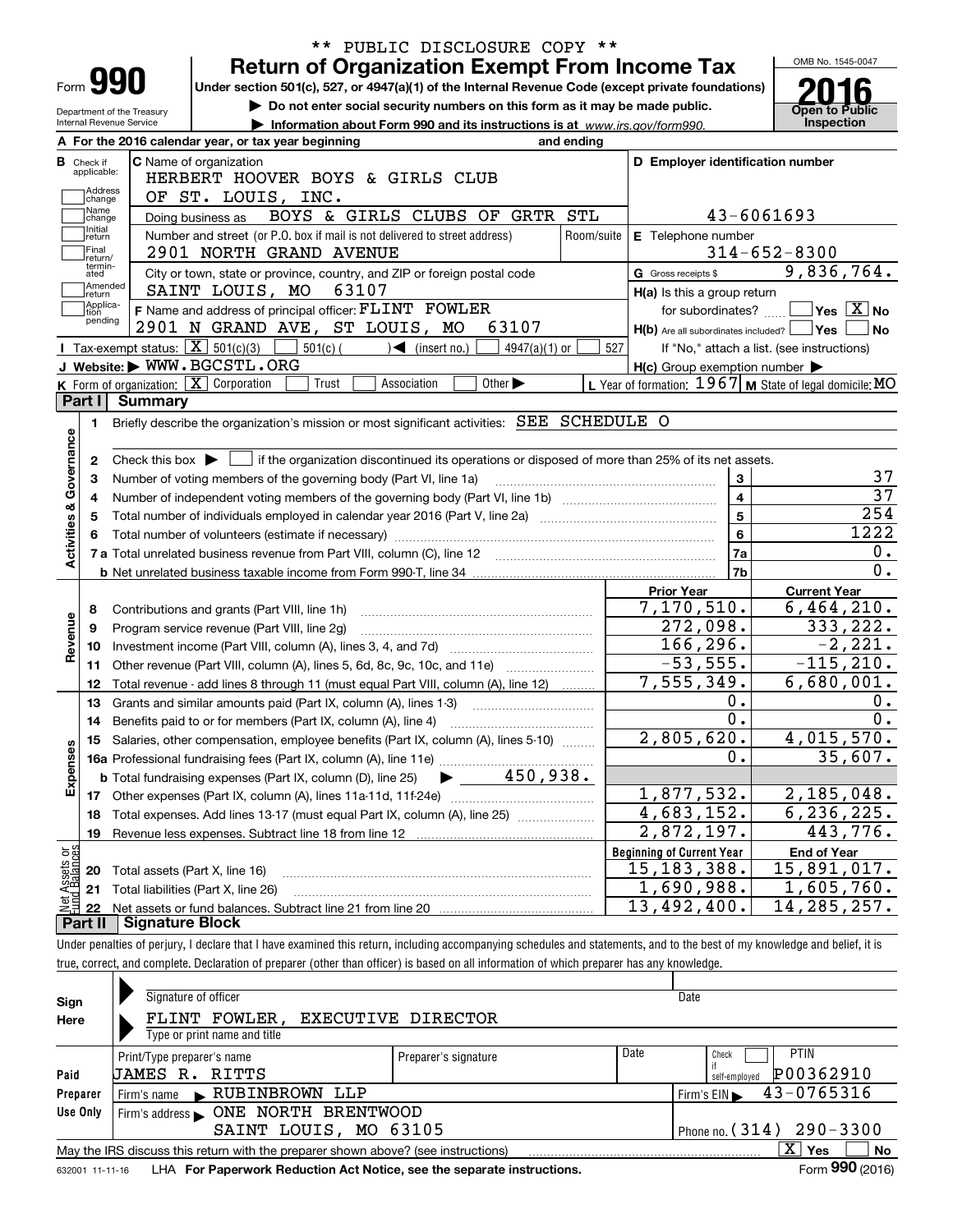|              | <b>Part III   Statement of Program Service Accomplishments</b>                                                                                                                                                                                                                                                |
|--------------|---------------------------------------------------------------------------------------------------------------------------------------------------------------------------------------------------------------------------------------------------------------------------------------------------------------|
|              | $\overline{\mathbf{x}}$                                                                                                                                                                                                                                                                                       |
| 1            | Briefly describe the organization's mission:                                                                                                                                                                                                                                                                  |
|              | SEE SCHEDULE O                                                                                                                                                                                                                                                                                                |
|              |                                                                                                                                                                                                                                                                                                               |
|              |                                                                                                                                                                                                                                                                                                               |
|              |                                                                                                                                                                                                                                                                                                               |
| $\mathbf{2}$ | Did the organization undertake any significant program services during the year which were not listed on the                                                                                                                                                                                                  |
|              | $\sqrt{}$ Yes $\sqrt{X}$ No                                                                                                                                                                                                                                                                                   |
|              | If "Yes," describe these new services on Schedule O.                                                                                                                                                                                                                                                          |
|              | $\overline{\mathsf{Yes} \mathrel{\hspace{0.5pt}\mathsf{X}}}$ No                                                                                                                                                                                                                                               |
| 3            | Did the organization cease conducting, or make significant changes in how it conducts, any program services?                                                                                                                                                                                                  |
|              | If "Yes," describe these changes on Schedule O.                                                                                                                                                                                                                                                               |
| 4            | Describe the organization's program service accomplishments for each of its three largest program services, as measured by expenses.                                                                                                                                                                          |
|              | Section 501(c)(3) and 501(c)(4) organizations are required to report the amount of grants and allocations to others, the total expenses, and                                                                                                                                                                  |
|              | revenue, if any, for each program service reported.                                                                                                                                                                                                                                                           |
| 4a           | 1,916,095. including grants of \$<br>107,019.<br>) (Revenue \$<br>) (Expenses \$<br>(Code:                                                                                                                                                                                                                    |
|              | (FORMALLY SPORTSMANS PARK) CLUB - THIS FACILITY<br>HERBERT HOOVER                                                                                                                                                                                                                                             |
|              | CURRENTLY SERVES OVER 3,000 YOUTH WITH AN AVERAGE OF 300 YOUTH                                                                                                                                                                                                                                                |
|              | ATTENDING DAILY. OPEN 48 WEEKS A YEAR,<br>FIVE DAYS A WEEK,<br>THE 78,000                                                                                                                                                                                                                                     |
|              | SQUARE-FOOT FACILITY HOUSES A VISION CLINIC, AQUATICS CENTER, LEARNING                                                                                                                                                                                                                                        |
|              | CENTER, AND SPORTS FIELD, AS WELL AS A DENTAL CLINIC, READING ROOM,                                                                                                                                                                                                                                           |
|              | SCIENCE ROOM, TECHNOLOGY CENTER, GAME ROOM, TENNIS COURTS, FOOTBALL                                                                                                                                                                                                                                           |
|              | FIELD, GYMNASIUM, ART ROOM, TEEN CENTER, PERFORMING ARTS/DANCE STUDIO,                                                                                                                                                                                                                                        |
|              | MULTI-PURPOSE ROOM, CAFETERIA AND KITCHEN, FITNESS CENTER, AND A NEW                                                                                                                                                                                                                                          |
|              |                                                                                                                                                                                                                                                                                                               |
|              | MUSIC STUDIO.                                                                                                                                                                                                                                                                                                 |
|              |                                                                                                                                                                                                                                                                                                               |
|              |                                                                                                                                                                                                                                                                                                               |
|              | 119,893.<br>745,163.<br>) (Expenses \$<br>including grants of \$<br>) (Revenue \$<br>(Code:<br>THIS FACILITY CURRENTLY SERVES 650 CHILDREN WITH<br>ADAMS PARK CLUB -<br>75 MEMBERS ATTENDING DAILY. THE 28,000 SQUARE-FOOT CENTER OFFERS<br>RECREATIONAL AND SOCIAL ACTIVITIES,<br>EDUCATIONAL,<br>AS WELL AS |
|              | TEEN-FOCUSED PROGRAMS. THE FACILITY INCLUDES A GYM, DANCE STUDIO,<br>FITNESS CENTER, GAME ROOM, COMPUTER LAB, EYECARE CLINIC, AND<br>SPORTS FIELD.                                                                                                                                                            |
|              |                                                                                                                                                                                                                                                                                                               |
|              | $672,486.$ including grants of \$<br>) (Expenses \$<br>) (Revenue \$<br>(Code:                                                                                                                                                                                                                                |
|              | MENTOR ST. LOUIS - MENTOR ST. LOUIS SERVES APPROXIMATLEY 425 YOUTH                                                                                                                                                                                                                                            |
|              | THE PROGRAM MATCHES CARING ADULTS WITH ELEMENTARY SCHOOL<br>ANNUALLY.                                                                                                                                                                                                                                         |
| 4b<br>4c     | CHILDREN TO ENHANCE LITERACY AND READING SKILLS,<br>TRIGGER DISCUSSIONS,                                                                                                                                                                                                                                      |
|              | SELF-ESTEEM.<br>THINKING AND BUILD STUDENTS'<br>THE SCHOOL-BASED<br>CREATIVE                                                                                                                                                                                                                                  |
|              | MODEL OPERATES A MENTORING PROGRAM AT FIVE ST. LOUIS PUBLIC ELEMENTARY                                                                                                                                                                                                                                        |
|              | SCHOOLS; AND IN ROOSEVELT AND NORMANDY HIGH SCHOOLS,<br>THROUGH MENTORS'                                                                                                                                                                                                                                      |
|              | BE GREAT: GRADUATE PROGRAM.<br>THE AFTERSCHOOL MODEL TAKES PLACE AT ALL                                                                                                                                                                                                                                       |
|              | CLUB LOCATIONS.                                                                                                                                                                                                                                                                                               |
|              |                                                                                                                                                                                                                                                                                                               |
|              |                                                                                                                                                                                                                                                                                                               |
|              |                                                                                                                                                                                                                                                                                                               |
|              |                                                                                                                                                                                                                                                                                                               |
|              |                                                                                                                                                                                                                                                                                                               |
|              | 4d Other program services (Describe in Schedule O.)                                                                                                                                                                                                                                                           |
|              | 1,695,799. including grants of \$<br>106, 310.<br>(Expenses \$<br>(Revenue \$                                                                                                                                                                                                                                 |
|              | 5,029,543.<br>4e Total program service expenses<br>Form 990 (2016)                                                                                                                                                                                                                                            |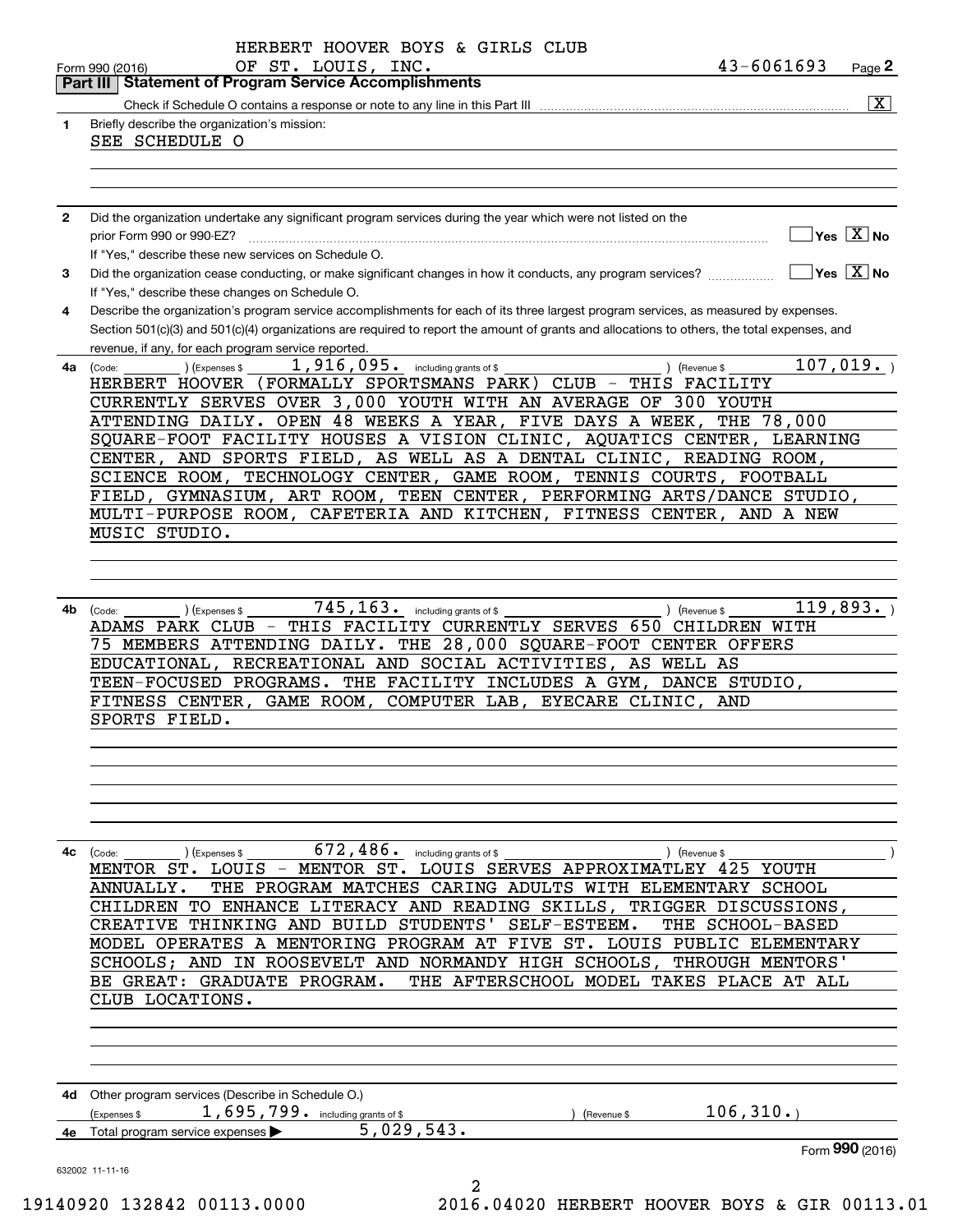|     |                                                                                                                                                    |                   | Yes                     | No                      |
|-----|----------------------------------------------------------------------------------------------------------------------------------------------------|-------------------|-------------------------|-------------------------|
| 1.  | Is the organization described in section 501(c)(3) or 4947(a)(1) (other than a private foundation)?                                                |                   |                         |                         |
|     |                                                                                                                                                    | 1                 | X                       |                         |
| 2   |                                                                                                                                                    | $\overline{2}$    | $\overline{\textbf{x}}$ |                         |
| 3   | Did the organization engage in direct or indirect political campaign activities on behalf of or in opposition to candidates for                    |                   |                         |                         |
|     |                                                                                                                                                    | 3                 |                         | x                       |
| 4   | Section 501(c)(3) organizations. Did the organization engage in lobbying activities, or have a section 501(h) election in effect                   |                   |                         |                         |
|     |                                                                                                                                                    | 4                 |                         | X                       |
| 5   | Is the organization a section 501(c)(4), 501(c)(5), or 501(c)(6) organization that receives membership dues, assessments, or                       |                   |                         |                         |
|     |                                                                                                                                                    | 5                 |                         | x                       |
| 6   | Did the organization maintain any donor advised funds or any similar funds or accounts for which donors have the right to                          |                   |                         |                         |
|     | provide advice on the distribution or investment of amounts in such funds or accounts? If "Yes," complete Schedule D, Part I                       | 6                 |                         | x                       |
| 7   | Did the organization receive or hold a conservation easement, including easements to preserve open space,                                          |                   |                         |                         |
|     |                                                                                                                                                    | $\overline{7}$    |                         | x                       |
| 8   | Did the organization maintain collections of works of art, historical treasures, or other similar assets? If "Yes," complete                       |                   |                         |                         |
|     |                                                                                                                                                    | 8                 |                         | x                       |
| 9   | Did the organization report an amount in Part X, line 21, for escrow or custodial account liability, serve as a custodian for                      |                   |                         |                         |
|     | amounts not listed in Part X; or provide credit counseling, debt management, credit repair, or debt negotiation services?                          |                   |                         |                         |
|     | If "Yes," complete Schedule D, Part IV                                                                                                             | 9                 |                         | x                       |
| 10  | Did the organization, directly or through a related organization, hold assets in temporarily restricted endowments, permanent                      |                   |                         |                         |
|     |                                                                                                                                                    | 10                | X                       |                         |
| 11  | If the organization's answer to any of the following questions is "Yes," then complete Schedule D, Parts VI, VIII, VIII, IX, or X                  |                   |                         |                         |
|     | as applicable.                                                                                                                                     |                   |                         |                         |
|     | a Did the organization report an amount for land, buildings, and equipment in Part X, line 10? If "Yes," complete Schedule D,                      |                   |                         |                         |
|     |                                                                                                                                                    | 11a               | X                       |                         |
|     | <b>b</b> Did the organization report an amount for investments - other securities in Part X, line 12 that is 5% or more of its total               |                   |                         |                         |
|     |                                                                                                                                                    | 11b               |                         | x                       |
|     | c Did the organization report an amount for investments - program related in Part X, line 13 that is 5% or more of its total                       |                   |                         |                         |
|     |                                                                                                                                                    | 11c               |                         | x                       |
|     | d Did the organization report an amount for other assets in Part X, line 15 that is 5% or more of its total assets reported in                     |                   |                         | x                       |
|     |                                                                                                                                                    | 11d<br><b>11e</b> |                         | $\overline{\mathbf{x}}$ |
| f   | Did the organization's separate or consolidated financial statements for the tax year include a footnote that addresses                            |                   |                         |                         |
|     | the organization's liability for uncertain tax positions under FIN 48 (ASC 740)? If "Yes," complete Schedule D, Part X                             | 11f               |                         | x                       |
|     | 12a Did the organization obtain separate, independent audited financial statements for the tax year? If "Yes," complete                            |                   |                         |                         |
|     |                                                                                                                                                    | 12a               |                         | x                       |
|     | Schedule D, Parts XI and XII<br><b>b</b> Was the organization included in consolidated, independent audited financial statements for the tax year? |                   |                         |                         |
|     | If "Yes," and if the organization answered "No" to line 12a, then completing Schedule D, Parts XI and XII is optional manuman                      | 12b               | х                       |                         |
| 13  |                                                                                                                                                    | 13                |                         | х                       |
| 14a | Did the organization maintain an office, employees, or agents outside of the United States?                                                        | 14a               |                         | $\overline{\textbf{X}}$ |
| b   | Did the organization have aggregate revenues or expenses of more than \$10,000 from grantmaking, fundraising, business,                            |                   |                         |                         |
|     | investment, and program service activities outside the United States, or aggregate foreign investments valued at \$100,000                         |                   |                         |                         |
|     |                                                                                                                                                    | 14b               |                         | х                       |
| 15  | Did the organization report on Part IX, column (A), line 3, more than \$5,000 of grants or other assistance to or for any                          |                   |                         |                         |
|     |                                                                                                                                                    | 15                |                         | х                       |
| 16  | Did the organization report on Part IX, column (A), line 3, more than \$5,000 of aggregate grants or other assistance to                           |                   |                         |                         |
|     |                                                                                                                                                    | 16                |                         | X                       |
| 17  | Did the organization report a total of more than \$15,000 of expenses for professional fundraising services on Part IX,                            |                   |                         |                         |
|     |                                                                                                                                                    | 17                | X                       |                         |
| 18  | Did the organization report more than \$15,000 total of fundraising event gross income and contributions on Part VIII, lines                       |                   |                         |                         |
|     |                                                                                                                                                    | 18                | X                       |                         |
| 19  | Did the organization report more than \$15,000 of gross income from gaming activities on Part VIII, line 9a? If "Yes."                             |                   |                         |                         |
|     |                                                                                                                                                    | 19                | X                       |                         |

Form (2016) **990**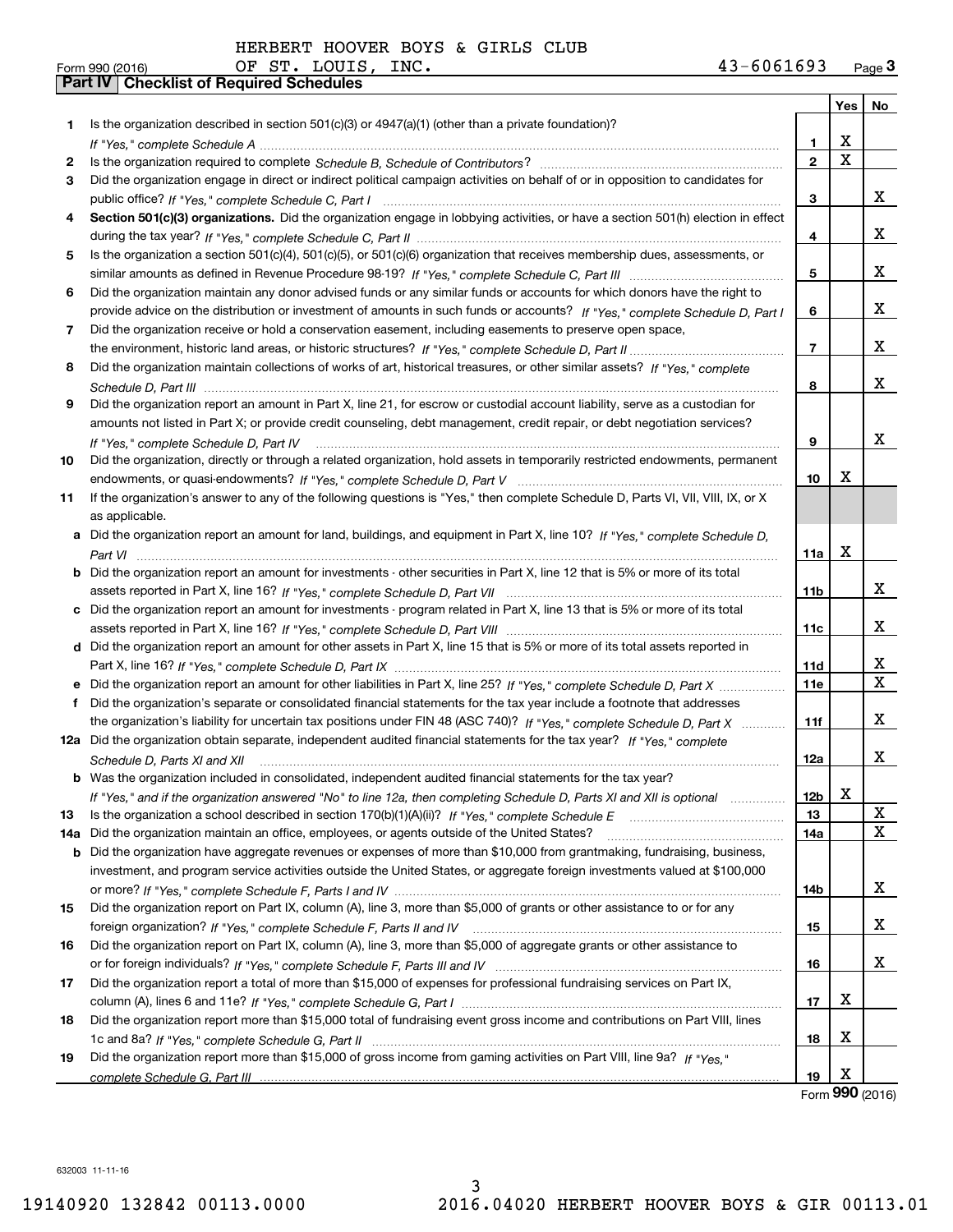| Form 990 (2016) | LOUIS,<br>OF ST.<br>INC.                                              | $43 - 6061693$ | Page $4$ |
|-----------------|-----------------------------------------------------------------------|----------------|----------|
|                 | <b>Part IV</b> Checklist of Required Schedules <sub>(continued)</sub> |                |          |

|    | Pall IV  <br>Crieckist of Required Scriedules (continued)                                                                         |                 |            |                   |
|----|-----------------------------------------------------------------------------------------------------------------------------------|-----------------|------------|-------------------|
|    |                                                                                                                                   |                 | <b>Yes</b> | No                |
|    | 20a Did the organization operate one or more hospital facilities? If "Yes," complete Schedule H                                   | 20a             |            | X.                |
| b  | If "Yes" to line 20a, did the organization attach a copy of its audited financial statements to this return?                      | 20 <sub>b</sub> |            |                   |
| 21 | Did the organization report more than \$5,000 of grants or other assistance to any domestic organization or                       |                 |            |                   |
|    |                                                                                                                                   | 21              |            | x                 |
| 22 | Did the organization report more than \$5,000 of grants or other assistance to or for domestic individuals on                     |                 |            |                   |
|    |                                                                                                                                   | 22              |            | x                 |
| 23 | Did the organization answer "Yes" to Part VII, Section A, line 3, 4, or 5 about compensation of the organization's current        |                 |            |                   |
|    | and former officers, directors, trustees, key employees, and highest compensated employees? If "Yes," complete                    |                 |            |                   |
|    |                                                                                                                                   | 23              | X          |                   |
|    | 24a Did the organization have a tax-exempt bond issue with an outstanding principal amount of more than \$100,000 as of the       |                 |            |                   |
|    | last day of the year, that was issued after December 31, 2002? If "Yes," answer lines 24b through 24d and complete                |                 |            |                   |
|    | Schedule K. If "No", go to line 25a                                                                                               | 24a             |            | x                 |
|    | <b>b</b> Did the organization invest any proceeds of tax-exempt bonds beyond a temporary period exception?                        | 24b             |            |                   |
|    | c Did the organization maintain an escrow account other than a refunding escrow at any time during the year to defease            |                 |            |                   |
|    |                                                                                                                                   | 24c             |            |                   |
|    |                                                                                                                                   | 24d             |            |                   |
|    | 25a Section 501(c)(3), 501(c)(4), and 501(c)(29) organizations. Did the organization engage in an excess benefit                  |                 |            |                   |
|    |                                                                                                                                   | 25a             |            | x                 |
|    | b Is the organization aware that it engaged in an excess benefit transaction with a disqualified person in a prior year, and      |                 |            |                   |
|    | that the transaction has not been reported on any of the organization's prior Forms 990 or 990-EZ? If "Yes," complete             |                 |            |                   |
|    | Schedule L. Part I                                                                                                                | 25b             |            | x                 |
| 26 | Did the organization report any amount on Part X, line 5, 6, or 22 for receivables from or payables to any current or             |                 |            |                   |
|    | former officers, directors, trustees, key employees, highest compensated employees, or disqualified persons? If "Yes "            |                 |            |                   |
|    |                                                                                                                                   | 26              |            | x                 |
| 27 | Did the organization provide a grant or other assistance to an officer, director, trustee, key employee, substantial              |                 |            |                   |
|    | contributor or employee thereof, a grant selection committee member, or to a 35% controlled entity or family member               |                 |            |                   |
|    |                                                                                                                                   | 27              |            | x                 |
| 28 | Was the organization a party to a business transaction with one of the following parties (see Schedule L, Part IV                 |                 |            |                   |
|    | instructions for applicable filing thresholds, conditions, and exceptions):                                                       |                 |            |                   |
|    | a A current or former officer, director, trustee, or key employee? If "Yes," complete Schedule L, Part IV                         | 28a             |            | х                 |
|    | b A family member of a current or former officer, director, trustee, or key employee? If "Yes," complete Schedule L, Part IV      | 28 <sub>b</sub> |            | X                 |
|    | c An entity of which a current or former officer, director, trustee, or key employee (or a family member thereof) was an officer, |                 |            |                   |
|    |                                                                                                                                   | 28c             |            | x                 |
| 29 |                                                                                                                                   | 29              | X          |                   |
| 30 | Did the organization receive contributions of art, historical treasures, or other similar assets, or qualified conservation       |                 |            |                   |
|    |                                                                                                                                   | 30              |            | X                 |
| 31 | Did the organization liquidate, terminate, or dissolve and cease operations?                                                      |                 |            |                   |
|    |                                                                                                                                   | 31              |            | x                 |
| 32 | Did the organization sell, exchange, dispose of, or transfer more than 25% of its net assets? If "Yes," complete                  |                 |            |                   |
|    |                                                                                                                                   | 32              |            | X                 |
| 33 | Did the organization own 100% of an entity disregarded as separate from the organization under Regulations                        |                 |            |                   |
|    |                                                                                                                                   | 33              |            | X                 |
| 34 | Was the organization related to any tax-exempt or taxable entity? If "Yes," complete Schedule R, Part II, III, or IV, and         |                 |            |                   |
|    |                                                                                                                                   | 34              | X          |                   |
|    | 35a Did the organization have a controlled entity within the meaning of section 512(b)(13)?                                       | <b>35a</b>      |            | X                 |
|    | b If "Yes" to line 35a, did the organization receive any payment from or engage in any transaction with a controlled entity       |                 |            |                   |
|    |                                                                                                                                   | 35b             |            |                   |
| 36 | Section 501(c)(3) organizations. Did the organization make any transfers to an exempt non-charitable related organization?        |                 |            |                   |
|    |                                                                                                                                   | 36              |            | x                 |
| 37 | Did the organization conduct more than 5% of its activities through an entity that is not a related organization                  |                 |            |                   |
|    |                                                                                                                                   | 37              |            | x                 |
| 38 | Did the organization complete Schedule O and provide explanations in Schedule O for Part VI, lines 11b and 19?                    |                 |            |                   |
|    |                                                                                                                                   | 38              | X          |                   |
|    |                                                                                                                                   |                 |            | Form $990$ (2016) |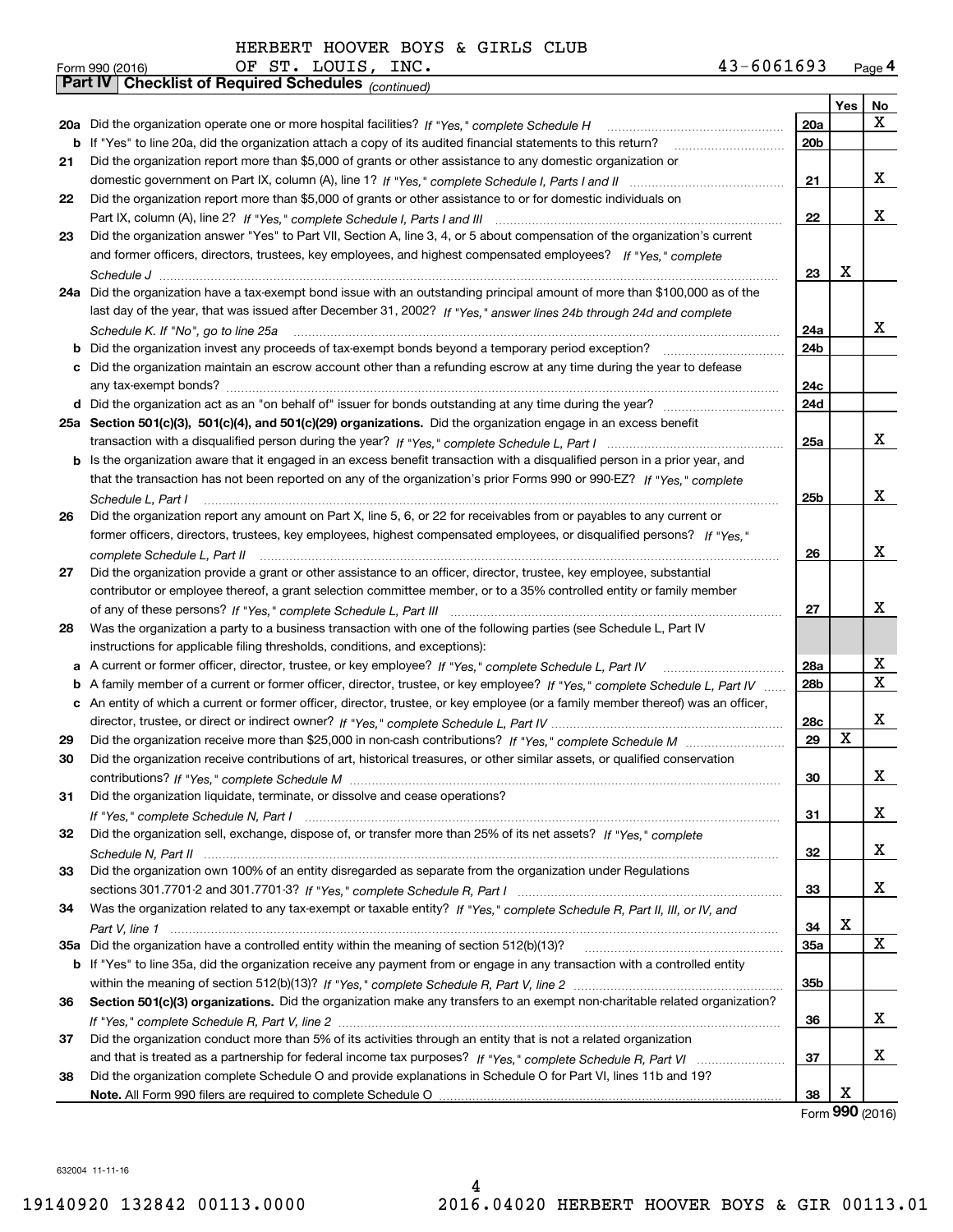| HERBERT HOOVER BOYS & GIRLS CLUB |  |  |
|----------------------------------|--|--|
|                                  |  |  |

|               | OF ST. LOUIS, INC.<br>Form 990 (2016)                                                                                                           |                 | 43-6061693 |                |     | <u>Page</u> 5 |
|---------------|-------------------------------------------------------------------------------------------------------------------------------------------------|-----------------|------------|----------------|-----|---------------|
| <b>Part V</b> | <b>Statements Regarding Other IRS Filings and Tax Compliance</b>                                                                                |                 |            |                |     |               |
|               | Check if Schedule O contains a response or note to any line in this Part V                                                                      |                 |            |                |     |               |
|               |                                                                                                                                                 |                 |            |                | Yes | No            |
|               |                                                                                                                                                 | 1a              | 69         |                |     |               |
| b             | Enter the number of Forms W-2G included in line 1a. Enter -0- if not applicable                                                                 | 1 <sub>b</sub>  | 0          |                |     |               |
|               | Did the organization comply with backup withholding rules for reportable payments to vendors and reportable gaming                              |                 |            |                |     |               |
|               |                                                                                                                                                 |                 |            | 1c             | х   |               |
|               | 2a Enter the number of employees reported on Form W-3, Transmittal of Wage and Tax Statements,                                                  |                 |            |                |     |               |
|               | filed for the calendar year ending with or within the year covered by this return                                                               | 2a              | 254        |                |     |               |
|               |                                                                                                                                                 |                 |            | 2 <sub>b</sub> | х   |               |
|               |                                                                                                                                                 |                 |            |                |     |               |
| За            | Did the organization have unrelated business gross income of \$1,000 or more during the year?                                                   |                 |            | 3a             |     | х             |
|               |                                                                                                                                                 |                 |            | 3 <sub>b</sub> |     |               |
|               | 4a At any time during the calendar year, did the organization have an interest in, or a signature or other authority over, a                    |                 |            |                |     |               |
|               | financial account in a foreign country (such as a bank account, securities account, or other financial account)?                                |                 |            | 4a             |     | x             |
|               | <b>b</b> If "Yes," enter the name of the foreign country: $\blacktriangleright$                                                                 |                 |            |                |     |               |
|               | See instructions for filing requirements for FinCEN Form 114, Report of Foreign Bank and Financial Accounts (FBAR).                             |                 |            |                |     |               |
| 5a            | Was the organization a party to a prohibited tax shelter transaction at any time during the tax year?                                           |                 |            | 5a             |     | х             |
| b             |                                                                                                                                                 |                 |            | 5 <sub>b</sub> |     | X             |
| c             | If "Yes," to line 5a or 5b, did the organization file Form 8886-T?                                                                              |                 |            | 5c             |     |               |
| 6а            | Does the organization have annual gross receipts that are normally greater than \$100,000, and did the organization solicit                     |                 |            |                |     |               |
|               | any contributions that were not tax deductible as charitable contributions?                                                                     |                 |            | 6a             |     | X             |
|               | <b>b</b> If "Yes," did the organization include with every solicitation an express statement that such contributions or gifts                   |                 |            |                |     |               |
|               | were not tax deductible?                                                                                                                        |                 |            | 6b             |     |               |
| 7             | Organizations that may receive deductible contributions under section 170(c).                                                                   |                 |            |                | х   |               |
| a             | Did the organization receive a payment in excess of \$75 made partly as a contribution and partly for goods and services provided to the payor? |                 |            | 7a             | X   |               |
| b             | If "Yes," did the organization notify the donor of the value of the goods or services provided?                                                 |                 |            | 7b             |     |               |
|               | Did the organization sell, exchange, or otherwise dispose of tangible personal property for which it was required                               |                 |            | 7c             |     | х             |
| d             |                                                                                                                                                 | 7d              |            |                |     |               |
| е             | Did the organization receive any funds, directly or indirectly, to pay premiums on a personal benefit contract?                                 |                 |            | 7e             |     | х             |
| f             | Did the organization, during the year, pay premiums, directly or indirectly, on a personal benefit contract?                                    |                 |            | 7f             |     | X             |
| g             | If the organization received a contribution of qualified intellectual property, did the organization file Form 8899 as required?                |                 |            | 7g             |     |               |
| h.            | If the organization received a contribution of cars, boats, airplanes, or other vehicles, did the organization file a Form 1098-C?              |                 |            | 7h             |     |               |
| 8             | Sponsoring organizations maintaining donor advised funds. Did a donor advised fund maintained by the                                            |                 |            |                |     |               |
|               | sponsoring organization have excess business holdings at any time during the year?                                                              |                 |            | 8              |     |               |
|               | Sponsoring organizations maintaining donor advised funds.                                                                                       |                 |            |                |     |               |
| a             | Did the sponsoring organization make any taxable distributions under section 4966?                                                              |                 |            | 9а             |     |               |
| b             | Did the sponsoring organization make a distribution to a donor, donor advisor, or related person?                                               |                 |            | 9b             |     |               |
| 10            | Section 501(c)(7) organizations. Enter:                                                                                                         |                 |            |                |     |               |
| a             | Initiation fees and capital contributions included on Part VIII, line 12 <i>manuarrouus</i> manuations of the lates                             | 10a             |            |                |     |               |
| b             | Gross receipts, included on Form 990, Part VIII, line 12, for public use of club facilities                                                     | 10 <sub>b</sub> |            |                |     |               |
| 11            | Section 501(c)(12) organizations. Enter:                                                                                                        |                 |            |                |     |               |
| а             | Gross income from members or shareholders                                                                                                       | 11a             |            |                |     |               |
| b             | Gross income from other sources (Do not net amounts due or paid to other sources against                                                        |                 |            |                |     |               |
|               | amounts due or received from them.)                                                                                                             | 11b             |            |                |     |               |
| 12a           | Section 4947(a)(1) non-exempt charitable trusts. Is the organization filing Form 990 in lieu of Form 1041?                                      |                 |            | 12a            |     |               |
|               | <b>b</b> If "Yes," enter the amount of tax-exempt interest received or accrued during the year                                                  | 12b             |            |                |     |               |
| 13            | Section 501(c)(29) qualified nonprofit health insurance issuers.                                                                                |                 |            |                |     |               |
| a             | Is the organization licensed to issue qualified health plans in more than one state?                                                            |                 |            | 13а            |     |               |
|               | Note. See the instructions for additional information the organization must report on Schedule O.                                               |                 |            |                |     |               |
|               | <b>b</b> Enter the amount of reserves the organization is required to maintain by the states in which the                                       |                 |            |                |     |               |
|               |                                                                                                                                                 | 13b             |            |                |     |               |
|               |                                                                                                                                                 | 13с             |            |                |     |               |
|               | 14a Did the organization receive any payments for indoor tanning services during the tax year?                                                  |                 |            | 14a            |     | x             |
|               |                                                                                                                                                 |                 |            | 14b            |     |               |

Form (2016) **990**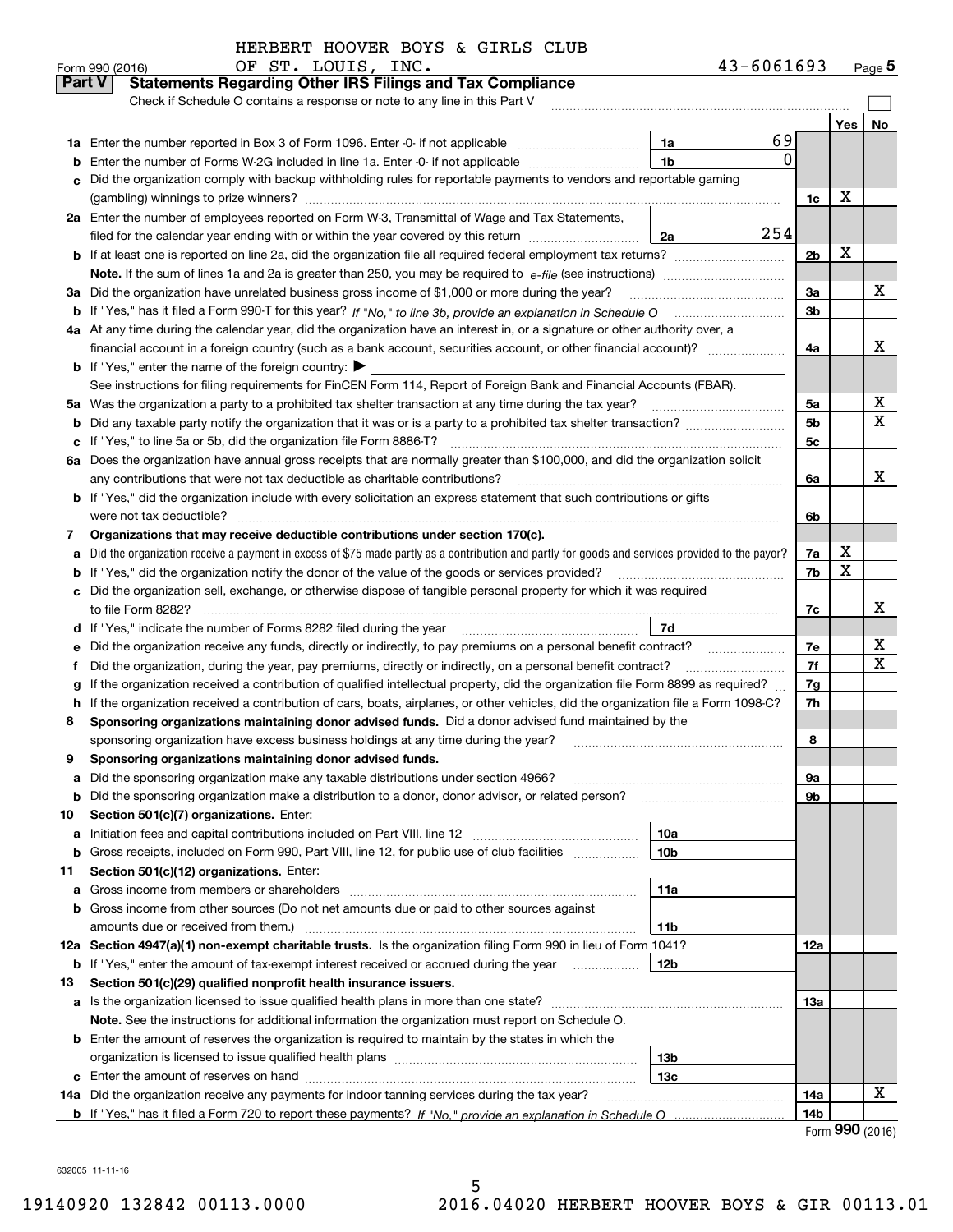*For each "Yes" response to lines 2 through 7b below, and for a "No" response to line 8a, 8b, or 10b below, describe the circumstances, processes, or changes in Schedule O. See instructions.* Form 990 (2016) **CDE ST. LOUIS, INC.** Page 6<br>**Part VI Governance, Management, and Disclosure** For each "Yes" response to lines 2 through 7b below, and for a "No" response

|     |                                                                                                                                                                            |                               |    |                         | Yes              | No          |
|-----|----------------------------------------------------------------------------------------------------------------------------------------------------------------------------|-------------------------------|----|-------------------------|------------------|-------------|
|     | <b>1a</b> Enter the number of voting members of the governing body at the end of the tax year <i>manumum</i>                                                               | 1a                            | 37 |                         |                  |             |
|     | If there are material differences in voting rights among members of the governing body, or if the governing                                                                |                               |    |                         |                  |             |
|     | body delegated broad authority to an executive committee or similar committee, explain in Schedule O.                                                                      |                               |    |                         |                  |             |
|     | Enter the number of voting members included in line 1a, above, who are independent                                                                                         | 1b                            | 37 |                         |                  |             |
| 2   | Did any officer, director, trustee, or key employee have a family relationship or a business relationship with any other                                                   |                               |    |                         |                  |             |
|     |                                                                                                                                                                            |                               |    | $\mathbf{2}$            |                  | х           |
| 3   | Did the organization delegate control over management duties customarily performed by or under the direct supervision                                                      |                               |    |                         |                  |             |
|     |                                                                                                                                                                            |                               |    | 3                       |                  | х           |
| 4   | Did the organization make any significant changes to its governing documents since the prior Form 990 was filed?                                                           |                               |    | $\overline{\mathbf{4}}$ |                  | $\mathbf X$ |
| 5   |                                                                                                                                                                            |                               |    | 5                       |                  | X           |
| 6   | Did the organization have members or stockholders?                                                                                                                         |                               |    | 6                       |                  | $\mathbf x$ |
| 7a  | Did the organization have members, stockholders, or other persons who had the power to elect or appoint one or                                                             |                               |    |                         |                  |             |
|     |                                                                                                                                                                            |                               |    | 7a                      |                  | х           |
|     | <b>b</b> Are any governance decisions of the organization reserved to (or subject to approval by) members, stockholders, or                                                |                               |    |                         |                  |             |
|     | persons other than the governing body?                                                                                                                                     |                               |    | 7b                      |                  | x           |
| 8   | Did the organization contemporaneously document the meetings held or written actions undertaken during the year by the following:                                          |                               |    |                         |                  |             |
| а   |                                                                                                                                                                            |                               |    | 8a                      | х                |             |
|     |                                                                                                                                                                            |                               |    | 8b                      | X                |             |
| 9   | Is there any officer, director, trustee, or key employee listed in Part VII, Section A, who cannot be reached at the                                                       |                               |    |                         |                  |             |
|     |                                                                                                                                                                            |                               |    | 9                       |                  | x           |
|     | Section B. Policies (This Section B requests information about policies not required by the Internal Revenue Code.)                                                        |                               |    |                         |                  |             |
|     |                                                                                                                                                                            |                               |    |                         | Yes              | No          |
|     |                                                                                                                                                                            |                               |    | 10a                     | х                |             |
|     | b If "Yes," did the organization have written policies and procedures governing the activities of such chapters, affiliates,                                               |                               |    |                         |                  |             |
|     |                                                                                                                                                                            |                               |    | 10b                     | х                |             |
|     | 11a Has the organization provided a complete copy of this Form 990 to all members of its governing body before filing the form?                                            |                               |    | 11a                     | X                |             |
| b   | Describe in Schedule O the process, if any, used by the organization to review this Form 990.                                                                              |                               |    |                         |                  |             |
|     |                                                                                                                                                                            |                               |    | 12a                     | х                |             |
| 12a |                                                                                                                                                                            |                               |    | 12b                     | X                |             |
| b   | Did the organization regularly and consistently monitor and enforce compliance with the policy? If "Yes," describe                                                         |                               |    |                         |                  |             |
| c   |                                                                                                                                                                            |                               |    |                         | х                |             |
|     | in Schedule O how this was done www.communication.com/www.communications.com/www.communications.com/                                                                       |                               |    | 12c                     | X                |             |
| 13  |                                                                                                                                                                            |                               |    | 13                      | X                |             |
| 14  | Did the organization have a written document retention and destruction policy? manufactured and the organization have a written document retention and destruction policy? |                               |    | 14                      |                  |             |
| 15  | Did the process for determining compensation of the following persons include a review and approval by independent                                                         |                               |    |                         |                  |             |
|     | persons, comparability data, and contemporaneous substantiation of the deliberation and decision?                                                                          |                               |    |                         |                  |             |
| а   |                                                                                                                                                                            |                               |    | 15a                     | х<br>$\mathbf X$ |             |
| b   | Other officers or key employees of the organization                                                                                                                        |                               |    | 15 <sub>b</sub>         |                  |             |
|     | If "Yes" to line 15a or 15b, describe the process in Schedule O (see instructions).                                                                                        |                               |    |                         |                  |             |
|     | 16a Did the organization invest in, contribute assets to, or participate in a joint venture or similar arrangement with a                                                  |                               |    |                         |                  |             |
|     | taxable entity during the year?                                                                                                                                            |                               |    | 16a                     |                  | х           |
|     | <b>b</b> If "Yes," did the organization follow a written policy or procedure requiring the organization to evaluate its participation                                      |                               |    |                         |                  |             |
|     | in joint venture arrangements under applicable federal tax law, and take steps to safeguard the organization's                                                             |                               |    |                         |                  |             |
|     |                                                                                                                                                                            |                               |    | 16b                     |                  |             |
|     | <b>Section C. Disclosure</b>                                                                                                                                               |                               |    |                         |                  |             |
| 17  | <b>NONE</b><br>List the states with which a copy of this Form 990 is required to be filed $\blacktriangleright$                                                            |                               |    |                         |                  |             |
| 18  | Section 6104 requires an organization to make its Forms 1023 (or 1024 if applicable), 990, and 990-T (Section 501(c)(3)s only) available                                   |                               |    |                         |                  |             |
|     | for public inspection. Indicate how you made these available. Check all that apply.                                                                                        |                               |    |                         |                  |             |
|     | $X$ Upon request<br>Own website<br>Another's website                                                                                                                       | Other (explain in Schedule O) |    |                         |                  |             |
| 19  | Describe in Schedule O whether (and if so, how) the organization made its governing documents, conflict of interest policy, and financial                                  |                               |    |                         |                  |             |
|     | statements available to the public during the tax year.                                                                                                                    |                               |    |                         |                  |             |
| 20  | State the name, address, and telephone number of the person who possesses the organization's books and records:                                                            |                               |    |                         |                  |             |
|     | FLINT FOWLER - 314-335-8000                                                                                                                                                |                               |    |                         |                  |             |
|     |                                                                                                                                                                            |                               |    |                         |                  |             |
|     | 63107<br>2901 NORTH GRAND AVE, ST LOUIS, MO                                                                                                                                |                               |    |                         | Form 990 (2016)  |             |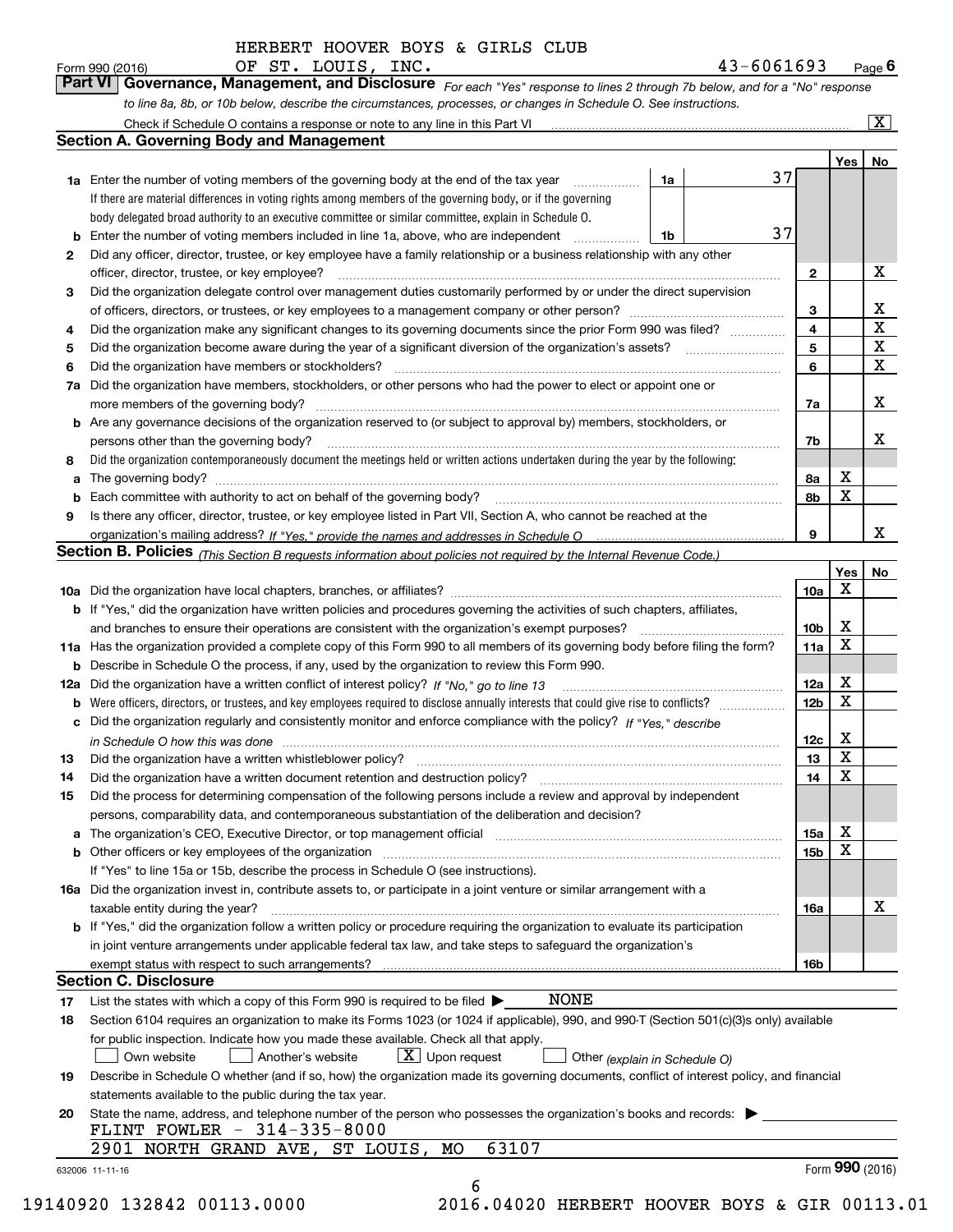| HERBERT HOOVER BOYS & GIRLS CLUB |  |
|----------------------------------|--|
|----------------------------------|--|

 $\mathcal{L}^{\text{max}}$ 

 $\frac{1}{2}$  Form 990 (2016)  $\qquad \qquad \text{OF ST. LOUIS, INC.}$   $\qquad \qquad \text{Page 7}$ **7Part VII Compensation of Officers, Directors, Trustees, Key Employees, Highest Compensated**

#### **Employees, and Independent Contractors**

Check if Schedule O contains a response or note to any line in this Part VII

**Section A. Officers, Directors, Trustees, Key Employees, and Highest Compensated Employees**

**1a**  Complete this table for all persons required to be listed. Report compensation for the calendar year ending with or within the organization's tax year.

**•** List all of the organization's current officers, directors, trustees (whether individuals or organizations), regardless of amount of compensation. Enter -0- in columns  $(D)$ ,  $(E)$ , and  $(F)$  if no compensation was paid.

● List all of the organization's **current** key employees, if any. See instructions for definition of "key employee."

**•** List the organization's five current highest compensated employees (other than an officer, director, trustee, or key employee) who received reportable compensation (Box 5 of Form W-2 and/or Box 7 of Form 1099-MISC) of more than \$100,000 from the organization and any related organizations.

 $\bullet$  List all of the organization's **former** officers, key employees, and highest compensated employees who received more than \$100,000 of reportable compensation from the organization and any related organizations.

**•** List all of the organization's former directors or trustees that received, in the capacity as a former director or trustee of the organization, more than \$10,000 of reportable compensation from the organization and any related organizations.

List persons in the following order: individual trustees or directors; institutional trustees; officers; key employees; highest compensated employees; and former such persons.

Check this box if neither the organization nor any related organization compensated any current officer, director, or trustee.  $\mathcal{L}^{\text{max}}$ 

| (A)                         | (B)               | (C)                            |                                                                          |         |              |                                   |        | (D)             | (E)                          | (F)                |
|-----------------------------|-------------------|--------------------------------|--------------------------------------------------------------------------|---------|--------------|-----------------------------------|--------|-----------------|------------------------------|--------------------|
| Name and Title              | Average           |                                | Position<br>(do not check more than one<br>box, unless person is both an |         |              |                                   |        | Reportable      | Reportable                   | Estimated          |
|                             | hours per         |                                | officer and a director/trustee)                                          |         |              |                                   |        | compensation    | compensation<br>from related | amount of<br>other |
|                             | week<br>(list any |                                |                                                                          |         |              |                                   |        | from<br>the     | organizations                | compensation       |
|                             | hours for         |                                |                                                                          |         |              |                                   |        | organization    | (W-2/1099-MISC)              | from the           |
|                             | related           |                                |                                                                          |         |              |                                   |        | (W-2/1099-MISC) |                              | organization       |
|                             | organizations     |                                |                                                                          |         |              |                                   |        |                 |                              | and related        |
|                             | below             | Individual trustee or director | nstitutional trustee                                                     | Officer | Key employee | Highest compensated<br>  employee | Former |                 |                              | organizations      |
|                             | line)             |                                |                                                                          |         |              |                                   |        |                 |                              |                    |
| WILLIAM K. FREEMAN<br>(1)   | 2.00              |                                |                                                                          |         |              |                                   |        |                 |                              |                    |
| <b>BOARD MEMBER</b>         | 0.05              | $\mathbf X$                    |                                                                          |         |              |                                   |        | 0.              | 0.                           | $\mathbf 0$ .      |
| (2) A. KEITH TURNER         | $\overline{2.00}$ |                                |                                                                          |         |              |                                   |        |                 |                              |                    |
| <b>BOARD MEMBER</b>         |                   | $\rm X$                        |                                                                          |         |              |                                   |        | $\mathbf 0$ .   | $\mathbf 0$ .                | $\mathbf 0$ .      |
| SUZIE SPENCE<br>(3)         | $\overline{2.00}$ |                                |                                                                          |         |              |                                   |        |                 |                              |                    |
| <b>BOARD MEMBER</b>         | 0.05              | X                              |                                                                          |         |              |                                   |        | 0.              | 0.                           | $\mathbf 0$ .      |
| SUSAN D. SCHLICHTER<br>(4)  | $\overline{2.00}$ |                                |                                                                          |         |              |                                   |        |                 |                              |                    |
| <b>BOARD MEMBER</b>         | 0.10              | $\mathbf X$                    |                                                                          |         |              |                                   |        | $\mathbf 0$ .   | $\mathbf 0$ .                | $\mathbf 0$ .      |
| (5)<br>STEVEN BLOOM         | 2.00              |                                |                                                                          |         |              |                                   |        |                 |                              |                    |
| <b>CHAIR</b>                |                   | $\mathbf x$                    |                                                                          | X       |              |                                   |        | $\mathbf 0$ .   | $\mathbf 0$ .                | $0$ .              |
| ROBERT W. FULSTONE<br>(6)   | 2.00              |                                |                                                                          |         |              |                                   |        |                 |                              |                    |
| <b>BOARD MEMBER</b>         |                   | $\mathbf X$                    |                                                                          |         |              |                                   |        | 0.              | $\mathbf 0$ .                | $\mathbf 0$ .      |
| RICHARD H. MILES<br>(7)     | 2.00              |                                |                                                                          |         |              |                                   |        |                 |                              |                    |
| <b>BOARD MEMBER</b>         |                   | $\mathbf X$                    |                                                                          |         |              |                                   |        | 0.              | $\mathbf 0$ .                | $\mathbf 0$ .      |
| PETER LAZAROFF<br>(8)       | 2.00              |                                |                                                                          |         |              |                                   |        |                 |                              |                    |
| <b>BOARD MEMBER</b>         |                   | $\mathbf x$                    |                                                                          |         |              |                                   |        | $\mathbf 0$ .   | $\mathbf 0$ .                | $0$ .              |
| PEGGY GUEST, PH.D.<br>(9)   | 2.00              |                                |                                                                          |         |              |                                   |        |                 |                              |                    |
| <b>BOARD MEMBER</b>         |                   | $\mathbf X$                    |                                                                          |         |              |                                   |        | $\mathbf 0$ .   | $\mathbf 0$ .                | $0$ .              |
| (10) NANCY WOLFE            | $\overline{2.00}$ |                                |                                                                          |         |              |                                   |        |                 |                              |                    |
| <b>BOARD MEMBER</b>         |                   | X                              |                                                                          |         |              |                                   |        | 0.              | $\mathbf 0$ .                | $0$ .              |
| (11) GENE TODD              | 2.00              |                                |                                                                          |         |              |                                   |        |                 |                              |                    |
| <b>BOARD MEMBER</b>         |                   | $\mathbf X$                    |                                                                          |         |              |                                   |        | 0.              | $\mathbf 0$ .                | $\mathbf 0$ .      |
| (12) MIKE HAWKINS           | 2.00              |                                |                                                                          |         |              |                                   |        |                 |                              |                    |
| <b>BOARD MEMBER</b>         |                   | X                              |                                                                          |         |              |                                   |        | $\mathbf 0$ .   | $\mathbf 0$ .                | $\mathbf 0$ .      |
| (13) MICHAEL A. DEHAVEN     | 2.00              |                                |                                                                          |         |              |                                   |        |                 |                              |                    |
| <b>BOARD MEMBER</b>         |                   | X                              |                                                                          |         |              |                                   |        | 0.              | $\mathbf 0$ .                | 0.                 |
| (14) MEGAN RIDGEWAY         | 2.00              |                                |                                                                          |         |              |                                   |        |                 |                              |                    |
| <b>BOARD MEMBER</b>         |                   | $\mathbf x$                    |                                                                          |         |              |                                   |        | 0.              | $\mathbf 0$ .                | 0.                 |
| (15) MARY M. BONACORSI      | $\overline{2.00}$ |                                |                                                                          |         |              |                                   |        |                 |                              |                    |
| VICE CHAIR                  | 0.15              | $\mathbf X$                    |                                                                          | X       |              |                                   |        | 0.              | $\mathbf 0$ .                | $\mathbf 0$ .      |
| (16) MARK BULANDA           | 2.00              |                                |                                                                          |         |              |                                   |        |                 |                              |                    |
| <b>BOARD MEMBER</b>         |                   | $\mathbf x$                    |                                                                          |         |              |                                   |        | $\mathbf 0$ .   | $\mathbf 0$ .                | 0.                 |
| (17) MARIA DEL CARMEN JACOB | 2.00              |                                |                                                                          |         |              |                                   |        |                 |                              |                    |
| <b>BOARD MEMBER</b>         | 0.05              | $\mathbf X$                    |                                                                          |         |              |                                   |        | 0.              | $\mathbf 0$ .                | $0$ .              |
| 632007 11-11-16             |                   |                                |                                                                          |         |              |                                   |        |                 |                              | Form 990 (2016)    |

632007 11-11-16

19140920 132842 00113.0000 2016.04020 HERBERT HOOVER BOYS & GIR 00113.01

7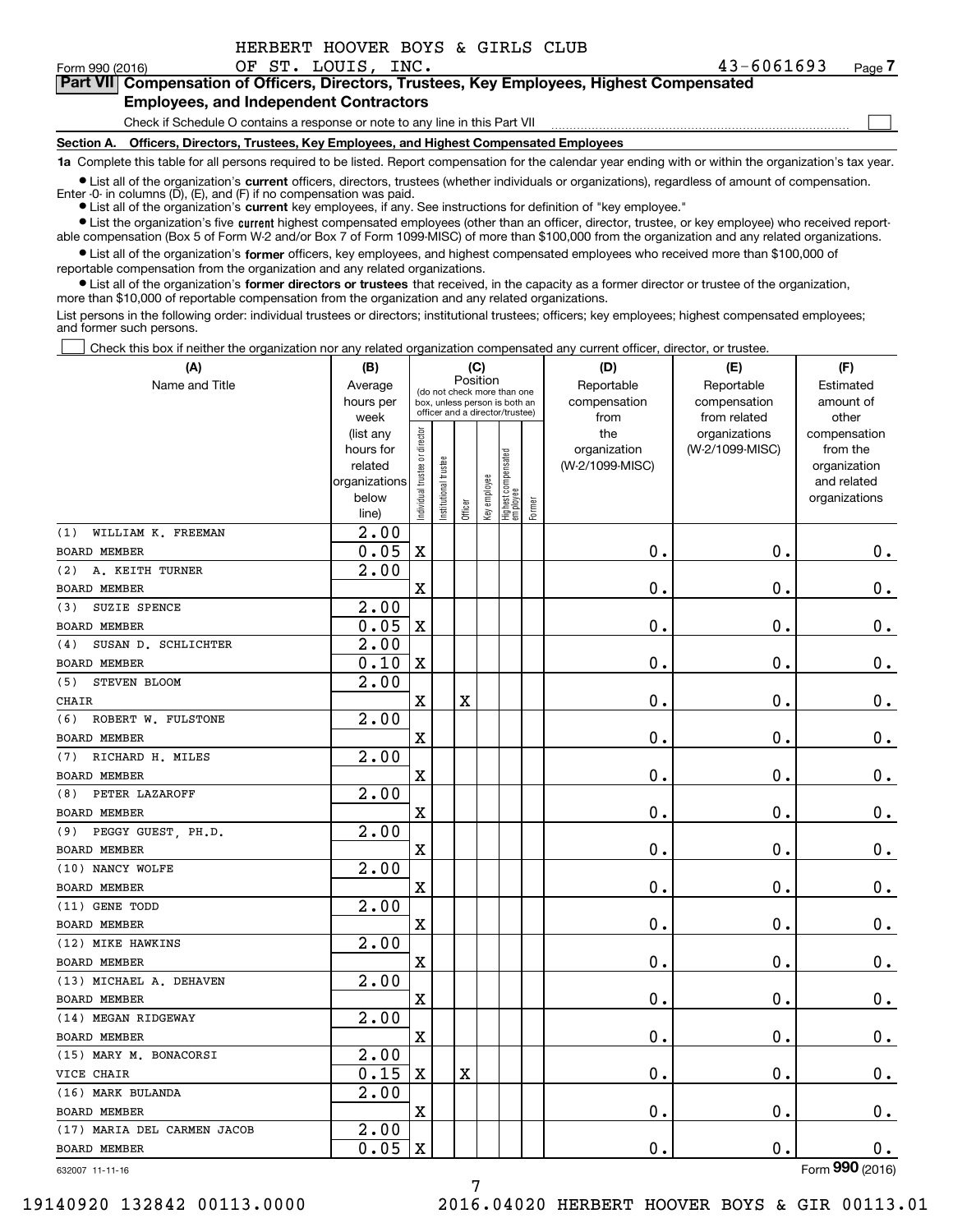**8**43-6061693

| OF ST. LOUIS, INC.<br>Form 990 (2016)                                                                                                                                                                                                                                       |                                                                      |                               |                                                                                                 |   |                         |                                 |        |                                           | 43-6061693                                        |          |                                                                          | Page 8          |
|-----------------------------------------------------------------------------------------------------------------------------------------------------------------------------------------------------------------------------------------------------------------------------|----------------------------------------------------------------------|-------------------------------|-------------------------------------------------------------------------------------------------|---|-------------------------|---------------------------------|--------|-------------------------------------------|---------------------------------------------------|----------|--------------------------------------------------------------------------|-----------------|
| <b>Part VII</b><br>Section A. Officers, Directors, Trustees, Key Employees, and Highest Compensated Employees (continued)                                                                                                                                                   |                                                                      |                               |                                                                                                 |   |                         |                                 |        |                                           |                                                   |          |                                                                          |                 |
| (A)<br>Name and title                                                                                                                                                                                                                                                       | (B)<br>Average<br>hours per<br>week                                  |                               | (do not check more than one<br>box, unless person is both an<br>officer and a director/trustee) |   | (C)<br>Position         |                                 |        | (D)<br>Reportable<br>compensation<br>from | (E)<br>Reportable<br>compensation<br>from related |          | (F)<br>Estimated<br>amount of<br>other                                   |                 |
|                                                                                                                                                                                                                                                                             | (list any<br>hours for<br>related<br>organizations<br>below<br>line) | ndividual trustee or director | nstitutional trustee                                                                            |   | Officer<br>Key employee | Highest compensated<br>employee | Former | the<br>organization<br>(W-2/1099-MISC)    | organizations<br>(W-2/1099-MISC)                  |          | compensation<br>from the<br>organization<br>and related<br>organizations |                 |
| (18) LORENZO M. BOYD<br><b>BOARD MEMBER</b>                                                                                                                                                                                                                                 | $\overline{2}$ .00                                                   | $\mathbf X$                   |                                                                                                 |   |                         |                                 |        | 0.                                        |                                                   | 0.       |                                                                          | 0.              |
| (19) NICHOLAS B. CLIFFORD, JR.<br>BOARD MEMBER                                                                                                                                                                                                                              | 2.00<br>0.10                                                         | X                             |                                                                                                 |   |                         |                                 |        | 0.                                        |                                                   | 0.       |                                                                          | 0.              |
| (20) LARRY E. PARRES<br><b>SECRETARY</b>                                                                                                                                                                                                                                    | $\overline{2.00}$                                                    | X                             |                                                                                                 | X |                         |                                 |        | 0.                                        |                                                   | 0.       |                                                                          | 0.              |
| (21) JOHN MEARA<br><b>BOARD MEMBER</b>                                                                                                                                                                                                                                      | 2.00                                                                 | $\mathbf X$                   |                                                                                                 |   |                         |                                 |        | 0.                                        |                                                   | 0.       |                                                                          | 0.              |
| (22) T. WILLIAM WHITE<br>BOARD MEMBER                                                                                                                                                                                                                                       | 2.00                                                                 | $\mathbf X$                   |                                                                                                 |   |                         |                                 |        | 0.                                        |                                                   | 0.       |                                                                          | 0.              |
| (23) JOHN FARMER<br>BOARD MEMBER                                                                                                                                                                                                                                            | 2.00<br>0.10<br>0.<br>$0$ .<br>0.<br>X                               |                               |                                                                                                 |   |                         |                                 |        |                                           |                                                   |          |                                                                          |                 |
| (24) JOAN E. SILBER, PH.D.<br><b>BOARD MEMBER</b>                                                                                                                                                                                                                           | $\overline{2.00}$                                                    | $\mathbf X$                   |                                                                                                 |   |                         |                                 |        | Ο.                                        |                                                   | $0$ .    |                                                                          | 0.              |
| 2.00<br>(25) JERRY GARBUTT<br>Ο.<br>X<br>BOARD MEMBER                                                                                                                                                                                                                       |                                                                      |                               |                                                                                                 |   |                         |                                 |        |                                           |                                                   | 0.       |                                                                          | 0.              |
| (26) JAMES J. BUTLER<br><b>BOARD MEMBER</b>                                                                                                                                                                                                                                 | 2.00                                                                 | $\mathbf x$                   |                                                                                                 |   |                         |                                 |        | Ο.                                        |                                                   | 0.       |                                                                          | 0.              |
| $\overline{0}$ .<br>1b Sub-total<br>▶<br>262,249.<br>▶<br>262,249.                                                                                                                                                                                                          |                                                                      |                               |                                                                                                 |   |                         |                                 |        |                                           | 0.<br>0.<br>0.                                    |          | $\overline{0}$ .<br>25,531.<br>25,531.                                   |                 |
| Total number of individuals (including but not limited to those listed above) who received more than \$100,000 of reportable<br>$\mathbf{2}$<br>compensation from the organization $\blacktriangleright$                                                                    |                                                                      |                               |                                                                                                 |   |                         |                                 |        |                                           |                                                   |          |                                                                          |                 |
| 3<br>Did the organization list any former officer, director, or trustee, key employee, or highest compensated employee on                                                                                                                                                   |                                                                      |                               |                                                                                                 |   |                         |                                 |        |                                           |                                                   |          | Yes                                                                      | No              |
| line 1a? If "Yes," complete Schedule J for such individual manufactured contained and the 1a? If "Yes," complete Schedule J for such individual<br>For any individual listed on line 1a, is the sum of reportable compensation and other compensation from the organization |                                                                      |                               |                                                                                                 |   |                         |                                 |        |                                           |                                                   |          | 3                                                                        | x               |
| Did any person listed on line 1a receive or accrue compensation from any unrelated organization or individual for services<br>5                                                                                                                                             |                                                                      |                               |                                                                                                 |   |                         |                                 |        |                                           |                                                   |          | х<br>4                                                                   |                 |
| <b>Section B. Independent Contractors</b>                                                                                                                                                                                                                                   |                                                                      |                               |                                                                                                 |   |                         |                                 |        |                                           |                                                   |          | 5                                                                        | X               |
| Complete this table for your five highest compensated independent contractors that received more than \$100,000 of compensation from<br>1.<br>the organization. Report compensation for the calendar year ending with or within the organization's tax year.                |                                                                      |                               |                                                                                                 |   |                         |                                 |        |                                           |                                                   |          |                                                                          |                 |
| (A)<br>Name and business address                                                                                                                                                                                                                                            |                                                                      |                               |                                                                                                 |   |                         |                                 |        | (B)<br>Description of services            |                                                   |          | (C)<br>Compensation                                                      |                 |
| LYNN'S ELECTRIC, LLC<br>32 BEACON HILL LANE, ST. LOUIS, MO 63141<br>LORENZ COMMERCIAL & INDUSTRIAL ROOFING                                                                                                                                                                  |                                                                      |                               |                                                                                                 |   |                         |                                 |        | ELECTRICAL                                |                                                   |          |                                                                          | 137,524.        |
| 10536 LIBERTY AVENUE, ST. LOUIS, MO 63132<br>ROOFING<br>WHELAN SECURITY                                                                                                                                                                                                     |                                                                      |                               |                                                                                                 |   |                         |                                 |        |                                           |                                                   |          | 124,313.                                                                 |                 |
| 1750 S HANLEY RD, ST. LOUIS, MO 63144<br>SECURITY                                                                                                                                                                                                                           |                                                                      |                               |                                                                                                 |   |                         |                                 |        |                                           |                                                   | 118,358. |                                                                          |                 |
|                                                                                                                                                                                                                                                                             |                                                                      |                               |                                                                                                 |   |                         |                                 |        |                                           |                                                   |          |                                                                          |                 |
| Total number of independent contractors (including but not limited to those listed above) who received more than<br>2<br>\$100,000 of compensation from the organization<br>SEE PART VII, SECTION A CONTINUATION SHEETS                                                     |                                                                      |                               |                                                                                                 |   |                         |                                 |        |                                           |                                                   |          |                                                                          | Form 990 (2016) |
|                                                                                                                                                                                                                                                                             |                                                                      |                               |                                                                                                 |   |                         |                                 |        |                                           |                                                   |          |                                                                          |                 |

632008 11-11-16 SEE PART VII, SECTION A CONTINUATION SHEETS

8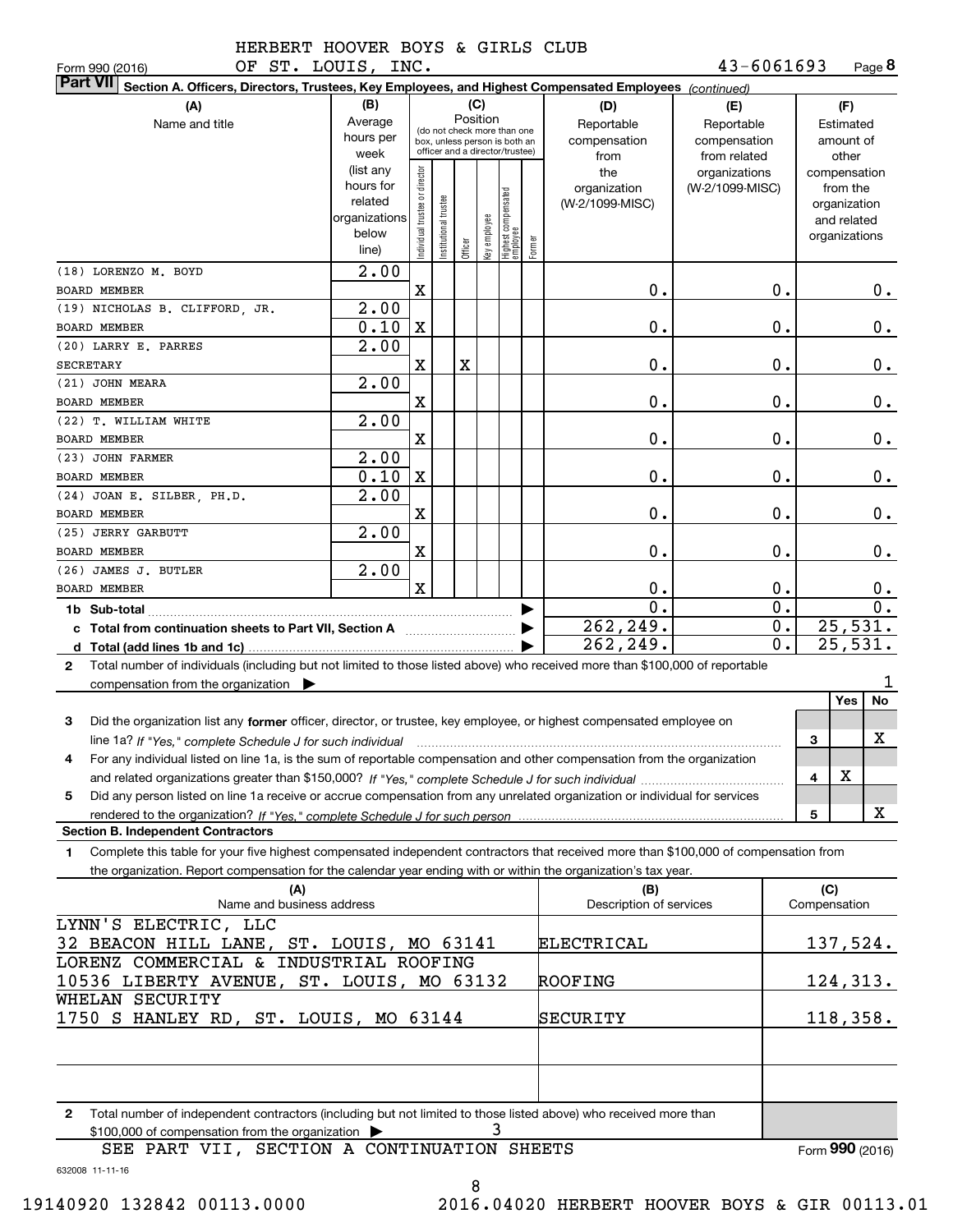$0.3 - 6061693$ 

| OF ST. LOUIS, INC.<br>Form 990                                                                                            |                   |                               |                        |             |              |                              |        |                 | 43-6061693      |               |
|---------------------------------------------------------------------------------------------------------------------------|-------------------|-------------------------------|------------------------|-------------|--------------|------------------------------|--------|-----------------|-----------------|---------------|
| <b>Part VII</b><br>Section A. Officers, Directors, Trustees, Key Employees, and Highest Compensated Employees (continued) |                   |                               |                        |             |              |                              |        |                 |                 |               |
| (A)                                                                                                                       | (B)               |                               |                        |             | (C)          |                              |        | (D)             | (E)             | (F)           |
| Name and title                                                                                                            | Average           |                               |                        |             | Position     |                              |        | Reportable      | Reportable      | Estimated     |
|                                                                                                                           | hours             |                               | (check all that apply) |             |              |                              |        | compensation    | compensation    | amount of     |
|                                                                                                                           | per               |                               |                        |             |              |                              |        | from            | from related    | other         |
|                                                                                                                           | week              |                               |                        |             |              |                              |        | the             | organizations   | compensation  |
|                                                                                                                           | (list any         |                               |                        |             |              |                              |        | organization    | (W-2/1099-MISC) | from the      |
|                                                                                                                           | hours for         |                               |                        |             |              |                              |        | (W-2/1099-MISC) |                 | organization  |
|                                                                                                                           | related           |                               |                        |             |              |                              |        |                 |                 | and related   |
|                                                                                                                           | organizations     |                               |                        |             |              |                              |        |                 |                 | organizations |
|                                                                                                                           | below<br>line)    | ndividual trustee or director | nstitutional trustee   | Officer     | Key employee | Highest compensated employee | Former |                 |                 |               |
|                                                                                                                           |                   |                               |                        |             |              |                              |        |                 |                 |               |
| (27) JAMES E. WILLIAMS                                                                                                    | 2.00              |                               |                        |             |              |                              |        |                 |                 |               |
| BOARD MEMBER                                                                                                              |                   | $\mathbf X$                   |                        |             |              |                              |        | 0.              | 0.              | $0_{.}$       |
| (28) HOWARD G. RICHARDS                                                                                                   | 2.00              |                               |                        |             |              |                              |        |                 |                 |               |
| BOARD MEMBER                                                                                                              |                   | $\mathbf X$                   |                        |             |              |                              |        | 0.              | $0$ .           | $0_{.}$       |
| (29) GEORGE L. HENSLEY, JR                                                                                                | 2.00              |                               |                        |             |              |                              |        |                 |                 |               |
| <b>BOARD MEMBER</b>                                                                                                       |                   | $\mathbf X$                   |                        |             |              |                              |        | 0.              | 0.              | $0_{.}$       |
| (30) EMILY PITTS                                                                                                          | 2.00              |                               |                        |             |              |                              |        |                 |                 |               |
| BOARD MEMBER                                                                                                              |                   | $\mathbf X$                   |                        |             |              |                              |        | 0.              | 0.              | $0_{.}$       |
| (31) KEITH LUEKING                                                                                                        | $\overline{2.00}$ |                               |                        |             |              |                              |        |                 |                 |               |
| TREASURER                                                                                                                 | 0.05              | X                             |                        | $\mathbf X$ |              |                              |        | 0.              | 0.              | $0_{.}$       |
| (32) DR. SEAN JOE                                                                                                         | 2.00              |                               |                        |             |              |                              |        |                 |                 |               |
| BOARD MEMBER                                                                                                              |                   | X                             |                        |             |              |                              |        | 0.              | 0.              | $0_{.}$       |
| (33) DAVID QUELLER                                                                                                        | 2.00              |                               |                        |             |              |                              |        |                 |                 |               |
| BOARD MEMBER                                                                                                              |                   | $\mathbf X$                   |                        |             |              |                              |        | 0.              | 0.              | $0_{.}$       |
| (34) DAVID M. TOUCHETTE                                                                                                   | 2.00              |                               |                        |             |              |                              |        |                 |                 |               |
| BOARD MEMBER                                                                                                              |                   | $\mathbf X$                   |                        |             |              |                              |        | 0.              | 0.              | $0_{.}$       |
| (35) DANIEL S. FARRELL                                                                                                    | 2.00              |                               |                        |             |              |                              |        |                 |                 |               |
| BOARD MEMBER                                                                                                              |                   | $\mathbf X$                   |                        |             |              |                              |        | 0.              | 0.              | $0_{.}$       |
| (36) BRIAN R. DOBBINS                                                                                                     | 2.00              |                               |                        |             |              |                              |        |                 |                 |               |
| BOARD MEMBER                                                                                                              |                   | $\mathbf X$                   |                        |             |              |                              |        | 0.              | 0.              | $0_{.}$       |
| (37) BARBARA BARTLEY-TURKINGTON                                                                                           | 2.00              |                               |                        |             |              |                              |        |                 |                 |               |
| BOARD MEMBER                                                                                                              |                   | $\mathbf X$                   |                        |             |              |                              |        | 0.              | $0$ .           | 0.            |
| (38) JOHN KLOS                                                                                                            | 50.00             |                               |                        |             |              |                              |        |                 |                 |               |
| VICE PRESIDENT OF FINANCE                                                                                                 |                   |                               |                        | $\mathbf X$ |              |                              |        | 76,638.         | 0.              | 7,234.        |
| (39) FLINT FOWLER                                                                                                         | 60.00             |                               |                        |             |              |                              |        |                 |                 |               |
| EXECUTIVE DIRECTOR                                                                                                        | 0.15              |                               |                        | $\mathbf X$ |              |                              |        | 185,611.        | $0$ .           | 18, 297.      |
|                                                                                                                           |                   |                               |                        |             |              |                              |        |                 |                 |               |
|                                                                                                                           |                   |                               |                        |             |              |                              |        |                 |                 |               |
|                                                                                                                           |                   |                               |                        |             |              |                              |        |                 |                 |               |
|                                                                                                                           |                   |                               |                        |             |              |                              |        |                 |                 |               |
|                                                                                                                           |                   |                               |                        |             |              |                              |        |                 |                 |               |
|                                                                                                                           |                   |                               |                        |             |              |                              |        |                 |                 |               |
|                                                                                                                           |                   |                               |                        |             |              |                              |        |                 |                 |               |
|                                                                                                                           |                   |                               |                        |             |              |                              |        |                 |                 |               |
|                                                                                                                           |                   |                               |                        |             |              |                              |        |                 |                 |               |
|                                                                                                                           |                   |                               |                        |             |              |                              |        |                 |                 |               |
|                                                                                                                           |                   |                               |                        |             |              |                              |        |                 |                 |               |
|                                                                                                                           |                   |                               |                        |             |              |                              |        |                 |                 |               |
|                                                                                                                           |                   |                               |                        |             |              |                              |        |                 |                 |               |
|                                                                                                                           |                   |                               |                        |             |              |                              |        |                 |                 |               |
|                                                                                                                           |                   |                               |                        |             |              |                              |        |                 |                 |               |
|                                                                                                                           |                   |                               |                        |             |              |                              |        | 262,249.        |                 | 25,531.       |
| Total to Part VII, Section A, line 1c                                                                                     |                   |                               |                        |             |              |                              |        |                 |                 |               |

632201 04-01-16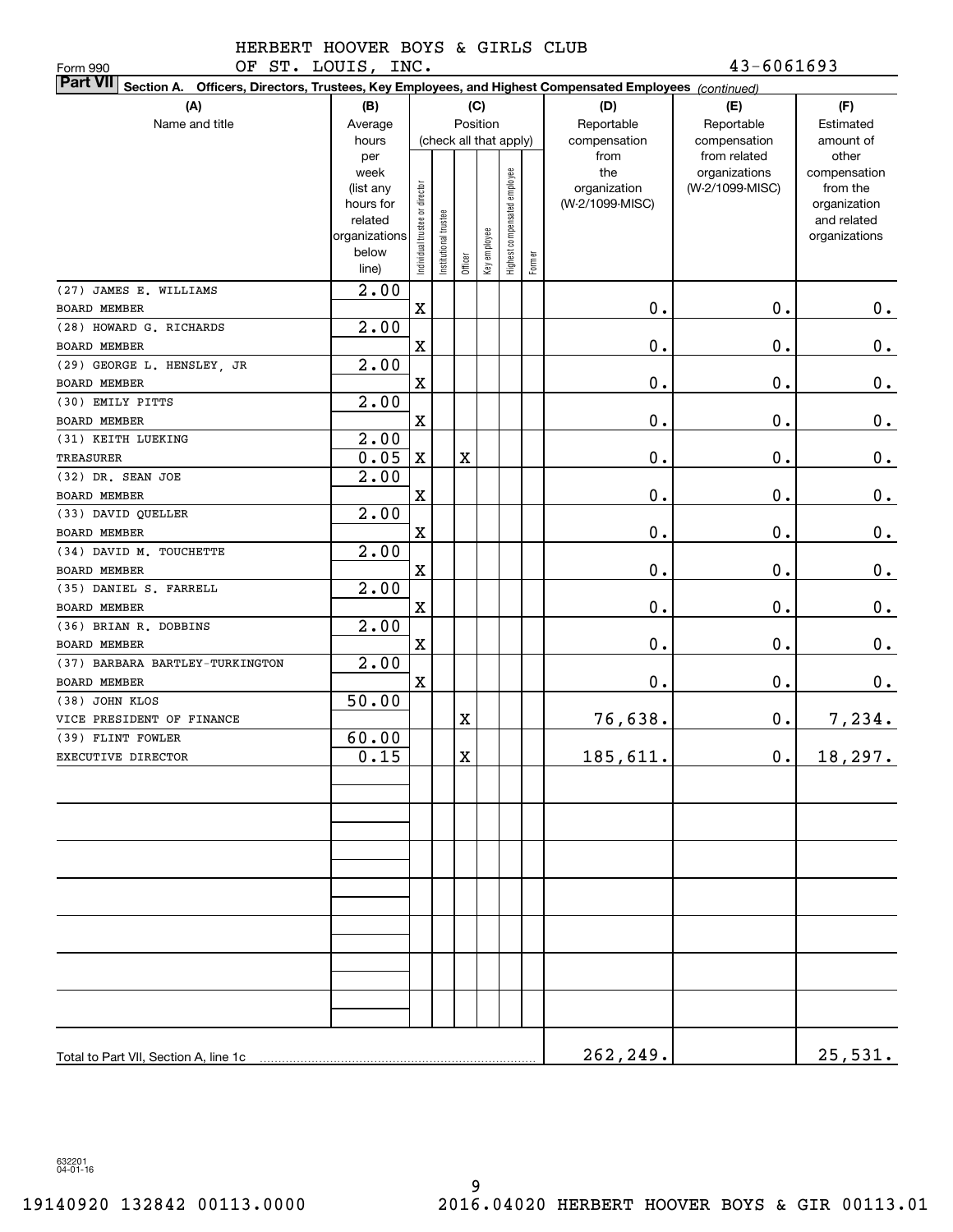| Form 990 (2016 |  |  |
|----------------|--|--|

| Check if Schedule O contains a response or note to any line in this Part VIII<br>(B)<br>(C)<br>(A)<br>(D)<br>Revenue excluded<br>Related or<br>Unrelated<br>Total revenue<br>from tax under<br>exempt function<br>business<br>sections<br>512 - 514<br>revenue<br>revenue<br>939,994.<br>Contributions, Gifts, Grants<br>and Other Similar Amounts<br>1 a Federated campaigns<br>1a<br>38,714.<br>1 <sub>b</sub><br><b>b</b> Membership dues<br>549, 345.<br>1 <sub>c</sub><br>c Fundraising events<br>36,333.<br>1 <sub>d</sub><br>d Related organizations<br>739,833.<br>1e<br>e Government grants (contributions)<br>f All other contributions, gifts, grants, and<br>4,159,991.<br>similar amounts not included above<br>1f<br>580,978.<br>g Noncash contributions included in lines 1a-1f: \$<br>6,464,210.<br>▶<br><b>Business Code</b><br>900099<br>PROGRAM REVENUE<br>333,222.<br>333, 222.<br>2a<br>Program Service<br>Revenue<br>b<br>с<br>d<br><u> 1989 - Johann Stein, marwolaethau a bhann an t-Amhair an t-Amhair an t-Amhair an t-Amhair an t-Amhair an t-A</u><br>е<br>f All other program service revenue<br>333, 222.<br>▶<br>З<br>Investment income (including dividends, interest, and<br>77,505.<br>77,505.<br>Income from investment of tax-exempt bond proceeds<br>4<br>5<br>(i) Real<br>(ii) Personal<br>2,150.<br>6 a Gross rents<br>$\mathbf{0}$ .<br><b>b</b> Less: rental expenses<br>2,150.<br>c Rental income or (loss)<br>2,150.<br>2,150.<br><b>d</b> Net rental income or (loss)<br>7 a Gross amount from sales of<br>(i) Securities<br>(ii) Other<br>2,853,813.<br>assets other than inventory<br><b>b</b> Less: cost or other basis<br>2,933,539.<br>and sales expenses<br>$-79,726$ ,<br>$-79,726.$<br>▶<br>8 a Gross income from fundraising events (not<br><b>Other Revenue</b><br>$549,345$ . of<br>including \$<br>contributions reported on line 1c). See<br>86,575.<br>a<br>217,911.<br>b<br>$-131, 336.$<br>$-131, 336.$<br>c Net income or (loss) from fundraising events<br>▶<br>9 a Gross income from gaming activities. See<br>10,625.<br>a<br>5,313.<br><b>b</b> Less: direct expenses <b>contained b</b> Less: direct expenses<br>b<br>5,312.<br>5,312.<br>c Net income or (loss) from gaming activities<br>▶<br>10 a Gross sales of inventory, less returns<br>b<br>c Net income or (loss) from sales of inventory<br>Miscellaneous Revenue<br><b>Business Code</b><br>900099<br>8,664.<br>11 a MISCELLANEOUS<br>8,664.<br>b<br><u> 1980 - Jan Alexandria (h. 1980).</u><br>с<br>8,664.<br>▶<br>6,680,001.<br>333, 222.<br>$-117,431.$<br>$\mathbf 0$ .<br>12<br>Form 990 (2016)<br>632009 11-11-16 |  | <b>Part VIII</b> | <b>Statement of Revenue</b> |  |  |  |
|-------------------------------------------------------------------------------------------------------------------------------------------------------------------------------------------------------------------------------------------------------------------------------------------------------------------------------------------------------------------------------------------------------------------------------------------------------------------------------------------------------------------------------------------------------------------------------------------------------------------------------------------------------------------------------------------------------------------------------------------------------------------------------------------------------------------------------------------------------------------------------------------------------------------------------------------------------------------------------------------------------------------------------------------------------------------------------------------------------------------------------------------------------------------------------------------------------------------------------------------------------------------------------------------------------------------------------------------------------------------------------------------------------------------------------------------------------------------------------------------------------------------------------------------------------------------------------------------------------------------------------------------------------------------------------------------------------------------------------------------------------------------------------------------------------------------------------------------------------------------------------------------------------------------------------------------------------------------------------------------------------------------------------------------------------------------------------------------------------------------------------------------------------------------------------------------------------------------------------------------------------------------------------------------------------------------------------------------------------------------------------------------------------------------------------------------------------------------------------------------------------------------------------------------------------------------------------------------------------------------------------------------------------|--|------------------|-----------------------------|--|--|--|
|                                                                                                                                                                                                                                                                                                                                                                                                                                                                                                                                                                                                                                                                                                                                                                                                                                                                                                                                                                                                                                                                                                                                                                                                                                                                                                                                                                                                                                                                                                                                                                                                                                                                                                                                                                                                                                                                                                                                                                                                                                                                                                                                                                                                                                                                                                                                                                                                                                                                                                                                                                                                                                                       |  |                  |                             |  |  |  |
|                                                                                                                                                                                                                                                                                                                                                                                                                                                                                                                                                                                                                                                                                                                                                                                                                                                                                                                                                                                                                                                                                                                                                                                                                                                                                                                                                                                                                                                                                                                                                                                                                                                                                                                                                                                                                                                                                                                                                                                                                                                                                                                                                                                                                                                                                                                                                                                                                                                                                                                                                                                                                                                       |  |                  |                             |  |  |  |
|                                                                                                                                                                                                                                                                                                                                                                                                                                                                                                                                                                                                                                                                                                                                                                                                                                                                                                                                                                                                                                                                                                                                                                                                                                                                                                                                                                                                                                                                                                                                                                                                                                                                                                                                                                                                                                                                                                                                                                                                                                                                                                                                                                                                                                                                                                                                                                                                                                                                                                                                                                                                                                                       |  |                  |                             |  |  |  |
|                                                                                                                                                                                                                                                                                                                                                                                                                                                                                                                                                                                                                                                                                                                                                                                                                                                                                                                                                                                                                                                                                                                                                                                                                                                                                                                                                                                                                                                                                                                                                                                                                                                                                                                                                                                                                                                                                                                                                                                                                                                                                                                                                                                                                                                                                                                                                                                                                                                                                                                                                                                                                                                       |  |                  |                             |  |  |  |
|                                                                                                                                                                                                                                                                                                                                                                                                                                                                                                                                                                                                                                                                                                                                                                                                                                                                                                                                                                                                                                                                                                                                                                                                                                                                                                                                                                                                                                                                                                                                                                                                                                                                                                                                                                                                                                                                                                                                                                                                                                                                                                                                                                                                                                                                                                                                                                                                                                                                                                                                                                                                                                                       |  |                  |                             |  |  |  |
|                                                                                                                                                                                                                                                                                                                                                                                                                                                                                                                                                                                                                                                                                                                                                                                                                                                                                                                                                                                                                                                                                                                                                                                                                                                                                                                                                                                                                                                                                                                                                                                                                                                                                                                                                                                                                                                                                                                                                                                                                                                                                                                                                                                                                                                                                                                                                                                                                                                                                                                                                                                                                                                       |  |                  |                             |  |  |  |
|                                                                                                                                                                                                                                                                                                                                                                                                                                                                                                                                                                                                                                                                                                                                                                                                                                                                                                                                                                                                                                                                                                                                                                                                                                                                                                                                                                                                                                                                                                                                                                                                                                                                                                                                                                                                                                                                                                                                                                                                                                                                                                                                                                                                                                                                                                                                                                                                                                                                                                                                                                                                                                                       |  |                  |                             |  |  |  |
|                                                                                                                                                                                                                                                                                                                                                                                                                                                                                                                                                                                                                                                                                                                                                                                                                                                                                                                                                                                                                                                                                                                                                                                                                                                                                                                                                                                                                                                                                                                                                                                                                                                                                                                                                                                                                                                                                                                                                                                                                                                                                                                                                                                                                                                                                                                                                                                                                                                                                                                                                                                                                                                       |  |                  |                             |  |  |  |
|                                                                                                                                                                                                                                                                                                                                                                                                                                                                                                                                                                                                                                                                                                                                                                                                                                                                                                                                                                                                                                                                                                                                                                                                                                                                                                                                                                                                                                                                                                                                                                                                                                                                                                                                                                                                                                                                                                                                                                                                                                                                                                                                                                                                                                                                                                                                                                                                                                                                                                                                                                                                                                                       |  |                  |                             |  |  |  |
|                                                                                                                                                                                                                                                                                                                                                                                                                                                                                                                                                                                                                                                                                                                                                                                                                                                                                                                                                                                                                                                                                                                                                                                                                                                                                                                                                                                                                                                                                                                                                                                                                                                                                                                                                                                                                                                                                                                                                                                                                                                                                                                                                                                                                                                                                                                                                                                                                                                                                                                                                                                                                                                       |  |                  |                             |  |  |  |
|                                                                                                                                                                                                                                                                                                                                                                                                                                                                                                                                                                                                                                                                                                                                                                                                                                                                                                                                                                                                                                                                                                                                                                                                                                                                                                                                                                                                                                                                                                                                                                                                                                                                                                                                                                                                                                                                                                                                                                                                                                                                                                                                                                                                                                                                                                                                                                                                                                                                                                                                                                                                                                                       |  |                  |                             |  |  |  |
|                                                                                                                                                                                                                                                                                                                                                                                                                                                                                                                                                                                                                                                                                                                                                                                                                                                                                                                                                                                                                                                                                                                                                                                                                                                                                                                                                                                                                                                                                                                                                                                                                                                                                                                                                                                                                                                                                                                                                                                                                                                                                                                                                                                                                                                                                                                                                                                                                                                                                                                                                                                                                                                       |  |                  |                             |  |  |  |
|                                                                                                                                                                                                                                                                                                                                                                                                                                                                                                                                                                                                                                                                                                                                                                                                                                                                                                                                                                                                                                                                                                                                                                                                                                                                                                                                                                                                                                                                                                                                                                                                                                                                                                                                                                                                                                                                                                                                                                                                                                                                                                                                                                                                                                                                                                                                                                                                                                                                                                                                                                                                                                                       |  |                  |                             |  |  |  |
|                                                                                                                                                                                                                                                                                                                                                                                                                                                                                                                                                                                                                                                                                                                                                                                                                                                                                                                                                                                                                                                                                                                                                                                                                                                                                                                                                                                                                                                                                                                                                                                                                                                                                                                                                                                                                                                                                                                                                                                                                                                                                                                                                                                                                                                                                                                                                                                                                                                                                                                                                                                                                                                       |  |                  |                             |  |  |  |
|                                                                                                                                                                                                                                                                                                                                                                                                                                                                                                                                                                                                                                                                                                                                                                                                                                                                                                                                                                                                                                                                                                                                                                                                                                                                                                                                                                                                                                                                                                                                                                                                                                                                                                                                                                                                                                                                                                                                                                                                                                                                                                                                                                                                                                                                                                                                                                                                                                                                                                                                                                                                                                                       |  |                  |                             |  |  |  |
|                                                                                                                                                                                                                                                                                                                                                                                                                                                                                                                                                                                                                                                                                                                                                                                                                                                                                                                                                                                                                                                                                                                                                                                                                                                                                                                                                                                                                                                                                                                                                                                                                                                                                                                                                                                                                                                                                                                                                                                                                                                                                                                                                                                                                                                                                                                                                                                                                                                                                                                                                                                                                                                       |  |                  |                             |  |  |  |
|                                                                                                                                                                                                                                                                                                                                                                                                                                                                                                                                                                                                                                                                                                                                                                                                                                                                                                                                                                                                                                                                                                                                                                                                                                                                                                                                                                                                                                                                                                                                                                                                                                                                                                                                                                                                                                                                                                                                                                                                                                                                                                                                                                                                                                                                                                                                                                                                                                                                                                                                                                                                                                                       |  |                  |                             |  |  |  |
|                                                                                                                                                                                                                                                                                                                                                                                                                                                                                                                                                                                                                                                                                                                                                                                                                                                                                                                                                                                                                                                                                                                                                                                                                                                                                                                                                                                                                                                                                                                                                                                                                                                                                                                                                                                                                                                                                                                                                                                                                                                                                                                                                                                                                                                                                                                                                                                                                                                                                                                                                                                                                                                       |  |                  |                             |  |  |  |
|                                                                                                                                                                                                                                                                                                                                                                                                                                                                                                                                                                                                                                                                                                                                                                                                                                                                                                                                                                                                                                                                                                                                                                                                                                                                                                                                                                                                                                                                                                                                                                                                                                                                                                                                                                                                                                                                                                                                                                                                                                                                                                                                                                                                                                                                                                                                                                                                                                                                                                                                                                                                                                                       |  |                  |                             |  |  |  |
|                                                                                                                                                                                                                                                                                                                                                                                                                                                                                                                                                                                                                                                                                                                                                                                                                                                                                                                                                                                                                                                                                                                                                                                                                                                                                                                                                                                                                                                                                                                                                                                                                                                                                                                                                                                                                                                                                                                                                                                                                                                                                                                                                                                                                                                                                                                                                                                                                                                                                                                                                                                                                                                       |  |                  |                             |  |  |  |
|                                                                                                                                                                                                                                                                                                                                                                                                                                                                                                                                                                                                                                                                                                                                                                                                                                                                                                                                                                                                                                                                                                                                                                                                                                                                                                                                                                                                                                                                                                                                                                                                                                                                                                                                                                                                                                                                                                                                                                                                                                                                                                                                                                                                                                                                                                                                                                                                                                                                                                                                                                                                                                                       |  |                  |                             |  |  |  |
|                                                                                                                                                                                                                                                                                                                                                                                                                                                                                                                                                                                                                                                                                                                                                                                                                                                                                                                                                                                                                                                                                                                                                                                                                                                                                                                                                                                                                                                                                                                                                                                                                                                                                                                                                                                                                                                                                                                                                                                                                                                                                                                                                                                                                                                                                                                                                                                                                                                                                                                                                                                                                                                       |  |                  |                             |  |  |  |
|                                                                                                                                                                                                                                                                                                                                                                                                                                                                                                                                                                                                                                                                                                                                                                                                                                                                                                                                                                                                                                                                                                                                                                                                                                                                                                                                                                                                                                                                                                                                                                                                                                                                                                                                                                                                                                                                                                                                                                                                                                                                                                                                                                                                                                                                                                                                                                                                                                                                                                                                                                                                                                                       |  |                  |                             |  |  |  |
|                                                                                                                                                                                                                                                                                                                                                                                                                                                                                                                                                                                                                                                                                                                                                                                                                                                                                                                                                                                                                                                                                                                                                                                                                                                                                                                                                                                                                                                                                                                                                                                                                                                                                                                                                                                                                                                                                                                                                                                                                                                                                                                                                                                                                                                                                                                                                                                                                                                                                                                                                                                                                                                       |  |                  |                             |  |  |  |
|                                                                                                                                                                                                                                                                                                                                                                                                                                                                                                                                                                                                                                                                                                                                                                                                                                                                                                                                                                                                                                                                                                                                                                                                                                                                                                                                                                                                                                                                                                                                                                                                                                                                                                                                                                                                                                                                                                                                                                                                                                                                                                                                                                                                                                                                                                                                                                                                                                                                                                                                                                                                                                                       |  |                  |                             |  |  |  |
|                                                                                                                                                                                                                                                                                                                                                                                                                                                                                                                                                                                                                                                                                                                                                                                                                                                                                                                                                                                                                                                                                                                                                                                                                                                                                                                                                                                                                                                                                                                                                                                                                                                                                                                                                                                                                                                                                                                                                                                                                                                                                                                                                                                                                                                                                                                                                                                                                                                                                                                                                                                                                                                       |  |                  |                             |  |  |  |
|                                                                                                                                                                                                                                                                                                                                                                                                                                                                                                                                                                                                                                                                                                                                                                                                                                                                                                                                                                                                                                                                                                                                                                                                                                                                                                                                                                                                                                                                                                                                                                                                                                                                                                                                                                                                                                                                                                                                                                                                                                                                                                                                                                                                                                                                                                                                                                                                                                                                                                                                                                                                                                                       |  |                  |                             |  |  |  |
|                                                                                                                                                                                                                                                                                                                                                                                                                                                                                                                                                                                                                                                                                                                                                                                                                                                                                                                                                                                                                                                                                                                                                                                                                                                                                                                                                                                                                                                                                                                                                                                                                                                                                                                                                                                                                                                                                                                                                                                                                                                                                                                                                                                                                                                                                                                                                                                                                                                                                                                                                                                                                                                       |  |                  |                             |  |  |  |
|                                                                                                                                                                                                                                                                                                                                                                                                                                                                                                                                                                                                                                                                                                                                                                                                                                                                                                                                                                                                                                                                                                                                                                                                                                                                                                                                                                                                                                                                                                                                                                                                                                                                                                                                                                                                                                                                                                                                                                                                                                                                                                                                                                                                                                                                                                                                                                                                                                                                                                                                                                                                                                                       |  |                  |                             |  |  |  |
|                                                                                                                                                                                                                                                                                                                                                                                                                                                                                                                                                                                                                                                                                                                                                                                                                                                                                                                                                                                                                                                                                                                                                                                                                                                                                                                                                                                                                                                                                                                                                                                                                                                                                                                                                                                                                                                                                                                                                                                                                                                                                                                                                                                                                                                                                                                                                                                                                                                                                                                                                                                                                                                       |  |                  |                             |  |  |  |
|                                                                                                                                                                                                                                                                                                                                                                                                                                                                                                                                                                                                                                                                                                                                                                                                                                                                                                                                                                                                                                                                                                                                                                                                                                                                                                                                                                                                                                                                                                                                                                                                                                                                                                                                                                                                                                                                                                                                                                                                                                                                                                                                                                                                                                                                                                                                                                                                                                                                                                                                                                                                                                                       |  |                  |                             |  |  |  |
|                                                                                                                                                                                                                                                                                                                                                                                                                                                                                                                                                                                                                                                                                                                                                                                                                                                                                                                                                                                                                                                                                                                                                                                                                                                                                                                                                                                                                                                                                                                                                                                                                                                                                                                                                                                                                                                                                                                                                                                                                                                                                                                                                                                                                                                                                                                                                                                                                                                                                                                                                                                                                                                       |  |                  |                             |  |  |  |
|                                                                                                                                                                                                                                                                                                                                                                                                                                                                                                                                                                                                                                                                                                                                                                                                                                                                                                                                                                                                                                                                                                                                                                                                                                                                                                                                                                                                                                                                                                                                                                                                                                                                                                                                                                                                                                                                                                                                                                                                                                                                                                                                                                                                                                                                                                                                                                                                                                                                                                                                                                                                                                                       |  |                  |                             |  |  |  |
|                                                                                                                                                                                                                                                                                                                                                                                                                                                                                                                                                                                                                                                                                                                                                                                                                                                                                                                                                                                                                                                                                                                                                                                                                                                                                                                                                                                                                                                                                                                                                                                                                                                                                                                                                                                                                                                                                                                                                                                                                                                                                                                                                                                                                                                                                                                                                                                                                                                                                                                                                                                                                                                       |  |                  |                             |  |  |  |
|                                                                                                                                                                                                                                                                                                                                                                                                                                                                                                                                                                                                                                                                                                                                                                                                                                                                                                                                                                                                                                                                                                                                                                                                                                                                                                                                                                                                                                                                                                                                                                                                                                                                                                                                                                                                                                                                                                                                                                                                                                                                                                                                                                                                                                                                                                                                                                                                                                                                                                                                                                                                                                                       |  |                  |                             |  |  |  |
|                                                                                                                                                                                                                                                                                                                                                                                                                                                                                                                                                                                                                                                                                                                                                                                                                                                                                                                                                                                                                                                                                                                                                                                                                                                                                                                                                                                                                                                                                                                                                                                                                                                                                                                                                                                                                                                                                                                                                                                                                                                                                                                                                                                                                                                                                                                                                                                                                                                                                                                                                                                                                                                       |  |                  |                             |  |  |  |
|                                                                                                                                                                                                                                                                                                                                                                                                                                                                                                                                                                                                                                                                                                                                                                                                                                                                                                                                                                                                                                                                                                                                                                                                                                                                                                                                                                                                                                                                                                                                                                                                                                                                                                                                                                                                                                                                                                                                                                                                                                                                                                                                                                                                                                                                                                                                                                                                                                                                                                                                                                                                                                                       |  |                  |                             |  |  |  |
|                                                                                                                                                                                                                                                                                                                                                                                                                                                                                                                                                                                                                                                                                                                                                                                                                                                                                                                                                                                                                                                                                                                                                                                                                                                                                                                                                                                                                                                                                                                                                                                                                                                                                                                                                                                                                                                                                                                                                                                                                                                                                                                                                                                                                                                                                                                                                                                                                                                                                                                                                                                                                                                       |  |                  |                             |  |  |  |
|                                                                                                                                                                                                                                                                                                                                                                                                                                                                                                                                                                                                                                                                                                                                                                                                                                                                                                                                                                                                                                                                                                                                                                                                                                                                                                                                                                                                                                                                                                                                                                                                                                                                                                                                                                                                                                                                                                                                                                                                                                                                                                                                                                                                                                                                                                                                                                                                                                                                                                                                                                                                                                                       |  |                  |                             |  |  |  |
|                                                                                                                                                                                                                                                                                                                                                                                                                                                                                                                                                                                                                                                                                                                                                                                                                                                                                                                                                                                                                                                                                                                                                                                                                                                                                                                                                                                                                                                                                                                                                                                                                                                                                                                                                                                                                                                                                                                                                                                                                                                                                                                                                                                                                                                                                                                                                                                                                                                                                                                                                                                                                                                       |  |                  |                             |  |  |  |
|                                                                                                                                                                                                                                                                                                                                                                                                                                                                                                                                                                                                                                                                                                                                                                                                                                                                                                                                                                                                                                                                                                                                                                                                                                                                                                                                                                                                                                                                                                                                                                                                                                                                                                                                                                                                                                                                                                                                                                                                                                                                                                                                                                                                                                                                                                                                                                                                                                                                                                                                                                                                                                                       |  |                  |                             |  |  |  |
|                                                                                                                                                                                                                                                                                                                                                                                                                                                                                                                                                                                                                                                                                                                                                                                                                                                                                                                                                                                                                                                                                                                                                                                                                                                                                                                                                                                                                                                                                                                                                                                                                                                                                                                                                                                                                                                                                                                                                                                                                                                                                                                                                                                                                                                                                                                                                                                                                                                                                                                                                                                                                                                       |  |                  |                             |  |  |  |
|                                                                                                                                                                                                                                                                                                                                                                                                                                                                                                                                                                                                                                                                                                                                                                                                                                                                                                                                                                                                                                                                                                                                                                                                                                                                                                                                                                                                                                                                                                                                                                                                                                                                                                                                                                                                                                                                                                                                                                                                                                                                                                                                                                                                                                                                                                                                                                                                                                                                                                                                                                                                                                                       |  |                  |                             |  |  |  |
|                                                                                                                                                                                                                                                                                                                                                                                                                                                                                                                                                                                                                                                                                                                                                                                                                                                                                                                                                                                                                                                                                                                                                                                                                                                                                                                                                                                                                                                                                                                                                                                                                                                                                                                                                                                                                                                                                                                                                                                                                                                                                                                                                                                                                                                                                                                                                                                                                                                                                                                                                                                                                                                       |  |                  |                             |  |  |  |
|                                                                                                                                                                                                                                                                                                                                                                                                                                                                                                                                                                                                                                                                                                                                                                                                                                                                                                                                                                                                                                                                                                                                                                                                                                                                                                                                                                                                                                                                                                                                                                                                                                                                                                                                                                                                                                                                                                                                                                                                                                                                                                                                                                                                                                                                                                                                                                                                                                                                                                                                                                                                                                                       |  |                  |                             |  |  |  |
|                                                                                                                                                                                                                                                                                                                                                                                                                                                                                                                                                                                                                                                                                                                                                                                                                                                                                                                                                                                                                                                                                                                                                                                                                                                                                                                                                                                                                                                                                                                                                                                                                                                                                                                                                                                                                                                                                                                                                                                                                                                                                                                                                                                                                                                                                                                                                                                                                                                                                                                                                                                                                                                       |  |                  |                             |  |  |  |
|                                                                                                                                                                                                                                                                                                                                                                                                                                                                                                                                                                                                                                                                                                                                                                                                                                                                                                                                                                                                                                                                                                                                                                                                                                                                                                                                                                                                                                                                                                                                                                                                                                                                                                                                                                                                                                                                                                                                                                                                                                                                                                                                                                                                                                                                                                                                                                                                                                                                                                                                                                                                                                                       |  |                  |                             |  |  |  |
|                                                                                                                                                                                                                                                                                                                                                                                                                                                                                                                                                                                                                                                                                                                                                                                                                                                                                                                                                                                                                                                                                                                                                                                                                                                                                                                                                                                                                                                                                                                                                                                                                                                                                                                                                                                                                                                                                                                                                                                                                                                                                                                                                                                                                                                                                                                                                                                                                                                                                                                                                                                                                                                       |  |                  |                             |  |  |  |
|                                                                                                                                                                                                                                                                                                                                                                                                                                                                                                                                                                                                                                                                                                                                                                                                                                                                                                                                                                                                                                                                                                                                                                                                                                                                                                                                                                                                                                                                                                                                                                                                                                                                                                                                                                                                                                                                                                                                                                                                                                                                                                                                                                                                                                                                                                                                                                                                                                                                                                                                                                                                                                                       |  |                  |                             |  |  |  |
|                                                                                                                                                                                                                                                                                                                                                                                                                                                                                                                                                                                                                                                                                                                                                                                                                                                                                                                                                                                                                                                                                                                                                                                                                                                                                                                                                                                                                                                                                                                                                                                                                                                                                                                                                                                                                                                                                                                                                                                                                                                                                                                                                                                                                                                                                                                                                                                                                                                                                                                                                                                                                                                       |  |                  |                             |  |  |  |
|                                                                                                                                                                                                                                                                                                                                                                                                                                                                                                                                                                                                                                                                                                                                                                                                                                                                                                                                                                                                                                                                                                                                                                                                                                                                                                                                                                                                                                                                                                                                                                                                                                                                                                                                                                                                                                                                                                                                                                                                                                                                                                                                                                                                                                                                                                                                                                                                                                                                                                                                                                                                                                                       |  |                  |                             |  |  |  |
|                                                                                                                                                                                                                                                                                                                                                                                                                                                                                                                                                                                                                                                                                                                                                                                                                                                                                                                                                                                                                                                                                                                                                                                                                                                                                                                                                                                                                                                                                                                                                                                                                                                                                                                                                                                                                                                                                                                                                                                                                                                                                                                                                                                                                                                                                                                                                                                                                                                                                                                                                                                                                                                       |  |                  |                             |  |  |  |
|                                                                                                                                                                                                                                                                                                                                                                                                                                                                                                                                                                                                                                                                                                                                                                                                                                                                                                                                                                                                                                                                                                                                                                                                                                                                                                                                                                                                                                                                                                                                                                                                                                                                                                                                                                                                                                                                                                                                                                                                                                                                                                                                                                                                                                                                                                                                                                                                                                                                                                                                                                                                                                                       |  |                  |                             |  |  |  |
|                                                                                                                                                                                                                                                                                                                                                                                                                                                                                                                                                                                                                                                                                                                                                                                                                                                                                                                                                                                                                                                                                                                                                                                                                                                                                                                                                                                                                                                                                                                                                                                                                                                                                                                                                                                                                                                                                                                                                                                                                                                                                                                                                                                                                                                                                                                                                                                                                                                                                                                                                                                                                                                       |  |                  |                             |  |  |  |
|                                                                                                                                                                                                                                                                                                                                                                                                                                                                                                                                                                                                                                                                                                                                                                                                                                                                                                                                                                                                                                                                                                                                                                                                                                                                                                                                                                                                                                                                                                                                                                                                                                                                                                                                                                                                                                                                                                                                                                                                                                                                                                                                                                                                                                                                                                                                                                                                                                                                                                                                                                                                                                                       |  |                  |                             |  |  |  |
|                                                                                                                                                                                                                                                                                                                                                                                                                                                                                                                                                                                                                                                                                                                                                                                                                                                                                                                                                                                                                                                                                                                                                                                                                                                                                                                                                                                                                                                                                                                                                                                                                                                                                                                                                                                                                                                                                                                                                                                                                                                                                                                                                                                                                                                                                                                                                                                                                                                                                                                                                                                                                                                       |  |                  |                             |  |  |  |
|                                                                                                                                                                                                                                                                                                                                                                                                                                                                                                                                                                                                                                                                                                                                                                                                                                                                                                                                                                                                                                                                                                                                                                                                                                                                                                                                                                                                                                                                                                                                                                                                                                                                                                                                                                                                                                                                                                                                                                                                                                                                                                                                                                                                                                                                                                                                                                                                                                                                                                                                                                                                                                                       |  |                  |                             |  |  |  |
|                                                                                                                                                                                                                                                                                                                                                                                                                                                                                                                                                                                                                                                                                                                                                                                                                                                                                                                                                                                                                                                                                                                                                                                                                                                                                                                                                                                                                                                                                                                                                                                                                                                                                                                                                                                                                                                                                                                                                                                                                                                                                                                                                                                                                                                                                                                                                                                                                                                                                                                                                                                                                                                       |  |                  |                             |  |  |  |

10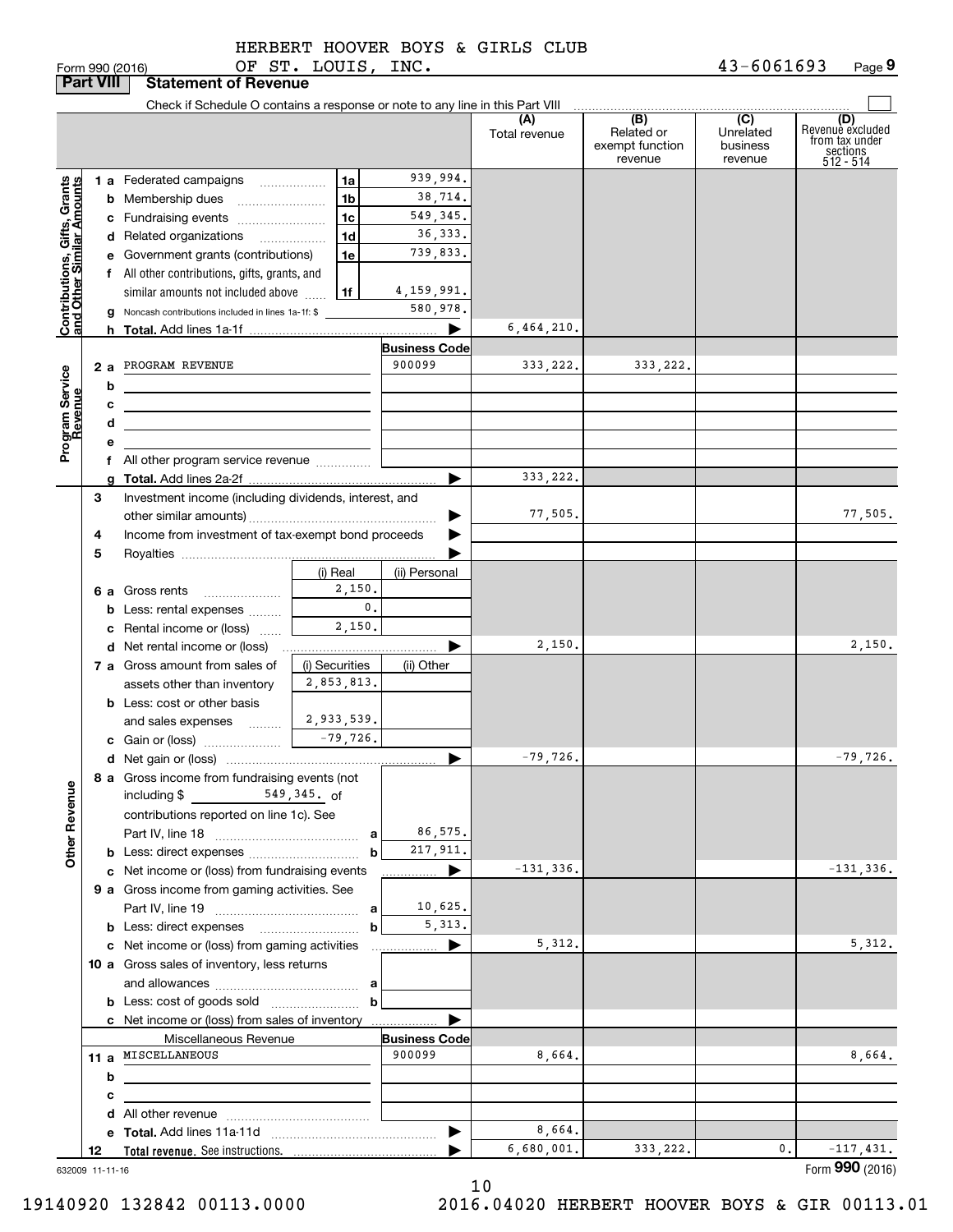# OF ST. LOUIS, INC. HERBERT HOOVER BOYS & GIRLS CLUB

Form 990 (2016) OF ST. LOUIS, INC. 4 3-6 0 6 1 6 9 3 <sub>Page</sub> 10

|        | Part IX   Statement of Functional Expenses                                                                                                                                                                  |                       |                                    |                                           |                                |  |  |  |  |  |  |
|--------|-------------------------------------------------------------------------------------------------------------------------------------------------------------------------------------------------------------|-----------------------|------------------------------------|-------------------------------------------|--------------------------------|--|--|--|--|--|--|
|        | Section 501(c)(3) and 501(c)(4) organizations must complete all columns. All other organizations must complete column (A).                                                                                  |                       |                                    |                                           |                                |  |  |  |  |  |  |
|        | Check if Schedule O contains a response or note to any line in this Part IX .                                                                                                                               |                       |                                    |                                           |                                |  |  |  |  |  |  |
|        | Do not include amounts reported on lines 6b,<br>7b, 8b, 9b, and 10b of Part VIII.                                                                                                                           | (A)<br>Total expenses | (B)<br>Program service<br>expenses | (C)<br>Management and<br>general expenses | (D)<br>Fundraising<br>expenses |  |  |  |  |  |  |
| 1      | Grants and other assistance to domestic organizations                                                                                                                                                       |                       |                                    |                                           |                                |  |  |  |  |  |  |
|        | and domestic governments. See Part IV, line 21                                                                                                                                                              |                       |                                    |                                           |                                |  |  |  |  |  |  |
| 2      | Grants and other assistance to domestic                                                                                                                                                                     |                       |                                    |                                           |                                |  |  |  |  |  |  |
|        | individuals. See Part IV, line 22                                                                                                                                                                           |                       |                                    |                                           |                                |  |  |  |  |  |  |
| 3      | Grants and other assistance to foreign                                                                                                                                                                      |                       |                                    |                                           |                                |  |  |  |  |  |  |
|        | organizations, foreign governments, and foreign                                                                                                                                                             |                       |                                    |                                           |                                |  |  |  |  |  |  |
|        | individuals. See Part IV, lines 15 and 16                                                                                                                                                                   |                       |                                    |                                           |                                |  |  |  |  |  |  |
| 4<br>5 | Benefits paid to or for members<br>Compensation of current officers, directors,                                                                                                                             |                       |                                    |                                           |                                |  |  |  |  |  |  |
|        |                                                                                                                                                                                                             | 287,780.              | 143,890.                           | 92,913.                                   | 50,977.                        |  |  |  |  |  |  |
| 6      | Compensation not included above, to disqualified                                                                                                                                                            |                       |                                    |                                           |                                |  |  |  |  |  |  |
|        | persons (as defined under section 4958(f)(1)) and                                                                                                                                                           |                       |                                    |                                           |                                |  |  |  |  |  |  |
|        | persons described in section 4958(c)(3)(B)                                                                                                                                                                  |                       |                                    |                                           |                                |  |  |  |  |  |  |
| 7      |                                                                                                                                                                                                             | 3, 219, 240.          | 2,709,071.                         | 255,081.                                  | 255,088.                       |  |  |  |  |  |  |
| 8      | Pension plan accruals and contributions (include                                                                                                                                                            |                       |                                    |                                           |                                |  |  |  |  |  |  |
|        | section 401(k) and 403(b) employer contributions)                                                                                                                                                           |                       |                                    |                                           |                                |  |  |  |  |  |  |
| 9      |                                                                                                                                                                                                             | 234, 356.             | 199,249.                           | 17, 175.                                  | 17,932.                        |  |  |  |  |  |  |
| 10     |                                                                                                                                                                                                             | 274,194.              | 223,687.                           | 26, 762.                                  | 23,745.                        |  |  |  |  |  |  |
| 11     | Fees for services (non-employees):                                                                                                                                                                          |                       |                                    |                                           |                                |  |  |  |  |  |  |
|        |                                                                                                                                                                                                             |                       |                                    |                                           |                                |  |  |  |  |  |  |
|        |                                                                                                                                                                                                             | 82.                   |                                    | 82.                                       |                                |  |  |  |  |  |  |
| c      |                                                                                                                                                                                                             | 60,180.               |                                    | 60,180.                                   |                                |  |  |  |  |  |  |
| d      |                                                                                                                                                                                                             |                       |                                    |                                           |                                |  |  |  |  |  |  |
|        | e Professional fundraising services. See Part IV, line 17                                                                                                                                                   | 35,607.<br>28,272.    |                                    | 28, 272.                                  | 35,607.                        |  |  |  |  |  |  |
| f.     |                                                                                                                                                                                                             |                       |                                    |                                           |                                |  |  |  |  |  |  |
|        | g Other. (If line 11g amount exceeds 10% of line 25,                                                                                                                                                        | 25, 253.              | 13,575.                            |                                           | <u>11,678.</u>                 |  |  |  |  |  |  |
| 12     | column (A) amount, list line 11g expenses on Sch O.)                                                                                                                                                        | 70,040.               | 4,345.                             | 60, 433.                                  | 5,262.                         |  |  |  |  |  |  |
| 13     |                                                                                                                                                                                                             | 191,100.              | 80,900.                            | 83,657.                                   | 26,543.                        |  |  |  |  |  |  |
| 14     |                                                                                                                                                                                                             | 133,974.              | 120,695.                           | 4,981.                                    | 8,298.                         |  |  |  |  |  |  |
| 15     |                                                                                                                                                                                                             |                       |                                    |                                           |                                |  |  |  |  |  |  |
| 16     |                                                                                                                                                                                                             | 388,530.              | 388,530.                           |                                           |                                |  |  |  |  |  |  |
| 17     | Travel                                                                                                                                                                                                      | 44,078.               | 25, 244.                           | 12,901.                                   | 5,933.                         |  |  |  |  |  |  |
| 18     | Payments of travel or entertainment expenses                                                                                                                                                                |                       |                                    |                                           |                                |  |  |  |  |  |  |
|        | for any federal, state, or local public officials                                                                                                                                                           |                       |                                    |                                           |                                |  |  |  |  |  |  |
| 19     | Conferences, conventions, and meetings                                                                                                                                                                      | 41,251.               | 6, 291.                            | 30, 477.                                  | 4,483.                         |  |  |  |  |  |  |
| 20     | Interest                                                                                                                                                                                                    | 56, 776.              | 51,098.                            | 5,678.                                    |                                |  |  |  |  |  |  |
| 21     |                                                                                                                                                                                                             |                       |                                    |                                           |                                |  |  |  |  |  |  |
| 22     | Depreciation, depletion, and amortization                                                                                                                                                                   | 404,756.              | 367,017.                           | 37,739.<br>50.                            |                                |  |  |  |  |  |  |
| 23     |                                                                                                                                                                                                             | 142, 213.             | 142,163.                           |                                           |                                |  |  |  |  |  |  |
| 24     | Other expenses. Itemize expenses not covered<br>above. (List miscellaneous expenses in line 24e. If line<br>24e amount exceeds 10% of line 25, column (A)<br>amount, list line 24e expenses on Schedule O.) |                       |                                    |                                           |                                |  |  |  |  |  |  |
| a      | CONTRACTED SERVS & SPLY                                                                                                                                                                                     | 481,223.              | 479,051.                           | 717.                                      | 1,455.                         |  |  |  |  |  |  |
| b      | EQUIP RENTAL & MAINT                                                                                                                                                                                        | 86,928.               | 73,339.                            | 9,805.                                    | 3,784.                         |  |  |  |  |  |  |
|        | MEMBERSHIP                                                                                                                                                                                                  | 30,392.               | 1,398.                             | 28,841.                                   | $\overline{153}$ .             |  |  |  |  |  |  |
| d      |                                                                                                                                                                                                             |                       |                                    |                                           |                                |  |  |  |  |  |  |
|        | e All other expenses                                                                                                                                                                                        |                       |                                    |                                           |                                |  |  |  |  |  |  |
| 25     | Total functional expenses. Add lines 1 through 24e                                                                                                                                                          | 6, 236, 225.          | 5,029,543.                         | 755,744.                                  | 450,938.                       |  |  |  |  |  |  |
| 26     | Joint costs. Complete this line only if the organization                                                                                                                                                    |                       |                                    |                                           |                                |  |  |  |  |  |  |
|        | reported in column (B) joint costs from a combined                                                                                                                                                          |                       |                                    |                                           |                                |  |  |  |  |  |  |
|        | educational campaign and fundraising solicitation.                                                                                                                                                          |                       |                                    |                                           |                                |  |  |  |  |  |  |
|        | Check here $\blacktriangleright$<br>if following SOP 98-2 (ASC 958-720)                                                                                                                                     |                       |                                    |                                           |                                |  |  |  |  |  |  |

632010 11-11-16

# 19140920 132842 00113.0000 2016.04020 HERBERT HOOVER BOYS & GIR 00113.01

Form (2016) **990**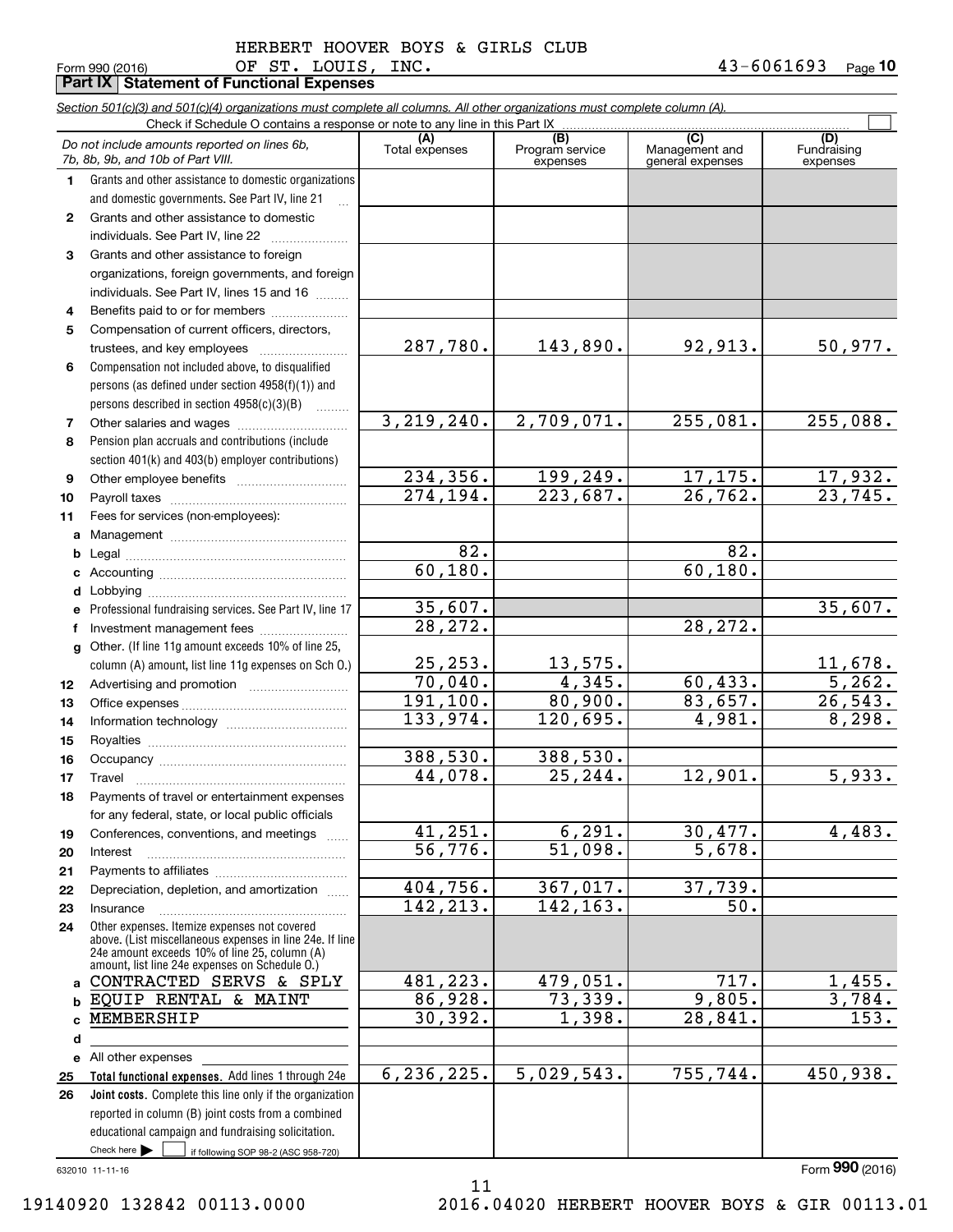|  | HERBERT HOOVER BOYS & GIRLS CLUB |  |  |
|--|----------------------------------|--|--|
|  |                                  |  |  |

Form 990 (2016) OF ST. LOUIS, INC. 43-6061693 <sub>Page</sub> **11**

|                             |    |                                                                                                                                                                                                                                |  | (A)<br>Beginning of year    |                 | (B)<br>End of year       |
|-----------------------------|----|--------------------------------------------------------------------------------------------------------------------------------------------------------------------------------------------------------------------------------|--|-----------------------------|-----------------|--------------------------|
|                             | 1  |                                                                                                                                                                                                                                |  | 1,424.                      | $\mathbf{1}$    | 1,542.                   |
|                             | 2  |                                                                                                                                                                                                                                |  | 1,200,079.                  | $\mathbf{2}$    | 2, 279, 755.             |
|                             | 3  |                                                                                                                                                                                                                                |  | 1,690,768.                  | $\mathbf{3}$    | $\overline{2,803,650}$ . |
|                             | 4  |                                                                                                                                                                                                                                |  |                             | $\overline{4}$  |                          |
|                             | 5  | Loans and other receivables from current and former officers, directors,                                                                                                                                                       |  |                             |                 |                          |
|                             |    | trustees, key employees, and highest compensated employees. Complete                                                                                                                                                           |  |                             |                 |                          |
|                             |    |                                                                                                                                                                                                                                |  |                             | 5               |                          |
|                             | 6  | Loans and other receivables from other disqualified persons (as defined under                                                                                                                                                  |  |                             |                 |                          |
|                             |    | section 4958(f)(1)), persons described in section 4958(c)(3)(B), and contributing                                                                                                                                              |  |                             |                 |                          |
|                             |    | employers and sponsoring organizations of section 501(c)(9) voluntary                                                                                                                                                          |  |                             |                 |                          |
|                             |    | employees' beneficiary organizations (see instr). Complete Part II of Sch L                                                                                                                                                    |  |                             | 6               |                          |
| Assets                      | 7  |                                                                                                                                                                                                                                |  |                             | $\overline{7}$  |                          |
|                             | 8  |                                                                                                                                                                                                                                |  |                             | 8               |                          |
|                             | 9  |                                                                                                                                                                                                                                |  | 33,505.                     | $\mathbf{9}$    | 49,560.                  |
|                             |    | 10a Land, buildings, and equipment: cost or other                                                                                                                                                                              |  |                             |                 |                          |
|                             |    | basis. Complete Part VI of Schedule D    10a   13,635,526.                                                                                                                                                                     |  |                             |                 |                          |
|                             |    |                                                                                                                                                                                                                                |  | 7,132,970.                  | 10 <sub>c</sub> | <u>7,055,209.</u>        |
|                             | 11 |                                                                                                                                                                                                                                |  | 4,848,752.                  | 11              | 3,701,301.               |
|                             | 12 |                                                                                                                                                                                                                                |  |                             | 12              |                          |
|                             | 13 |                                                                                                                                                                                                                                |  |                             | 13              |                          |
|                             | 14 |                                                                                                                                                                                                                                |  |                             | 14              |                          |
|                             | 15 |                                                                                                                                                                                                                                |  | 275,890.                    | 15              |                          |
|                             | 16 |                                                                                                                                                                                                                                |  | 15, 183, 388.               | 16              | 15,891,017.              |
|                             | 17 |                                                                                                                                                                                                                                |  | 168,903.                    | 17              | 250, 465.                |
|                             | 18 |                                                                                                                                                                                                                                |  |                             | 18              |                          |
|                             | 19 | Deferred revenue information and contact the contract of the contract of the contract of the contract of the contract of the contract of the contract of the contract of the contract of the contract of the contract of the c |  | 19                          |                 |                          |
|                             | 20 |                                                                                                                                                                                                                                |  |                             | 20              |                          |
|                             | 21 | Escrow or custodial account liability. Complete Part IV of Schedule D                                                                                                                                                          |  |                             | 21              |                          |
|                             | 22 | Loans and other payables to current and former officers, directors, trustees,                                                                                                                                                  |  |                             |                 |                          |
| Liabilities                 |    | key employees, highest compensated employees, and disqualified persons.                                                                                                                                                        |  |                             | 22              |                          |
|                             | 23 | Secured mortgages and notes payable to unrelated third parties                                                                                                                                                                 |  | 1,522,085.                  | 23              | 1,355,295.               |
|                             | 24 |                                                                                                                                                                                                                                |  |                             | 24              |                          |
|                             | 25 | Other liabilities (including federal income tax, payables to related third                                                                                                                                                     |  |                             |                 |                          |
|                             |    | parties, and other liabilities not included on lines 17-24). Complete Part X of                                                                                                                                                |  |                             |                 |                          |
|                             |    | Schedule D                                                                                                                                                                                                                     |  |                             | 25              |                          |
|                             | 26 |                                                                                                                                                                                                                                |  | 1,690,988.                  | 26              | 1,605,760.               |
|                             |    | Organizations that follow SFAS 117 (ASC 958), check here $\blacktriangleright \begin{array}{ c } \hline X & \text{and} \end{array}$                                                                                            |  |                             |                 |                          |
|                             |    | complete lines 27 through 29, and lines 33 and 34.                                                                                                                                                                             |  |                             |                 |                          |
|                             | 27 |                                                                                                                                                                                                                                |  | 7,106,143.                  | 27              | 7,656,042.               |
|                             | 28 |                                                                                                                                                                                                                                |  | 3,586,740.                  | 28              | 4, 142, 622.             |
|                             | 29 | Permanently restricted net assets                                                                                                                                                                                              |  | 2,799,517.                  | 29              | $\overline{2,486,593}$ . |
|                             |    | Organizations that do not follow SFAS 117 (ASC 958), check here ▶ □                                                                                                                                                            |  |                             |                 |                          |
|                             |    | and complete lines 30 through 34.                                                                                                                                                                                              |  |                             |                 |                          |
|                             | 30 |                                                                                                                                                                                                                                |  |                             | 30              |                          |
| Net Assets or Fund Balances | 31 | Paid-in or capital surplus, or land, building, or equipment fund                                                                                                                                                               |  |                             | 31              |                          |
|                             | 32 | Retained earnings, endowment, accumulated income, or other funds                                                                                                                                                               |  |                             | 32              |                          |
|                             | 33 |                                                                                                                                                                                                                                |  | $\overline{13, 492, 400}$ . | 33              | 14, 285, 257.            |
|                             | 34 | Total liabilities and net assets/fund balances                                                                                                                                                                                 |  | 15, 183, 388.               | 34              | 15,891,017.              |
|                             |    |                                                                                                                                                                                                                                |  |                             |                 | Form 990 (2016)          |

**Part X Balance Sheet**<br>**Part X Balance Sheet**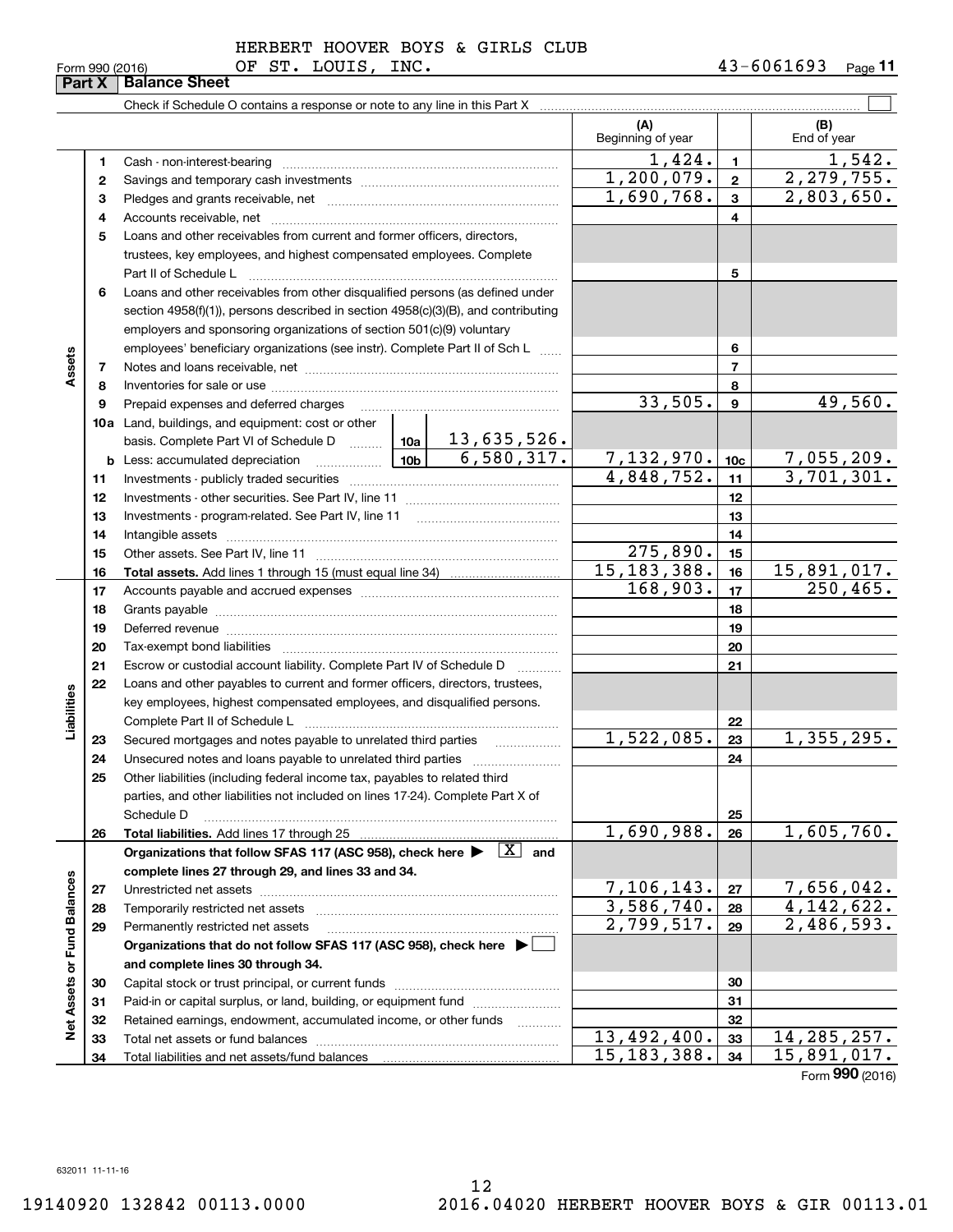| $43 - 6061693$<br>OF ST. LOUIS, INC.<br>Page 12<br>Form 990 (2016)<br><b>Reconciliation of Net Assets</b><br>Part XI<br>$\overline{\mathbf{X}}$<br>Check if Schedule O contains a response or note to any line in this Part XI<br>6,680,001.<br>Total revenue (must equal Part VIII, column (A), line 12)<br>$\mathbf 1$<br>1<br>6, 236, 225.<br>$\mathbf{2}$<br>Total expenses (must equal Part IX, column (A), line 25)<br>2<br>443,776.<br>3<br>Revenue less expenses. Subtract line 2 from line 1<br>3<br>13,492,400.<br>$\overline{\mathbf{4}}$<br>4<br>$\overline{241}$ , 378.<br>5<br>Net unrealized gains (losses) on investments<br>5<br>6<br>Donated services and use of facilities<br>6<br>$\overline{7}$<br>7<br>Investment expenses<br>107,703.<br>8<br>8<br>Prior period adjustments<br>0.<br>Other changes in net assets or fund balances (explain in Schedule O)<br>9<br>9<br>Net assets or fund balances at end of year. Combine lines 3 through 9 (must equal Part X, line 33,<br>10<br>14, 285, 257.<br>10<br>column (B))<br>Part XII Financial Statements and Reporting<br>Check if Schedule O contains a response or note to any line in this Part XII<br>Yes<br>No<br>$\boxed{\text{X}}$ Accrual<br>Accounting method used to prepare the Form 990: [130] Cash<br>Other<br>1<br>If the organization changed its method of accounting from a prior year or checked "Other," explain in Schedule O.<br>x<br>2a Were the organization's financial statements compiled or reviewed by an independent accountant?<br>2a<br>If "Yes," check a box below to indicate whether the financial statements for the year were compiled or reviewed on a<br>separate basis, consolidated basis, or both:<br>Separate basis<br>Consolidated basis<br>Both consolidated and separate basis<br>х<br><b>b</b> Were the organization's financial statements audited by an independent accountant?<br>2 <sub>b</sub><br>If "Yes," check a box below to indicate whether the financial statements for the year were audited on a separate basis,<br>consolidated basis, or both:<br>$\boxed{\textbf{X}}$ Consolidated basis<br>Separate basis<br>Both consolidated and separate basis<br>c If "Yes" to line 2a or 2b, does the organization have a committee that assumes responsibility for oversight of the audit,<br>x<br>review, or compilation of its financial statements and selection of an independent accountant?<br>2c | HERBERT HOOVER BOYS & GIRLS CLUB |  |  |
|------------------------------------------------------------------------------------------------------------------------------------------------------------------------------------------------------------------------------------------------------------------------------------------------------------------------------------------------------------------------------------------------------------------------------------------------------------------------------------------------------------------------------------------------------------------------------------------------------------------------------------------------------------------------------------------------------------------------------------------------------------------------------------------------------------------------------------------------------------------------------------------------------------------------------------------------------------------------------------------------------------------------------------------------------------------------------------------------------------------------------------------------------------------------------------------------------------------------------------------------------------------------------------------------------------------------------------------------------------------------------------------------------------------------------------------------------------------------------------------------------------------------------------------------------------------------------------------------------------------------------------------------------------------------------------------------------------------------------------------------------------------------------------------------------------------------------------------------------------------------------------------------------------------------------------------------------------------------------------------------------------------------------------------------------------------------------------------------------------------------------------------------------------------------------------------------------------------------------------------------------------------------------------------------------------------------------------------------------------------------------------------------------------------------------------|----------------------------------|--|--|
|                                                                                                                                                                                                                                                                                                                                                                                                                                                                                                                                                                                                                                                                                                                                                                                                                                                                                                                                                                                                                                                                                                                                                                                                                                                                                                                                                                                                                                                                                                                                                                                                                                                                                                                                                                                                                                                                                                                                                                                                                                                                                                                                                                                                                                                                                                                                                                                                                                    |                                  |  |  |
|                                                                                                                                                                                                                                                                                                                                                                                                                                                                                                                                                                                                                                                                                                                                                                                                                                                                                                                                                                                                                                                                                                                                                                                                                                                                                                                                                                                                                                                                                                                                                                                                                                                                                                                                                                                                                                                                                                                                                                                                                                                                                                                                                                                                                                                                                                                                                                                                                                    |                                  |  |  |
|                                                                                                                                                                                                                                                                                                                                                                                                                                                                                                                                                                                                                                                                                                                                                                                                                                                                                                                                                                                                                                                                                                                                                                                                                                                                                                                                                                                                                                                                                                                                                                                                                                                                                                                                                                                                                                                                                                                                                                                                                                                                                                                                                                                                                                                                                                                                                                                                                                    |                                  |  |  |
|                                                                                                                                                                                                                                                                                                                                                                                                                                                                                                                                                                                                                                                                                                                                                                                                                                                                                                                                                                                                                                                                                                                                                                                                                                                                                                                                                                                                                                                                                                                                                                                                                                                                                                                                                                                                                                                                                                                                                                                                                                                                                                                                                                                                                                                                                                                                                                                                                                    |                                  |  |  |
|                                                                                                                                                                                                                                                                                                                                                                                                                                                                                                                                                                                                                                                                                                                                                                                                                                                                                                                                                                                                                                                                                                                                                                                                                                                                                                                                                                                                                                                                                                                                                                                                                                                                                                                                                                                                                                                                                                                                                                                                                                                                                                                                                                                                                                                                                                                                                                                                                                    |                                  |  |  |
|                                                                                                                                                                                                                                                                                                                                                                                                                                                                                                                                                                                                                                                                                                                                                                                                                                                                                                                                                                                                                                                                                                                                                                                                                                                                                                                                                                                                                                                                                                                                                                                                                                                                                                                                                                                                                                                                                                                                                                                                                                                                                                                                                                                                                                                                                                                                                                                                                                    |                                  |  |  |
|                                                                                                                                                                                                                                                                                                                                                                                                                                                                                                                                                                                                                                                                                                                                                                                                                                                                                                                                                                                                                                                                                                                                                                                                                                                                                                                                                                                                                                                                                                                                                                                                                                                                                                                                                                                                                                                                                                                                                                                                                                                                                                                                                                                                                                                                                                                                                                                                                                    |                                  |  |  |
|                                                                                                                                                                                                                                                                                                                                                                                                                                                                                                                                                                                                                                                                                                                                                                                                                                                                                                                                                                                                                                                                                                                                                                                                                                                                                                                                                                                                                                                                                                                                                                                                                                                                                                                                                                                                                                                                                                                                                                                                                                                                                                                                                                                                                                                                                                                                                                                                                                    |                                  |  |  |
|                                                                                                                                                                                                                                                                                                                                                                                                                                                                                                                                                                                                                                                                                                                                                                                                                                                                                                                                                                                                                                                                                                                                                                                                                                                                                                                                                                                                                                                                                                                                                                                                                                                                                                                                                                                                                                                                                                                                                                                                                                                                                                                                                                                                                                                                                                                                                                                                                                    |                                  |  |  |
|                                                                                                                                                                                                                                                                                                                                                                                                                                                                                                                                                                                                                                                                                                                                                                                                                                                                                                                                                                                                                                                                                                                                                                                                                                                                                                                                                                                                                                                                                                                                                                                                                                                                                                                                                                                                                                                                                                                                                                                                                                                                                                                                                                                                                                                                                                                                                                                                                                    |                                  |  |  |
|                                                                                                                                                                                                                                                                                                                                                                                                                                                                                                                                                                                                                                                                                                                                                                                                                                                                                                                                                                                                                                                                                                                                                                                                                                                                                                                                                                                                                                                                                                                                                                                                                                                                                                                                                                                                                                                                                                                                                                                                                                                                                                                                                                                                                                                                                                                                                                                                                                    |                                  |  |  |
|                                                                                                                                                                                                                                                                                                                                                                                                                                                                                                                                                                                                                                                                                                                                                                                                                                                                                                                                                                                                                                                                                                                                                                                                                                                                                                                                                                                                                                                                                                                                                                                                                                                                                                                                                                                                                                                                                                                                                                                                                                                                                                                                                                                                                                                                                                                                                                                                                                    |                                  |  |  |
|                                                                                                                                                                                                                                                                                                                                                                                                                                                                                                                                                                                                                                                                                                                                                                                                                                                                                                                                                                                                                                                                                                                                                                                                                                                                                                                                                                                                                                                                                                                                                                                                                                                                                                                                                                                                                                                                                                                                                                                                                                                                                                                                                                                                                                                                                                                                                                                                                                    |                                  |  |  |
|                                                                                                                                                                                                                                                                                                                                                                                                                                                                                                                                                                                                                                                                                                                                                                                                                                                                                                                                                                                                                                                                                                                                                                                                                                                                                                                                                                                                                                                                                                                                                                                                                                                                                                                                                                                                                                                                                                                                                                                                                                                                                                                                                                                                                                                                                                                                                                                                                                    |                                  |  |  |
|                                                                                                                                                                                                                                                                                                                                                                                                                                                                                                                                                                                                                                                                                                                                                                                                                                                                                                                                                                                                                                                                                                                                                                                                                                                                                                                                                                                                                                                                                                                                                                                                                                                                                                                                                                                                                                                                                                                                                                                                                                                                                                                                                                                                                                                                                                                                                                                                                                    |                                  |  |  |
|                                                                                                                                                                                                                                                                                                                                                                                                                                                                                                                                                                                                                                                                                                                                                                                                                                                                                                                                                                                                                                                                                                                                                                                                                                                                                                                                                                                                                                                                                                                                                                                                                                                                                                                                                                                                                                                                                                                                                                                                                                                                                                                                                                                                                                                                                                                                                                                                                                    |                                  |  |  |
|                                                                                                                                                                                                                                                                                                                                                                                                                                                                                                                                                                                                                                                                                                                                                                                                                                                                                                                                                                                                                                                                                                                                                                                                                                                                                                                                                                                                                                                                                                                                                                                                                                                                                                                                                                                                                                                                                                                                                                                                                                                                                                                                                                                                                                                                                                                                                                                                                                    |                                  |  |  |
|                                                                                                                                                                                                                                                                                                                                                                                                                                                                                                                                                                                                                                                                                                                                                                                                                                                                                                                                                                                                                                                                                                                                                                                                                                                                                                                                                                                                                                                                                                                                                                                                                                                                                                                                                                                                                                                                                                                                                                                                                                                                                                                                                                                                                                                                                                                                                                                                                                    |                                  |  |  |
|                                                                                                                                                                                                                                                                                                                                                                                                                                                                                                                                                                                                                                                                                                                                                                                                                                                                                                                                                                                                                                                                                                                                                                                                                                                                                                                                                                                                                                                                                                                                                                                                                                                                                                                                                                                                                                                                                                                                                                                                                                                                                                                                                                                                                                                                                                                                                                                                                                    |                                  |  |  |
|                                                                                                                                                                                                                                                                                                                                                                                                                                                                                                                                                                                                                                                                                                                                                                                                                                                                                                                                                                                                                                                                                                                                                                                                                                                                                                                                                                                                                                                                                                                                                                                                                                                                                                                                                                                                                                                                                                                                                                                                                                                                                                                                                                                                                                                                                                                                                                                                                                    |                                  |  |  |
|                                                                                                                                                                                                                                                                                                                                                                                                                                                                                                                                                                                                                                                                                                                                                                                                                                                                                                                                                                                                                                                                                                                                                                                                                                                                                                                                                                                                                                                                                                                                                                                                                                                                                                                                                                                                                                                                                                                                                                                                                                                                                                                                                                                                                                                                                                                                                                                                                                    |                                  |  |  |
|                                                                                                                                                                                                                                                                                                                                                                                                                                                                                                                                                                                                                                                                                                                                                                                                                                                                                                                                                                                                                                                                                                                                                                                                                                                                                                                                                                                                                                                                                                                                                                                                                                                                                                                                                                                                                                                                                                                                                                                                                                                                                                                                                                                                                                                                                                                                                                                                                                    |                                  |  |  |
|                                                                                                                                                                                                                                                                                                                                                                                                                                                                                                                                                                                                                                                                                                                                                                                                                                                                                                                                                                                                                                                                                                                                                                                                                                                                                                                                                                                                                                                                                                                                                                                                                                                                                                                                                                                                                                                                                                                                                                                                                                                                                                                                                                                                                                                                                                                                                                                                                                    |                                  |  |  |
|                                                                                                                                                                                                                                                                                                                                                                                                                                                                                                                                                                                                                                                                                                                                                                                                                                                                                                                                                                                                                                                                                                                                                                                                                                                                                                                                                                                                                                                                                                                                                                                                                                                                                                                                                                                                                                                                                                                                                                                                                                                                                                                                                                                                                                                                                                                                                                                                                                    |                                  |  |  |
|                                                                                                                                                                                                                                                                                                                                                                                                                                                                                                                                                                                                                                                                                                                                                                                                                                                                                                                                                                                                                                                                                                                                                                                                                                                                                                                                                                                                                                                                                                                                                                                                                                                                                                                                                                                                                                                                                                                                                                                                                                                                                                                                                                                                                                                                                                                                                                                                                                    |                                  |  |  |
|                                                                                                                                                                                                                                                                                                                                                                                                                                                                                                                                                                                                                                                                                                                                                                                                                                                                                                                                                                                                                                                                                                                                                                                                                                                                                                                                                                                                                                                                                                                                                                                                                                                                                                                                                                                                                                                                                                                                                                                                                                                                                                                                                                                                                                                                                                                                                                                                                                    |                                  |  |  |
|                                                                                                                                                                                                                                                                                                                                                                                                                                                                                                                                                                                                                                                                                                                                                                                                                                                                                                                                                                                                                                                                                                                                                                                                                                                                                                                                                                                                                                                                                                                                                                                                                                                                                                                                                                                                                                                                                                                                                                                                                                                                                                                                                                                                                                                                                                                                                                                                                                    |                                  |  |  |
|                                                                                                                                                                                                                                                                                                                                                                                                                                                                                                                                                                                                                                                                                                                                                                                                                                                                                                                                                                                                                                                                                                                                                                                                                                                                                                                                                                                                                                                                                                                                                                                                                                                                                                                                                                                                                                                                                                                                                                                                                                                                                                                                                                                                                                                                                                                                                                                                                                    |                                  |  |  |
|                                                                                                                                                                                                                                                                                                                                                                                                                                                                                                                                                                                                                                                                                                                                                                                                                                                                                                                                                                                                                                                                                                                                                                                                                                                                                                                                                                                                                                                                                                                                                                                                                                                                                                                                                                                                                                                                                                                                                                                                                                                                                                                                                                                                                                                                                                                                                                                                                                    |                                  |  |  |
|                                                                                                                                                                                                                                                                                                                                                                                                                                                                                                                                                                                                                                                                                                                                                                                                                                                                                                                                                                                                                                                                                                                                                                                                                                                                                                                                                                                                                                                                                                                                                                                                                                                                                                                                                                                                                                                                                                                                                                                                                                                                                                                                                                                                                                                                                                                                                                                                                                    |                                  |  |  |
| If the organization changed either its oversight process or selection process during the tax year, explain in Schedule O.                                                                                                                                                                                                                                                                                                                                                                                                                                                                                                                                                                                                                                                                                                                                                                                                                                                                                                                                                                                                                                                                                                                                                                                                                                                                                                                                                                                                                                                                                                                                                                                                                                                                                                                                                                                                                                                                                                                                                                                                                                                                                                                                                                                                                                                                                                          |                                  |  |  |
| 3a As a result of a federal award, was the organization required to undergo an audit or audits as set forth in the Single Audit                                                                                                                                                                                                                                                                                                                                                                                                                                                                                                                                                                                                                                                                                                                                                                                                                                                                                                                                                                                                                                                                                                                                                                                                                                                                                                                                                                                                                                                                                                                                                                                                                                                                                                                                                                                                                                                                                                                                                                                                                                                                                                                                                                                                                                                                                                    |                                  |  |  |
| х<br>Act and OMB Circular A-133?<br>3a                                                                                                                                                                                                                                                                                                                                                                                                                                                                                                                                                                                                                                                                                                                                                                                                                                                                                                                                                                                                                                                                                                                                                                                                                                                                                                                                                                                                                                                                                                                                                                                                                                                                                                                                                                                                                                                                                                                                                                                                                                                                                                                                                                                                                                                                                                                                                                                             |                                  |  |  |
| b If "Yes," did the organization undergo the required audit or audits? If the organization did not undergo the required audit                                                                                                                                                                                                                                                                                                                                                                                                                                                                                                                                                                                                                                                                                                                                                                                                                                                                                                                                                                                                                                                                                                                                                                                                                                                                                                                                                                                                                                                                                                                                                                                                                                                                                                                                                                                                                                                                                                                                                                                                                                                                                                                                                                                                                                                                                                      |                                  |  |  |
| 3b<br>$000 \text{ mas}$                                                                                                                                                                                                                                                                                                                                                                                                                                                                                                                                                                                                                                                                                                                                                                                                                                                                                                                                                                                                                                                                                                                                                                                                                                                                                                                                                                                                                                                                                                                                                                                                                                                                                                                                                                                                                                                                                                                                                                                                                                                                                                                                                                                                                                                                                                                                                                                                            |                                  |  |  |

Form (2016) **990**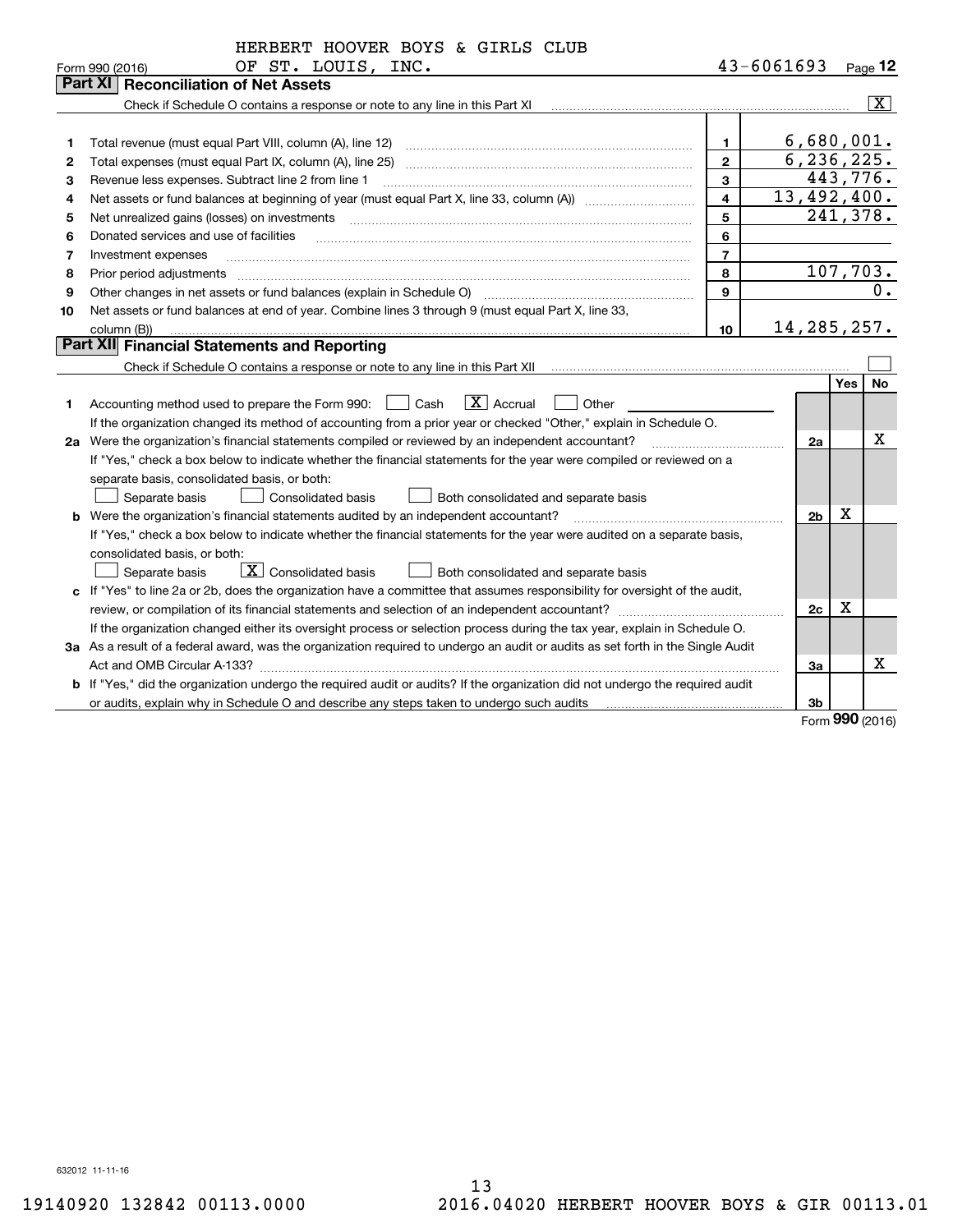|                  | <b>SCHEDULE A</b><br>OMB No. 1545-0047<br><b>Public Charity Status and Public Support</b>                                                                      |  |                                                                                    |                                                                                                                                                                                                                                                                                        |     |                                   |                            |  |                                       |  |  |
|------------------|----------------------------------------------------------------------------------------------------------------------------------------------------------------|--|------------------------------------------------------------------------------------|----------------------------------------------------------------------------------------------------------------------------------------------------------------------------------------------------------------------------------------------------------------------------------------|-----|-----------------------------------|----------------------------|--|---------------------------------------|--|--|
|                  | (Form 990 or 990-EZ)                                                                                                                                           |  |                                                                                    | Complete if the organization is a section 501(c)(3) organization or a section                                                                                                                                                                                                          |     |                                   |                            |  |                                       |  |  |
|                  |                                                                                                                                                                |  |                                                                                    | 4947(a)(1) nonexempt charitable trust.                                                                                                                                                                                                                                                 |     |                                   |                            |  |                                       |  |  |
|                  | Department of the Treasury<br>Internal Revenue Service                                                                                                         |  |                                                                                    | Attach to Form 990 or Form 990-EZ.<br>Information about Schedule A (Form 990 or 990-EZ) and its instructions is at www.irs.gov/form990.                                                                                                                                                |     |                                   |                            |  | <b>Open to Public</b><br>Inspection   |  |  |
|                  | Name of the organization                                                                                                                                       |  |                                                                                    | HERBERT HOOVER BOYS & GIRLS CLUB                                                                                                                                                                                                                                                       |     |                                   |                            |  | <b>Employer identification number</b> |  |  |
|                  |                                                                                                                                                                |  | OF ST. LOUIS, INC.                                                                 |                                                                                                                                                                                                                                                                                        |     |                                   |                            |  | 43-6061693                            |  |  |
| Part I           |                                                                                                                                                                |  |                                                                                    | Reason for Public Charity Status (All organizations must complete this part.) See instructions.                                                                                                                                                                                        |     |                                   |                            |  |                                       |  |  |
|                  |                                                                                                                                                                |  |                                                                                    | The organization is not a private foundation because it is: (For lines 1 through 12, check only one box.)                                                                                                                                                                              |     |                                   |                            |  |                                       |  |  |
| 1<br>$\mathbf 2$ |                                                                                                                                                                |  |                                                                                    | A church, convention of churches, or association of churches described in section 170(b)(1)(A)(i).                                                                                                                                                                                     |     |                                   |                            |  |                                       |  |  |
| 3                |                                                                                                                                                                |  |                                                                                    | A school described in section 170(b)(1)(A)(ii). (Attach Schedule E (Form 990 or 990-EZ).)<br>A hospital or a cooperative hospital service organization described in section $170(b)(1)(A)(iii)$ .                                                                                      |     |                                   |                            |  |                                       |  |  |
| 4                |                                                                                                                                                                |  |                                                                                    | A medical research organization operated in conjunction with a hospital described in section 170(b)(1)(A)(iii). Enter the hospital's name,                                                                                                                                             |     |                                   |                            |  |                                       |  |  |
|                  | city, and state:                                                                                                                                               |  |                                                                                    |                                                                                                                                                                                                                                                                                        |     |                                   |                            |  |                                       |  |  |
| 5                |                                                                                                                                                                |  |                                                                                    | An organization operated for the benefit of a college or university owned or operated by a governmental unit described in                                                                                                                                                              |     |                                   |                            |  |                                       |  |  |
|                  |                                                                                                                                                                |  | section 170(b)(1)(A)(iv). (Complete Part II.)                                      |                                                                                                                                                                                                                                                                                        |     |                                   |                            |  |                                       |  |  |
| 6                | A federal, state, or local government or governmental unit described in section 170(b)(1)(A)(v).                                                               |  |                                                                                    |                                                                                                                                                                                                                                                                                        |     |                                   |                            |  |                                       |  |  |
| 7                | $\vert$ X $\vert$<br>An organization that normally receives a substantial part of its support from a governmental unit or from the general public described in |  |                                                                                    |                                                                                                                                                                                                                                                                                        |     |                                   |                            |  |                                       |  |  |
| 8                | section 170(b)(1)(A)(vi). (Complete Part II.)<br>A community trust described in section 170(b)(1)(A)(vi). (Complete Part II.)                                  |  |                                                                                    |                                                                                                                                                                                                                                                                                        |     |                                   |                            |  |                                       |  |  |
| 9                | An agricultural research organization described in section 170(b)(1)(A)(ix) operated in conjunction with a land-grant college                                  |  |                                                                                    |                                                                                                                                                                                                                                                                                        |     |                                   |                            |  |                                       |  |  |
|                  |                                                                                                                                                                |  |                                                                                    | or university or a non-land-grant college of agriculture (see instructions). Enter the name, city, and state of the college or                                                                                                                                                         |     |                                   |                            |  |                                       |  |  |
|                  | university:                                                                                                                                                    |  |                                                                                    |                                                                                                                                                                                                                                                                                        |     |                                   |                            |  |                                       |  |  |
| 10               |                                                                                                                                                                |  |                                                                                    | An organization that normally receives: (1) more than 33 1/3% of its support from contributions, membership fees, and gross receipts from                                                                                                                                              |     |                                   |                            |  |                                       |  |  |
|                  |                                                                                                                                                                |  |                                                                                    | activities related to its exempt functions - subject to certain exceptions, and (2) no more than 33 1/3% of its support from gross investment<br>income and unrelated business taxable income (less section 511 tax) from businesses acquired by the organization after June 30, 1975. |     |                                   |                            |  |                                       |  |  |
|                  |                                                                                                                                                                |  | See section 509(a)(2). (Complete Part III.)                                        |                                                                                                                                                                                                                                                                                        |     |                                   |                            |  |                                       |  |  |
| 11               |                                                                                                                                                                |  |                                                                                    | An organization organized and operated exclusively to test for public safety. See section 509(a)(4).                                                                                                                                                                                   |     |                                   |                            |  |                                       |  |  |
| 12               |                                                                                                                                                                |  |                                                                                    | An organization organized and operated exclusively for the benefit of, to perform the functions of, or to carry out the purposes of one or                                                                                                                                             |     |                                   |                            |  |                                       |  |  |
|                  |                                                                                                                                                                |  |                                                                                    | more publicly supported organizations described in section 509(a)(1) or section 509(a)(2). See section 509(a)(3). Check the box in                                                                                                                                                     |     |                                   |                            |  |                                       |  |  |
|                  |                                                                                                                                                                |  |                                                                                    | lines 12a through 12d that describes the type of supporting organization and complete lines 12e, 12f, and 12g.                                                                                                                                                                         |     |                                   |                            |  |                                       |  |  |
| a                |                                                                                                                                                                |  |                                                                                    | Type I. A supporting organization operated, supervised, or controlled by its supported organization(s), typically by giving                                                                                                                                                            |     |                                   |                            |  |                                       |  |  |
|                  |                                                                                                                                                                |  | organization. You must complete Part IV, Sections A and B.                         | the supported organization(s) the power to regularly appoint or elect a majority of the directors or trustees of the supporting                                                                                                                                                        |     |                                   |                            |  |                                       |  |  |
| b                |                                                                                                                                                                |  |                                                                                    | Type II. A supporting organization supervised or controlled in connection with its supported organization(s), by having                                                                                                                                                                |     |                                   |                            |  |                                       |  |  |
|                  |                                                                                                                                                                |  |                                                                                    | control or management of the supporting organization vested in the same persons that control or manage the supported                                                                                                                                                                   |     |                                   |                            |  |                                       |  |  |
|                  |                                                                                                                                                                |  | organization(s). You must complete Part IV, Sections A and C.                      |                                                                                                                                                                                                                                                                                        |     |                                   |                            |  |                                       |  |  |
| с                |                                                                                                                                                                |  |                                                                                    | Type III functionally integrated. A supporting organization operated in connection with, and functionally integrated with,                                                                                                                                                             |     |                                   |                            |  |                                       |  |  |
|                  |                                                                                                                                                                |  |                                                                                    | its supported organization(s) (see instructions). You must complete Part IV, Sections A, D, and E.                                                                                                                                                                                     |     |                                   |                            |  |                                       |  |  |
| d                |                                                                                                                                                                |  |                                                                                    | Type III non-functionally integrated. A supporting organization operated in connection with its supported organization(s)<br>that is not functionally integrated. The organization generally must satisfy a distribution requirement and an attentiveness                              |     |                                   |                            |  |                                       |  |  |
|                  |                                                                                                                                                                |  |                                                                                    | requirement (see instructions). You must complete Part IV, Sections A and D, and Part V.                                                                                                                                                                                               |     |                                   |                            |  |                                       |  |  |
| е                |                                                                                                                                                                |  |                                                                                    | Check this box if the organization received a written determination from the IRS that it is a Type I, Type II, Type III                                                                                                                                                                |     |                                   |                            |  |                                       |  |  |
|                  |                                                                                                                                                                |  |                                                                                    | functionally integrated, or Type III non-functionally integrated supporting organization.                                                                                                                                                                                              |     |                                   |                            |  |                                       |  |  |
|                  | f Enter the number of supported organizations                                                                                                                  |  |                                                                                    |                                                                                                                                                                                                                                                                                        |     |                                   |                            |  |                                       |  |  |
|                  | (i) Name of supported                                                                                                                                          |  | Provide the following information about the supported organization(s).<br>(ii) EIN | (iii) Type of organization                                                                                                                                                                                                                                                             |     | (iv) Is the organization listed   | (v) Amount of monetary     |  | (vi) Amount of other                  |  |  |
|                  | organization                                                                                                                                                   |  |                                                                                    | (described on lines 1-10                                                                                                                                                                                                                                                               | Yes | in your governing document?<br>No | support (see instructions) |  | support (see instructions)            |  |  |
|                  |                                                                                                                                                                |  |                                                                                    | above (see instructions))                                                                                                                                                                                                                                                              |     |                                   |                            |  |                                       |  |  |
|                  |                                                                                                                                                                |  |                                                                                    |                                                                                                                                                                                                                                                                                        |     |                                   |                            |  |                                       |  |  |
|                  |                                                                                                                                                                |  |                                                                                    |                                                                                                                                                                                                                                                                                        |     |                                   |                            |  |                                       |  |  |
|                  |                                                                                                                                                                |  |                                                                                    |                                                                                                                                                                                                                                                                                        |     |                                   |                            |  |                                       |  |  |
|                  |                                                                                                                                                                |  |                                                                                    |                                                                                                                                                                                                                                                                                        |     |                                   |                            |  |                                       |  |  |
|                  |                                                                                                                                                                |  |                                                                                    |                                                                                                                                                                                                                                                                                        |     |                                   |                            |  |                                       |  |  |
|                  |                                                                                                                                                                |  |                                                                                    |                                                                                                                                                                                                                                                                                        |     |                                   |                            |  |                                       |  |  |
|                  |                                                                                                                                                                |  |                                                                                    |                                                                                                                                                                                                                                                                                        |     |                                   |                            |  |                                       |  |  |
|                  |                                                                                                                                                                |  |                                                                                    |                                                                                                                                                                                                                                                                                        |     |                                   |                            |  |                                       |  |  |
| Total            |                                                                                                                                                                |  |                                                                                    |                                                                                                                                                                                                                                                                                        |     |                                   |                            |  |                                       |  |  |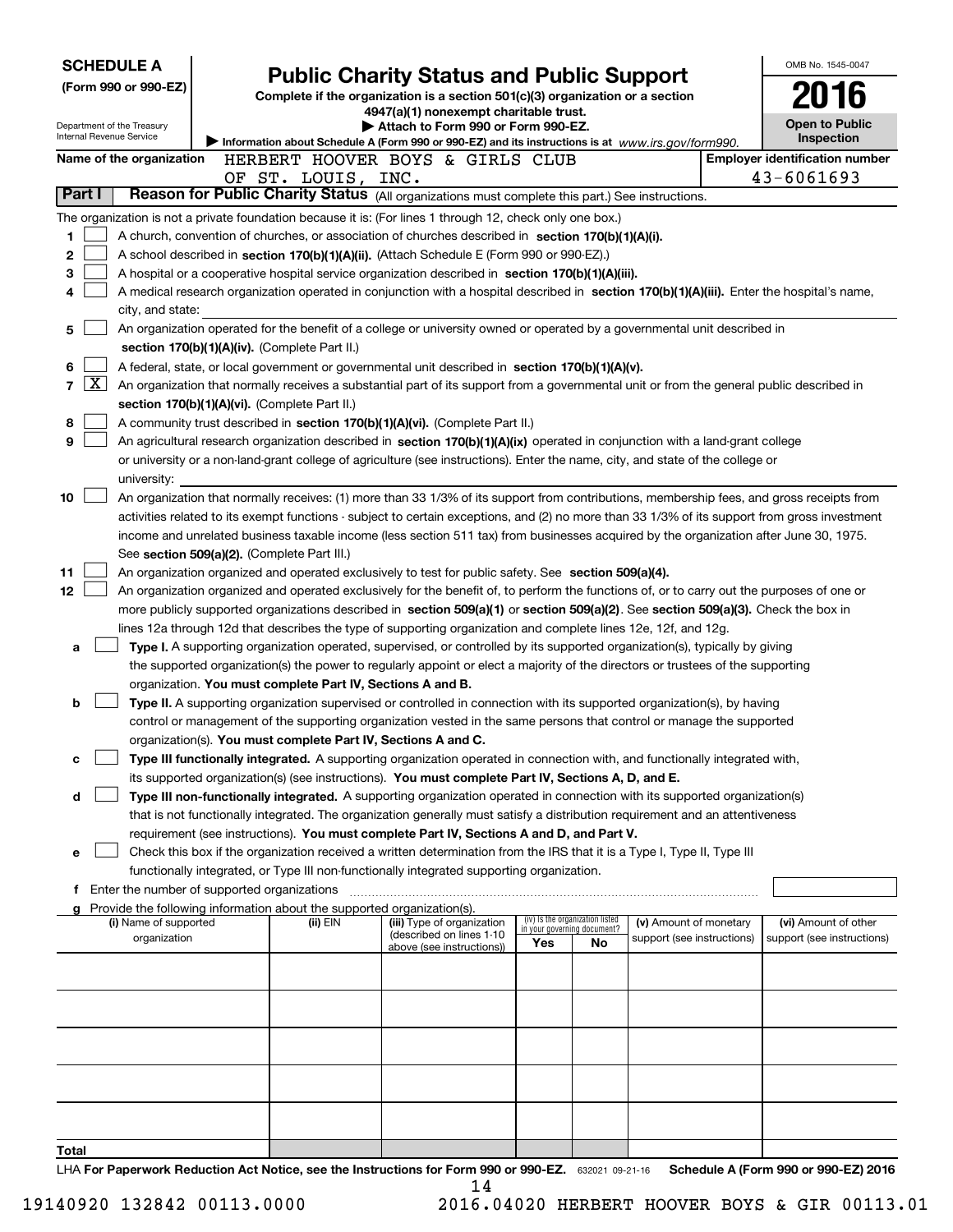## Schedule A (Form 990 or 990-EZ) 2016 Page OF ST. LOUIS, INC. 43-6061693

43-6061693 Page 2

(Complete only if you checked the box on line 5, 7, or 8 of Part I or if the organization failed to qualify under Part III. If the organization fails to qualify under the tests listed below, please complete Part III.) **Part II Support Schedule for Organizations Described in Sections 170(b)(1)(A)(iv) and 170(b)(1)(A)(vi)**

|    | <b>Section A. Public Support</b>                                                                                                                                                                                                                             |                      |                                                 |                        |                        |          |                                          |  |  |  |  |  |
|----|--------------------------------------------------------------------------------------------------------------------------------------------------------------------------------------------------------------------------------------------------------------|----------------------|-------------------------------------------------|------------------------|------------------------|----------|------------------------------------------|--|--|--|--|--|
|    | Calendar year (or fiscal year beginning in)                                                                                                                                                                                                                  | (a) 2012             | $(b)$ 2013                                      | $(c)$ 2014             | $(d)$ 2015             | (e) 2016 | (f) Total                                |  |  |  |  |  |
|    | 1 Gifts, grants, contributions, and<br>membership fees received. (Do not                                                                                                                                                                                     |                      |                                                 |                        |                        |          |                                          |  |  |  |  |  |
|    | include any "unusual grants.")                                                                                                                                                                                                                               | 4248993.             | 4205628.                                        | 3232807.               | 7649070.               |          | 6470802.25807300.                        |  |  |  |  |  |
|    | 2 Tax revenues levied for the organ-<br>ization's benefit and either paid to<br>or expended on its behalf                                                                                                                                                    |                      |                                                 |                        |                        |          |                                          |  |  |  |  |  |
|    | 3 The value of services or facilities                                                                                                                                                                                                                        |                      |                                                 |                        |                        |          |                                          |  |  |  |  |  |
|    | furnished by a governmental unit to                                                                                                                                                                                                                          |                      |                                                 |                        |                        |          |                                          |  |  |  |  |  |
|    | the organization without charge                                                                                                                                                                                                                              |                      |                                                 |                        |                        |          |                                          |  |  |  |  |  |
|    | 4 Total. Add lines 1 through 3                                                                                                                                                                                                                               | 4248993.             | 4205628.                                        | 3232807.               | 7649070.               |          | 6470802.25807300.                        |  |  |  |  |  |
|    | 5 The portion of total contributions                                                                                                                                                                                                                         |                      |                                                 |                        |                        |          |                                          |  |  |  |  |  |
|    | by each person (other than a                                                                                                                                                                                                                                 |                      |                                                 |                        |                        |          |                                          |  |  |  |  |  |
|    | governmental unit or publicly                                                                                                                                                                                                                                |                      |                                                 |                        |                        |          |                                          |  |  |  |  |  |
|    | supported organization) included                                                                                                                                                                                                                             |                      |                                                 |                        |                        |          |                                          |  |  |  |  |  |
|    | on line 1 that exceeds 2% of the                                                                                                                                                                                                                             |                      |                                                 |                        |                        |          |                                          |  |  |  |  |  |
|    | amount shown on line 11,                                                                                                                                                                                                                                     |                      |                                                 |                        |                        |          |                                          |  |  |  |  |  |
|    | 3445668.<br>column (f)<br>$\overline{22361632}$ .                                                                                                                                                                                                            |                      |                                                 |                        |                        |          |                                          |  |  |  |  |  |
|    | 6 Public support. Subtract line 5 from line 4.<br><b>Section B. Total Support</b>                                                                                                                                                                            |                      |                                                 |                        |                        |          |                                          |  |  |  |  |  |
|    |                                                                                                                                                                                                                                                              |                      |                                                 |                        |                        |          |                                          |  |  |  |  |  |
|    | Calendar year (or fiscal year beginning in)<br><b>7</b> Amounts from line 4                                                                                                                                                                                  | (a) 2012<br>4248993. | (b) 2013<br>4205628.                            | $(c)$ 2014<br>3232807. | $(d)$ 2015<br>7649070. | (e) 2016 | (f) Total<br>6470802.25807300.           |  |  |  |  |  |
|    | 8 Gross income from interest,                                                                                                                                                                                                                                |                      |                                                 |                        |                        |          |                                          |  |  |  |  |  |
|    | dividends, payments received on                                                                                                                                                                                                                              |                      |                                                 |                        |                        |          |                                          |  |  |  |  |  |
|    | securities loans, rents, royalties                                                                                                                                                                                                                           |                      |                                                 |                        |                        |          |                                          |  |  |  |  |  |
|    | and income from similar sources                                                                                                                                                                                                                              | 65,838.              | 32,467.                                         | 124,778.               | 86,411.                | 77,505.  | 386,999.                                 |  |  |  |  |  |
|    | 9 Net income from unrelated business                                                                                                                                                                                                                         |                      |                                                 |                        |                        |          |                                          |  |  |  |  |  |
|    | activities, whether or not the                                                                                                                                                                                                                               |                      |                                                 |                        |                        |          |                                          |  |  |  |  |  |
|    | business is regularly carried on                                                                                                                                                                                                                             |                      |                                                 |                        |                        |          |                                          |  |  |  |  |  |
|    | 10 Other income. Do not include gain                                                                                                                                                                                                                         |                      |                                                 |                        |                        |          |                                          |  |  |  |  |  |
|    | or loss from the sale of capital                                                                                                                                                                                                                             |                      |                                                 |                        |                        |          |                                          |  |  |  |  |  |
|    | assets (Explain in Part VI.)                                                                                                                                                                                                                                 |                      | $140, 612.   207, 177.   227, 143.   145, 148.$ |                        |                        |          | $77,422.$ 797,502.                       |  |  |  |  |  |
|    | 11 Total support. Add lines 7 through 10                                                                                                                                                                                                                     |                      |                                                 |                        |                        |          | 26991801.                                |  |  |  |  |  |
|    | 12 Gross receipts from related activities, etc. (see instructions)                                                                                                                                                                                           |                      |                                                 |                        |                        | 12       | 993,204.                                 |  |  |  |  |  |
|    | 13 First five years. If the Form 990 is for the organization's first, second, third, fourth, or fifth tax year as a section 501(c)(3)                                                                                                                        |                      |                                                 |                        |                        |          |                                          |  |  |  |  |  |
|    | organization, check this box and stop here                                                                                                                                                                                                                   |                      |                                                 |                        |                        |          |                                          |  |  |  |  |  |
|    | <b>Section C. Computation of Public Support Percentage</b>                                                                                                                                                                                                   |                      |                                                 |                        |                        |          |                                          |  |  |  |  |  |
|    | 14 Public support percentage for 2016 (line 6, column (f) divided by line 11, column (f) <i>mummumumum</i>                                                                                                                                                   |                      |                                                 |                        |                        | 14       | 82.85<br>%                               |  |  |  |  |  |
|    |                                                                                                                                                                                                                                                              |                      |                                                 |                        |                        | 15       | 83.85<br>$\%$                            |  |  |  |  |  |
|    | 16a 33 1/3% support test - 2016. If the organization did not check the box on line 13, and line 14 is 33 1/3% or more, check this box and                                                                                                                    |                      |                                                 |                        |                        |          |                                          |  |  |  |  |  |
|    | stop here. The organization qualifies as a publicly supported organization                                                                                                                                                                                   |                      |                                                 |                        |                        |          | $\blacktriangleright$ $\boxed{\text{X}}$ |  |  |  |  |  |
|    | b 33 1/3% support test - 2015. If the organization did not check a box on line 13 or 16a, and line 15 is 33 1/3% or more, check this box                                                                                                                     |                      |                                                 |                        |                        |          |                                          |  |  |  |  |  |
|    | and stop here. The organization qualifies as a publicly supported organization                                                                                                                                                                               |                      |                                                 |                        |                        |          |                                          |  |  |  |  |  |
|    | 17a 10% -facts-and-circumstances test - 2016. If the organization did not check a box on line 13, 16a, or 16b, and line 14 is 10% or more,                                                                                                                   |                      |                                                 |                        |                        |          |                                          |  |  |  |  |  |
|    | and if the organization meets the "facts-and-circumstances" test, check this box and stop here. Explain in Part VI how the organization                                                                                                                      |                      |                                                 |                        |                        |          |                                          |  |  |  |  |  |
|    | meets the "facts-and-circumstances" test. The organization qualifies as a publicly supported organization <i>marroummumumumum</i>                                                                                                                            |                      |                                                 |                        |                        |          |                                          |  |  |  |  |  |
|    | b 10% -facts-and-circumstances test - 2015. If the organization did not check a box on line 13, 16a, 16b, or 17a, and line 15 is 10% or                                                                                                                      |                      |                                                 |                        |                        |          |                                          |  |  |  |  |  |
|    | more, and if the organization meets the "facts-and-circumstances" test, check this box and stop here. Explain in Part VI how the                                                                                                                             |                      |                                                 |                        |                        |          |                                          |  |  |  |  |  |
|    | organization meets the "facts-and-circumstances" test. The organization qualifies as a publicly supported organization<br>Private foundation. If the organization did not check a box on line 13, 16a, 16b, 17a, or 17b, check this box and see instructions |                      |                                                 |                        |                        |          |                                          |  |  |  |  |  |
| 18 |                                                                                                                                                                                                                                                              |                      |                                                 |                        |                        |          | Schedule A (Form 990 or 990-EZ) 2016     |  |  |  |  |  |
|    |                                                                                                                                                                                                                                                              |                      |                                                 |                        |                        |          |                                          |  |  |  |  |  |

632022 09-21-16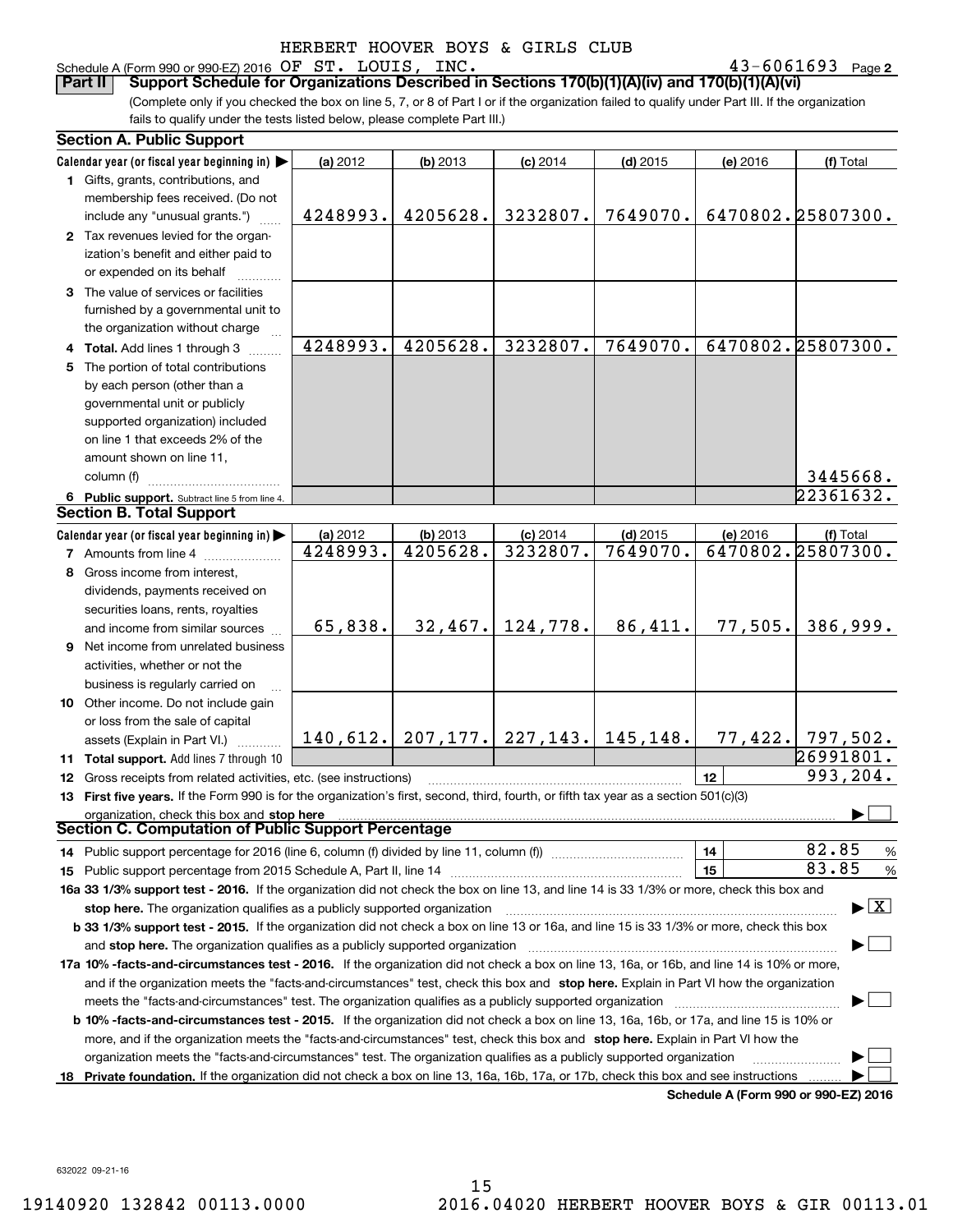Schedule A (Form 990 or 990-EZ) 2016 Page OF ST. LOUIS, INC. 43-6061693

**Part III Support Schedule for Organizations Described in Section 509(a)(2)** 

(Complete only if you checked the box on line 10 of Part I or if the organization failed to qualify under Part II. If the organization fails to qualify under the tests listed below, please complete Part II.)

| <b>Section A. Public Support</b>                                                                                                                                                         |            |          |            |            |          |                                           |
|------------------------------------------------------------------------------------------------------------------------------------------------------------------------------------------|------------|----------|------------|------------|----------|-------------------------------------------|
| Calendar year (or fiscal year beginning in) $\blacktriangleright$                                                                                                                        | (a) 2012   | (b) 2013 | $(c)$ 2014 | $(d)$ 2015 | (e) 2016 | (f) Total                                 |
| 1 Gifts, grants, contributions, and                                                                                                                                                      |            |          |            |            |          |                                           |
| membership fees received. (Do not                                                                                                                                                        |            |          |            |            |          |                                           |
| include any "unusual grants.")                                                                                                                                                           |            |          |            |            |          |                                           |
| 2 Gross receipts from admissions,<br>merchandise sold or services per-<br>formed, or facilities furnished in<br>any activity that is related to the<br>organization's tax-exempt purpose |            |          |            |            |          |                                           |
| 3 Gross receipts from activities that<br>are not an unrelated trade or bus-                                                                                                              |            |          |            |            |          |                                           |
| iness under section 513                                                                                                                                                                  |            |          |            |            |          |                                           |
| 4 Tax revenues levied for the organ-<br>ization's benefit and either paid to<br>or expended on its behalf<br>.                                                                           |            |          |            |            |          |                                           |
| 5 The value of services or facilities<br>furnished by a governmental unit to<br>the organization without charge                                                                          |            |          |            |            |          |                                           |
| <b>6 Total.</b> Add lines 1 through 5                                                                                                                                                    |            |          |            |            |          |                                           |
| 7a Amounts included on lines 1, 2, and<br>3 received from disqualified persons                                                                                                           |            |          |            |            |          |                                           |
| <b>b</b> Amounts included on lines 2 and 3 received<br>from other than disqualified persons that<br>exceed the greater of \$5,000 or 1% of the<br>amount on line 13 for the year         |            |          |            |            |          |                                           |
| c Add lines 7a and 7b                                                                                                                                                                    |            |          |            |            |          |                                           |
| 8 Public support. (Subtract line 7c from line 6.)<br><b>Section B. Total Support</b>                                                                                                     |            |          |            |            |          |                                           |
| Calendar year (or fiscal year beginning in) $\blacktriangleright$                                                                                                                        | (a) $2012$ | (b) 2013 | $(c)$ 2014 | $(d)$ 2015 | (e) 2016 | (f) Total                                 |
| 9 Amounts from line 6                                                                                                                                                                    |            |          |            |            |          |                                           |
| 10a Gross income from interest,<br>dividends, payments received on<br>securities loans, rents, royalties<br>and income from similar sources                                              |            |          |            |            |          |                                           |
| <b>b</b> Unrelated business taxable income<br>(less section 511 taxes) from businesses<br>acquired after June 30, 1975<br>1.1.1.1.1.1.1.1.1.1                                            |            |          |            |            |          |                                           |
| c Add lines 10a and 10b                                                                                                                                                                  |            |          |            |            |          |                                           |
| <b>11</b> Net income from unrelated business<br>activities not included in line 10b,<br>whether or not the business is<br>regularly carried on                                           |            |          |            |            |          |                                           |
| <b>12</b> Other income. Do not include gain<br>or loss from the sale of capital<br>assets (Explain in Part VI.)                                                                          |            |          |            |            |          |                                           |
| <b>13</b> Total support. (Add lines 9, 10c, 11, and 12.)                                                                                                                                 |            |          |            |            |          |                                           |
| 14 First five years. If the Form 990 is for the organization's first, second, third, fourth, or fifth tax year as a section 501(c)(3) organization,                                      |            |          |            |            |          |                                           |
| check this box and stop here <b>contractly contractly and structure and stop here</b> check this box and stop here <b>contractly and stop here contractly</b>                            |            |          |            |            |          |                                           |
| <b>Section C. Computation of Public Support Percentage</b>                                                                                                                               |            |          |            |            |          |                                           |
|                                                                                                                                                                                          |            |          |            |            | 15       | %                                         |
| 16 Public support percentage from 2015 Schedule A, Part III, line 15<br><b>Section D. Computation of Investment Income Percentage</b>                                                    |            |          |            |            | 16       | %                                         |
|                                                                                                                                                                                          |            |          |            |            |          |                                           |
| 17 Investment income percentage for 2016 (line 10c, column (f) divided by line 13, column (f))                                                                                           |            |          |            |            | 17       | %                                         |
| 18 Investment income percentage from 2015 Schedule A, Part III, line 17                                                                                                                  |            |          |            |            | 18       | %                                         |
| 19a 33 1/3% support tests - 2016. If the organization did not check the box on line 14, and line 15 is more than 33 1/3%, and line 17 is not                                             |            |          |            |            |          | $\sim$ 1                                  |
| more than 33 1/3%, check this box and stop here. The organization qualifies as a publicly supported organization                                                                         |            |          |            |            |          |                                           |
| b 33 1/3% support tests - 2015. If the organization did not check a box on line 14 or line 19a, and line 16 is more than 33 1/3%, and                                                    |            |          |            |            |          |                                           |
| line 18 is not more than 33 1/3%, check this box and stop here. The organization qualifies as a publicly supported organization                                                          |            |          |            |            |          |                                           |
| 20 Private foundation. If the organization did not check a box on line 14, 19a, or 19b, check this box and see instructions                                                              |            |          |            |            |          | .<br>Schedule A (Form 990 or 990-EZ) 2016 |
| 632023 09-21-16                                                                                                                                                                          |            | 16       |            |            |          |                                           |

19140920 132842 00113.0000 2016.04020 HERBERT HOOVER BOYS & GIR 00113.01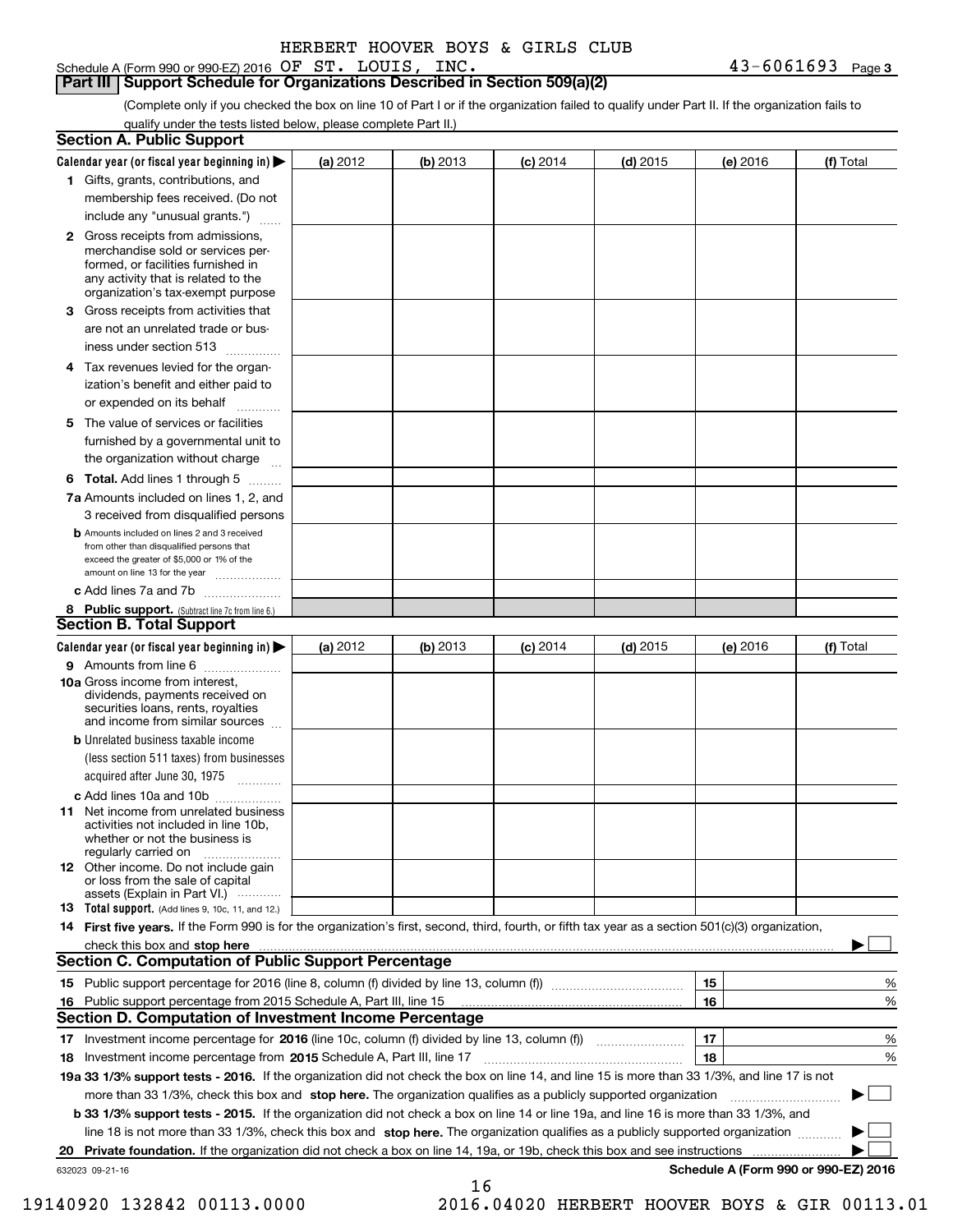# Schedule A (Form 990 or 990-EZ) 2016 Page OF ST. LOUIS, INC. 43-6061693

**Part IV Supporting Organizations**

(Complete only if you checked a box in line 12 on Part I. If you checked 12a of Part I, complete Sections A and B. If you checked 12b of Part I, complete Sections A and C. If you checked 12c of Part I, complete Sections A, D, and E. If you checked 12d of Part I, complete Sections A and D, and complete Part V.)

# **Section A. All Supporting Organizations**

- **1** Are all of the organization's supported organizations listed by name in the organization's governing documents? If "No," describe in Part VI how the supported organizations are designated. If designated by *class or purpose, describe the designation. If historic and continuing relationship, explain.*
- **2** Did the organization have any supported organization that does not have an IRS determination of status under section 509(a)(1) or (2)? If "Yes," explain in Part VI how the organization determined that the supported *organization was described in section 509(a)(1) or (2).*
- **3a** Did the organization have a supported organization described in section 501(c)(4), (5), or (6)? If "Yes," answer *(b) and (c) below.*
- **b** Did the organization confirm that each supported organization qualified under section 501(c)(4), (5), or (6) and satisfied the public support tests under section 509(a)(2)? If "Yes," describe in Part VI when and how the *organization made the determination.*
- **c**Did the organization ensure that all support to such organizations was used exclusively for section 170(c)(2)(B) purposes? If "Yes," explain in Part VI what controls the organization put in place to ensure such use.
- **4a***If* Was any supported organization not organized in the United States ("foreign supported organization")? *"Yes," and if you checked 12a or 12b in Part I, answer (b) and (c) below.*
- **b** Did the organization have ultimate control and discretion in deciding whether to make grants to the foreign supported organization? If "Yes," describe in Part VI how the organization had such control and discretion *despite being controlled or supervised by or in connection with its supported organizations.*
- **c** Did the organization support any foreign supported organization that does not have an IRS determination under sections 501(c)(3) and 509(a)(1) or (2)? If "Yes," explain in Part VI what controls the organization used *to ensure that all support to the foreign supported organization was used exclusively for section 170(c)(2)(B) purposes.*
- **5a** Did the organization add, substitute, or remove any supported organizations during the tax year? If "Yes," answer (b) and (c) below (if applicable). Also, provide detail in Part VI, including (i) the names and EIN *numbers of the supported organizations added, substituted, or removed; (ii) the reasons for each such action; (iii) the authority under the organization's organizing document authorizing such action; and (iv) how the action was accomplished (such as by amendment to the organizing document).*
- **b** Type I or Type II only. Was any added or substituted supported organization part of a class already designated in the organization's organizing document?
- **cSubstitutions only.**  Was the substitution the result of an event beyond the organization's control?
- **6** Did the organization provide support (whether in the form of grants or the provision of services or facilities) to *If "Yes," provide detail in* support or benefit one or more of the filing organization's supported organizations? anyone other than (i) its supported organizations, (ii) individuals that are part of the charitable class benefited by one or more of its supported organizations, or (iii) other supporting organizations that also *Part VI.*
- **7**Did the organization provide a grant, loan, compensation, or other similar payment to a substantial contributor *If "Yes," complete Part I of Schedule L (Form 990 or 990-EZ).* regard to a substantial contributor? (defined in section 4958(c)(3)(C)), a family member of a substantial contributor, or a 35% controlled entity with
- **8** Did the organization make a loan to a disqualified person (as defined in section 4958) not described in line 7? *If "Yes," complete Part I of Schedule L (Form 990 or 990-EZ).*
- **9a** Was the organization controlled directly or indirectly at any time during the tax year by one or more in section 509(a)(1) or (2))? If "Yes," *provide detail in Part VI.* disqualified persons as defined in section 4946 (other than foundation managers and organizations described
- **b** Did one or more disqualified persons (as defined in line 9a) hold a controlling interest in any entity in which the supporting organization had an interest? If "Yes," provide detail in Part VI.
- **c**Did a disqualified person (as defined in line 9a) have an ownership interest in, or derive any personal benefit from, assets in which the supporting organization also had an interest? If "Yes," provide detail in Part VI.
- **10a** Was the organization subject to the excess business holdings rules of section 4943 because of section supporting organizations)? If "Yes," answer 10b below. 4943(f) (regarding certain Type II supporting organizations, and all Type III non-functionally integrated
- **b** Did the organization have any excess business holdings in the tax year? (Use Schedule C, Form 4720, to *determine whether the organization had excess business holdings.)*

17

632024 09-21-16

**10b**

**Schedule A (Form 990 or 990-EZ) 2016**

**1**

**2**

**3a**

**3b**

**3c**

**4a**

**4b**

**4c**

**5a**

**5b5c**

**6**

**7**

**8**

**9a**

**9b**

**9c**

**10a**

**YesNo**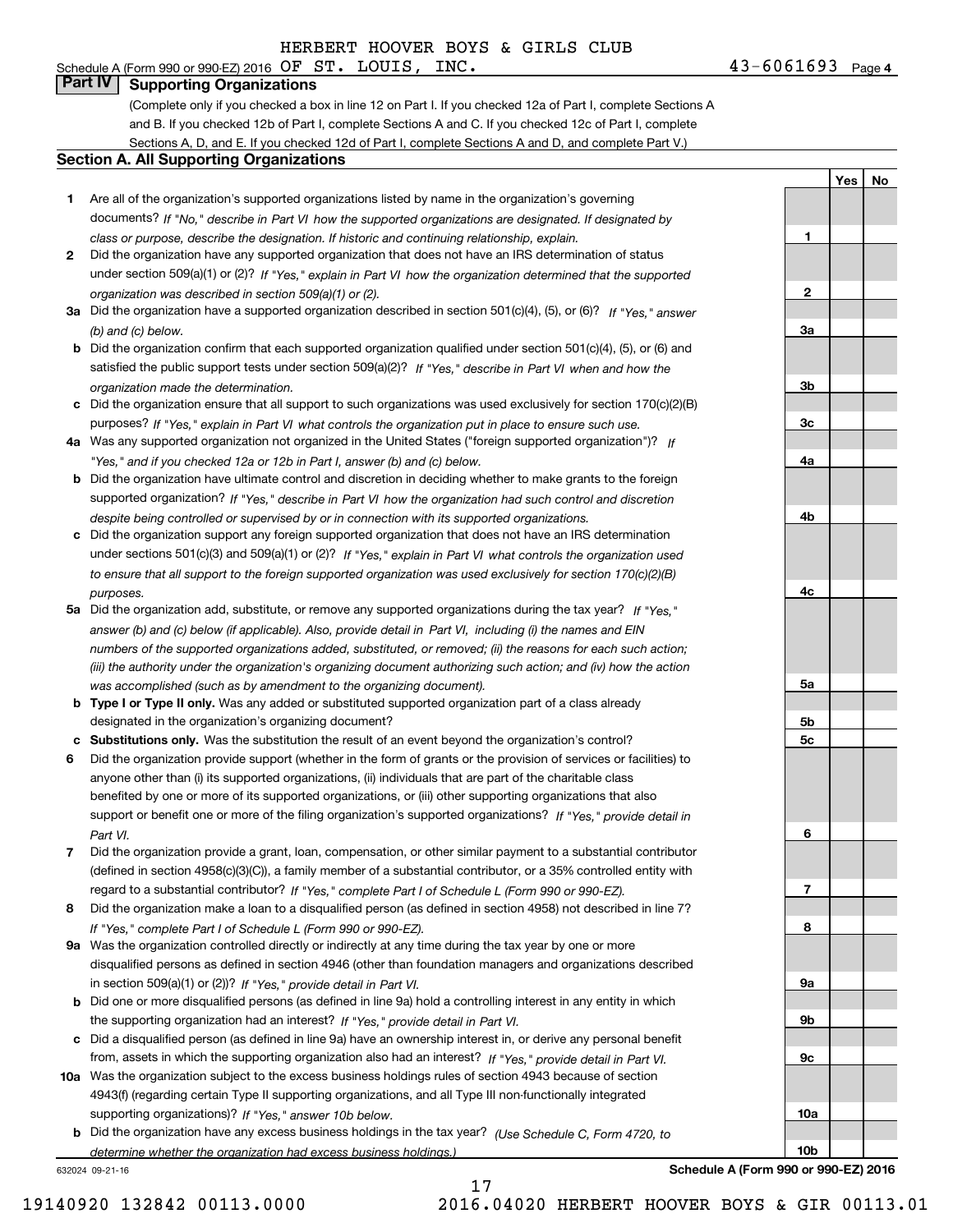Schedule A (Form 990 or 990-EZ) 2016 Page OF ST. LOUIS, INC. 43-6061693 **Part IV Supporting Organizations** *(continued)*

|    |                                                                                                                                                                                                                      |                 | Yes | No |
|----|----------------------------------------------------------------------------------------------------------------------------------------------------------------------------------------------------------------------|-----------------|-----|----|
| 11 | Has the organization accepted a gift or contribution from any of the following persons?                                                                                                                              |                 |     |    |
|    | a A person who directly or indirectly controls, either alone or together with persons described in (b) and (c)                                                                                                       |                 |     |    |
|    | below, the governing body of a supported organization?                                                                                                                                                               | 11a             |     |    |
|    | <b>b</b> A family member of a person described in (a) above?                                                                                                                                                         | 11 <sub>b</sub> |     |    |
|    | c A 35% controlled entity of a person described in (a) or (b) above? If "Yes" to a, b, or c, provide detail in Part VI.                                                                                              | 11c             |     |    |
|    | <b>Section B. Type I Supporting Organizations</b>                                                                                                                                                                    |                 |     |    |
|    |                                                                                                                                                                                                                      |                 | Yes | No |
| 1. | Did the directors, trustees, or membership of one or more supported organizations have the power to                                                                                                                  |                 |     |    |
|    | regularly appoint or elect at least a majority of the organization's directors or trustees at all times during the                                                                                                   |                 |     |    |
|    | tax year? If "No," describe in Part VI how the supported organization(s) effectively operated, supervised, or                                                                                                        |                 |     |    |
|    | controlled the organization's activities. If the organization had more than one supported organization,                                                                                                              |                 |     |    |
|    | describe how the powers to appoint and/or remove directors or trustees were allocated among the supported                                                                                                            |                 |     |    |
|    | organizations and what conditions or restrictions, if any, applied to such powers during the tax year.                                                                                                               | 1               |     |    |
| 2  | Did the organization operate for the benefit of any supported organization other than the supported                                                                                                                  |                 |     |    |
|    | organization(s) that operated, supervised, or controlled the supporting organization? If "Yes," explain in                                                                                                           |                 |     |    |
|    | Part VI how providing such benefit carried out the purposes of the supported organization(s) that operated,                                                                                                          |                 |     |    |
|    | supervised, or controlled the supporting organization.                                                                                                                                                               | 2               |     |    |
|    | <b>Section C. Type II Supporting Organizations</b>                                                                                                                                                                   |                 |     |    |
|    |                                                                                                                                                                                                                      |                 | Yes | No |
| 1. | Were a majority of the organization's directors or trustees during the tax year also a majority of the directors                                                                                                     |                 |     |    |
|    | or trustees of each of the organization's supported organization(s)? If "No," describe in Part VI how control                                                                                                        |                 |     |    |
|    | or management of the supporting organization was vested in the same persons that controlled or managed                                                                                                               |                 |     |    |
|    | the supported organization(s).                                                                                                                                                                                       | 1               |     |    |
|    | <b>Section D. All Type III Supporting Organizations</b>                                                                                                                                                              |                 |     |    |
|    |                                                                                                                                                                                                                      |                 | Yes | No |
| 1  | Did the organization provide to each of its supported organizations, by the last day of the fifth month of the                                                                                                       |                 |     |    |
|    | organization's tax year, (i) a written notice describing the type and amount of support provided during the prior tax                                                                                                |                 |     |    |
|    | year, (ii) a copy of the Form 990 that was most recently filed as of the date of notification, and (iii) copies of the                                                                                               |                 |     |    |
|    | organization's governing documents in effect on the date of notification, to the extent not previously provided?                                                                                                     | 1               |     |    |
| 2  | Were any of the organization's officers, directors, or trustees either (i) appointed or elected by the supported                                                                                                     |                 |     |    |
|    | organization(s) or (ii) serving on the governing body of a supported organization? If "No," explain in Part VI how                                                                                                   |                 |     |    |
|    |                                                                                                                                                                                                                      | $\mathbf{2}$    |     |    |
| 3  | the organization maintained a close and continuous working relationship with the supported organization(s).<br>By reason of the relationship described in (2), did the organization's supported organizations have a |                 |     |    |
|    | significant voice in the organization's investment policies and in directing the use of the organization's                                                                                                           |                 |     |    |
|    |                                                                                                                                                                                                                      |                 |     |    |
|    | income or assets at all times during the tax year? If "Yes," describe in Part VI the role the organization's                                                                                                         | з               |     |    |
|    | supported organizations played in this regard.<br>Section E. Type III Functionally Integrated Supporting Organizations                                                                                               |                 |     |    |
|    |                                                                                                                                                                                                                      |                 |     |    |
| 1  | Check the box next to the method that the organization used to satisfy the Integral Part Test during the year (see instructions).                                                                                    |                 |     |    |
| a  | The organization satisfied the Activities Test. Complete line 2 below.                                                                                                                                               |                 |     |    |
| b  | The organization is the parent of each of its supported organizations. Complete line 3 below.                                                                                                                        |                 |     |    |
| с  | The organization supported a governmental entity. Describe in Part VI how you supported a government entity (see instructions).                                                                                      |                 |     |    |
| 2  | Activities Test. Answer (a) and (b) below.                                                                                                                                                                           |                 | Yes | No |
| а  | Did substantially all of the organization's activities during the tax year directly further the exempt purposes of                                                                                                   |                 |     |    |
|    | the supported organization(s) to which the organization was responsive? If "Yes," then in Part VI identify                                                                                                           |                 |     |    |
|    | those supported organizations and explain<br>how these activities directly furthered their exempt purposes.                                                                                                          |                 |     |    |
|    | how the organization was responsive to those supported organizations, and how the organization determined                                                                                                            |                 |     |    |
|    | that these activities constituted substantially all of its activities.                                                                                                                                               | 2a              |     |    |
| b  | Did the activities described in (a) constitute activities that, but for the organization's involvement, one or more                                                                                                  |                 |     |    |
|    | of the organization's supported organization(s) would have been engaged in? If "Yes," explain in Part VI the                                                                                                         |                 |     |    |
|    | reasons for the organization's position that its supported organization(s) would have engaged in these                                                                                                               |                 |     |    |
|    | activities but for the organization's involvement.                                                                                                                                                                   | 2b              |     |    |
| з  | Parent of Supported Organizations. Answer (a) and (b) below.                                                                                                                                                         |                 |     |    |
| а  | Did the organization have the power to regularly appoint or elect a majority of the officers, directors, or                                                                                                          |                 |     |    |
|    | trustees of each of the supported organizations? Provide details in Part VI.                                                                                                                                         | 3a              |     |    |
| b  | Did the organization exercise a substantial degree of direction over the policies, programs, and activities of each                                                                                                  |                 |     |    |
|    | of its supported organizations? If "Yes." describe in Part VI the role played by the organization in this regard.                                                                                                    | 3b              |     |    |
|    |                                                                                                                                                                                                                      |                 |     |    |

632025 09-21-16

**Schedule A (Form 990 or 990-EZ) 2016**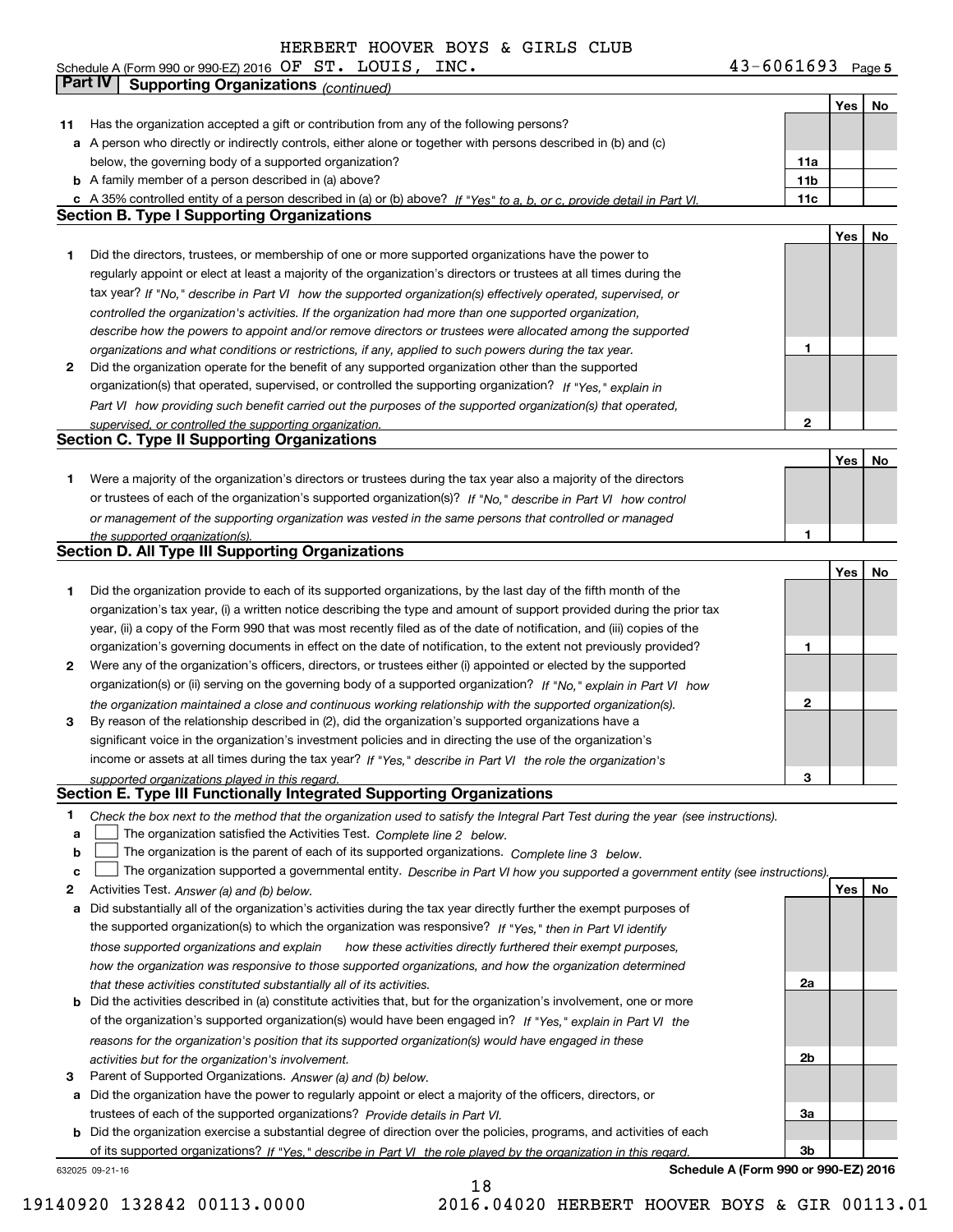#### **1SEP 10. See instructions.** All antegral Part Test as a qualifying trust on Nov. 20, 1970 (explain in Part VI.) See instructions. All **Section A - Adjusted Net Income 12** Recoveries of prior-year distributions **3** Other gross income (see instructions) **4**Add lines 1 through 3 **56** Portion of operating expenses paid or incurred for production or **7** Other expenses (see instructions) **8** Adjusted Net Income (subtract lines 5, 6, and 7 from line 4) **8 8 1234567Section B - Minimum Asset Amount 1**Aggregate fair market value of all non-exempt-use assets (see **2**Acquisition indebtedness applicable to non-exempt-use assets **3** Subtract line 2 from line 1d **4**Cash deemed held for exempt use. Enter 1-1/2% of line 3 (for greater amount, **5** Net value of non-exempt-use assets (subtract line 4 from line 3) **678a** Average monthly value of securities **b** Average monthly cash balances **c**Fair market value of other non-exempt-use assets **dTotal**  (add lines 1a, 1b, and 1c) **eDiscount** claimed for blockage or other **1a1b1c1d2345678**factors (explain in detail in **Part VI**): **Minimum Asset Amount**  (add line 7 to line 6) **Section C - Distributable Amount 12**Enter 85% of line 1 **3456** Distributable Amount. Subtract line 5 from line 4, unless subject to **123456**Schedule A (Form 990 or 990-EZ) 2016 Page OF ST. LOUIS, INC. 43-6061693 other Type III non-functionally integrated supporting organizations must complete Sections A through E. (B) Current Year (optional)(A) Prior Year Net short-term capital gain Depreciation and depletion collection of gross income or for management, conservation, or maintenance of property held for production of income (see instructions) (B) Current Year (optional)(A) Prior Year instructions for short tax year or assets held for part of year): see instructions) Multiply line 5 by .035 Recoveries of prior-year distributions Current Year Adjusted net income for prior year (from Section A, line 8, Column A) Minimum asset amount for prior year (from Section B, line 8, Column A) Enter greater of line 2 or line 3 Income tax imposed in prior year emergency temporary reduction (see instructions) **Part V Type III Non-Functionally Integrated 509(a)(3) Supporting Organizations**   $\mathcal{L}^{\text{max}}$

**7**Check here if the current year is the organization's first as a non-functionally integrated Type III supporting organization (see instructions). $\mathcal{L}^{\text{max}}$ 

**Schedule A (Form 990 or 990-EZ) 2016**

632026 09-21-16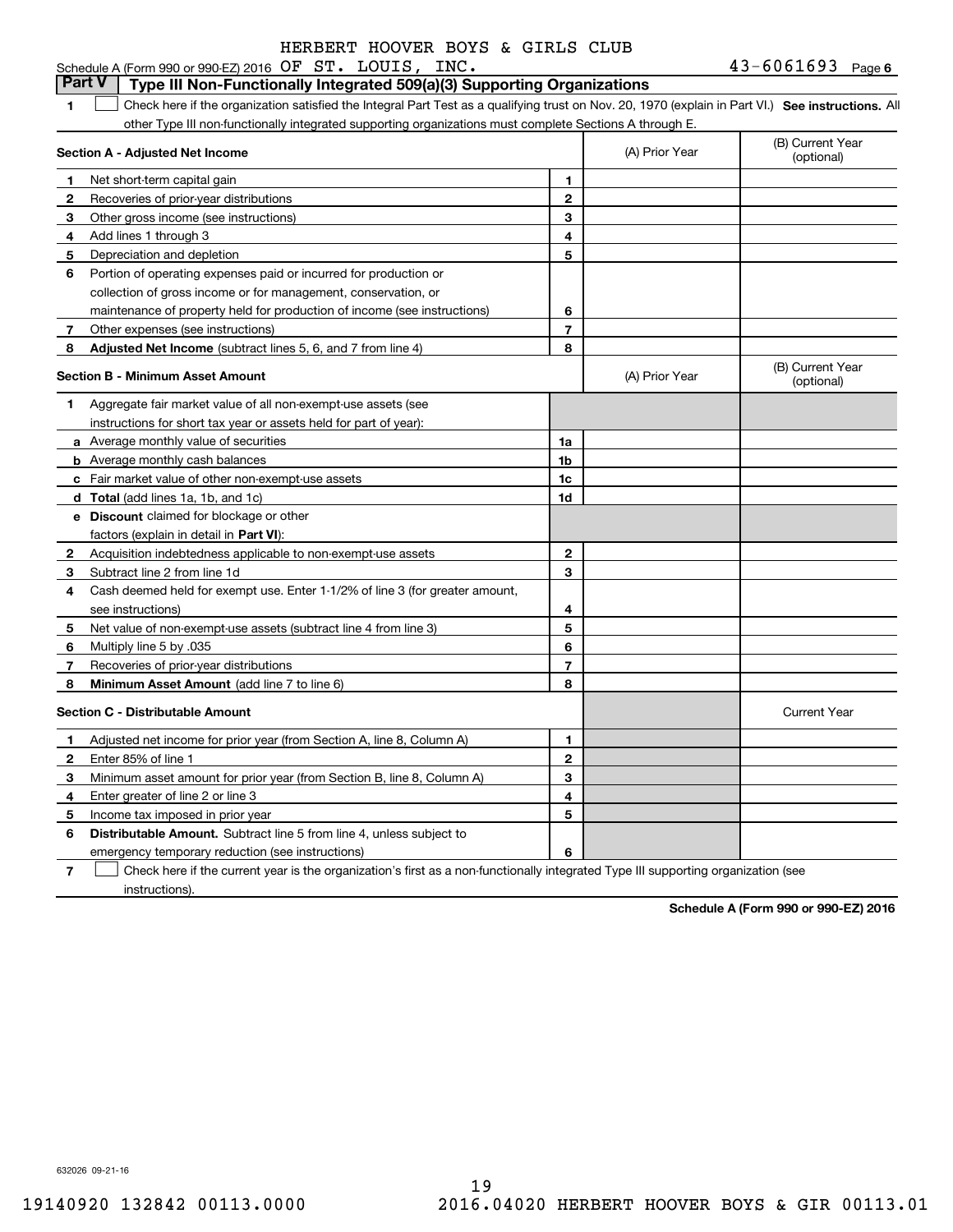|               | Schedule A (Form 990 or 990-EZ) 2016 $OF$ $ST$ . LOUIS, INC.                               |                             |                                       | $43 - 6061693$ Page 7                   |  |
|---------------|--------------------------------------------------------------------------------------------|-----------------------------|---------------------------------------|-----------------------------------------|--|
| <b>Part V</b> | Type III Non-Functionally Integrated 509(a)(3) Supporting Organizations                    |                             | (continued)                           |                                         |  |
|               | <b>Section D - Distributions</b>                                                           |                             |                                       | <b>Current Year</b>                     |  |
| 1.            | Amounts paid to supported organizations to accomplish exempt purposes                      |                             |                                       |                                         |  |
| $\mathbf{2}$  | Amounts paid to perform activity that directly furthers exempt purposes of supported       |                             |                                       |                                         |  |
|               | organizations, in excess of income from activity                                           |                             |                                       |                                         |  |
| 3             | Administrative expenses paid to accomplish exempt purposes of supported organizations      |                             |                                       |                                         |  |
| 4             | Amounts paid to acquire exempt-use assets                                                  |                             |                                       |                                         |  |
| 5             | Qualified set-aside amounts (prior IRS approval required)                                  |                             |                                       |                                         |  |
| 6             | Other distributions (describe in Part VI). See instructions                                |                             |                                       |                                         |  |
| 7             | Total annual distributions. Add lines 1 through 6                                          |                             |                                       |                                         |  |
| 8             | Distributions to attentive supported organizations to which the organization is responsive |                             |                                       |                                         |  |
|               | (provide details in Part VI). See instructions                                             |                             |                                       |                                         |  |
| 9             | Distributable amount for 2016 from Section C, line 6                                       |                             |                                       |                                         |  |
| 10            | Line 8 amount divided by Line 9 amount                                                     |                             |                                       |                                         |  |
|               |                                                                                            | (i)                         | (ii)                                  | (iii)                                   |  |
|               |                                                                                            | <b>Excess Distributions</b> | <b>Underdistributions</b><br>Pre-2016 | <b>Distributable</b><br>Amount for 2016 |  |
|               | Section E - Distribution Allocations (see instructions)                                    |                             |                                       |                                         |  |
| 1             | Distributable amount for 2016 from Section C, line 6                                       |                             |                                       |                                         |  |
| 2             | Underdistributions, if any, for years prior to 2016 (reason-                               |                             |                                       |                                         |  |
|               | able cause required- explain in Part VI). See instructions                                 |                             |                                       |                                         |  |
| 3             | Excess distributions carryover, if any, to 2016:                                           |                             |                                       |                                         |  |
| а             |                                                                                            |                             |                                       |                                         |  |
| b             |                                                                                            |                             |                                       |                                         |  |
|               | c From 2013                                                                                |                             |                                       |                                         |  |
|               | $d$ From 2014                                                                              |                             |                                       |                                         |  |
|               | e From 2015                                                                                |                             |                                       |                                         |  |
|               | f Total of lines 3a through e                                                              |                             |                                       |                                         |  |
|               | g Applied to underdistributions of prior years                                             |                             |                                       |                                         |  |
|               | <b>h</b> Applied to 2016 distributable amount                                              |                             |                                       |                                         |  |
| Ī.            | Carryover from 2011 not applied (see instructions)                                         |                             |                                       |                                         |  |
|               | Remainder. Subtract lines 3g, 3h, and 3i from 3f.                                          |                             |                                       |                                         |  |
| 4             | Distributions for 2016 from Section D,                                                     |                             |                                       |                                         |  |
|               | line $7:$                                                                                  |                             |                                       |                                         |  |
|               | a Applied to underdistributions of prior years                                             |                             |                                       |                                         |  |
|               | <b>b</b> Applied to 2016 distributable amount                                              |                             |                                       |                                         |  |
|               | c Remainder. Subtract lines 4a and 4b from 4                                               |                             |                                       |                                         |  |
|               | Remaining underdistributions for years prior to 2016, if                                   |                             |                                       |                                         |  |
|               | any. Subtract lines 3g and 4a from line 2. For result greater                              |                             |                                       |                                         |  |
|               | than zero, explain in Part VI. See instructions                                            |                             |                                       |                                         |  |
| 6             | Remaining underdistributions for 2016. Subtract lines 3h                                   |                             |                                       |                                         |  |
|               | and 4b from line 1. For result greater than zero, explain in                               |                             |                                       |                                         |  |
|               | Part VI. See instructions                                                                  |                             |                                       |                                         |  |
| 7             | Excess distributions carryover to 2017. Add lines 3j                                       |                             |                                       |                                         |  |
|               | and 4c                                                                                     |                             |                                       |                                         |  |
| 8             | Breakdown of line 7:                                                                       |                             |                                       |                                         |  |
| a             |                                                                                            |                             |                                       |                                         |  |
|               | <b>b</b> Excess from 2013                                                                  |                             |                                       |                                         |  |
|               | c Excess from 2014                                                                         |                             |                                       |                                         |  |
|               | d Excess from 2015                                                                         |                             |                                       |                                         |  |
|               | e Excess from 2016                                                                         |                             |                                       |                                         |  |

**Schedule A (Form 990 or 990-EZ) 2016**

632027 09-21-16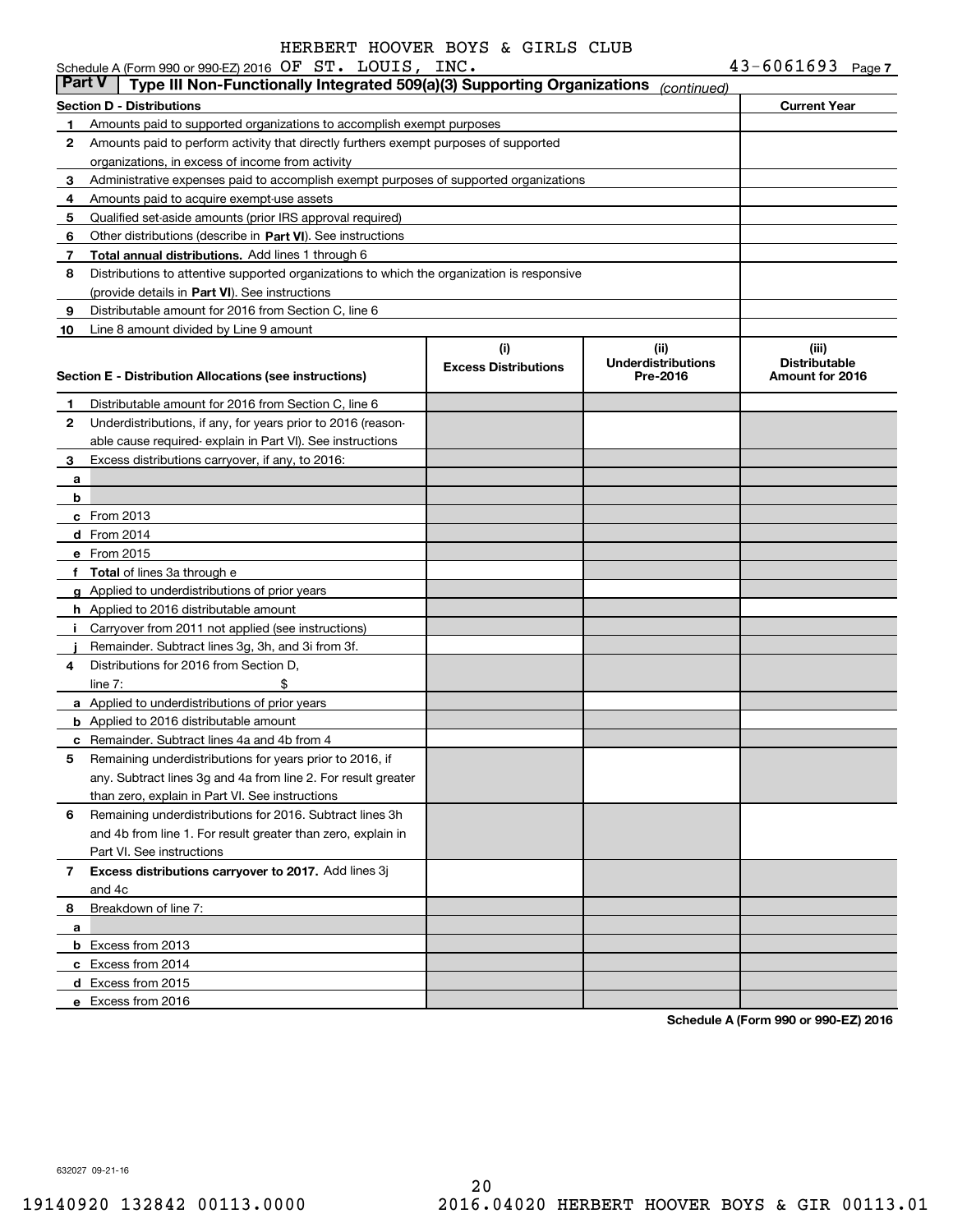Part VI | Supplemental Information. Provide the explanations required by Part II, line 10; Part II, line 17a or 17b; Part III, line 12; Part IV, Section A, lines 1, 2, 3b, 3c, 4b, 4c, 5a, 6, 9a, 9b, 9c, 11a, 11b, and 11c; Part IV, Section B, lines 1 and 2; Part IV, Section C, line 1; Part IV, Section D, lines 2 and 3; Part IV, Section E, lines 1c, 2a, 2b, 3a, and 3b; Part V, line 1; Part V, Section B, line 1e; Part V, Section D, lines 5, 6, and 8; and Part V, Section E, lines 2, 5, and 6. Also complete this part for any additional information. (See instructions.)

# SCHEDULE A, PART II, LINE 10, EXPLANATION FOR OTHER INCOME:

| MISCELLANEOUS INCOME |          |    |                                      |
|----------------------|----------|----|--------------------------------------|
| 2012 AMOUNT: \$      | 2,921.   |    |                                      |
| 2013 AMOUNT: \$      | 28,606.  |    |                                      |
| 2014 AMOUNT: \$      | 19,078.  |    |                                      |
| 2015 AMOUNT: \$      | 20,692.  |    |                                      |
| 2016 AMOUNT: \$      | 20,997.  |    |                                      |
|                      |          |    |                                      |
| SPECIAL EVENTS       |          |    |                                      |
| 2012 AMOUNT: \$      | 131,841. |    |                                      |
| 2013 AMOUNT: \$      | 176,771. |    |                                      |
| 2014 AMOUNT: \$      | 206,665. |    |                                      |
| 2015 AMOUNT: \$      | 123,856. |    |                                      |
| 2016 AMOUNT: \$      | 43,650.  |    |                                      |
|                      |          |    |                                      |
| RENTAL INCOME        |          |    |                                      |
| 2012 AMOUNT: \$      | 5,850.   |    |                                      |
| 2013 AMOUNT: \$      | 1,800.   |    |                                      |
| 2014 AMOUNT: \$      | 1,400.   |    |                                      |
| 2015 AMOUNT:<br>\$   | 600.     |    |                                      |
| 2016 AMOUNT: \$      | 2,150.   |    |                                      |
|                      |          |    |                                      |
| <b>GAMING</b>        |          |    |                                      |
| 2016 AMOUNT: \$      | 10,625.  |    |                                      |
|                      |          |    |                                      |
|                      |          |    |                                      |
|                      |          |    |                                      |
| 632028 09-21-16      |          | 21 | Schedule A (Form 990 or 990-EZ) 2016 |

19140920 132842 00113.0000 2016.04020 HERBERT HOOVER BOYS & GIR 00113.01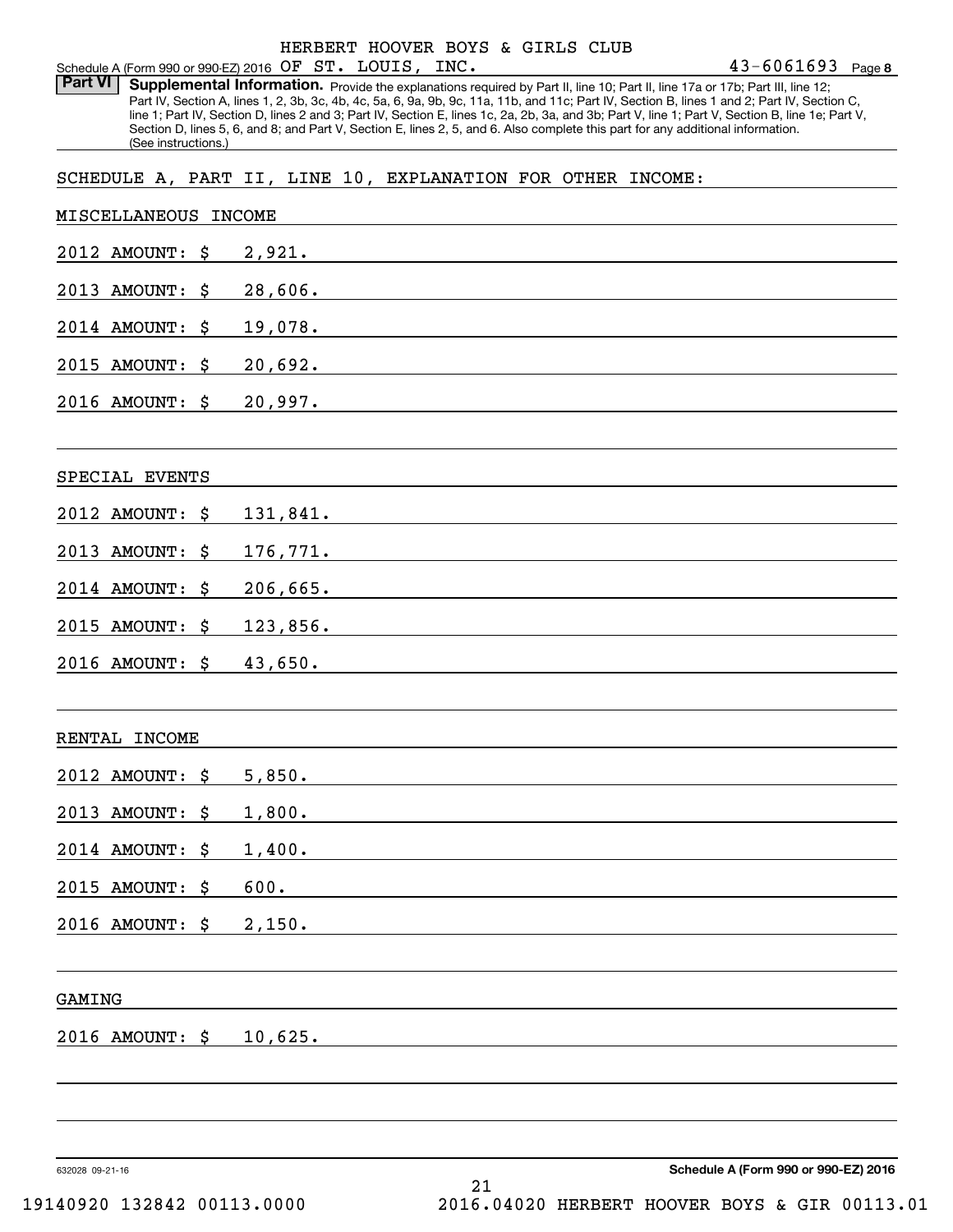# **Identification of Excess Contributions Included on Part II, Line 5 Schedule A 2016**

# **\*\* Do Not File \*\* \*\*\* Not Open to Public Inspection \*\*\***

| <b>Contributor's Name</b>   | <b>Total</b><br>Contributions | <b>Excess</b><br><b>Contributions</b> |
|-----------------------------|-------------------------------|---------------------------------------|
| <b>EXCESS CONTRIBUTIONS</b> | 3,985,504.                    | 3,445,668.                            |
|                             |                               |                                       |
|                             |                               |                                       |
|                             |                               |                                       |
|                             |                               |                                       |
|                             |                               |                                       |
|                             |                               |                                       |
|                             |                               |                                       |
|                             |                               |                                       |
|                             |                               |                                       |
|                             |                               |                                       |
|                             |                               |                                       |
|                             |                               |                                       |
|                             |                               |                                       |
|                             |                               |                                       |
|                             |                               |                                       |
|                             |                               |                                       |
|                             |                               |                                       |
|                             |                               |                                       |
|                             |                               |                                       |
|                             |                               |                                       |
|                             |                               |                                       |
|                             |                               |                                       |
|                             |                               |                                       |
|                             |                               |                                       |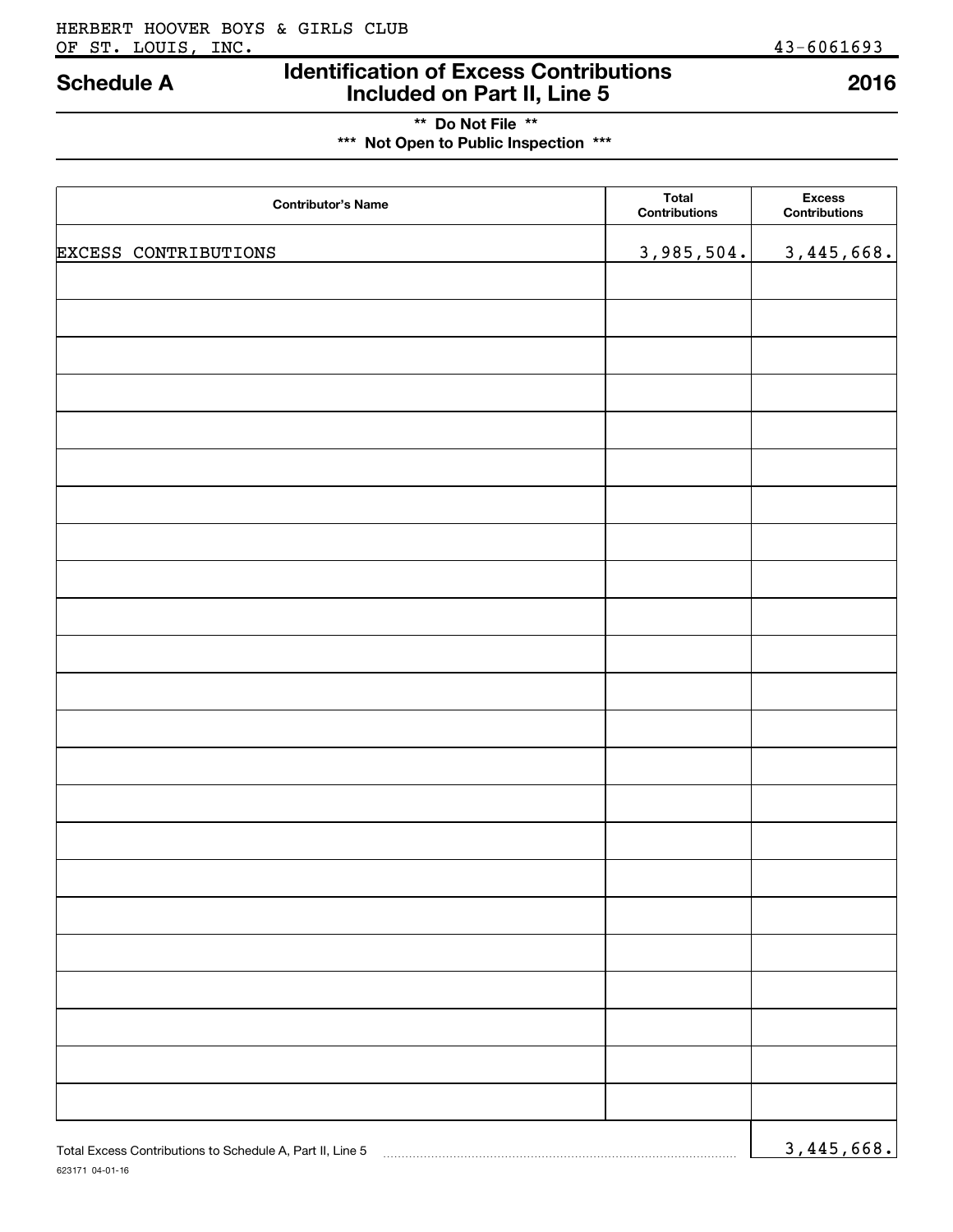| <b>Schedule B</b><br>(Form 990, 990-EZ,<br>or 990-PF) |
|-------------------------------------------------------|
| Department of the Treasury                            |
| Internal Revenue Service                              |

# \*\* PUBLIC DISCLOSURE COPY \*\*

# **Schedule of Contributors**

**| Attach to Form 990, Form 990-EZ, or Form 990-PF. | Information about Schedule B (Form 990, 990-EZ, or 990-PF) and its instructions is at** www.irs.gov/form990  $\cdot$ 

OMB No. 1545-0047

**2016**

**Name of the organization Employer identification number**

HERBERT HOOVER BOYS & GIRLS CLUB

OF ST. LOUIS, INC. 43-6061693

| א נ | т. | י יפד חרי | IN! |
|-----|----|-----------|-----|
|     |    |           |     |

|  |  | $-6061693$ |  |  |  |  |  |  |
|--|--|------------|--|--|--|--|--|--|
|--|--|------------|--|--|--|--|--|--|

| Filers of:         | Section:                                                                    |
|--------------------|-----------------------------------------------------------------------------|
| Form 990 or 990-EZ | $\lfloor x \rfloor$ 501(c)( 3) (enter number) organization                  |
|                    | $4947(a)(1)$ nonexempt charitable trust not treated as a private foundation |
|                    | 527 political organization                                                  |
| Form 990-PF        | 501(c)(3) exempt private foundation                                         |
|                    | 4947(a)(1) nonexempt charitable trust treated as a private foundation       |
|                    | 501(c)(3) taxable private foundation                                        |

Check if your organization is covered by the **General Rule** or a **Special Rule. Note:**  Only a section 501(c)(7), (8), or (10) organization can check boxes for both the General Rule and a Special Rule. See instructions.

#### **General Rule**

 $\mathcal{L}^{\text{max}}$ 

For an organization filing Form 990, 990-EZ, or 990-PF that received, during the year, contributions totaling \$5,000 or more (in money or property) from any one contributor. Complete Parts I and II. See instructions for determining a contributor's total contributions.

#### **Special Rules**

 $\mathcal{L}^{\text{max}}$ 

any one contributor, during the year, total contributions of the greater of  $\,$  (1) \$5,000 or (2) 2% of the amount on (i) Form 990, Part VIII, line 1h,  $\boxed{\textbf{X}}$  For an organization described in section 501(c)(3) filing Form 990 or 990-EZ that met the 33 1/3% support test of the regulations under sections 509(a)(1) and 170(b)(1)(A)(vi), that checked Schedule A (Form 990 or 990-EZ), Part II, line 13, 16a, or 16b, and that received from or (ii) Form 990-EZ, line 1. Complete Parts I and II.

year, total contributions of more than \$1,000 *exclusively* for religious, charitable, scientific, literary, or educational purposes, or for For an organization described in section 501(c)(7), (8), or (10) filing Form 990 or 990-EZ that received from any one contributor, during the the prevention of cruelty to children or animals. Complete Parts I, II, and III.  $\mathcal{L}^{\text{max}}$ 

purpose. Don't complete any of the parts unless the **General Rule** applies to this organization because it received *nonexclusively* year, contributions <sub>exclusively</sub> for religious, charitable, etc., purposes, but no such contributions totaled more than \$1,000. If this box is checked, enter here the total contributions that were received during the year for an  $\;$ exclusively religious, charitable, etc., For an organization described in section 501(c)(7), (8), or (10) filing Form 990 or 990-EZ that received from any one contributor, during the religious, charitable, etc., contributions totaling \$5,000 or more during the year  $\Box$ — $\Box$   $\Box$ 

**Caution:**  An organization that isn't covered by the General Rule and/or the Special Rules doesn't file Schedule B (Form 990, 990-EZ, or 990-PF),  **must** but it answer "No" on Part IV, line 2, of its Form 990; or check the box on line H of its Form 990-EZ or on its Form 990-PF, Part I, line 2, to certify that it doesn't meet the filing requirements of Schedule B (Form 990, 990-EZ, or 990-PF).

**Schedule B (Form 990, 990-EZ, or 990-PF) (2016) For Paperwork Reduction Act Notice, see the Instructions for Form 990, 990-EZ, or 990-PF.** LHA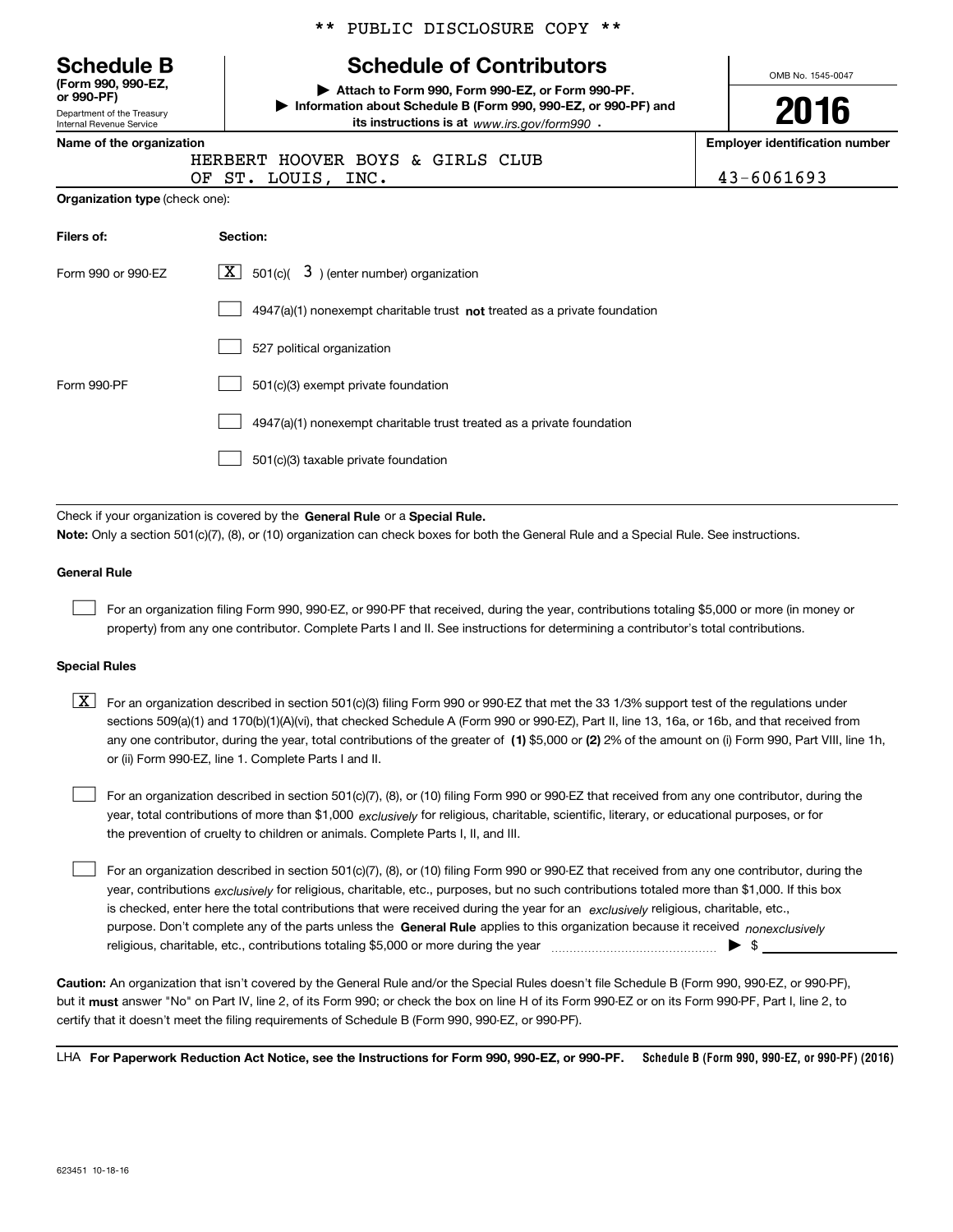# Schedule B (Form 990, 990-EZ, or 990-PF) (2016) **Page 2**

**Name of organization Employer identification number** Chedule B (Form 990, 990-EZ, or 990-PF) (2016)<br> **2** ame of organization<br>
IERBERT HOOVER BOYS & GIRLS CLUB<br>
DF ST. LOUIS, INC.<br> **Part I** Contributors (See instructions). Use duplicate copies of Part I if additional space is HERBERT HOOVER BOYS & GIRLS CLUB OF ST. LOUIS, INC. 43-6061693

Contributors (See instructions). Use duplicate copies of Part I if additional space is needed.

| (a)                  | (b)                        | (c)                        | (d)                                                                                                                                                          |
|----------------------|----------------------------|----------------------------|--------------------------------------------------------------------------------------------------------------------------------------------------------------|
| No.                  | Name, address, and ZIP + 4 | <b>Total contributions</b> | Type of contribution                                                                                                                                         |
| 1                    |                            | 939,995.<br>$\frac{1}{2}$  | x<br>Person<br>Payroll<br>Noncash<br>(Complete Part II for<br>noncash contributions.)                                                                        |
| (a)                  | (b)                        | (c)                        | (d)                                                                                                                                                          |
| No.                  | Name, address, and ZIP + 4 | <b>Total contributions</b> | Type of contribution                                                                                                                                         |
| $\boldsymbol{2}$     |                            | 159,019.<br>$\frac{1}{2}$  | x<br>Person<br>Payroll<br>Noncash<br>(Complete Part II for<br>noncash contributions.)                                                                        |
| (a)                  | (b)                        | (c)                        | (d)                                                                                                                                                          |
| No.                  | Name, address, and ZIP + 4 | <b>Total contributions</b> | Type of contribution                                                                                                                                         |
| 3                    |                            | 357,345.<br>$\frac{1}{2}$  | X<br>Person<br>Payroll<br>Noncash<br>(Complete Part II for<br>noncash contributions.)                                                                        |
| (a)                  | (b)                        | (c)                        | (d)                                                                                                                                                          |
| No.                  | Name, address, and ZIP + 4 | <b>Total contributions</b> | Type of contribution                                                                                                                                         |
| 4                    |                            | 148,211.<br>$\frac{1}{2}$  | Х,<br>Person<br>Payroll<br>$\overline{\mathbf{X}}$<br>Noncash<br>(Complete Part II for<br>noncash contributions.)                                            |
| (a)                  | (b)                        | (c)                        | (d)                                                                                                                                                          |
| No.                  | Name, address, and ZIP + 4 | <b>Total contributions</b> | Type of contribution                                                                                                                                         |
| 5                    |                            | 150,000.<br>$\frac{1}{2}$  | $\overline{\texttt{x}}$<br>Person<br>Payroll<br>Noncash<br>(Complete Part II for<br>noncash contributions.)                                                  |
| (a)                  | (b)                        | (c)                        | (d)                                                                                                                                                          |
| No.                  | Name, address, and ZIP + 4 | <b>Total contributions</b> | Type of contribution                                                                                                                                         |
| 6<br>623452 10-18-16 |                            | 804,904.<br>\$             | $\overline{\text{X}}$<br>Person<br>Payroll<br>Noncash<br>(Complete Part II for<br>noncash contributions.)<br>Schedule B (Form 990, 990-EZ, or 990-PF) (2016) |

24 19140920 132842 00113.0000 2016.04020 HERBERT HOOVER BOYS & GIR 00113.01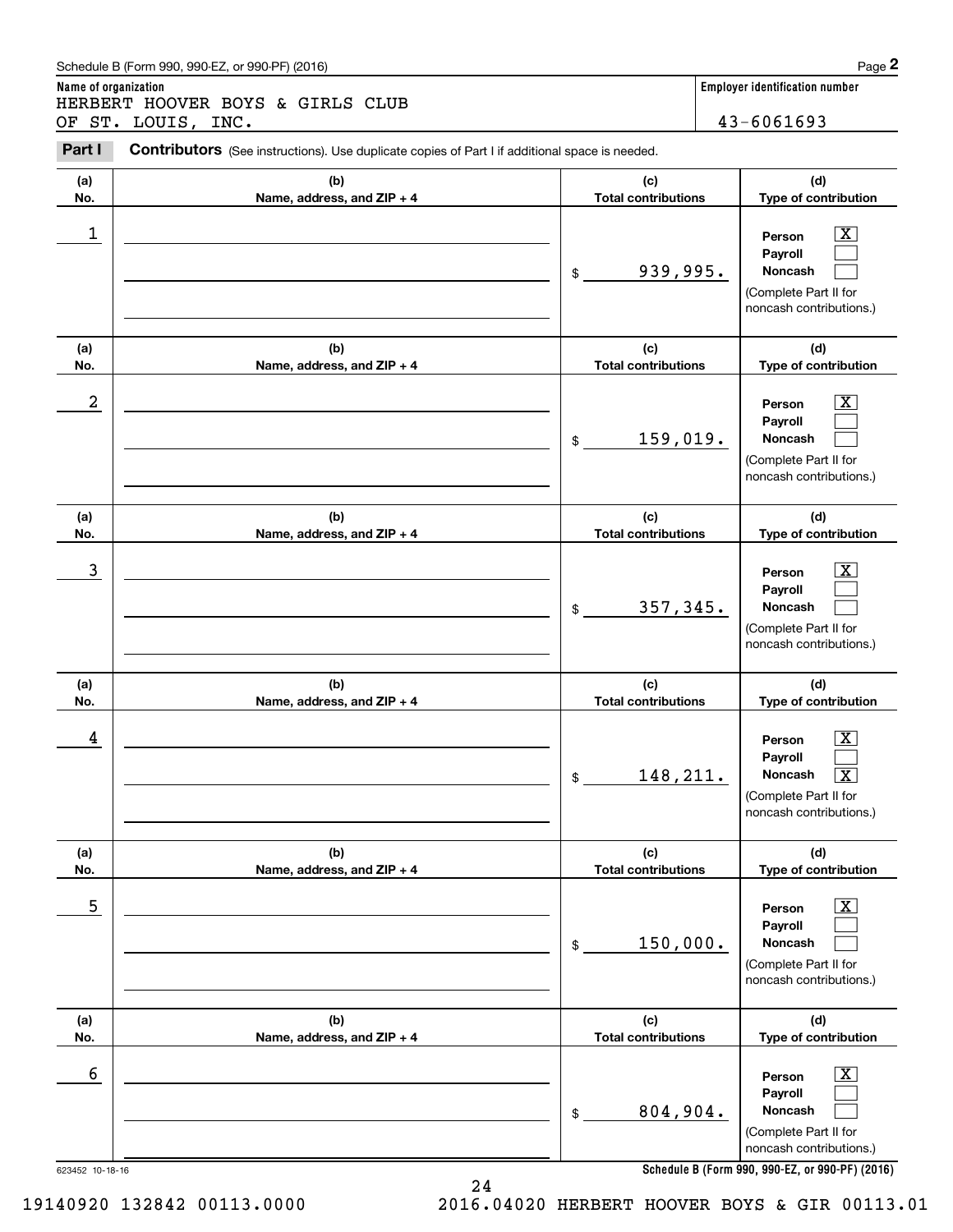# Schedule B (Form 990, 990-EZ, or 990-PF) (2016) **Page 2**

**Name of organization Employer identification number** Chedule B (Form 990, 990-EZ, or 990-PF) (2016)<br> **2** ame of organization<br>
IERBERT HOOVER BOYS & GIRLS CLUB<br>
DF ST. LOUIS, INC.<br> **Part I** Contributors (See instructions). Use duplicate copies of Part I if additional space is HERBERT HOOVER BOYS & GIRLS CLUB OF ST. LOUIS, INC. 43-6061693

Contributors (See instructions). Use duplicate copies of Part I if additional space is needed.

| (a) | (b)                        | (c)                        | (d)                                                                                                                                  |
|-----|----------------------------|----------------------------|--------------------------------------------------------------------------------------------------------------------------------------|
| No. | Name, address, and ZIP + 4 | <b>Total contributions</b> | Type of contribution                                                                                                                 |
| 7   |                            | 150,000.<br>$\frac{1}{2}$  | $\overline{\texttt{x}}$<br>Person<br>Payroll<br>Noncash<br>(Complete Part II for<br>noncash contributions.)                          |
| (a) | (b)                        | (c)                        | (d)                                                                                                                                  |
| No. | Name, address, and ZIP + 4 | <b>Total contributions</b> | Type of contribution                                                                                                                 |
| 8   |                            | 750,000.<br>$\frac{1}{2}$  | $\overline{\texttt{x}}$<br>Person<br>Payroll<br>Noncash<br>(Complete Part II for<br>noncash contributions.)                          |
| (a) | (b)                        | (c)                        | (d)                                                                                                                                  |
| No. | Name, address, and ZIP + 4 | <b>Total contributions</b> | Type of contribution                                                                                                                 |
| 9   |                            | 227,742.<br>$\frac{1}{2}$  | $\overline{\text{X}}$<br>Person<br>Payroll<br>$\overline{\texttt{X}}$<br>Noncash<br>(Complete Part II for<br>noncash contributions.) |
| (a) | (b)                        | (c)                        | (d)                                                                                                                                  |
| No. | Name, address, and ZIP + 4 | <b>Total contributions</b> | Type of contribution                                                                                                                 |
| 10  |                            | 378,131.<br>\$             | $\overline{\texttt{X}}$<br>Person<br>Payroll<br>Noncash<br>(Complete Part II for<br>noncash contributions.)                          |
| (a) | (b)                        | (c)                        | (d)                                                                                                                                  |
| No. | Name, address, and ZIP + 4 | <b>Total contributions</b> | Type of contribution                                                                                                                 |
|     |                            | \$                         | Person<br>Payroll<br>Noncash<br>(Complete Part II for<br>noncash contributions.)                                                     |
| (a) | (b)                        | (c)                        | (d)                                                                                                                                  |
| No. | Name, address, and ZIP + 4 | <b>Total contributions</b> | Type of contribution                                                                                                                 |
|     |                            | \$                         | Person<br>Payroll<br>Noncash<br>(Complete Part II for<br>noncash contributions.)<br>Cabadule B (Farm 000, 000 F7, at 000 BE) (0016)  |

**Schedule B (Form 990, 990-EZ, or 990-PF) (2016)**

623452 10-18-16

19140920 132842 00113.0000 2016.04020 HERBERT HOOVER BOYS & GIR 00113.01

25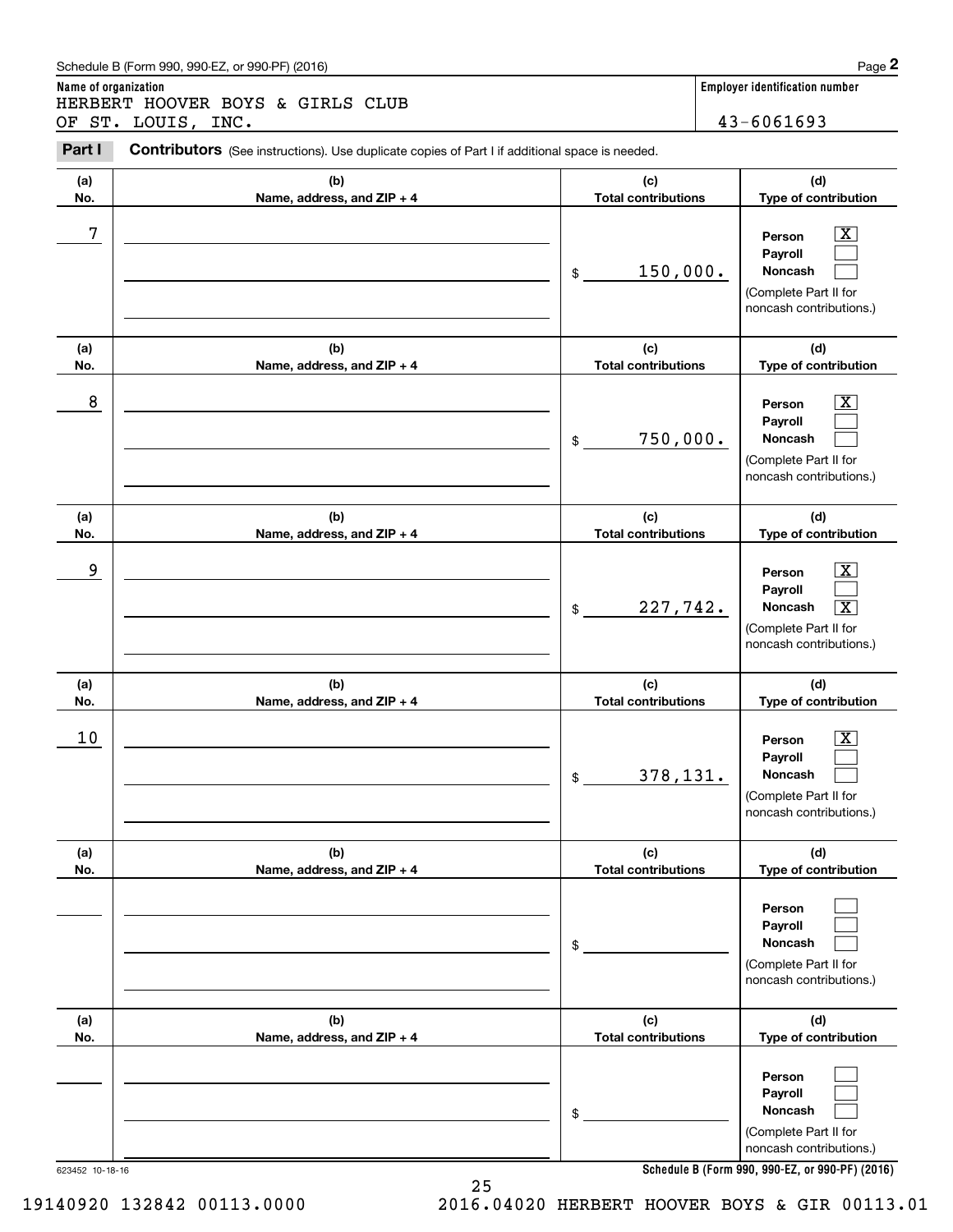|                      | Schedule B (Form 990, 990-EZ, or 990-PF) (2016)                                                     |                                     | Page 3                                          |
|----------------------|-----------------------------------------------------------------------------------------------------|-------------------------------------|-------------------------------------------------|
| Name of organization |                                                                                                     |                                     | Employer identification number                  |
|                      | HERBERT HOOVER BOYS & GIRLS CLUB                                                                    |                                     |                                                 |
|                      | OF ST. LOUIS, INC.                                                                                  |                                     | 43-6061693                                      |
| Part II              | Noncash Property (See instructions). Use duplicate copies of Part II if additional space is needed. |                                     |                                                 |
| (a)                  |                                                                                                     | (c)                                 |                                                 |
| No.                  | (b)                                                                                                 | FMV (or estimate)                   | (d)                                             |
| from<br>Part I       | Description of noncash property given                                                               | (See instructions)                  | Date received                                   |
|                      | PUBLICLY TRADES STOCK                                                                               |                                     |                                                 |
| 4                    |                                                                                                     |                                     |                                                 |
|                      |                                                                                                     |                                     |                                                 |
|                      |                                                                                                     | 148,211.<br>$$\tilde{\phantom{a}}$$ | 12/31/16                                        |
|                      |                                                                                                     |                                     |                                                 |
| (a)                  |                                                                                                     |                                     |                                                 |
| No.                  | (b)                                                                                                 | (c)<br>FMV (or estimate)            | (d)                                             |
| from                 | Description of noncash property given                                                               | (See instructions)                  | Date received                                   |
| Part I               |                                                                                                     |                                     |                                                 |
| 9                    | PUBLICLY TRADED STOCK                                                                               |                                     |                                                 |
|                      |                                                                                                     |                                     |                                                 |
|                      |                                                                                                     | 227,742.<br>$\frac{1}{2}$           | 12/31/16                                        |
|                      |                                                                                                     |                                     |                                                 |
| (a)                  |                                                                                                     |                                     |                                                 |
| No.                  | (b)                                                                                                 | (c)<br>FMV (or estimate)            | (d)                                             |
| from                 | Description of noncash property given                                                               | (See instructions)                  | Date received                                   |
| Part I               |                                                                                                     |                                     |                                                 |
|                      |                                                                                                     |                                     |                                                 |
|                      |                                                                                                     |                                     |                                                 |
|                      |                                                                                                     | \$                                  |                                                 |
|                      |                                                                                                     |                                     |                                                 |
| (a)                  |                                                                                                     |                                     |                                                 |
| No.                  | (b)                                                                                                 | (c)<br>FMV (or estimate)            | (d)                                             |
| from                 | Description of noncash property given                                                               | (See instructions)                  | Date received                                   |
| Part I               |                                                                                                     |                                     |                                                 |
|                      |                                                                                                     |                                     |                                                 |
|                      |                                                                                                     |                                     |                                                 |
|                      |                                                                                                     | \$                                  |                                                 |
|                      |                                                                                                     |                                     |                                                 |
| (a)                  |                                                                                                     |                                     |                                                 |
| No.                  | (b)                                                                                                 | (c)<br>FMV (or estimate)            | (d)                                             |
| from                 | Description of noncash property given                                                               | (See instructions)                  | Date received                                   |
| Part I               |                                                                                                     |                                     |                                                 |
|                      |                                                                                                     |                                     |                                                 |
|                      |                                                                                                     |                                     |                                                 |
|                      |                                                                                                     | \$                                  |                                                 |
|                      |                                                                                                     |                                     |                                                 |
| (a)                  |                                                                                                     |                                     |                                                 |
| No.                  | (b)                                                                                                 | (c)<br>FMV (or estimate)            | (d)                                             |
| from                 | Description of noncash property given                                                               | (See instructions)                  | Date received                                   |
| Part I               |                                                                                                     |                                     |                                                 |
|                      |                                                                                                     |                                     |                                                 |
|                      |                                                                                                     |                                     |                                                 |
|                      |                                                                                                     | \$                                  |                                                 |
| 623453 10-18-16      |                                                                                                     |                                     | Schedule B (Form 990, 990-EZ, or 990-PF) (2016) |

26

**Schedule B (Form 990, 990-EZ, or 990-PF) (2016)**

19140920 132842 00113.0000 2016.04020 HERBERT HOOVER BOYS & GIR 00113.01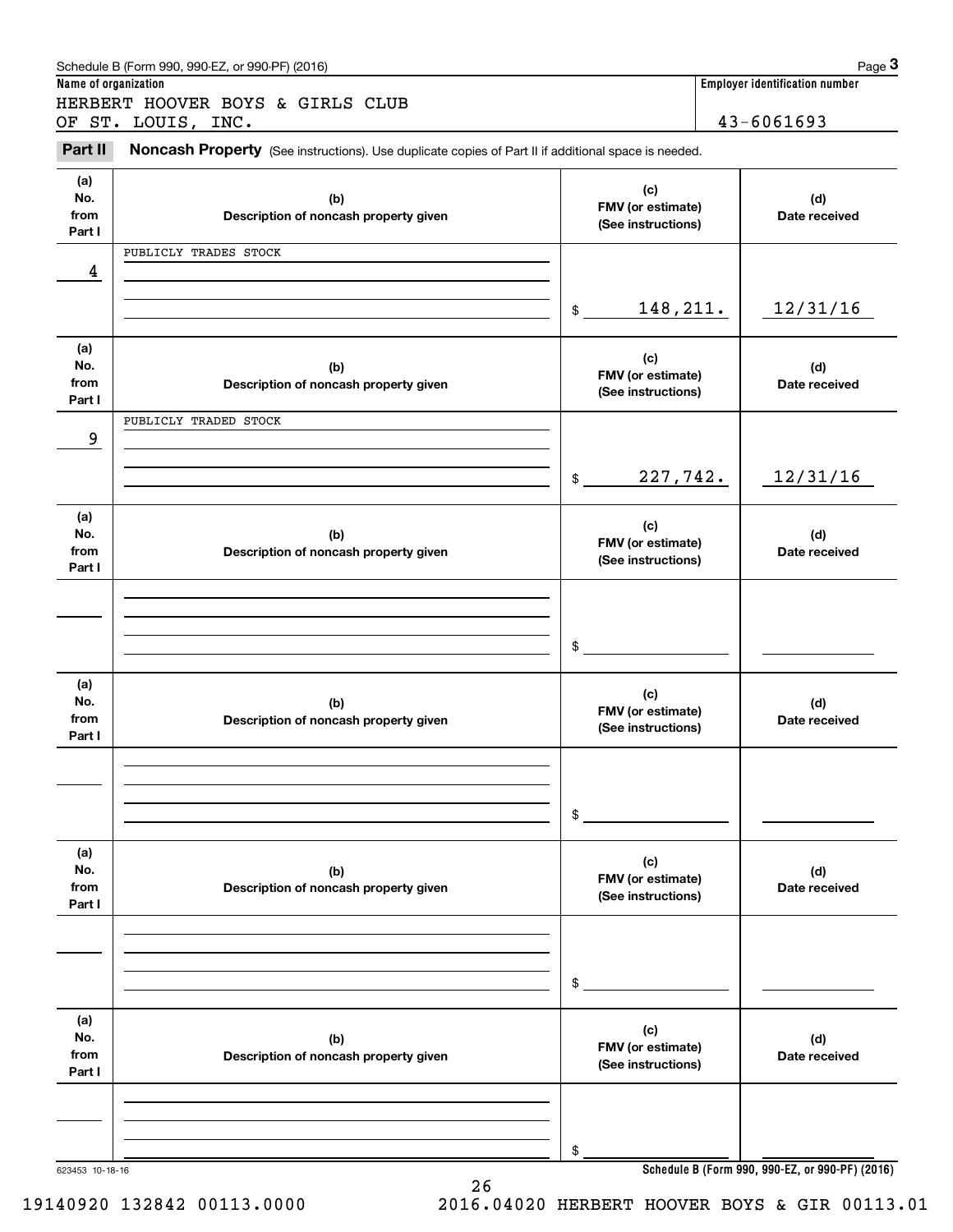|                      | Schedule B (Form 990, 990-EZ, or 990-PF) (2016)                                                                                                                                   |                      |                                                                                                                                                         | Page 4 |  |  |  |  |
|----------------------|-----------------------------------------------------------------------------------------------------------------------------------------------------------------------------------|----------------------|---------------------------------------------------------------------------------------------------------------------------------------------------------|--------|--|--|--|--|
| Name of organization |                                                                                                                                                                                   |                      | <b>Employer identification number</b>                                                                                                                   |        |  |  |  |  |
|                      | HERBERT HOOVER BOYS & GIRLS CLUB                                                                                                                                                  |                      |                                                                                                                                                         |        |  |  |  |  |
|                      | OF ST. LOUIS, INC.                                                                                                                                                                |                      | 43-6061693                                                                                                                                              |        |  |  |  |  |
| Part III             | the year from any one contributor. Complete columns (a) through (e) and the following line entry. For organizations                                                               |                      | $Exclusively$ religious, charitable, etc., contributions to organizations described in section 501(c)(7), (8), or (10) that total more than \$1,000 for |        |  |  |  |  |
|                      | completing Part III, enter the total of exclusively religious, charitable, etc., contributions of \$1,000 or less for the year. (Enter this info. once.) $\blacktriangleright$ \$ |                      |                                                                                                                                                         |        |  |  |  |  |
|                      | Use duplicate copies of Part III if additional space is needed.                                                                                                                   |                      |                                                                                                                                                         |        |  |  |  |  |
| (a) No.<br>from      | (b) Purpose of gift                                                                                                                                                               | (c) Use of gift      | (d) Description of how gift is held                                                                                                                     |        |  |  |  |  |
| Part I               |                                                                                                                                                                                   |                      |                                                                                                                                                         |        |  |  |  |  |
|                      |                                                                                                                                                                                   |                      |                                                                                                                                                         |        |  |  |  |  |
|                      |                                                                                                                                                                                   |                      |                                                                                                                                                         |        |  |  |  |  |
|                      |                                                                                                                                                                                   |                      |                                                                                                                                                         |        |  |  |  |  |
|                      |                                                                                                                                                                                   |                      |                                                                                                                                                         |        |  |  |  |  |
|                      |                                                                                                                                                                                   | (e) Transfer of gift |                                                                                                                                                         |        |  |  |  |  |
|                      |                                                                                                                                                                                   |                      |                                                                                                                                                         |        |  |  |  |  |
|                      | Transferee's name, address, and $ZIP + 4$                                                                                                                                         |                      | Relationship of transferor to transferee                                                                                                                |        |  |  |  |  |
|                      |                                                                                                                                                                                   |                      |                                                                                                                                                         |        |  |  |  |  |
|                      |                                                                                                                                                                                   |                      |                                                                                                                                                         |        |  |  |  |  |
|                      |                                                                                                                                                                                   |                      |                                                                                                                                                         |        |  |  |  |  |
| (a) No.              |                                                                                                                                                                                   |                      |                                                                                                                                                         |        |  |  |  |  |
| from<br>Part I       | (b) Purpose of gift                                                                                                                                                               | (c) Use of gift      | (d) Description of how gift is held                                                                                                                     |        |  |  |  |  |
|                      |                                                                                                                                                                                   |                      |                                                                                                                                                         |        |  |  |  |  |
|                      |                                                                                                                                                                                   |                      |                                                                                                                                                         |        |  |  |  |  |
|                      |                                                                                                                                                                                   |                      |                                                                                                                                                         |        |  |  |  |  |
|                      |                                                                                                                                                                                   |                      |                                                                                                                                                         |        |  |  |  |  |
|                      | (e) Transfer of gift                                                                                                                                                              |                      |                                                                                                                                                         |        |  |  |  |  |
|                      |                                                                                                                                                                                   |                      |                                                                                                                                                         |        |  |  |  |  |
|                      | Transferee's name, address, and $ZIP + 4$                                                                                                                                         |                      | Relationship of transferor to transferee                                                                                                                |        |  |  |  |  |
|                      |                                                                                                                                                                                   |                      |                                                                                                                                                         |        |  |  |  |  |
|                      |                                                                                                                                                                                   |                      |                                                                                                                                                         |        |  |  |  |  |
|                      |                                                                                                                                                                                   |                      |                                                                                                                                                         |        |  |  |  |  |
| (a) No.              |                                                                                                                                                                                   |                      |                                                                                                                                                         |        |  |  |  |  |
| from<br>Part I       | (b) Purpose of gift                                                                                                                                                               | (c) Use of gift      | (d) Description of how gift is held                                                                                                                     |        |  |  |  |  |
|                      |                                                                                                                                                                                   |                      |                                                                                                                                                         |        |  |  |  |  |
|                      |                                                                                                                                                                                   |                      |                                                                                                                                                         |        |  |  |  |  |
|                      |                                                                                                                                                                                   |                      |                                                                                                                                                         |        |  |  |  |  |
|                      |                                                                                                                                                                                   |                      |                                                                                                                                                         |        |  |  |  |  |
|                      |                                                                                                                                                                                   | (e) Transfer of gift |                                                                                                                                                         |        |  |  |  |  |
|                      |                                                                                                                                                                                   |                      |                                                                                                                                                         |        |  |  |  |  |
|                      | Transferee's name, address, and ZIP + 4                                                                                                                                           |                      | Relationship of transferor to transferee                                                                                                                |        |  |  |  |  |
|                      |                                                                                                                                                                                   |                      |                                                                                                                                                         |        |  |  |  |  |
|                      |                                                                                                                                                                                   |                      |                                                                                                                                                         |        |  |  |  |  |
|                      |                                                                                                                                                                                   |                      |                                                                                                                                                         |        |  |  |  |  |
| (a) No.<br>from      |                                                                                                                                                                                   |                      |                                                                                                                                                         |        |  |  |  |  |
| Part I               | (b) Purpose of gift                                                                                                                                                               | (c) Use of gift      | (d) Description of how gift is held                                                                                                                     |        |  |  |  |  |
|                      |                                                                                                                                                                                   |                      |                                                                                                                                                         |        |  |  |  |  |
|                      |                                                                                                                                                                                   |                      |                                                                                                                                                         |        |  |  |  |  |
|                      |                                                                                                                                                                                   |                      |                                                                                                                                                         |        |  |  |  |  |
|                      |                                                                                                                                                                                   |                      |                                                                                                                                                         |        |  |  |  |  |
|                      |                                                                                                                                                                                   | (e) Transfer of gift |                                                                                                                                                         |        |  |  |  |  |
|                      |                                                                                                                                                                                   |                      |                                                                                                                                                         |        |  |  |  |  |
|                      | Transferee's name, address, and ZIP + 4                                                                                                                                           |                      | Relationship of transferor to transferee                                                                                                                |        |  |  |  |  |
|                      |                                                                                                                                                                                   |                      |                                                                                                                                                         |        |  |  |  |  |
|                      |                                                                                                                                                                                   |                      |                                                                                                                                                         |        |  |  |  |  |
|                      |                                                                                                                                                                                   |                      |                                                                                                                                                         |        |  |  |  |  |
| 623454 10-18-16      |                                                                                                                                                                                   |                      | Schedule B (Form 990, 990-EZ, or 990-PF) (2016)                                                                                                         |        |  |  |  |  |
|                      |                                                                                                                                                                                   | 27                   |                                                                                                                                                         |        |  |  |  |  |
|                      |                                                                                                                                                                                   |                      |                                                                                                                                                         |        |  |  |  |  |

# 19140920 132842 00113.0000 2016.04020 HERBERT HOOVER BOYS & GIR 00113.01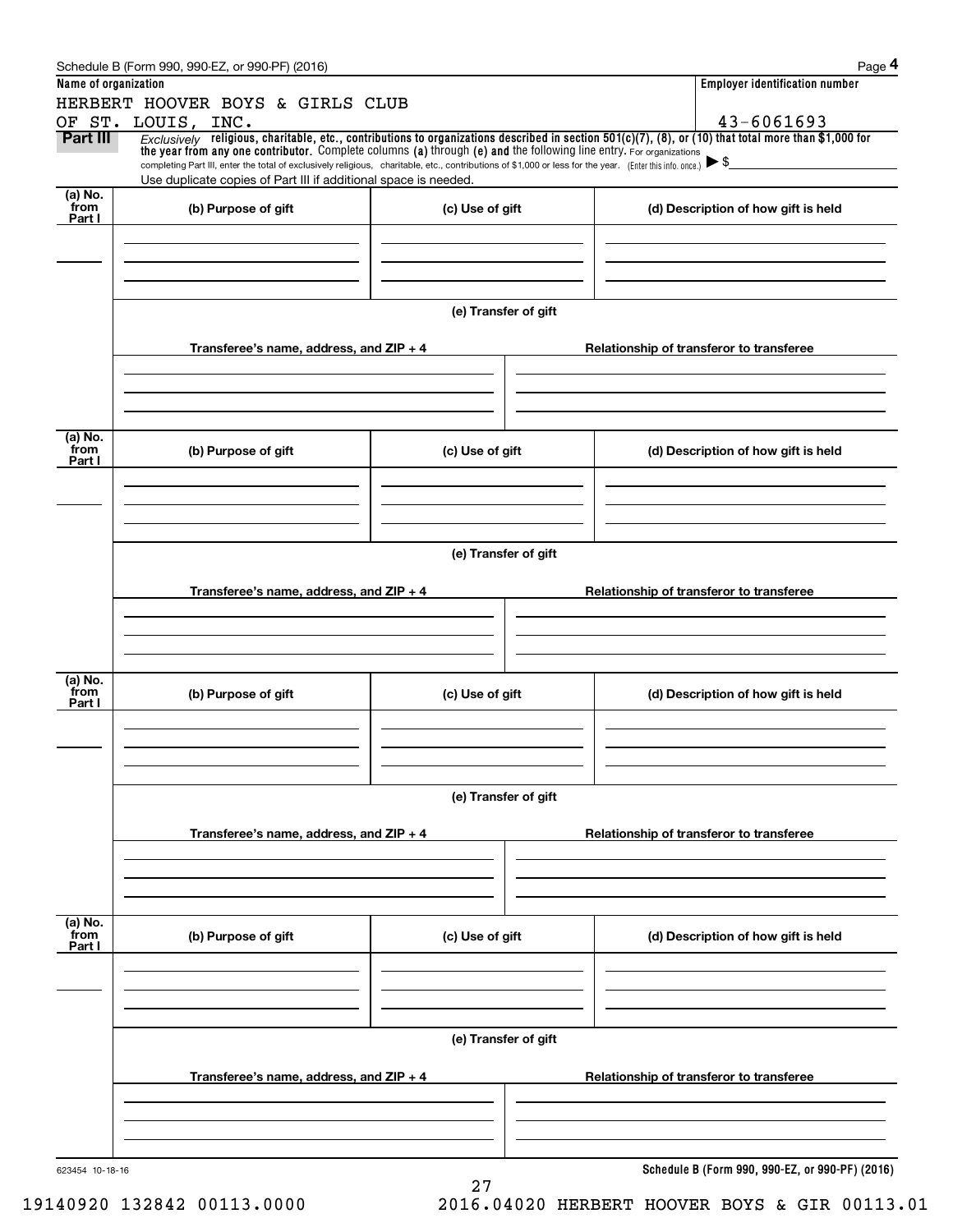|         | <b>Supplemental Financial Statements</b><br><b>SCHEDULE D</b><br>Complete if the organization answered "Yes" on Form 990,<br>(Form 990)<br>Part IV, line 6, 7, 8, 9, 10, 11a, 11b, 11c, 11d, 11e, 11f, 12a, or 12b.<br>Attach to Form 990.<br>Department of the Treasury |                                                                                                        |                                                                                                                                                                                                                                |                          | OMB No. 1545-0047<br>Open to Public        |
|---------|--------------------------------------------------------------------------------------------------------------------------------------------------------------------------------------------------------------------------------------------------------------------------|--------------------------------------------------------------------------------------------------------|--------------------------------------------------------------------------------------------------------------------------------------------------------------------------------------------------------------------------------|--------------------------|--------------------------------------------|
|         | Internal Revenue Service                                                                                                                                                                                                                                                 |                                                                                                        | Information about Schedule D (Form 990) and its instructions is at $www.irs.gov/form990$ .                                                                                                                                     |                          | <b>Inspection</b>                          |
|         | Name of the organization                                                                                                                                                                                                                                                 | HERBERT HOOVER BOYS & GIRLS CLUB                                                                       |                                                                                                                                                                                                                                |                          | <b>Employer identification number</b>      |
| Part I  |                                                                                                                                                                                                                                                                          | OF ST. LOUIS, INC.                                                                                     | Organizations Maintaining Donor Advised Funds or Other Similar Funds or Accounts. Complete if the                                                                                                                              |                          | 43-6061693                                 |
|         |                                                                                                                                                                                                                                                                          | organization answered "Yes" on Form 990, Part IV, line 6.                                              |                                                                                                                                                                                                                                |                          |                                            |
|         |                                                                                                                                                                                                                                                                          |                                                                                                        | (a) Donor advised funds                                                                                                                                                                                                        |                          | (b) Funds and other accounts               |
| 1       |                                                                                                                                                                                                                                                                          |                                                                                                        |                                                                                                                                                                                                                                |                          |                                            |
| 2       |                                                                                                                                                                                                                                                                          | Aggregate value of contributions to (during year)                                                      |                                                                                                                                                                                                                                |                          |                                            |
| 3       |                                                                                                                                                                                                                                                                          |                                                                                                        |                                                                                                                                                                                                                                |                          |                                            |
| 4       |                                                                                                                                                                                                                                                                          |                                                                                                        |                                                                                                                                                                                                                                |                          |                                            |
| 5       |                                                                                                                                                                                                                                                                          |                                                                                                        | Did the organization inform all donors and donor advisors in writing that the assets held in donor advised funds                                                                                                               |                          |                                            |
|         |                                                                                                                                                                                                                                                                          |                                                                                                        |                                                                                                                                                                                                                                |                          | Yes<br><b>No</b>                           |
| 6       |                                                                                                                                                                                                                                                                          |                                                                                                        | Did the organization inform all grantees, donors, and donor advisors in writing that grant funds can be used only                                                                                                              |                          |                                            |
|         |                                                                                                                                                                                                                                                                          |                                                                                                        | for charitable purposes and not for the benefit of the donor or donor advisor, or for any other purpose conferring                                                                                                             |                          |                                            |
|         |                                                                                                                                                                                                                                                                          |                                                                                                        |                                                                                                                                                                                                                                |                          | Yes<br>No                                  |
| Part II |                                                                                                                                                                                                                                                                          |                                                                                                        | Conservation Easements. Complete if the organization answered "Yes" on Form 990, Part IV, line 7.                                                                                                                              |                          |                                            |
| 1       |                                                                                                                                                                                                                                                                          | Purpose(s) of conservation easements held by the organization (check all that apply).                  |                                                                                                                                                                                                                                |                          |                                            |
|         |                                                                                                                                                                                                                                                                          | Preservation of land for public use (e.g., recreation or education)                                    | Preservation of a historically important land area                                                                                                                                                                             |                          |                                            |
|         |                                                                                                                                                                                                                                                                          | Protection of natural habitat                                                                          | Preservation of a certified historic structure                                                                                                                                                                                 |                          |                                            |
|         |                                                                                                                                                                                                                                                                          | Preservation of open space                                                                             |                                                                                                                                                                                                                                |                          |                                            |
| 2       |                                                                                                                                                                                                                                                                          |                                                                                                        | Complete lines 2a through 2d if the organization held a qualified conservation contribution in the form of a conservation easement on the last                                                                                 |                          |                                            |
|         | day of the tax year.                                                                                                                                                                                                                                                     |                                                                                                        |                                                                                                                                                                                                                                |                          | Held at the End of the Tax Year            |
| а       |                                                                                                                                                                                                                                                                          |                                                                                                        |                                                                                                                                                                                                                                | 2a                       |                                            |
| b       |                                                                                                                                                                                                                                                                          | Total acreage restricted by conservation easements                                                     |                                                                                                                                                                                                                                | 2b                       |                                            |
| c       |                                                                                                                                                                                                                                                                          |                                                                                                        |                                                                                                                                                                                                                                | 2c                       |                                            |
| d       |                                                                                                                                                                                                                                                                          |                                                                                                        | Number of conservation easements included in (c) acquired after 8/17/06, and not on a historic structure                                                                                                                       |                          |                                            |
|         |                                                                                                                                                                                                                                                                          |                                                                                                        | listed in the National Register [111] [12] The Mational Register [11] Matter Linux materials and the National Register [11] Matter Material Anna Matter Material Anna Material Anna Materia Anna Materia Anna Materia Anna Mat | 2d                       |                                            |
| 3       |                                                                                                                                                                                                                                                                          |                                                                                                        | Number of conservation easements modified, transferred, released, extinguished, or terminated by the organization during the tax                                                                                               |                          |                                            |
|         | $year \blacktriangleright$                                                                                                                                                                                                                                               |                                                                                                        |                                                                                                                                                                                                                                |                          |                                            |
| 4       |                                                                                                                                                                                                                                                                          | Number of states where property subject to conservation easement is located $\blacktriangleright$      |                                                                                                                                                                                                                                |                          |                                            |
| 5       |                                                                                                                                                                                                                                                                          | Does the organization have a written policy regarding the periodic monitoring, inspection, handling of |                                                                                                                                                                                                                                |                          |                                            |
|         |                                                                                                                                                                                                                                                                          | violations, and enforcement of the conservation easements it holds?                                    |                                                                                                                                                                                                                                |                          | Yes<br><b>No</b>                           |
| 6       |                                                                                                                                                                                                                                                                          |                                                                                                        | Staff and volunteer hours devoted to monitoring, inspecting, handling of violations, and enforcing conservation easements during the year                                                                                      |                          |                                            |
|         |                                                                                                                                                                                                                                                                          |                                                                                                        |                                                                                                                                                                                                                                |                          |                                            |
| 7       | $\blacktriangleright$ s                                                                                                                                                                                                                                                  |                                                                                                        | Amount of expenses incurred in monitoring, inspecting, handling of violations, and enforcing conservation easements during the year                                                                                            |                          |                                            |
| 8       |                                                                                                                                                                                                                                                                          |                                                                                                        | Does each conservation easement reported on line 2(d) above satisfy the requirements of section 170(h)(4)(B)(i)                                                                                                                |                          |                                            |
|         |                                                                                                                                                                                                                                                                          |                                                                                                        |                                                                                                                                                                                                                                |                          | Yes<br>No                                  |
| 9       |                                                                                                                                                                                                                                                                          |                                                                                                        | In Part XIII, describe how the organization reports conservation easements in its revenue and expense statement, and balance sheet, and                                                                                        |                          |                                            |
|         |                                                                                                                                                                                                                                                                          |                                                                                                        | include, if applicable, the text of the footnote to the organization's financial statements that describes the organization's accounting for                                                                                   |                          |                                            |
|         | conservation easements.                                                                                                                                                                                                                                                  |                                                                                                        |                                                                                                                                                                                                                                |                          |                                            |
|         | Part III                                                                                                                                                                                                                                                                 |                                                                                                        | Organizations Maintaining Collections of Art, Historical Treasures, or Other Similar Assets.                                                                                                                                   |                          |                                            |
|         |                                                                                                                                                                                                                                                                          | Complete if the organization answered "Yes" on Form 990, Part IV, line 8.                              |                                                                                                                                                                                                                                |                          |                                            |
|         |                                                                                                                                                                                                                                                                          |                                                                                                        | 1a If the organization elected, as permitted under SFAS 116 (ASC 958), not to report in its revenue statement and balance sheet works of art,                                                                                  |                          |                                            |
|         |                                                                                                                                                                                                                                                                          |                                                                                                        | historical treasures, or other similar assets held for public exhibition, education, or research in furtherance of public service, provide, in Part XIII,                                                                      |                          |                                            |
|         |                                                                                                                                                                                                                                                                          | the text of the footnote to its financial statements that describes these items.                       |                                                                                                                                                                                                                                |                          |                                            |
| b       |                                                                                                                                                                                                                                                                          |                                                                                                        | If the organization elected, as permitted under SFAS 116 (ASC 958), to report in its revenue statement and balance sheet works of art, historical                                                                              |                          |                                            |
|         |                                                                                                                                                                                                                                                                          |                                                                                                        | treasures, or other similar assets held for public exhibition, education, or research in furtherance of public service, provide the following amounts                                                                          |                          |                                            |
|         | relating to these items:                                                                                                                                                                                                                                                 |                                                                                                        |                                                                                                                                                                                                                                |                          |                                            |
|         |                                                                                                                                                                                                                                                                          |                                                                                                        |                                                                                                                                                                                                                                |                          |                                            |
|         |                                                                                                                                                                                                                                                                          | (ii) Assets included in Form 990, Part X                                                               |                                                                                                                                                                                                                                | $\blacktriangleright$ \$ | <u> 1980 - Jan Barbara Barbara, maskin</u> |
| 2       |                                                                                                                                                                                                                                                                          |                                                                                                        | If the organization received or held works of art, historical treasures, or other similar assets for financial gain, provide                                                                                                   |                          |                                            |
|         |                                                                                                                                                                                                                                                                          | the following amounts required to be reported under SFAS 116 (ASC 958) relating to these items:        |                                                                                                                                                                                                                                |                          |                                            |
| а       |                                                                                                                                                                                                                                                                          |                                                                                                        |                                                                                                                                                                                                                                | - \$                     |                                            |
|         |                                                                                                                                                                                                                                                                          |                                                                                                        |                                                                                                                                                                                                                                | \$                       |                                            |
|         |                                                                                                                                                                                                                                                                          | LHA For Paperwork Reduction Act Notice, see the Instructions for Form 990.                             |                                                                                                                                                                                                                                |                          | Schedule D (Form 990) 2016                 |
|         | 632051 08-29-16                                                                                                                                                                                                                                                          |                                                                                                        |                                                                                                                                                                                                                                |                          |                                            |
|         |                                                                                                                                                                                                                                                                          |                                                                                                        | 28                                                                                                                                                                                                                             |                          |                                            |

|  |  |  |  |  | 19140920 132842 00113.000 |  |  |  |  |
|--|--|--|--|--|---------------------------|--|--|--|--|
|--|--|--|--|--|---------------------------|--|--|--|--|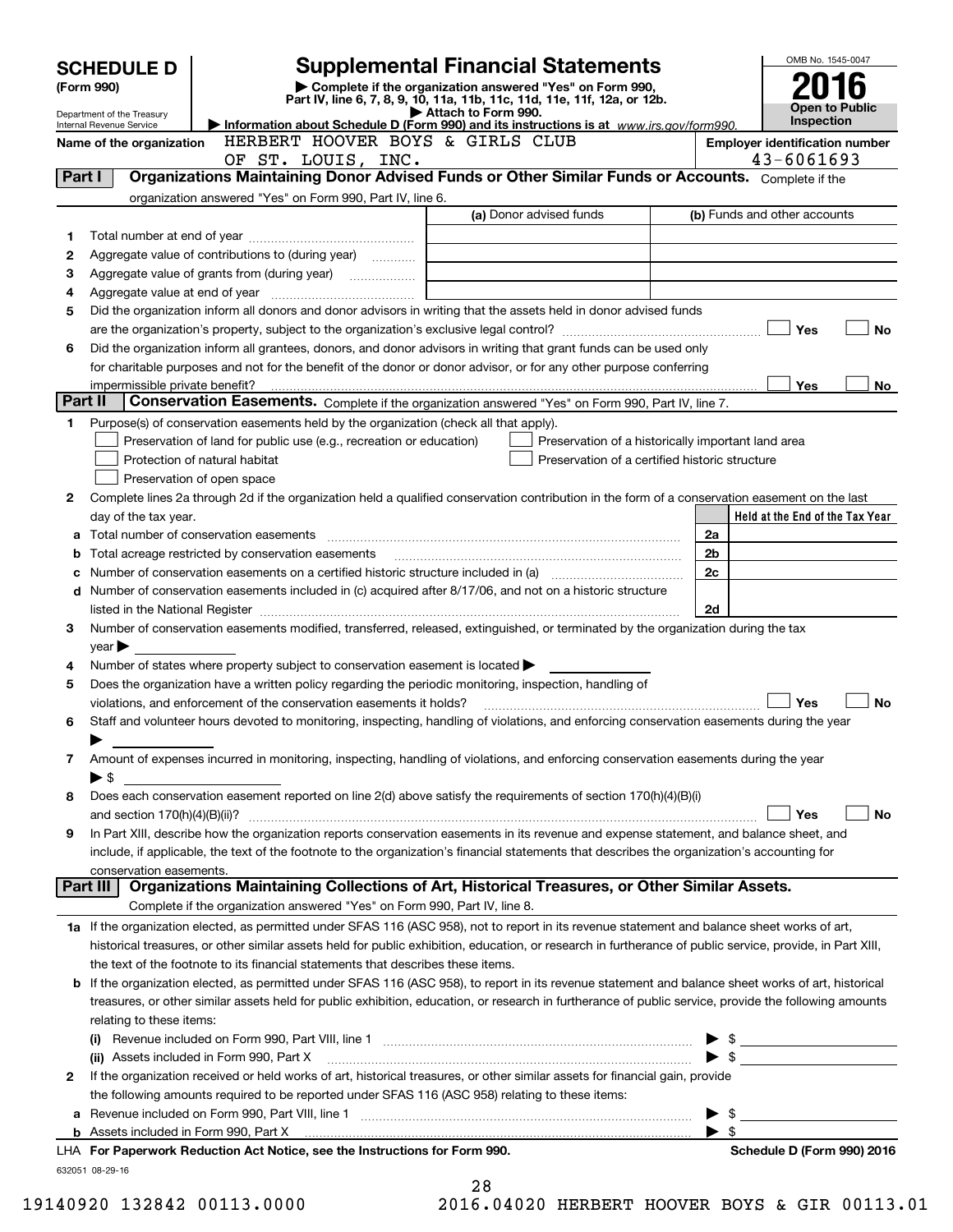|               |                                                                                                                                                   | HERBERT HOOVER BOYS & GIRLS CLUB |                |                           |          |                      |          |                       |     |            |
|---------------|---------------------------------------------------------------------------------------------------------------------------------------------------|----------------------------------|----------------|---------------------------|----------|----------------------|----------|-----------------------|-----|------------|
|               | Schedule D (Form 990) 2016                                                                                                                        | OF ST. LOUIS, INC.               |                |                           |          |                      |          | $43 - 6061693$ Page 2 |     |            |
|               | Organizations Maintaining Collections of Art, Historical Treasures, or Other Similar Assets (continued)<br>Part III                               |                                  |                |                           |          |                      |          |                       |     |            |
| 3             | Using the organization's acquisition, accession, and other records, check any of the following that are a significant use of its collection items |                                  |                |                           |          |                      |          |                       |     |            |
|               | (check all that apply):                                                                                                                           |                                  |                |                           |          |                      |          |                       |     |            |
| a             | Public exhibition                                                                                                                                 | d                                |                | Loan or exchange programs |          |                      |          |                       |     |            |
| b             | Scholarly research<br><b>Other Community</b><br>e                                                                                                 |                                  |                |                           |          |                      |          |                       |     |            |
| c             | Preservation for future generations                                                                                                               |                                  |                |                           |          |                      |          |                       |     |            |
| 4             | Provide a description of the organization's collections and explain how they further the organization's exempt purpose in Part XIII.              |                                  |                |                           |          |                      |          |                       |     |            |
| 5             | During the year, did the organization solicit or receive donations of art, historical treasures, or other similar assets                          |                                  |                |                           |          |                      |          |                       |     |            |
|               | to be sold to raise funds rather than to be maintained as part of the organization's collection?                                                  |                                  |                |                           |          |                      |          | Yes                   |     | No         |
|               | <b>Part IV</b><br>Escrow and Custodial Arrangements. Complete if the organization answered "Yes" on Form 990, Part IV, line 9, or                 |                                  |                |                           |          |                      |          |                       |     |            |
|               | reported an amount on Form 990, Part X, line 21.                                                                                                  |                                  |                |                           |          |                      |          |                       |     |            |
|               | 1a Is the organization an agent, trustee, custodian or other intermediary for contributions or other assets not included                          |                                  |                |                           |          |                      |          |                       |     |            |
|               |                                                                                                                                                   |                                  |                |                           |          |                      |          | Yes                   |     | No         |
|               | <b>b</b> If "Yes," explain the arrangement in Part XIII and complete the following table:                                                         |                                  |                |                           |          |                      |          |                       |     |            |
|               |                                                                                                                                                   |                                  |                |                           |          |                      |          | Amount                |     |            |
|               | c Beginning balance                                                                                                                               |                                  |                |                           |          | 1c                   |          |                       |     |            |
|               |                                                                                                                                                   |                                  |                |                           |          | 1d                   |          |                       |     |            |
| е             | Distributions during the year manufactured and an account of the state of the state of the state of the state o                                   |                                  |                |                           |          | 1e                   |          |                       |     |            |
| f             |                                                                                                                                                   |                                  |                |                           |          | 1f                   |          |                       |     |            |
|               | 2a Did the organization include an amount on Form 990, Part X, line 21, for escrow or custodial account liability?                                |                                  |                |                           |          |                      |          | <b>Yes</b>            |     | No         |
|               | b If "Yes," explain the arrangement in Part XIII. Check here if the explanation has been provided on Part XIII                                    |                                  |                |                           |          |                      |          |                       |     |            |
| <b>Part V</b> | Endowment Funds. Complete if the organization answered "Yes" on Form 990, Part IV, line 10.                                                       |                                  |                |                           |          |                      |          |                       |     |            |
|               |                                                                                                                                                   | (a) Current year                 | (b) Prior year | (c) Two years back        |          | (d) Three years back |          | (e) Four years back   |     |            |
|               | 1a Beginning of year balance                                                                                                                      | 2,627,408.                       | 2,515,761.     | 2,238,220.                |          | 1,781,328.           |          |                       |     | 1,355,332. |
| b             |                                                                                                                                                   | 6,078.                           | 218,922.       |                           | 300,000. | 297,925.             | 299,700. |                       |     |            |
| с             | Net investment earnings, gains, and losses                                                                                                        | 138,490.                         | 14,232.        |                           | 89,095.  | 235, 357.            |          |                       |     | 142, 118.  |
| d             |                                                                                                                                                   |                                  |                |                           |          |                      |          |                       |     |            |
|               | <b>e</b> Other expenditures for facilities                                                                                                        |                                  |                |                           |          |                      |          |                       |     |            |
|               | and programs                                                                                                                                      | 111,059.                         | 95,537.        |                           | 89,600.  | 54,290.              |          |                       |     | 3,382.     |
| Ť.            |                                                                                                                                                   |                                  | 25,970.        |                           | 21,954.  | 22,100.              |          |                       |     | 12,440.    |
| g             | End of year balance                                                                                                                               | 2,660,917.                       | 2,627,408.     | 2,515,761.                |          | 2,238,220.           |          |                       |     | 1,781,328. |
| 2             | Provide the estimated percentage of the current year end balance (line 1g, column (a)) held as:                                                   |                                  |                |                           |          |                      |          |                       |     |            |
|               | a Board designated or quasi-endowment $\blacktriangleright$                                                                                       |                                  | %              |                           |          |                      |          |                       |     |            |
| b             | Permanent endowment                                                                                                                               | %                                |                |                           |          |                      |          |                       |     |            |
| c             | Temporarily restricted endowment >                                                                                                                | %                                |                |                           |          |                      |          |                       |     |            |
|               | The percentages on lines 2a, 2b, and 2c should equal 100%.                                                                                        |                                  |                |                           |          |                      |          |                       |     |            |
|               | 3a Are there endowment funds not in the possession of the organization that are held and administered for the organization                        |                                  |                |                           |          |                      |          |                       |     |            |
|               | by:                                                                                                                                               |                                  |                |                           |          |                      |          |                       | Yes | No         |
|               | (i)                                                                                                                                               |                                  |                |                           |          |                      |          | 3a(i)                 | X   |            |
|               | (ii)                                                                                                                                              |                                  |                |                           |          |                      |          | 3a(ii)                |     | X          |
|               |                                                                                                                                                   |                                  |                |                           |          |                      |          | 3b                    |     |            |
| 4             | Describe in Part XIII the intended uses of the organization's endowment funds.                                                                    |                                  |                |                           |          |                      |          |                       |     |            |
|               | Land, Buildings, and Equipment.<br><b>Part VI</b>                                                                                                 |                                  |                |                           |          |                      |          |                       |     |            |
|               | Complete if the organization answered "Yes" on Form 990, Part IV, line 11a. See Form 990, Part X, line 10.                                        |                                  |                |                           |          |                      |          |                       |     |            |
|               | Description of property                                                                                                                           | (a) Cost or other                |                | (b) Cost or other         |          | (c) Accumulated      |          | (d) Book value        |     |            |
|               |                                                                                                                                                   | basis (investment)               |                | basis (other)             |          | depreciation         |          |                       |     |            |
|               |                                                                                                                                                   |                                  |                | 473,206.                  |          |                      |          |                       |     | 473,206.   |
|               |                                                                                                                                                   |                                  |                | 11,553,556.               |          | 5,356,930.           |          | 6, 196, 626.          |     |            |
|               |                                                                                                                                                   |                                  |                |                           |          |                      |          |                       |     |            |
|               |                                                                                                                                                   |                                  |                | 1,386,432.                |          | 1,158,632.           |          |                       |     | 227,800.   |
|               |                                                                                                                                                   |                                  |                | 222,332.                  |          | 64,755.              |          |                       |     | 157,577.   |
|               | 7,055,209.                                                                                                                                        |                                  |                |                           |          |                      |          |                       |     |            |

**Schedule D (Form 990) 2016**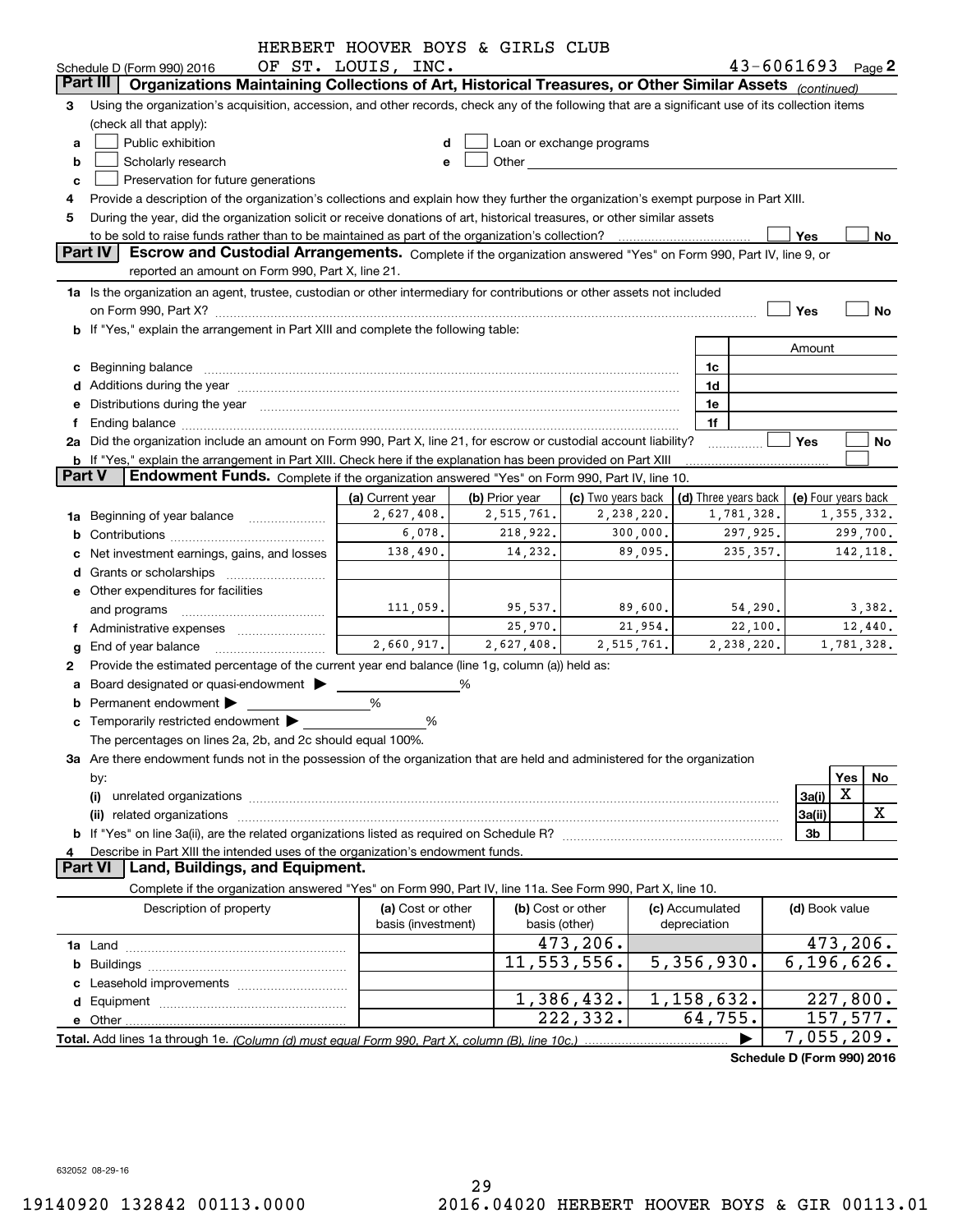| HERBERT HOOVER BOYS & GIRLS CLUB |  |  |  |
|----------------------------------|--|--|--|
|                                  |  |  |  |

| OF ST. LOUIS,<br>Schedule D (Form 990) 2016                                                                                                                                                                                | INC.            |                | $43 - 6061693$<br>Page $3$                                |
|----------------------------------------------------------------------------------------------------------------------------------------------------------------------------------------------------------------------------|-----------------|----------------|-----------------------------------------------------------|
| Part VII Investments - Other Securities.                                                                                                                                                                                   |                 |                |                                                           |
| Complete if the organization answered "Yes" on Form 990, Part IV, line 11b. See Form 990, Part X, line 12.<br>(a) Description of security or category (including name of security)                                         | (b) Book value  |                | (c) Method of valuation: Cost or end-of-year market value |
|                                                                                                                                                                                                                            |                 |                |                                                           |
|                                                                                                                                                                                                                            |                 |                |                                                           |
|                                                                                                                                                                                                                            |                 |                |                                                           |
| $(3)$ Other                                                                                                                                                                                                                |                 |                |                                                           |
| (A)                                                                                                                                                                                                                        |                 |                |                                                           |
| (B)                                                                                                                                                                                                                        |                 |                |                                                           |
| (C)                                                                                                                                                                                                                        |                 |                |                                                           |
| (D)                                                                                                                                                                                                                        |                 |                |                                                           |
| (E)                                                                                                                                                                                                                        |                 |                |                                                           |
| (F)                                                                                                                                                                                                                        |                 |                |                                                           |
| (G)                                                                                                                                                                                                                        |                 |                |                                                           |
| (H)                                                                                                                                                                                                                        |                 |                |                                                           |
| Total. (Col. (b) must equal Form 990, Part X, col. (B) line 12.)                                                                                                                                                           |                 |                |                                                           |
| Part VIII Investments - Program Related.                                                                                                                                                                                   |                 |                |                                                           |
| Complete if the organization answered "Yes" on Form 990, Part IV, line 11c. See Form 990, Part X, line 13.                                                                                                                 |                 |                |                                                           |
| (a) Description of investment                                                                                                                                                                                              | (b) Book value  |                | (c) Method of valuation: Cost or end-of-year market value |
| (1)                                                                                                                                                                                                                        |                 |                |                                                           |
| (2)                                                                                                                                                                                                                        |                 |                |                                                           |
| (3)                                                                                                                                                                                                                        |                 |                |                                                           |
| (4)                                                                                                                                                                                                                        |                 |                |                                                           |
| (5)                                                                                                                                                                                                                        |                 |                |                                                           |
| (6)                                                                                                                                                                                                                        |                 |                |                                                           |
| (7)                                                                                                                                                                                                                        |                 |                |                                                           |
|                                                                                                                                                                                                                            |                 |                |                                                           |
| (8)                                                                                                                                                                                                                        |                 |                |                                                           |
| (9)                                                                                                                                                                                                                        |                 |                |                                                           |
| Total. (Col. (b) must equal Form 990, Part X, col. (B) line 13.)<br><b>Other Assets.</b><br>Part IX                                                                                                                        |                 |                |                                                           |
|                                                                                                                                                                                                                            |                 |                |                                                           |
| Complete if the organization answered "Yes" on Form 990, Part IV, line 11d. See Form 990, Part X, line 15.                                                                                                                 |                 |                |                                                           |
|                                                                                                                                                                                                                            | (a) Description |                | (b) Book value                                            |
| (1)                                                                                                                                                                                                                        |                 |                |                                                           |
| (2)                                                                                                                                                                                                                        |                 |                |                                                           |
| (3)                                                                                                                                                                                                                        |                 |                |                                                           |
| (4)                                                                                                                                                                                                                        |                 |                |                                                           |
| (5)                                                                                                                                                                                                                        |                 |                |                                                           |
| (6)                                                                                                                                                                                                                        |                 |                |                                                           |
| (7)                                                                                                                                                                                                                        |                 |                |                                                           |
| (8)                                                                                                                                                                                                                        |                 |                |                                                           |
| (9)                                                                                                                                                                                                                        |                 |                |                                                           |
| <b>Total.</b> (Column (b) must equal Form 990. Part X. col. (B) line 15.) $\cdots$                                                                                                                                         |                 |                |                                                           |
| <b>Other Liabilities.</b><br>Part X                                                                                                                                                                                        |                 |                |                                                           |
| Complete if the organization answered "Yes" on Form 990, Part IV, line 11e or 11f. See Form 990, Part X, line 25.                                                                                                          |                 |                |                                                           |
| (a) Description of liability                                                                                                                                                                                               |                 | (b) Book value |                                                           |
| 1.                                                                                                                                                                                                                         |                 |                |                                                           |
| Federal income taxes<br>(1)                                                                                                                                                                                                |                 |                |                                                           |
| (2)                                                                                                                                                                                                                        |                 |                |                                                           |
| (3)                                                                                                                                                                                                                        |                 |                |                                                           |
| (4)                                                                                                                                                                                                                        |                 |                |                                                           |
| (5)                                                                                                                                                                                                                        |                 |                |                                                           |
| (6)                                                                                                                                                                                                                        |                 |                |                                                           |
| (7)                                                                                                                                                                                                                        |                 |                |                                                           |
| (8)                                                                                                                                                                                                                        |                 |                |                                                           |
|                                                                                                                                                                                                                            |                 |                |                                                           |
|                                                                                                                                                                                                                            |                 |                |                                                           |
| (9)                                                                                                                                                                                                                        |                 |                |                                                           |
| Total. (Column (b) must equal Form 990, Part X, col. (B) line 25.)<br>2. Liability for uncertain tax positions. In Part XIII, provide the text of the footnote to the organization's financial statements that reports the |                 |                |                                                           |

**Schedule D (Form 990) 2016**

632053 08-29-16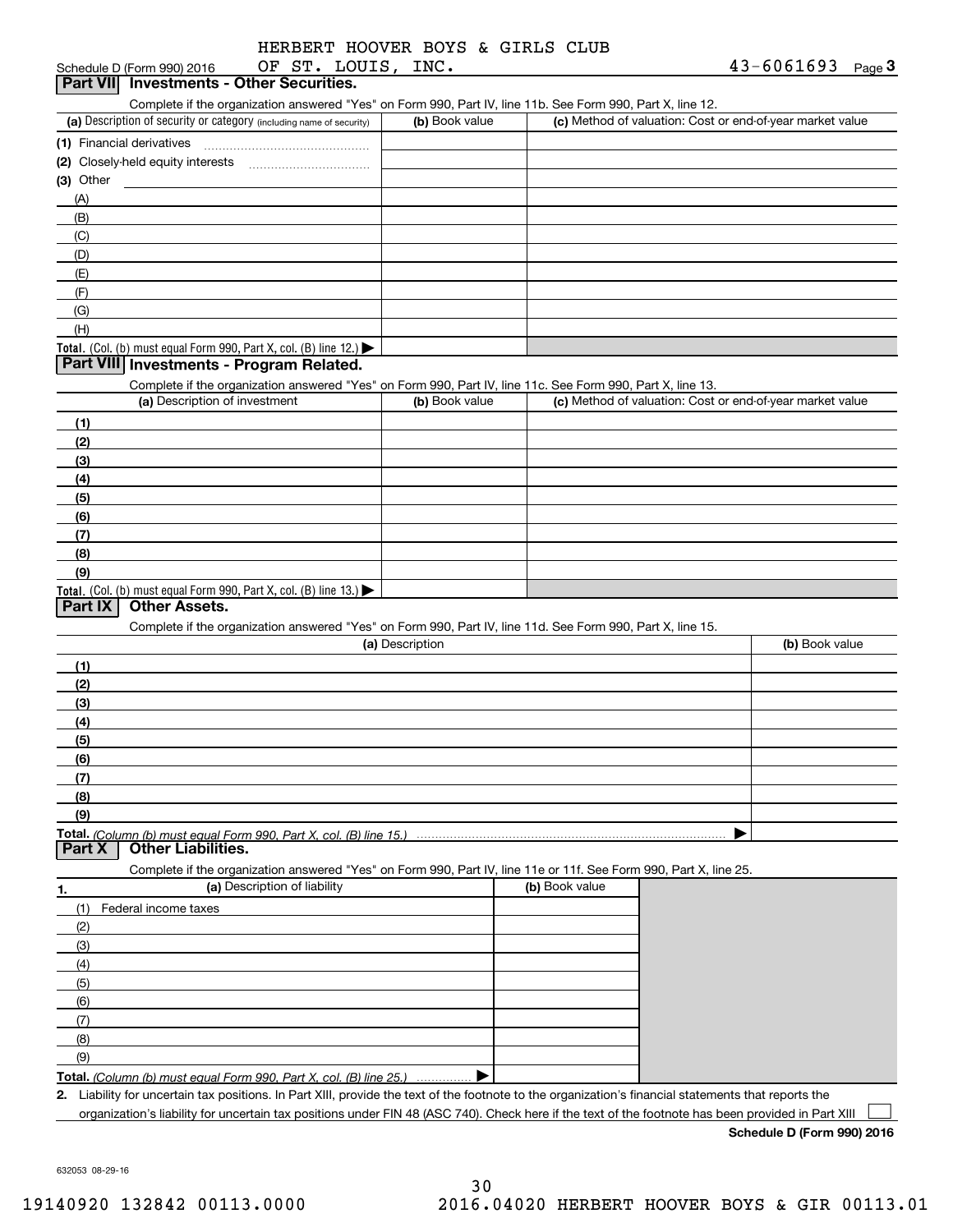|                           | HERBERT HOOVER BOYS & GIRLS CLUB                                                                                                                                                                                                     |                |          |                |                       |
|---------------------------|--------------------------------------------------------------------------------------------------------------------------------------------------------------------------------------------------------------------------------------|----------------|----------|----------------|-----------------------|
|                           | OF ST. LOUIS, INC.<br>Schedule D (Form 990) 2016                                                                                                                                                                                     |                |          |                | $43 - 6061693$ Page 4 |
|                           | Reconciliation of Revenue per Audited Financial Statements With Revenue per Return.<br>Part XI                                                                                                                                       |                |          |                |                       |
|                           | Complete if the organization answered "Yes" on Form 990, Part IV, line 12a.                                                                                                                                                          |                |          |                |                       |
| 1                         | Total revenue, gains, and other support per audited financial statements                                                                                                                                                             |                |          | $\tilde{L}$    | 6,893,107.            |
| 2                         | Amounts included on line 1 but not on Form 990, Part VIII, line 12:                                                                                                                                                                  |                |          |                |                       |
| a                         | Net unrealized gains (losses) on investments [11] matter contracts and the unrealized gains (losses) on investments                                                                                                                  | 2a             | 241,378. |                |                       |
| b                         |                                                                                                                                                                                                                                      | 2 <sub>b</sub> |          |                |                       |
| c                         | Recoveries of prior year grants [11,111] Recoveries of prior year grants [11,111] Recoveries of prior year grants                                                                                                                    | 2c             |          |                |                       |
|                           |                                                                                                                                                                                                                                      | 2d             |          |                |                       |
| е                         | Add lines 2a through 2d <b>contract and contract and contract and contract and contract and contract and contract and contract and contract and contract and contract and contract and contract and contract and contract and co</b> |                |          | <b>2e</b>      | 241,378.              |
| З.                        |                                                                                                                                                                                                                                      |                |          | $\mathbf{R}$   | 6,651,729.            |
| 4                         | Amounts included on Form 990, Part VIII, line 12, but not on line 1:                                                                                                                                                                 |                |          |                |                       |
| a                         |                                                                                                                                                                                                                                      | 4a             |          |                |                       |
| b                         | Other (Describe in Part XIII.) <b>Construction Contract Construction</b> Chemical Construction Chemical Chemical Chemical Chemical Chemical Chemical Chemical Chemical Chemical Chemical Chemical Chemical Chemical Chemical Chemic  | 4 <sub>b</sub> | 28, 272. |                |                       |
| Add lines 4a and 4b<br>C. |                                                                                                                                                                                                                                      |                |          | 4c             | 28,272.               |
|                           |                                                                                                                                                                                                                                      |                |          |                | 6,680,001.            |
|                           | Part XII   Reconciliation of Expenses per Audited Financial Statements With Expenses per Return.                                                                                                                                     |                |          |                |                       |
|                           | Complete if the organization answered "Yes" on Form 990, Part IV, line 12a.                                                                                                                                                          |                |          |                |                       |
| 1                         |                                                                                                                                                                                                                                      |                |          | $\blacksquare$ | 6, 207, 953.          |
| 2                         | Amounts included on line 1 but not on Form 990, Part IX, line 25:                                                                                                                                                                    |                |          |                |                       |
| a                         |                                                                                                                                                                                                                                      | 2a             |          |                |                       |
| b                         |                                                                                                                                                                                                                                      | 2 <sub>b</sub> |          |                |                       |
| c.                        |                                                                                                                                                                                                                                      | 2c             |          |                |                       |
| d                         |                                                                                                                                                                                                                                      | 2d             |          |                |                       |
| е                         | Add lines 2a through 2d <b>contract and all anomalisation</b> and all anomalisation of the state of the state of the state of the state of the state of the state of the state of the state of the state of the state of the state   |                |          | <b>2e</b>      |                       |
| з                         |                                                                                                                                                                                                                                      |                |          | $\mathbf{R}$   | 6, 207, 953.          |
| 4                         | Amounts included on Form 990, Part IX, line 25, but not on line 1:                                                                                                                                                                   |                |          |                |                       |
| a                         |                                                                                                                                                                                                                                      | 4a             |          |                |                       |
| b                         | Other (Describe in Part XIII.)                                                                                                                                                                                                       | 4b             | 28, 272. |                |                       |
| C.                        | Add lines 4a and 4b                                                                                                                                                                                                                  |                |          | 4с             | 28,272.               |
| 5                         |                                                                                                                                                                                                                                      |                |          | 5              | 6, 236, 225.          |
|                           | Part XIII Supplemental Information.                                                                                                                                                                                                  |                |          |                |                       |
|                           | Provide the descriptions required for Part II lines 3, 5, and Q. Part III lines 1a and A. Part IV lines 1b and 2b. Part V line A. Part Y line 2. Part Y line                                                                         |                |          |                |                       |

nd 9; Part III, lines 1a and 4; Part IV, lines 1b and 2b; Part V, line 4; Part X, l lines 2d and 4b; and Part XII, lines 2d and 4b. Also complete this part to provide any additional information.

PART V, LINE 4:

ENDOWMENT FUNDS GO TOWARDS CHARACTER AND LEADERSHIP PROGRAMS, MENTORING

PROGRAMS, TECHNOLOGY PROGRAMS AND EDUCATION AND CAREER DEVELOPMENT.

PART XI, LINE 4B - OTHER ADJUSTMENTS:

INVESTMENT EXPENSE RECLASSIFIED TO EXPENSE 28,272.

PART XII, LINE 4B - OTHER ADJUSTMENTS:

# INVESTMENT EXPENSE RECLASSIFIED FROM REVENUE 28,272.

632054 08-29-16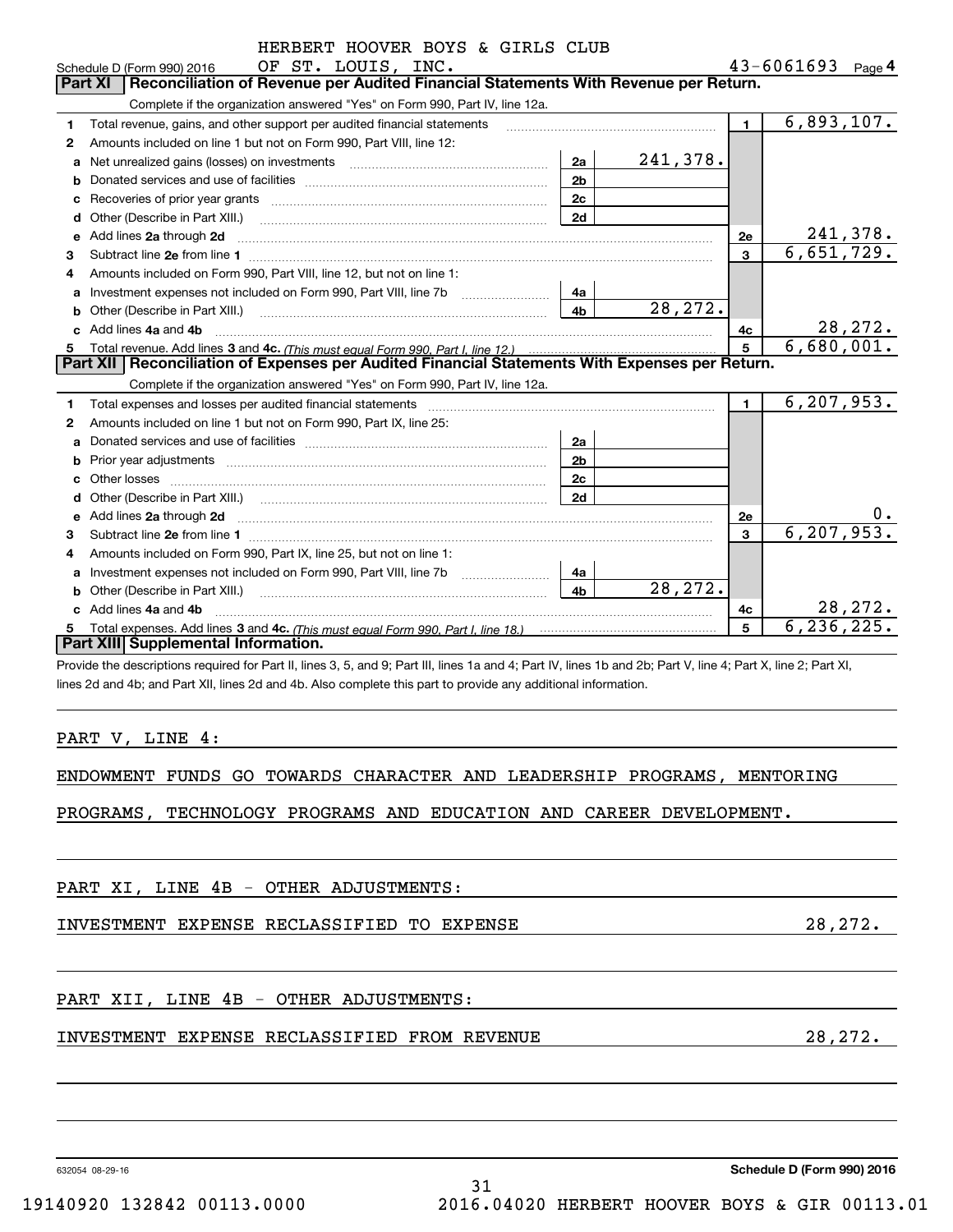|                                                                                                | HERBERT HOOVER BOYS & GIRLS CLUB |  | OF ST. LOUIS, INC. | 43-6061693 Page 5          |  |
|------------------------------------------------------------------------------------------------|----------------------------------|--|--------------------|----------------------------|--|
| Schedule D (Form 990) 2016 OF ST. LOUIS, INC<br>Part XIII Supplemental Information (continued) |                                  |  |                    |                            |  |
|                                                                                                |                                  |  |                    |                            |  |
|                                                                                                |                                  |  |                    |                            |  |
|                                                                                                |                                  |  |                    |                            |  |
|                                                                                                |                                  |  |                    |                            |  |
|                                                                                                |                                  |  |                    |                            |  |
|                                                                                                |                                  |  |                    |                            |  |
|                                                                                                |                                  |  |                    |                            |  |
|                                                                                                |                                  |  |                    |                            |  |
|                                                                                                |                                  |  |                    |                            |  |
|                                                                                                |                                  |  |                    |                            |  |
|                                                                                                |                                  |  |                    |                            |  |
|                                                                                                |                                  |  |                    |                            |  |
|                                                                                                |                                  |  |                    |                            |  |
|                                                                                                |                                  |  |                    |                            |  |
|                                                                                                |                                  |  |                    |                            |  |
|                                                                                                |                                  |  |                    |                            |  |
|                                                                                                |                                  |  |                    |                            |  |
|                                                                                                |                                  |  |                    |                            |  |
|                                                                                                |                                  |  |                    |                            |  |
|                                                                                                |                                  |  |                    |                            |  |
|                                                                                                |                                  |  |                    |                            |  |
|                                                                                                |                                  |  |                    |                            |  |
|                                                                                                |                                  |  |                    |                            |  |
|                                                                                                |                                  |  |                    |                            |  |
|                                                                                                |                                  |  |                    |                            |  |
|                                                                                                |                                  |  |                    |                            |  |
|                                                                                                |                                  |  |                    |                            |  |
|                                                                                                |                                  |  |                    |                            |  |
|                                                                                                |                                  |  |                    |                            |  |
|                                                                                                |                                  |  |                    |                            |  |
|                                                                                                |                                  |  |                    |                            |  |
|                                                                                                |                                  |  |                    |                            |  |
|                                                                                                |                                  |  |                    |                            |  |
|                                                                                                |                                  |  |                    |                            |  |
|                                                                                                |                                  |  |                    |                            |  |
|                                                                                                |                                  |  |                    |                            |  |
|                                                                                                |                                  |  |                    |                            |  |
|                                                                                                |                                  |  |                    |                            |  |
|                                                                                                |                                  |  |                    |                            |  |
|                                                                                                |                                  |  |                    |                            |  |
|                                                                                                |                                  |  |                    |                            |  |
|                                                                                                |                                  |  |                    |                            |  |
|                                                                                                |                                  |  |                    |                            |  |
|                                                                                                |                                  |  |                    |                            |  |
|                                                                                                |                                  |  |                    | Schedule D (Form 990) 2016 |  |
| 632055 08-29-16                                                                                |                                  |  |                    |                            |  |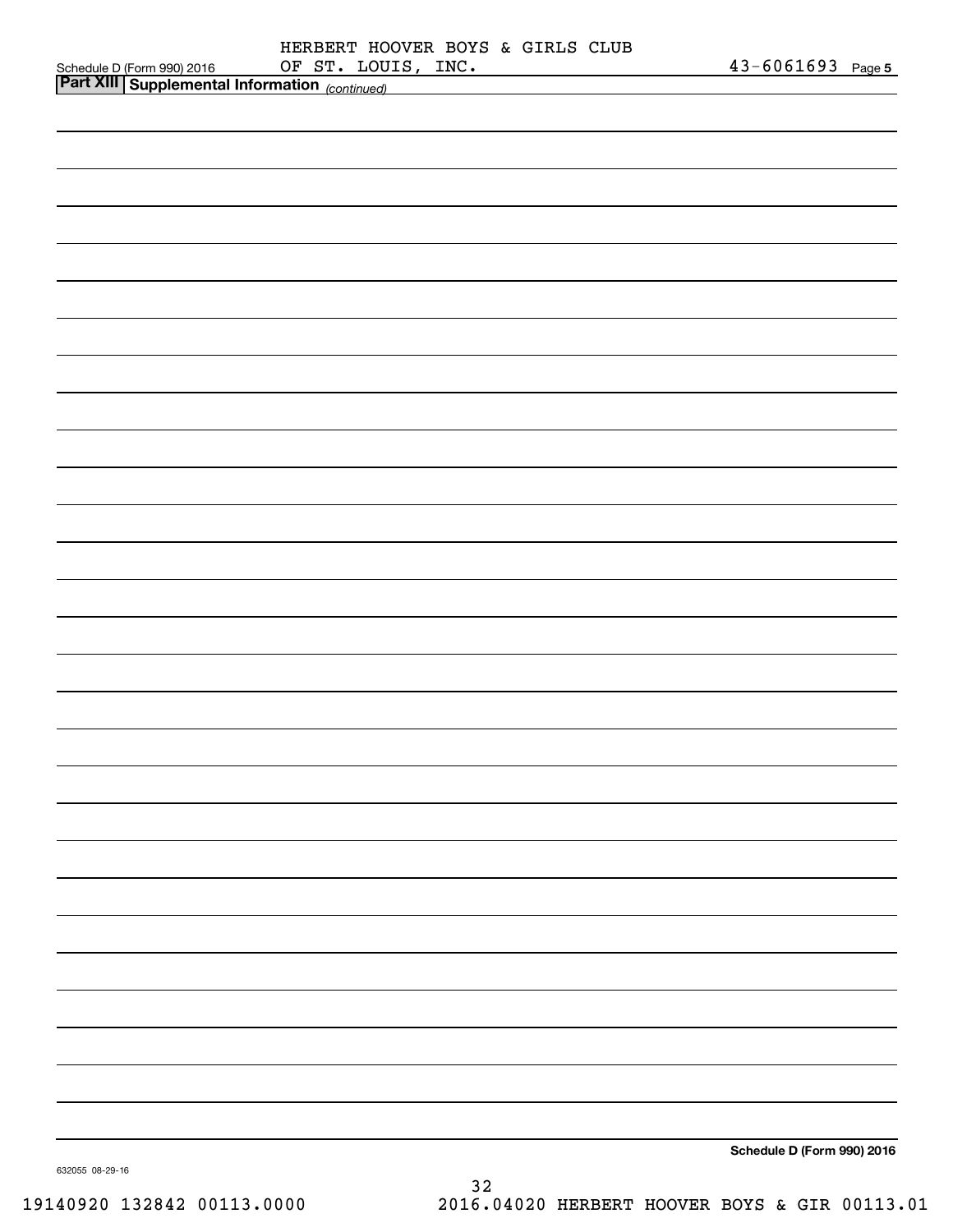| <b>SCHEDULE G</b>                                                                                                                                                                                                                                                                                                                                                                                                                                                                                                                                                                  | <b>Supplemental Information Regarding Fundraising or Gaming Activities</b>                                                                                                                                      |                                                                            |    |                                       |                                                                            | OMB No. 1545-0047                                       |
|------------------------------------------------------------------------------------------------------------------------------------------------------------------------------------------------------------------------------------------------------------------------------------------------------------------------------------------------------------------------------------------------------------------------------------------------------------------------------------------------------------------------------------------------------------------------------------|-----------------------------------------------------------------------------------------------------------------------------------------------------------------------------------------------------------------|----------------------------------------------------------------------------|----|---------------------------------------|----------------------------------------------------------------------------|---------------------------------------------------------|
| (Form 990 or 990-EZ)                                                                                                                                                                                                                                                                                                                                                                                                                                                                                                                                                               | Complete if the organization answered "Yes" on Form 990, Part IV, line 17, 18, or 19, or if the                                                                                                                 |                                                                            |    |                                       |                                                                            | 2016                                                    |
| Department of the Treasury                                                                                                                                                                                                                                                                                                                                                                                                                                                                                                                                                         | organization entered more than \$15,000 on Form 990-EZ, line 6a.<br>Attach to Form 990 or Form 990-EZ.                                                                                                          |                                                                            |    |                                       |                                                                            | <b>Open to Public</b>                                   |
| Internal Revenue Service                                                                                                                                                                                                                                                                                                                                                                                                                                                                                                                                                           | Information about Schedule G (Form 990 or 990-EZ) and its instructions is at www.irs.gov/form990.                                                                                                               |                                                                            |    |                                       |                                                                            | Inspection                                              |
| Name of the organization                                                                                                                                                                                                                                                                                                                                                                                                                                                                                                                                                           | HERBERT HOOVER BOYS & GIRLS CLUB<br>OF ST. LOUIS, INC.                                                                                                                                                          |                                                                            |    |                                       | 43-6061693                                                                 | <b>Employer identification number</b>                   |
| Part I<br>required to complete this part.                                                                                                                                                                                                                                                                                                                                                                                                                                                                                                                                          | Fundraising Activities. Complete if the organization answered "Yes" on Form 990, Part IV, line 17. Form 990-EZ filers are not                                                                                   |                                                                            |    |                                       |                                                                            |                                                         |
| 1 Indicate whether the organization raised funds through any of the following activities. Check all that apply.<br>Mail solicitations<br>a<br>Internet and email solicitations<br>b<br>Phone solicitations<br>c<br>In-person solicitations<br>d<br>2 a Did the organization have a written or oral agreement with any individual (including officers, directors, trustees, or<br><b>b</b> If "Yes," list the 10 highest paid individuals or entities (fundraisers) pursuant to agreements under which the fundraiser is to be<br>compensated at least \$5,000 by the organization. | e<br>$f[\overline{X}]$ Solicitation of government grants<br>$g\mid X$ Special fundraising events<br>key employees listed in Form 990, Part VII) or entity in connection with professional fundraising services? |                                                                            |    | Solicitation of non-government grants |                                                                            | $ \overline{X} $ No<br>Yes                              |
| (i) Name and address of individual<br>or entity (fundraiser)                                                                                                                                                                                                                                                                                                                                                                                                                                                                                                                       | (ii) Activity                                                                                                                                                                                                   | (iii) Did<br>fundraiser<br>have custody<br>or control of<br>contributions? |    | (iv) Gross receipts<br>from activity  | (v) Amount paid<br>to (or retained by)<br>fundraiser<br>listed in col. (i) | (vi) Amount paid<br>to (or retained by)<br>organization |
| MARY K. NEAL DBA WRITING                                                                                                                                                                                                                                                                                                                                                                                                                                                                                                                                                           |                                                                                                                                                                                                                 | Yes                                                                        | No |                                       |                                                                            |                                                         |
| WORKS - 7270 NORTHMOOR DR.<br>MICHAEL D. RUBIN & ASSOCIATES                                                                                                                                                                                                                                                                                                                                                                                                                                                                                                                        | GRANT WRITING                                                                                                                                                                                                   |                                                                            | X  | 1,117,423.                            | 10,833.                                                                    | 1,106,590.                                              |
| LLC - 230 LINDEN AVENUE, ST.                                                                                                                                                                                                                                                                                                                                                                                                                                                                                                                                                       | FEASIBILITY STUDY                                                                                                                                                                                               |                                                                            | X  | 0.                                    | 24,774.                                                                    | $-24,774.$                                              |
|                                                                                                                                                                                                                                                                                                                                                                                                                                                                                                                                                                                    |                                                                                                                                                                                                                 |                                                                            |    |                                       |                                                                            |                                                         |
|                                                                                                                                                                                                                                                                                                                                                                                                                                                                                                                                                                                    |                                                                                                                                                                                                                 |                                                                            |    |                                       |                                                                            |                                                         |
|                                                                                                                                                                                                                                                                                                                                                                                                                                                                                                                                                                                    |                                                                                                                                                                                                                 |                                                                            |    |                                       |                                                                            |                                                         |
| Total<br>3 List all states in which the organization is registered or licensed to solicit contributions or has been notified it is exempt from registration<br>or licensing.                                                                                                                                                                                                                                                                                                                                                                                                       |                                                                                                                                                                                                                 |                                                                            |    | 1, 117, 423.                          | 35,607.                                                                    | 1,081,816.                                              |
|                                                                                                                                                                                                                                                                                                                                                                                                                                                                                                                                                                                    |                                                                                                                                                                                                                 |                                                                            |    |                                       |                                                                            |                                                         |
|                                                                                                                                                                                                                                                                                                                                                                                                                                                                                                                                                                                    |                                                                                                                                                                                                                 |                                                                            |    |                                       |                                                                            |                                                         |
|                                                                                                                                                                                                                                                                                                                                                                                                                                                                                                                                                                                    |                                                                                                                                                                                                                 |                                                                            |    |                                       |                                                                            |                                                         |
|                                                                                                                                                                                                                                                                                                                                                                                                                                                                                                                                                                                    |                                                                                                                                                                                                                 |                                                                            |    |                                       |                                                                            |                                                         |
|                                                                                                                                                                                                                                                                                                                                                                                                                                                                                                                                                                                    |                                                                                                                                                                                                                 |                                                                            |    |                                       |                                                                            |                                                         |
|                                                                                                                                                                                                                                                                                                                                                                                                                                                                                                                                                                                    |                                                                                                                                                                                                                 |                                                                            |    |                                       |                                                                            |                                                         |

LHA For Paperwork Reduction Act Notice, see the Instructions for Form 990 or 990-EZ. Schedule G (Form 990 or 990-EZ) 2016 SEE PART IV FOR CONTINUATIONS

632081 09-12-16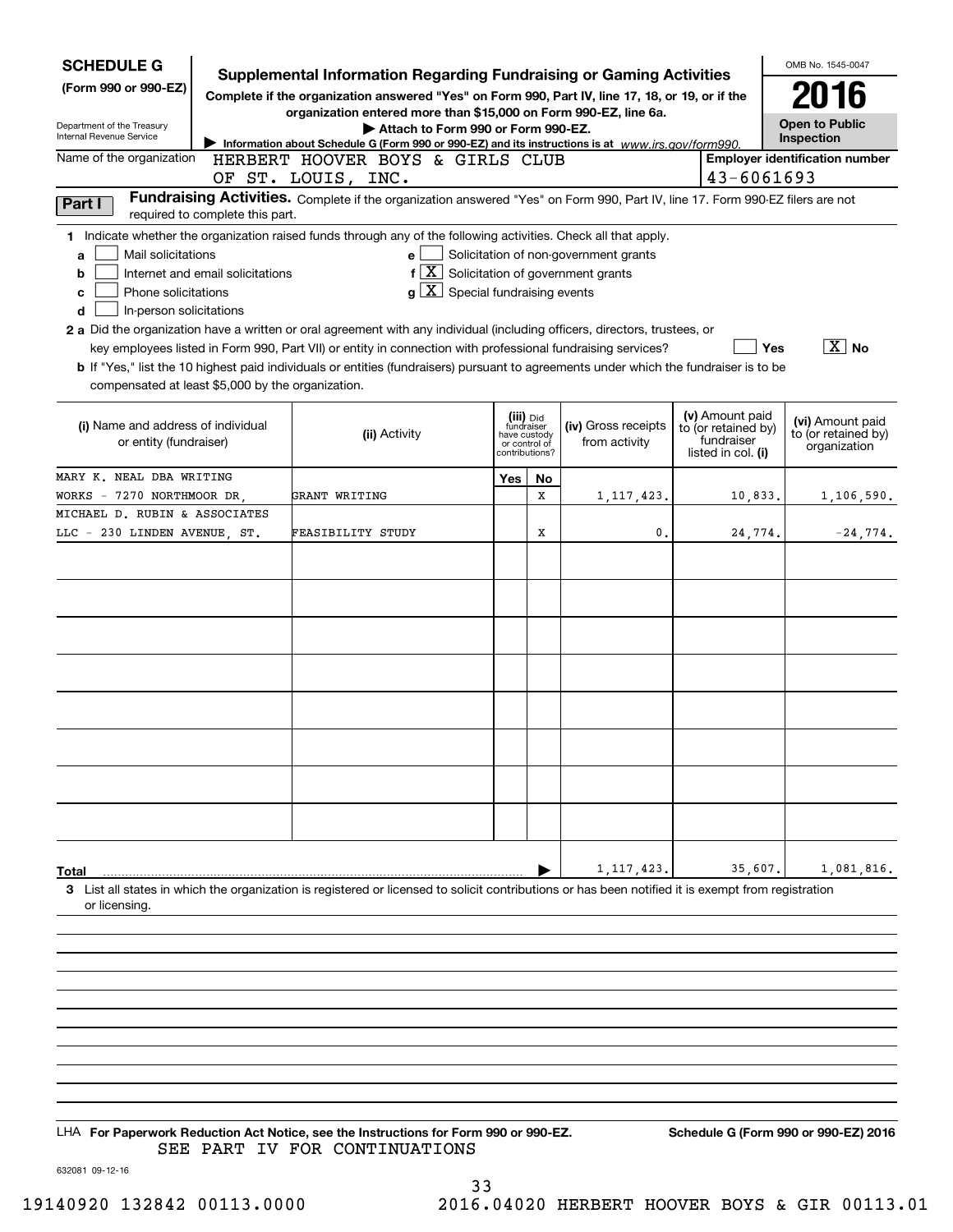#### **2** Schedule G (Form 990 or 990-EZ) 2016 Page OF ST. LOUIS, INC. 43-6061693

**Part II** | Fundraising Events. Complete if the organization answered "Yes" on Form 990, Part IV, line 18, or reported more than \$15,000

|                 |          | of fundraising event contributions and gross income on Form 990-EZ, lines 1 and 6b. List events with gross receipts greater than \$5,000. |                       |                                                  |                                      |                                                     |
|-----------------|----------|-------------------------------------------------------------------------------------------------------------------------------------------|-----------------------|--------------------------------------------------|--------------------------------------|-----------------------------------------------------|
|                 |          |                                                                                                                                           | (a) Event #1          | (b) Event #2                                     | (c) Other events                     | (d) Total events                                    |
|                 |          |                                                                                                                                           |                       | <b>DINNER</b>                                    |                                      | (add col. (a) through                               |
|                 |          |                                                                                                                                           | <b>GOLF EVENT</b>     | <b>AUCTION</b>                                   | $\overline{a}$                       | col. (c)                                            |
|                 |          |                                                                                                                                           | (event type)          | (event type)                                     | (total number)                       |                                                     |
| Revenue         |          |                                                                                                                                           | 249,124.              | 297,189.                                         | 89,607.                              | 635,920.                                            |
|                 |          |                                                                                                                                           | 206, 200.             | 271,568.                                         | 71,577.                              | 549,345.                                            |
|                 |          | 3 Gross income (line 1 minus line 2)                                                                                                      | 42,924.               | 25,621.                                          | 18,030.                              | 86,575.                                             |
|                 |          |                                                                                                                                           |                       |                                                  |                                      |                                                     |
|                 |          |                                                                                                                                           | 31,229.               | 3,518.                                           | 8,294.                               | 43,041.                                             |
| Direct Expenses |          |                                                                                                                                           |                       |                                                  |                                      |                                                     |
|                 |          | 7 Food and beverages                                                                                                                      | 48,956.               | 57,655.                                          | 21,575.                              | 128, 186.                                           |
|                 |          |                                                                                                                                           |                       |                                                  | 5,800.                               | 5,800.                                              |
|                 | 9        |                                                                                                                                           | $\overline{25,579}$ . | 10,767.                                          | 4,538.                               | 40,884.                                             |
|                 |          | 10 Direct expense summary. Add lines 4 through 9 in column (d)                                                                            |                       |                                                  |                                      | 217,911.                                            |
|                 |          | 11 Net income summary. Subtract line 10 from line 3, column (d)                                                                           |                       |                                                  |                                      | $-131,336.$                                         |
|                 | Part III | Gaming. Complete if the organization answered "Yes" on Form 990, Part IV, line 19, or reported more than                                  |                       |                                                  |                                      |                                                     |
|                 |          | \$15,000 on Form 990-EZ, line 6a.                                                                                                         |                       |                                                  |                                      |                                                     |
| Revenue         |          |                                                                                                                                           | (a) Bingo             | (b) Pull tabs/instant<br>bingo/progressive bingo | (c) Other gaming                     | (d) Total gaming (add<br>col. (a) through col. (c)) |
|                 | 1        |                                                                                                                                           |                       |                                                  | 10,625.                              | 10,625.                                             |
|                 |          |                                                                                                                                           |                       |                                                  |                                      |                                                     |
| Direct Expenses |          |                                                                                                                                           |                       |                                                  | 5,313.                               | 5, 313.                                             |
|                 |          | 4 Rent/facility costs                                                                                                                     |                       |                                                  |                                      |                                                     |
|                 | 5.       | Other direct expenses                                                                                                                     |                       |                                                  |                                      |                                                     |
|                 | 6        | Volunteer labor                                                                                                                           | Yes<br>%<br>No        | Yes<br>%<br>No                                   | Yes<br>%<br>$\boxed{\text{X}}$<br>No |                                                     |
|                 | 7        | Direct expense summary. Add lines 2 through 5 in column (d)                                                                               |                       |                                                  |                                      | 5,313.                                              |
|                 | 8        |                                                                                                                                           |                       |                                                  |                                      | 5,312.                                              |
|                 |          |                                                                                                                                           |                       |                                                  |                                      |                                                     |
|                 |          |                                                                                                                                           |                       |                                                  |                                      | $\boxed{\text{X}}$ No<br>Yes                        |
|                 |          |                                                                                                                                           |                       |                                                  |                                      |                                                     |
|                 |          |                                                                                                                                           |                       |                                                  |                                      | $\boxed{\text{X}}$ No<br>Yes                        |
|                 |          |                                                                                                                                           |                       |                                                  |                                      |                                                     |

632082 09-12-16

**Schedule G (Form 990 or 990-EZ) 2016**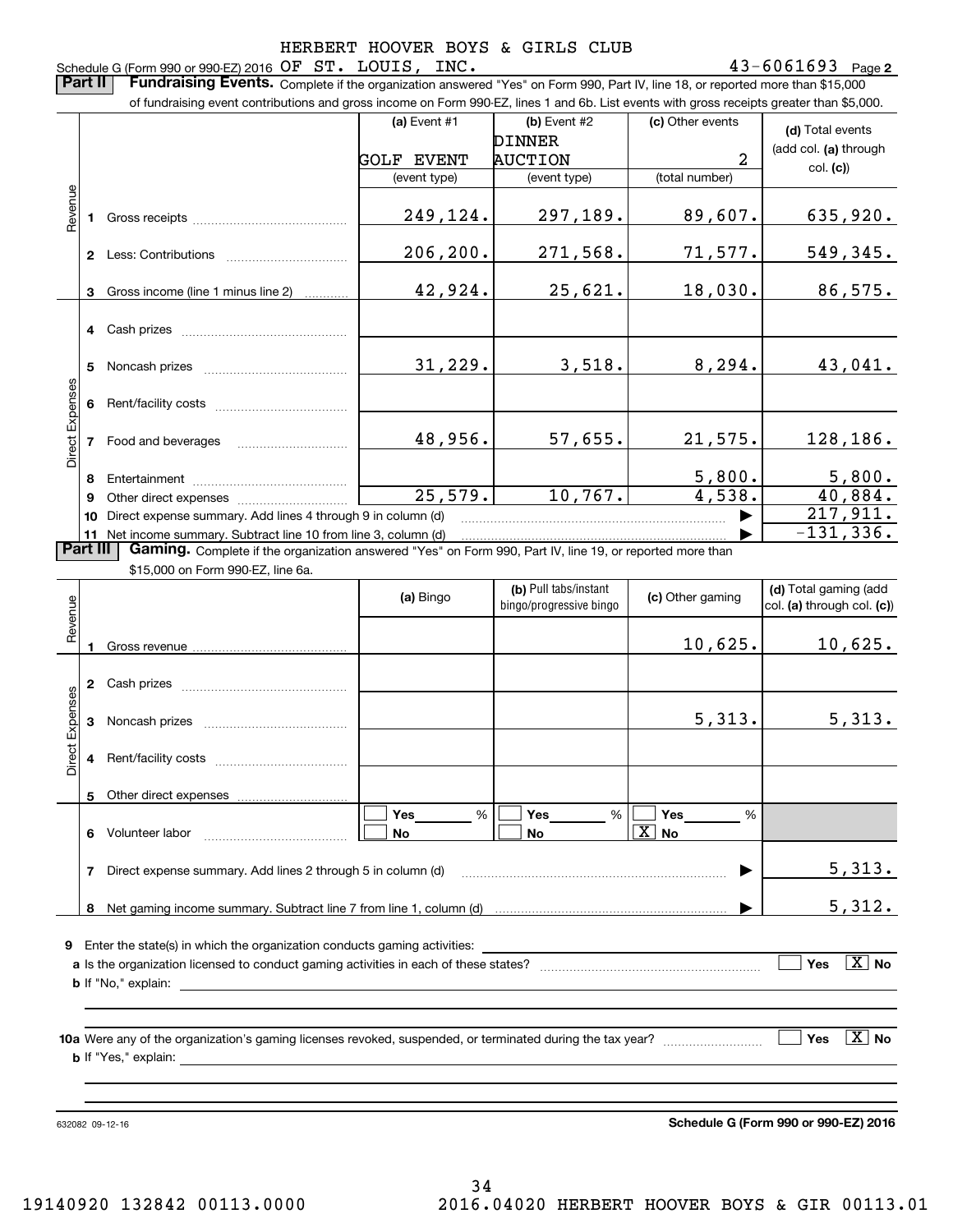| HERBERT HOOVER BOYS & GIRLS CLUB                                                                                                                                                                                                                     |                                      |                           |
|------------------------------------------------------------------------------------------------------------------------------------------------------------------------------------------------------------------------------------------------------|--------------------------------------|---------------------------|
| Schedule G (Form 990 or 990-EZ) 2016 OF ST. LOUIS, INC.                                                                                                                                                                                              | $43 - 6061693$ Page 3<br>$\Box$ Yes  | $ X $ No                  |
| 12 Is the organization a grantor, beneficiary or trustee of a trust, or a member of a partnership or other entity formed                                                                                                                             |                                      |                           |
| 13 Indicate the percentage of gaming activity conducted in:                                                                                                                                                                                          | $\Box$ Yes                           | $ \overline{X} $ No       |
|                                                                                                                                                                                                                                                      | 13а                                  | %                         |
| <b>b</b> An outside facility <b>contained a contained a contained a contained a contained a contained a contained a contained a contact a contact a contact a contact a contact a contact a contact a contact a contact a contact a c</b>            | 13 <sub>b</sub>                      | %                         |
| 14 Enter the name and address of the person who prepares the organization's gaming/special events books and records:                                                                                                                                 |                                      |                           |
| Name $\triangleright$ $\frac{1}{\cdot}$                                                                                                                                                                                                              |                                      |                           |
|                                                                                                                                                                                                                                                      |                                      |                           |
|                                                                                                                                                                                                                                                      |                                      |                           |
| <b>b</b> If "Yes," enter the amount of gaming revenue received by the organization $\triangleright$ \$                                                                                                                                               |                                      |                           |
| of gaming revenue retained by the third party $\triangleright$ \$<br>c If "Yes," enter name and address of the third party:                                                                                                                          |                                      |                           |
| Name $\blacktriangleright$ $\lrcorner$                                                                                                                                                                                                               |                                      |                           |
|                                                                                                                                                                                                                                                      |                                      |                           |
| <b>16</b> Gaming manager information:                                                                                                                                                                                                                |                                      |                           |
| Name $\blacktriangleright$ $\lrcorner$                                                                                                                                                                                                               |                                      |                           |
| Gaming manager compensation > \$                                                                                                                                                                                                                     |                                      |                           |
| $\blacksquare$ Description of services provided $\blacktriangleright$                                                                                                                                                                                |                                      |                           |
|                                                                                                                                                                                                                                                      |                                      |                           |
| Director/officer<br>Employee<br>Independent contractor                                                                                                                                                                                               |                                      |                           |
| 17 Mandatory distributions:<br>a Is the organization required under state law to make charitable distributions from the gaming proceeds to                                                                                                           |                                      |                           |
| retain the state gaming license?<br><b>b</b> Enter the amount of distributions required under state law to be distributed to other exempt organizations or spent in the                                                                              |                                      | Yes $\boxed{\text{X}}$ No |
| organization's own exempt activities during the tax year $\triangleright$ \$                                                                                                                                                                         |                                      |                           |
| Part IV<br>Supplemental Information. Provide the explanations required by Part I, line 2b, columns (iii) and (v); and Part III, lines 9, 9b, 10b, 15b,<br>15c, 16, and 17b, as applicable. Also provide any additional information. See instructions |                                      |                           |
| SCHEDULE G, PART I, LINE 2B, LIST OF TEN HIGHEST PAID FUNDRAISERS:                                                                                                                                                                                   |                                      |                           |
|                                                                                                                                                                                                                                                      |                                      |                           |
| NAME OF FUNDRAISER: MARY K. NEAL DBA WRITING WORKS<br>( I )                                                                                                                                                                                          |                                      |                           |
| ADDRESS OF FUNDRAISER: 7270 NORTHMOOR DR, ST. LOUIS, MO<br>( I )                                                                                                                                                                                     | 63105                                |                           |
|                                                                                                                                                                                                                                                      |                                      |                           |
| NAME OF FUNDRAISER: MICHAEL D. RUBIN & ASSOCIATES LLC<br>(1)                                                                                                                                                                                         |                                      |                           |
| ADDRESS OF FUNDRAISER: 230 LINDEN AVENUE, ST. LOUIS, MO<br>( I )                                                                                                                                                                                     | 63105                                |                           |
|                                                                                                                                                                                                                                                      |                                      |                           |
| 632083 09-12-16                                                                                                                                                                                                                                      | Schedule G (Form 990 or 990-EZ) 2016 |                           |

35

19140920 132842 00113.0000 2016.04020 HERBERT HOOVER BOYS & GIR 00113.01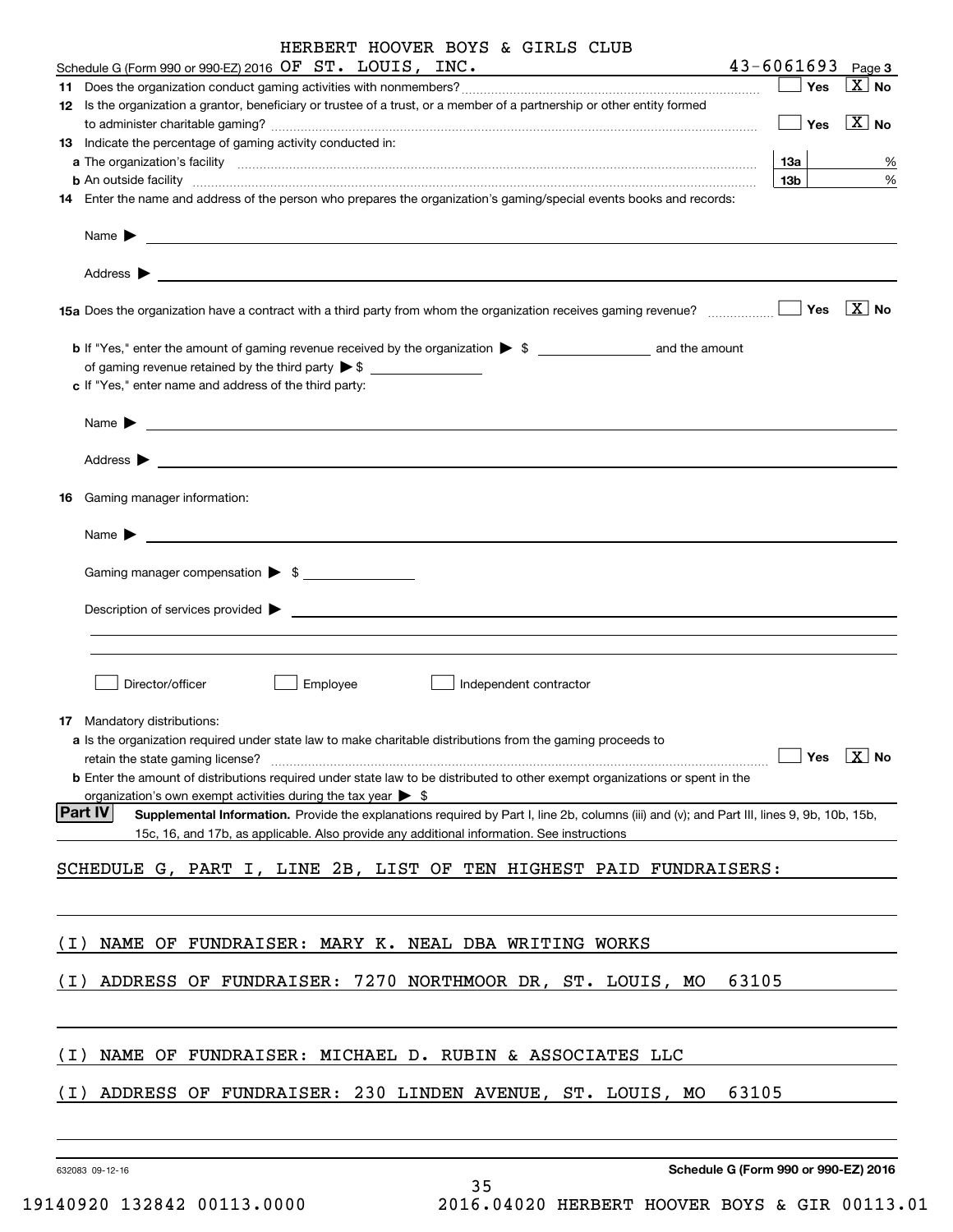|                    | HERBERT HOOVER BOYS & GIRLS CLUB                                                                   | $43 - 6061693$ Page 4           |
|--------------------|----------------------------------------------------------------------------------------------------|---------------------------------|
|                    | Schedule G (Form 990 or 990-EZ) OF ST. LOUIS, INC.<br>Part IV Supplemental Information (continued) |                                 |
|                    |                                                                                                    |                                 |
|                    |                                                                                                    |                                 |
|                    |                                                                                                    |                                 |
|                    |                                                                                                    |                                 |
|                    |                                                                                                    |                                 |
|                    |                                                                                                    |                                 |
|                    |                                                                                                    |                                 |
|                    |                                                                                                    |                                 |
|                    |                                                                                                    |                                 |
|                    |                                                                                                    |                                 |
|                    |                                                                                                    |                                 |
|                    |                                                                                                    |                                 |
|                    |                                                                                                    |                                 |
|                    |                                                                                                    |                                 |
|                    |                                                                                                    |                                 |
|                    |                                                                                                    |                                 |
|                    |                                                                                                    |                                 |
|                    |                                                                                                    |                                 |
|                    |                                                                                                    |                                 |
|                    |                                                                                                    |                                 |
|                    |                                                                                                    |                                 |
|                    |                                                                                                    |                                 |
|                    |                                                                                                    |                                 |
|                    |                                                                                                    |                                 |
|                    |                                                                                                    |                                 |
|                    |                                                                                                    |                                 |
|                    |                                                                                                    |                                 |
|                    |                                                                                                    |                                 |
|                    |                                                                                                    |                                 |
|                    |                                                                                                    |                                 |
|                    |                                                                                                    |                                 |
|                    |                                                                                                    |                                 |
|                    |                                                                                                    |                                 |
|                    |                                                                                                    |                                 |
|                    |                                                                                                    |                                 |
|                    |                                                                                                    |                                 |
|                    |                                                                                                    |                                 |
|                    |                                                                                                    |                                 |
|                    |                                                                                                    |                                 |
|                    |                                                                                                    |                                 |
|                    |                                                                                                    |                                 |
|                    |                                                                                                    |                                 |
|                    |                                                                                                    |                                 |
|                    |                                                                                                    |                                 |
|                    |                                                                                                    |                                 |
|                    |                                                                                                    |                                 |
|                    |                                                                                                    |                                 |
|                    |                                                                                                    |                                 |
|                    |                                                                                                    |                                 |
|                    |                                                                                                    | Schedule G (Form 990 or 990-EZ) |
| 632084<br>04-01-16 |                                                                                                    |                                 |

36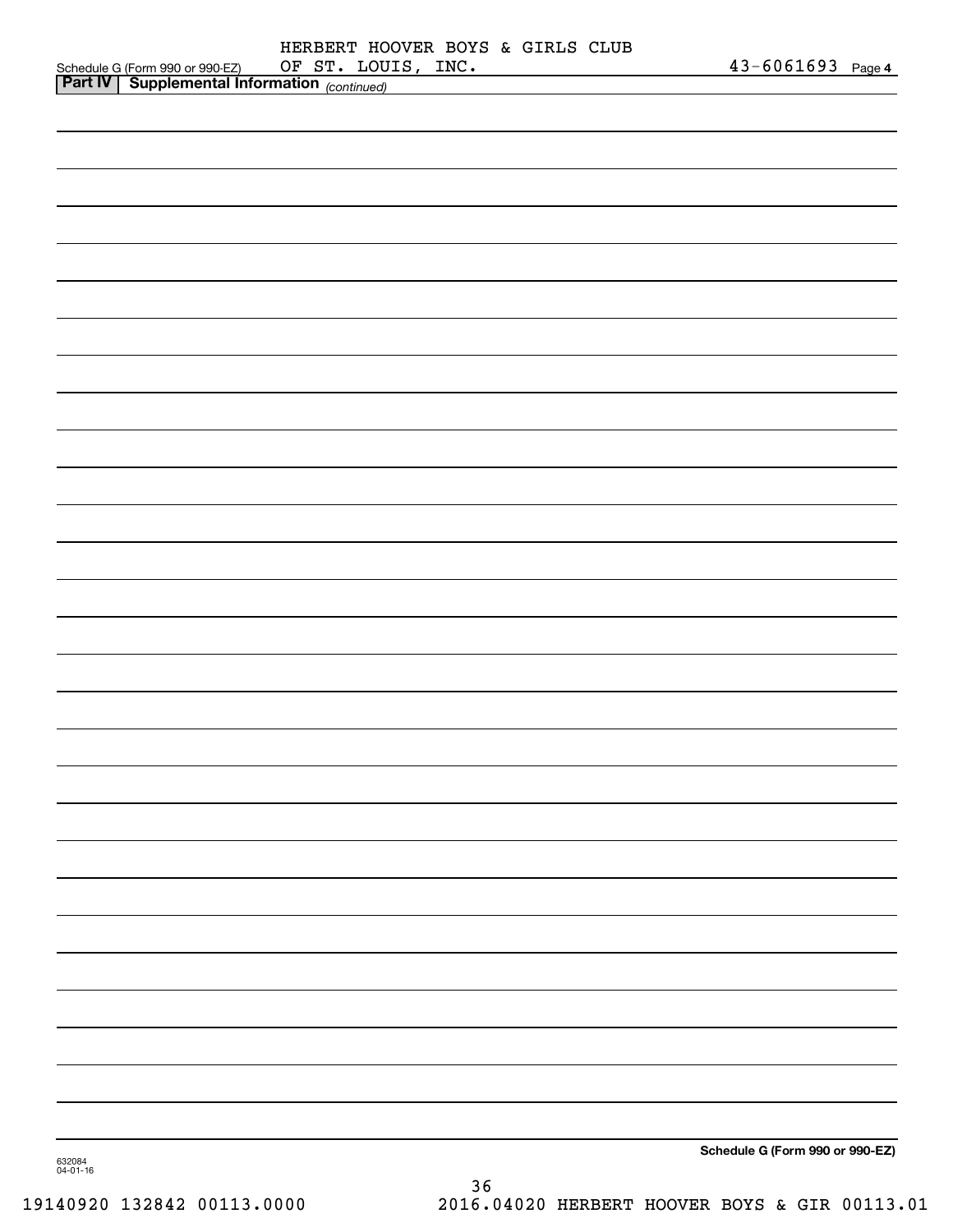|   | <b>SCHEDULE J</b>                       | <b>Compensation Information</b>                                                                                                                                                                                                                 | OMB No. 1545-0047                     |     |             |
|---|-----------------------------------------|-------------------------------------------------------------------------------------------------------------------------------------------------------------------------------------------------------------------------------------------------|---------------------------------------|-----|-------------|
|   | (Form 990)                              | For certain Officers, Directors, Trustees, Key Employees, and Highest                                                                                                                                                                           | 2016                                  |     |             |
|   |                                         | <b>Compensated Employees</b><br>Complete if the organization answered "Yes" on Form 990, Part IV, line 23.                                                                                                                                      |                                       |     |             |
|   | Department of the Treasury              | Attach to Form 990.                                                                                                                                                                                                                             | <b>Open to Public</b>                 |     |             |
|   | Internal Revenue Service                | Information about Schedule J (Form 990) and its instructions is at www.irs.gov/form990.                                                                                                                                                         | Inspection                            |     |             |
|   | Name of the organization                | HERBERT HOOVER BOYS & GIRLS CLUB                                                                                                                                                                                                                | <b>Employer identification number</b> |     |             |
|   |                                         | OF ST. LOUIS, INC.                                                                                                                                                                                                                              | 43-6061693                            |     |             |
|   | Part I                                  | <b>Questions Regarding Compensation</b>                                                                                                                                                                                                         |                                       |     |             |
|   |                                         |                                                                                                                                                                                                                                                 |                                       | Yes | No          |
|   |                                         | Check the appropriate box(es) if the organization provided any of the following to or for a person listed on Form 990,                                                                                                                          |                                       |     |             |
|   |                                         | Part VII, Section A, line 1a. Complete Part III to provide any relevant information regarding these items.                                                                                                                                      |                                       |     |             |
|   | First-class or charter travel           | Housing allowance or residence for personal use                                                                                                                                                                                                 |                                       |     |             |
|   | Travel for companions                   | Payments for business use of personal residence                                                                                                                                                                                                 |                                       |     |             |
|   |                                         | Health or social club dues or initiation fees<br>Tax indemnification and gross-up payments                                                                                                                                                      |                                       |     |             |
|   |                                         | Discretionary spending account<br>Personal services (such as, maid, chauffeur, chef)                                                                                                                                                            |                                       |     |             |
|   |                                         |                                                                                                                                                                                                                                                 |                                       |     |             |
|   |                                         | <b>b</b> If any of the boxes on line 1a are checked, did the organization follow a written policy regarding payment or                                                                                                                          |                                       | х   |             |
|   |                                         |                                                                                                                                                                                                                                                 | 1b                                    |     |             |
| 2 |                                         | Did the organization require substantiation prior to reimbursing or allowing expenses incurred by all directors,                                                                                                                                |                                       | X   |             |
|   |                                         |                                                                                                                                                                                                                                                 | $\mathbf{2}$                          |     |             |
|   |                                         |                                                                                                                                                                                                                                                 |                                       |     |             |
| З |                                         | Indicate which, if any, of the following the filing organization used to establish the compensation of the organization's<br>CEO/Executive Director. Check all that apply. Do not check any boxes for methods used by a related organization to |                                       |     |             |
|   |                                         | establish compensation of the CEO/Executive Director, but explain in Part III.                                                                                                                                                                  |                                       |     |             |
|   |                                         |                                                                                                                                                                                                                                                 |                                       |     |             |
|   | Compensation committee                  | Written employment contract                                                                                                                                                                                                                     |                                       |     |             |
|   |                                         | Compensation survey or study<br>Independent compensation consultant<br>Approval by the board or compensation committee                                                                                                                          |                                       |     |             |
|   |                                         | Form 990 of other organizations                                                                                                                                                                                                                 |                                       |     |             |
| 4 |                                         | During the year, did any person listed on Form 990, Part VII, Section A, line 1a, with respect to the filing                                                                                                                                    |                                       |     |             |
|   | organization or a related organization: |                                                                                                                                                                                                                                                 |                                       |     |             |
|   |                                         | Receive a severance payment or change-of-control payment?                                                                                                                                                                                       | 4a                                    |     | х           |
|   |                                         |                                                                                                                                                                                                                                                 | 4b                                    |     | $\mathbf X$ |
|   |                                         |                                                                                                                                                                                                                                                 | 4c                                    |     | X           |
|   |                                         | If "Yes" to any of lines 4a-c, list the persons and provide the applicable amounts for each item in Part III.                                                                                                                                   |                                       |     |             |
|   |                                         |                                                                                                                                                                                                                                                 |                                       |     |             |
|   |                                         | Only section 501(c)(3), 501(c)(4), and 501(c)(29) organizations must complete lines 5-9.                                                                                                                                                        |                                       |     |             |
|   |                                         | For persons listed on Form 990, Part VII, Section A, line 1a, did the organization pay or accrue any compensation                                                                                                                               |                                       |     |             |
|   | contingent on the revenues of:          |                                                                                                                                                                                                                                                 |                                       |     |             |
| a |                                         |                                                                                                                                                                                                                                                 | 5a                                    |     | х           |
|   |                                         |                                                                                                                                                                                                                                                 | 5b                                    |     | $\mathbf X$ |
|   |                                         | If "Yes" on line 5a or 5b, describe in Part III.                                                                                                                                                                                                |                                       |     |             |
|   |                                         | 6 For persons listed on Form 990, Part VII, Section A, line 1a, did the organization pay or accrue any compensation                                                                                                                             |                                       |     |             |
|   | contingent on the net earnings of:      |                                                                                                                                                                                                                                                 |                                       |     |             |
| a |                                         |                                                                                                                                                                                                                                                 | 6a                                    |     | х           |
|   |                                         |                                                                                                                                                                                                                                                 | 6b                                    |     | $\mathbf X$ |
|   |                                         | If "Yes" on line 6a or 6b, describe in Part III.                                                                                                                                                                                                |                                       |     |             |
|   |                                         | 7 For persons listed on Form 990, Part VII, Section A, line 1a, did the organization provide any nonfixed payments                                                                                                                              |                                       |     |             |
|   |                                         |                                                                                                                                                                                                                                                 | 7                                     |     | х           |
| 8 |                                         | Were any amounts reported on Form 990, Part VII, paid or accrued pursuant to a contract that was subject to the                                                                                                                                 |                                       |     |             |
|   |                                         | initial contract exception described in Regulations section 53.4958-4(a)(3)? If "Yes," describe in Part III                                                                                                                                     | 8                                     |     | х           |
| 9 |                                         | If "Yes" on line 8, did the organization also follow the rebuttable presumption procedure described in                                                                                                                                          |                                       |     |             |
|   |                                         |                                                                                                                                                                                                                                                 | 9                                     |     |             |
|   |                                         | LHA For Paperwork Reduction Act Notice, see the Instructions for Form 990.                                                                                                                                                                      | Schedule J (Form 990) 2016            |     |             |

632111 09-09-16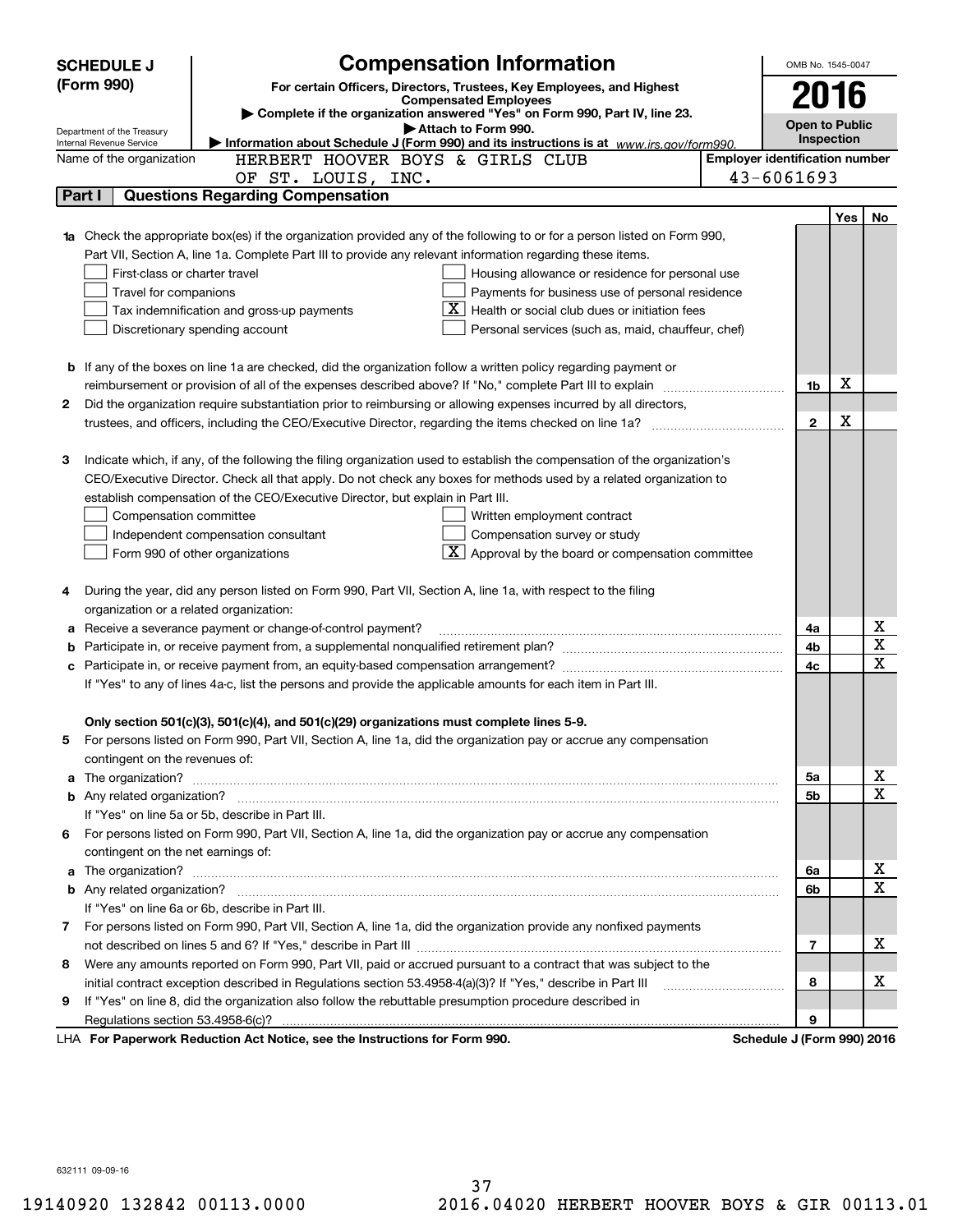OF ST. LOUIS, INC.

**Part II Officers, Directors, Trustees, Key Employees, and Highest Compensated Employees.**  Schedule J (Form 990) 2016 Page Use duplicate copies if additional space is needed.

For each individual whose compensation must be reported on Schedule J, report compensation from the organization on row (i) and from related organizations, described in the instructions, on row (ii). Do not list any individuals that aren't listed on Form 990, Part VII.

**Note:**  The sum of columns (B)(i)-(iii) for each listed individual must equal the total amount of Form 990, Part VII, Section A, line 1a, applicable column (D) and (E) amounts for that individual.

| (A) Name and Title |             |                          | (B) Breakdown of W-2 and/or 1099-MISC compensation |                                           | (C) Retirement and             | (D) Nontaxable<br>benefits | (E) Total of columns | (F) Compensation                                           |
|--------------------|-------------|--------------------------|----------------------------------------------------|-------------------------------------------|--------------------------------|----------------------------|----------------------|------------------------------------------------------------|
|                    |             | (i) Base<br>compensation | (ii) Bonus &<br>incentive<br>compensation          | (iii) Other<br>reportable<br>compensation | other deferred<br>compensation |                            | $(B)(i)-(D)$         | in column (B)<br>reported as deferred<br>on prior Form 990 |
| (1) FLINT FOWLER   | (i)         | 185,611.                 | $\overline{0}$ .                                   | $\overline{0}$ .                          | 7,424.                         | 10,873.                    | 203,908.             | 0.                                                         |
| EXECUTIVE DIRECTOR | (ii)        | $\overline{0}$ .         | $\overline{0}$ .                                   | $\overline{\mathfrak{0}}$ .               | $\overline{0}$ .               | $\overline{0}$ .           | $\overline{0}$ .     | $\overline{0}$ .                                           |
|                    | (i)         |                          |                                                    |                                           |                                |                            |                      |                                                            |
|                    | (ii)        |                          |                                                    |                                           |                                |                            |                      |                                                            |
|                    | (i)         |                          |                                                    |                                           |                                |                            |                      |                                                            |
|                    | (ii)        |                          |                                                    |                                           |                                |                            |                      |                                                            |
|                    | (i)         |                          |                                                    |                                           |                                |                            |                      |                                                            |
|                    | (ii)        |                          |                                                    |                                           |                                |                            |                      |                                                            |
|                    | (i)         |                          |                                                    |                                           |                                |                            |                      |                                                            |
|                    | (ii)        |                          |                                                    |                                           |                                |                            |                      |                                                            |
|                    | (i)         |                          |                                                    |                                           |                                |                            |                      |                                                            |
|                    | (ii)        |                          |                                                    |                                           |                                |                            |                      |                                                            |
|                    | (i)         |                          |                                                    |                                           |                                |                            |                      |                                                            |
|                    | (ii)        |                          |                                                    |                                           |                                |                            |                      |                                                            |
|                    | $(\sf{i})$  |                          |                                                    |                                           |                                |                            |                      |                                                            |
|                    | (ii)        |                          |                                                    |                                           |                                |                            |                      |                                                            |
|                    | (i)<br>(ii) |                          |                                                    |                                           |                                |                            |                      |                                                            |
|                    | (i)         |                          |                                                    |                                           |                                |                            |                      |                                                            |
|                    | (ii)        |                          |                                                    |                                           |                                |                            |                      |                                                            |
|                    | (i)         |                          |                                                    |                                           |                                |                            |                      |                                                            |
|                    | (ii)        |                          |                                                    |                                           |                                |                            |                      |                                                            |
|                    | (i)         |                          |                                                    |                                           |                                |                            |                      |                                                            |
|                    | (ii)        |                          |                                                    |                                           |                                |                            |                      |                                                            |
|                    | (i)         |                          |                                                    |                                           |                                |                            |                      |                                                            |
|                    | (ii)        |                          |                                                    |                                           |                                |                            |                      |                                                            |
|                    | (i)         |                          |                                                    |                                           |                                |                            |                      |                                                            |
|                    | (ii)        |                          |                                                    |                                           |                                |                            |                      |                                                            |
|                    | (i)         |                          |                                                    |                                           |                                |                            |                      |                                                            |
|                    | (ii)        |                          |                                                    |                                           |                                |                            |                      |                                                            |
|                    | (i)         |                          |                                                    |                                           |                                |                            |                      |                                                            |
|                    | (ii)        |                          |                                                    |                                           |                                |                            |                      |                                                            |

**Schedule J (Form 990) 2016**

**2**

43-6061693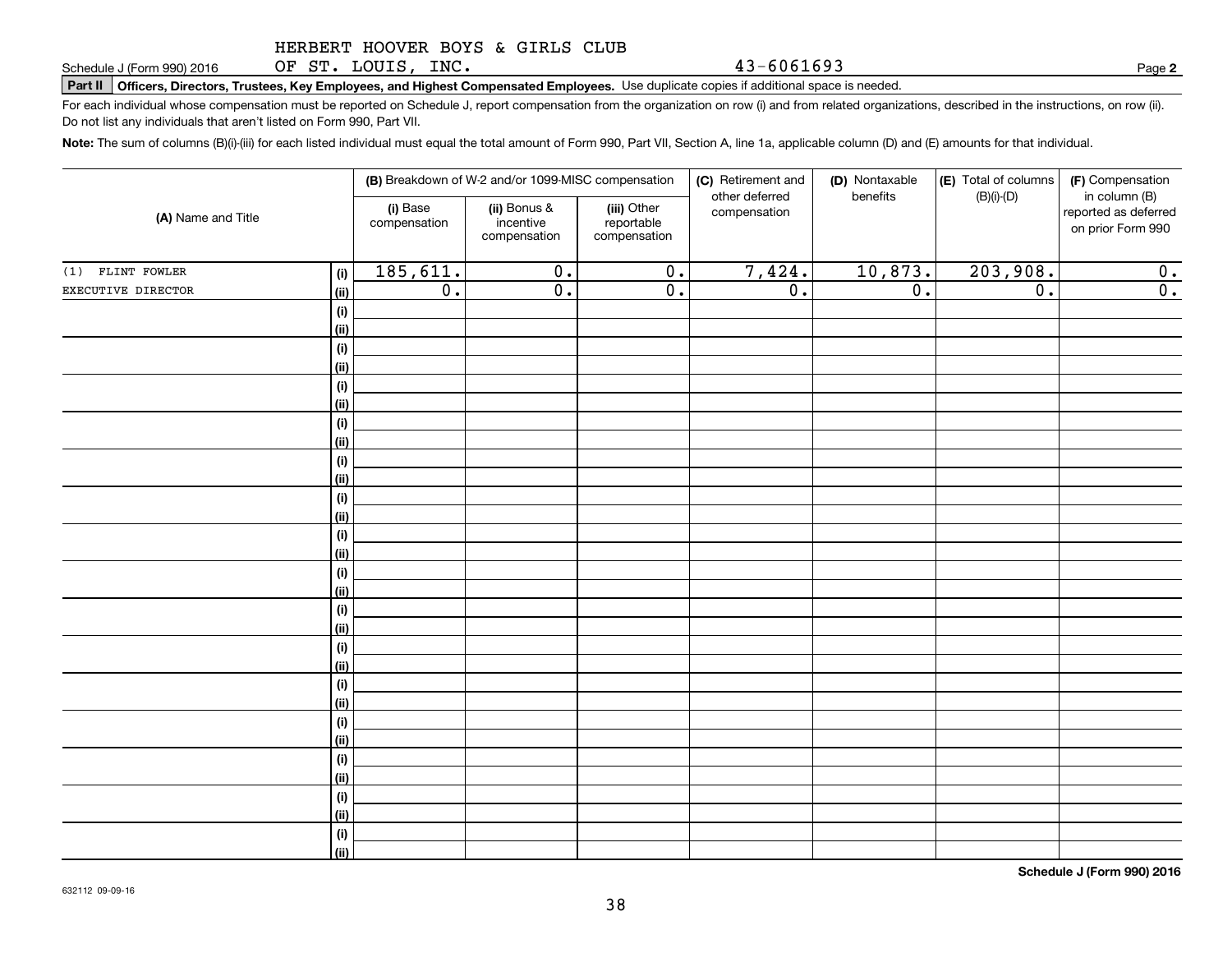| $\sim$ | $\overline{\phantom{a}}$ | $\sim$ $\sim$ $\sim$ $\sim$ $\sim$ |  |
|--------|--------------------------|------------------------------------|--|
|        |                          |                                    |  |
|        |                          |                                    |  |

# **Part III Supplemental Information**

Schedule J (Form 990) 2016 OF ST. LOUIS, INC.<br>Part III Supplemental Information<br>Provide the information, explanation, or descriptions required for Part I, lines 1a, 1b, 3, 4a, 4b, 4c, 5a, 5b, 6a, 6b, 7, and 8, and for Part

**Schedule J (Form 990) 2016**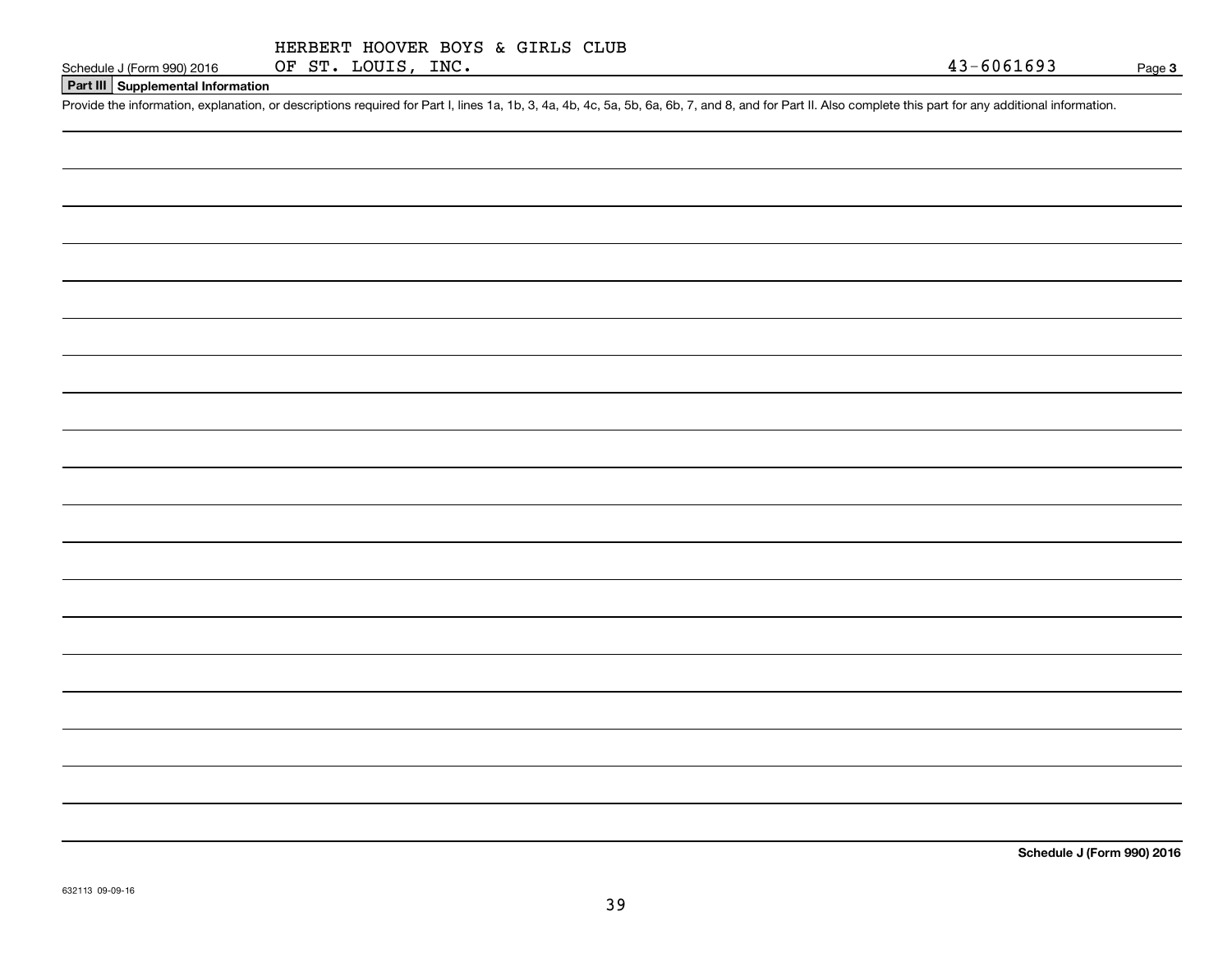|        | <b>SCHEDULE M</b>                                      |                                                                                                                                |                         | <b>Noncash Contributions</b>  |                                                |                       | OMB No. 1545-0047                                     |            |    |
|--------|--------------------------------------------------------|--------------------------------------------------------------------------------------------------------------------------------|-------------------------|-------------------------------|------------------------------------------------|-----------------------|-------------------------------------------------------|------------|----|
|        | (Form 990)                                             |                                                                                                                                |                         |                               |                                                |                       | 2016                                                  |            |    |
|        |                                                        | > Complete if the organizations answered "Yes" on Form 990, Part IV, lines 29 or 30.                                           |                         |                               |                                                |                       |                                                       |            |    |
|        | Department of the Treasury<br>Internal Revenue Service | Attach to Form 990.                                                                                                            |                         |                               |                                                |                       | <b>Open To Public</b>                                 | Inspection |    |
|        | Name of the organization                               | Information about Schedule M (Form 990) and its instructions is at www.irs.gov/form990.<br>HERBERT HOOVER BOYS & GIRLS CLUB    |                         |                               |                                                |                       | <b>Employer identification number</b>                 |            |    |
|        |                                                        | OF ST. LOUIS, INC.                                                                                                             |                         |                               |                                                |                       | 43-6061693                                            |            |    |
| Part I | <b>Types of Property</b>                               |                                                                                                                                |                         |                               |                                                |                       |                                                       |            |    |
|        |                                                        |                                                                                                                                | (a)                     | (b)                           | (c)                                            |                       | (d)                                                   |            |    |
|        |                                                        |                                                                                                                                | Check if<br>applicable  | Number of<br>contributions or | Noncash contribution<br>amounts reported on    |                       | Method of determining<br>noncash contribution amounts |            |    |
|        |                                                        |                                                                                                                                |                         |                               | items contributed Form 990, Part VIII, line 1g |                       |                                                       |            |    |
| 1      |                                                        | Art - Works of art and the state of the state of the state of the state of the state of the state of the state                 |                         |                               |                                                |                       |                                                       |            |    |
| 2      |                                                        |                                                                                                                                |                         |                               |                                                |                       |                                                       |            |    |
| з      |                                                        |                                                                                                                                |                         |                               |                                                |                       |                                                       |            |    |
| 4      |                                                        |                                                                                                                                |                         |                               |                                                |                       |                                                       |            |    |
| 5      |                                                        | Clothing and household goods                                                                                                   |                         |                               |                                                |                       |                                                       |            |    |
| 6      |                                                        |                                                                                                                                |                         |                               |                                                |                       |                                                       |            |    |
| 7      |                                                        |                                                                                                                                |                         |                               |                                                |                       |                                                       |            |    |
| 8      |                                                        |                                                                                                                                |                         |                               |                                                |                       |                                                       |            |    |
| 9      |                                                        |                                                                                                                                | $\overline{\mathbf{x}}$ | $\overline{33}$               |                                                | 492,535. MARKET VALUE |                                                       |            |    |
| 10     |                                                        | Securities - Closely held stock                                                                                                |                         |                               |                                                |                       |                                                       |            |    |
| 11     | Securities - Partnership, LLC, or                      |                                                                                                                                |                         |                               |                                                |                       |                                                       |            |    |
|        | trust interests                                        |                                                                                                                                |                         |                               |                                                |                       |                                                       |            |    |
| 12     | Securities - Miscellaneous                             |                                                                                                                                |                         |                               |                                                |                       |                                                       |            |    |
| 13     | Qualified conservation contribution -                  |                                                                                                                                |                         |                               |                                                |                       |                                                       |            |    |
|        | Historic structures                                    |                                                                                                                                |                         |                               |                                                |                       |                                                       |            |    |
| 14     |                                                        | Qualified conservation contribution - Other                                                                                    |                         |                               |                                                |                       |                                                       |            |    |
| 15     | Real estate - Residential                              |                                                                                                                                |                         |                               |                                                |                       |                                                       |            |    |
| 16     |                                                        |                                                                                                                                |                         |                               |                                                |                       |                                                       |            |    |
| 17     |                                                        |                                                                                                                                |                         |                               |                                                |                       |                                                       |            |    |
| 18     |                                                        |                                                                                                                                |                         |                               |                                                |                       |                                                       |            |    |
| 19     |                                                        |                                                                                                                                |                         |                               |                                                |                       |                                                       |            |    |
| 20     |                                                        | Drugs and medical supplies                                                                                                     |                         |                               |                                                |                       |                                                       |            |    |
| 21     |                                                        |                                                                                                                                |                         |                               |                                                |                       |                                                       |            |    |
| 22     |                                                        |                                                                                                                                |                         |                               |                                                |                       |                                                       |            |    |
| 23     |                                                        |                                                                                                                                |                         |                               |                                                |                       |                                                       |            |    |
| 24     | Archeological artifacts                                |                                                                                                                                |                         |                               |                                                |                       |                                                       |            |    |
| 25     | Other                                                  | FUNDRAISING I)                                                                                                                 | х                       | 145                           |                                                | 41,772.FMV            |                                                       |            |    |
| 26     | Other                                                  | SPORTS EQUIPM                                                                                                                  | X                       | 1                             |                                                | 35,511.FMV            |                                                       |            |    |
| 27     | Other                                                  | PRINTING                                                                                                                       | X                       | 1                             |                                                | $5,000.\mathrm{FMV}$  |                                                       |            |    |
| 28     | Other                                                  | <b>HVAC</b>                                                                                                                    | X                       | 1                             |                                                | 4,909.FMV             |                                                       |            |    |
| 29     |                                                        | Number of Forms 8283 received by the organization during the tax year for contributions                                        |                         |                               |                                                |                       |                                                       |            |    |
|        |                                                        | for which the organization completed Form 8283, Part IV, Donee Acknowledgement                                                 |                         |                               | 29                                             |                       |                                                       |            |    |
|        |                                                        |                                                                                                                                |                         |                               |                                                |                       |                                                       | Yes        | No |
|        |                                                        | 30a During the year, did the organization receive by contribution any property reported in Part I, lines 1 through 28, that it |                         |                               |                                                |                       |                                                       |            |    |
|        |                                                        | must hold for at least three years from the date of the initial contribution, and which isn't required to be used for          |                         |                               |                                                |                       |                                                       |            |    |
|        |                                                        | exempt purposes for the entire holding period?                                                                                 |                         |                               |                                                |                       | 30a                                                   |            | х  |
|        |                                                        | <b>b</b> If "Yes," describe the arrangement in Part II.                                                                        |                         |                               |                                                |                       |                                                       |            |    |
| 31     |                                                        | Does the organization have a gift acceptance policy that requires the review of any nonstandard contributions?                 |                         |                               |                                                |                       | 31                                                    |            | х  |
| 32a    |                                                        | Does the organization hire or use third parties or related organizations to solicit, process, or sell noncash                  |                         |                               |                                                |                       |                                                       |            |    |
|        | contributions?                                         |                                                                                                                                |                         |                               |                                                |                       | 32a                                                   |            | x  |
|        | <b>b</b> If "Yes," describe in Part II.                |                                                                                                                                |                         |                               |                                                |                       |                                                       |            |    |
| 33     |                                                        | If the organization didn't report an amount in column (c) for a type of property for which column (a) is checked,              |                         |                               |                                                |                       |                                                       |            |    |
|        | describe in Part II.                                   |                                                                                                                                |                         |                               |                                                |                       |                                                       |            |    |
| LHA    |                                                        | For Paperwork Reduction Act Notice, see the Instructions for Form 990.                                                         |                         |                               |                                                |                       | Schedule M (Form 990) (2016)                          |            |    |

632141 08-23-16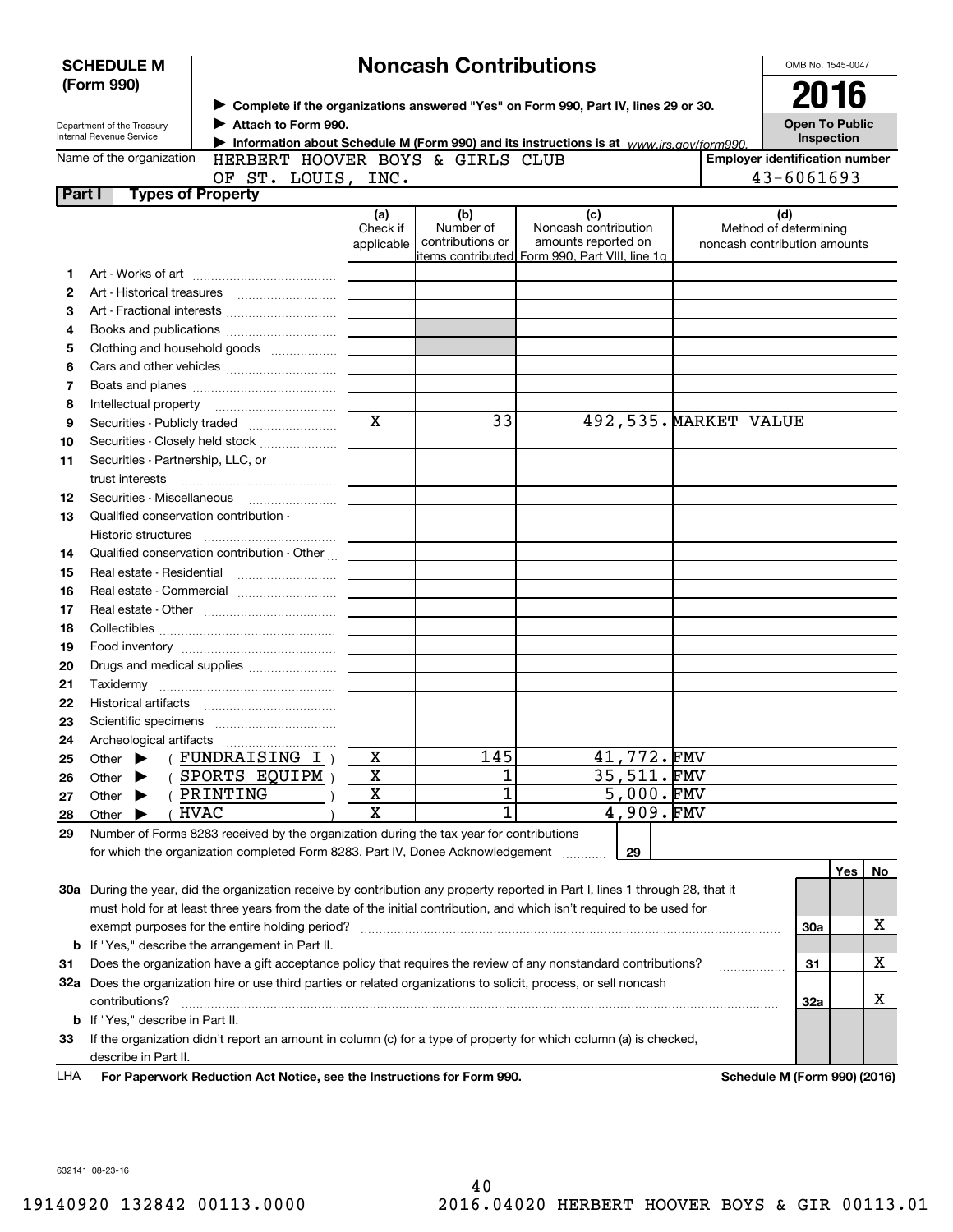Schedule M (Form 990) (2016)  $OF$   $ST$ . LOUIS, INC.

Part II | Supplemental Information. Provide the information required by Part I, lines 30b, 32b, and 33, and whether the organization is reporting in Part I, column (b), the number of contributions, the number of items received, or a combination of both. Also complete this part for any additional information.

# PART I, OTHER TYPES OF PROPERTY:

SOFTWARE LICENSE

(A) CHECK IF APPLICABLE = X

(B) NUMBER OF CONTRIBUTIONS = 1

(C) REVENUE REPORTED ON FORM 990, PART VIII \$ 1100.

(D) METHOD OF DETERMINING REVENUE: FMV

OTHER

(A) CHECK IF APPLICABLE = X

(B) NUMBER OF CONTRIBUTIONS = 1

(C) REVENUE REPORTED ON FORM 990, PART VIII \$ 151.

(D) METHOD OF DETERMINING REVENUE: FMV

**Schedule M (Form 990) (2016)**

632142 08-23-16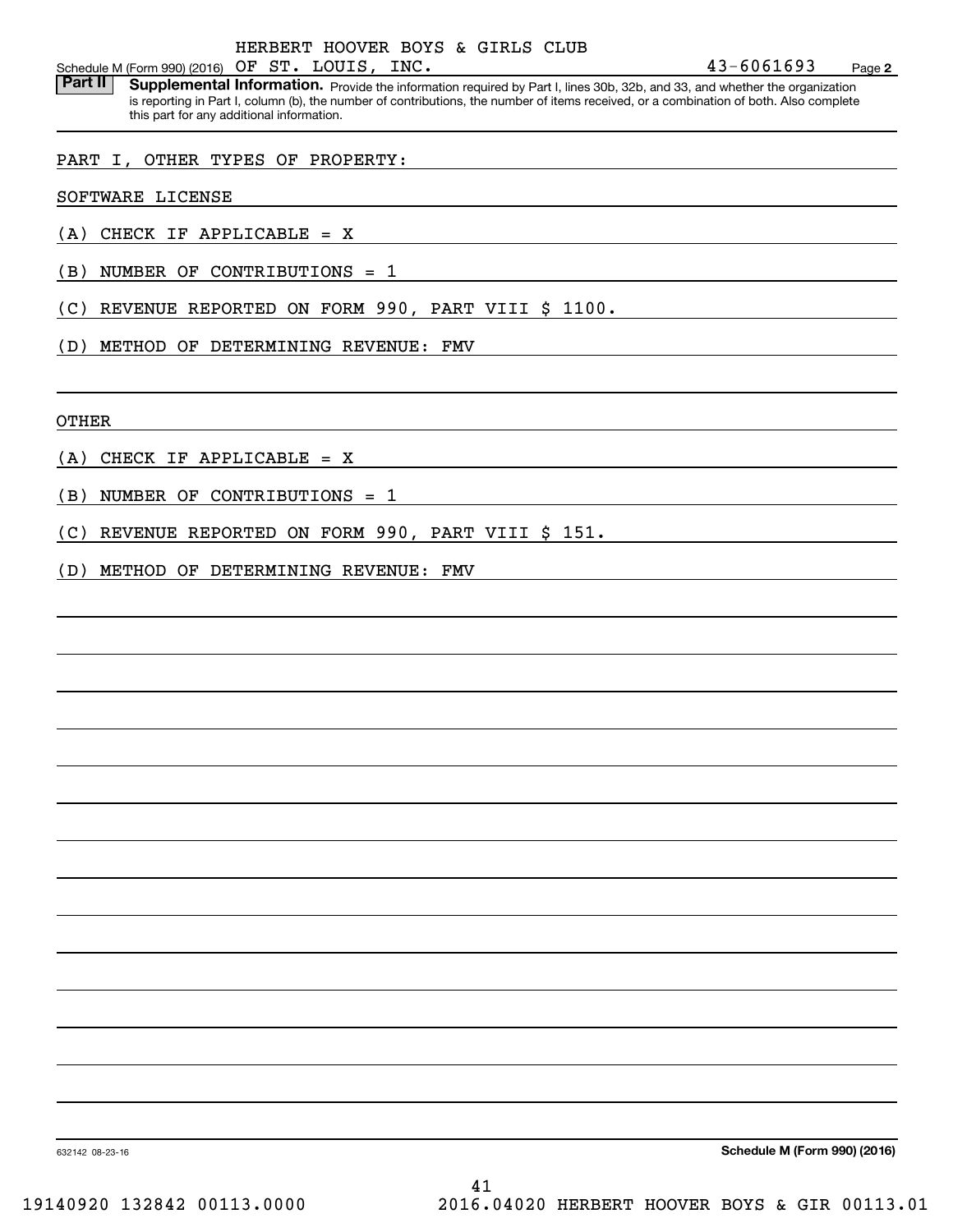| <b>SCHEDULE O</b><br>Supplemental Information to Form 990 or 990-EZ<br>Complete to provide information for responses to specific questions on<br>(Form 990 or 990-EZ) | OMB No. 1545-0047                     |  |  |  |  |  |
|-----------------------------------------------------------------------------------------------------------------------------------------------------------------------|---------------------------------------|--|--|--|--|--|
| Form 990 or 990-EZ or to provide any additional information.<br>Attach to Form 990 or 990-EZ.                                                                         | <b>Open to Public</b>                 |  |  |  |  |  |
| Department of the Treasury<br>Information about Schedule O (Form 990 or 990-EZ) and its instructions is at www.jrs.gov/form990.<br>Internal Revenue Service           | <b>Inspection</b>                     |  |  |  |  |  |
| HERBERT HOOVER BOYS & GIRLS CLUB<br>Name of the organization                                                                                                          | <b>Employer identification number</b> |  |  |  |  |  |
| 43-6061693<br>OF ST. LOUIS, INC.                                                                                                                                      |                                       |  |  |  |  |  |
| FORM 990, PART I, LINE 1, DESCRIPTION OF ORGANIZATION MISSION:                                                                                                        |                                       |  |  |  |  |  |
| 18<br>ENABLE YOUTH AGES 6<br>TO.<br>TO REALIZE THEIR FULL<br>INSPIRE AND<br>TО                                                                                        |                                       |  |  |  |  |  |
| POTENTIAL AS PRODUCTIVE, RESPONSIBLE AND CARING CITIZENS, THE BOYS AND                                                                                                |                                       |  |  |  |  |  |
| GIRLS CLUB OF ST LOUIS PROVIDES RECREATIONAL, ATHLETIC AND EDUCATIONAL                                                                                                |                                       |  |  |  |  |  |
|                                                                                                                                                                       |                                       |  |  |  |  |  |
| FACILITIES FOR YOUTH IN THE METROPOLITAN ST. LOUIS COMMUNITY.                                                                                                         |                                       |  |  |  |  |  |
|                                                                                                                                                                       |                                       |  |  |  |  |  |
|                                                                                                                                                                       |                                       |  |  |  |  |  |
| FORM 990, PART III, LINE 1, DESCRIPTION OF ORGANIZATION MISSION:                                                                                                      |                                       |  |  |  |  |  |
|                                                                                                                                                                       |                                       |  |  |  |  |  |
| INSPIRE AND<br>ENABLE YOUTH AGES 6<br>TO.<br>18<br>TO REALIZE THEIR FULL<br>ТO                                                                                        |                                       |  |  |  |  |  |
| POTENTIAL AS PRODUCTIVE, RESPONSIBLE AND CARING CITIZENS, THE BOYS AND                                                                                                |                                       |  |  |  |  |  |
| GIRLS CLUB OF ST LOUIS PROVIDES RECREATIONAL, ATHLETIC AND EDUCATIONAL                                                                                                |                                       |  |  |  |  |  |
|                                                                                                                                                                       |                                       |  |  |  |  |  |
| FACILITIES FOR YOUTH IN THE METROPOLITAN ST. LOUIS COMMUNITY.                                                                                                         |                                       |  |  |  |  |  |
|                                                                                                                                                                       |                                       |  |  |  |  |  |
| FORM 990, PART III, LINE 4D, OTHER PROGRAM SERVICES:                                                                                                                  |                                       |  |  |  |  |  |
|                                                                                                                                                                       |                                       |  |  |  |  |  |
| EAST MIDDLE SCHOOL CLUB                                                                                                                                               |                                       |  |  |  |  |  |
| 21ST CENTURY COMMUNITY LEARNING CENTERS                                                                                                                               |                                       |  |  |  |  |  |
| SOUTHEAST MIDDLE SCHOOL                                                                                                                                               |                                       |  |  |  |  |  |
|                                                                                                                                                                       |                                       |  |  |  |  |  |
| O'FALLON PARK RECREATION COMPLEX                                                                                                                                      |                                       |  |  |  |  |  |
| GRANNEMANN ELEMENTARY SCHOOL CLUB                                                                                                                                     |                                       |  |  |  |  |  |
| <b>FERGUSON CLUB</b>                                                                                                                                                  |                                       |  |  |  |  |  |
| RIVERVIEW GARDENS CLUB                                                                                                                                                |                                       |  |  |  |  |  |

LEE HAMILTON ELEMENTARY SCHOOL CLUB

EXPENSES \$ 1,695,799. INCLUDING GRANTS OF \$ 0. REVENUE \$ 106,310.

FORM 990, PART VI, SECTION B, LINE 11B:

THE RETURN IS PREPARED BY AN INDEPENDENT PUBLIC ACCOUNTING FIRM. THE RETURN

IS REVIEWED BY THE BOARD TREASURER. THE RETURN IS THEN MADE AVAILABLE TO

632211 08-25-16 LHA For Paperwork Reduction Act Notice, see the Instructions for Form 990 or 990-EZ. Schedule O (Form 990 or 990-EZ) (2016)

42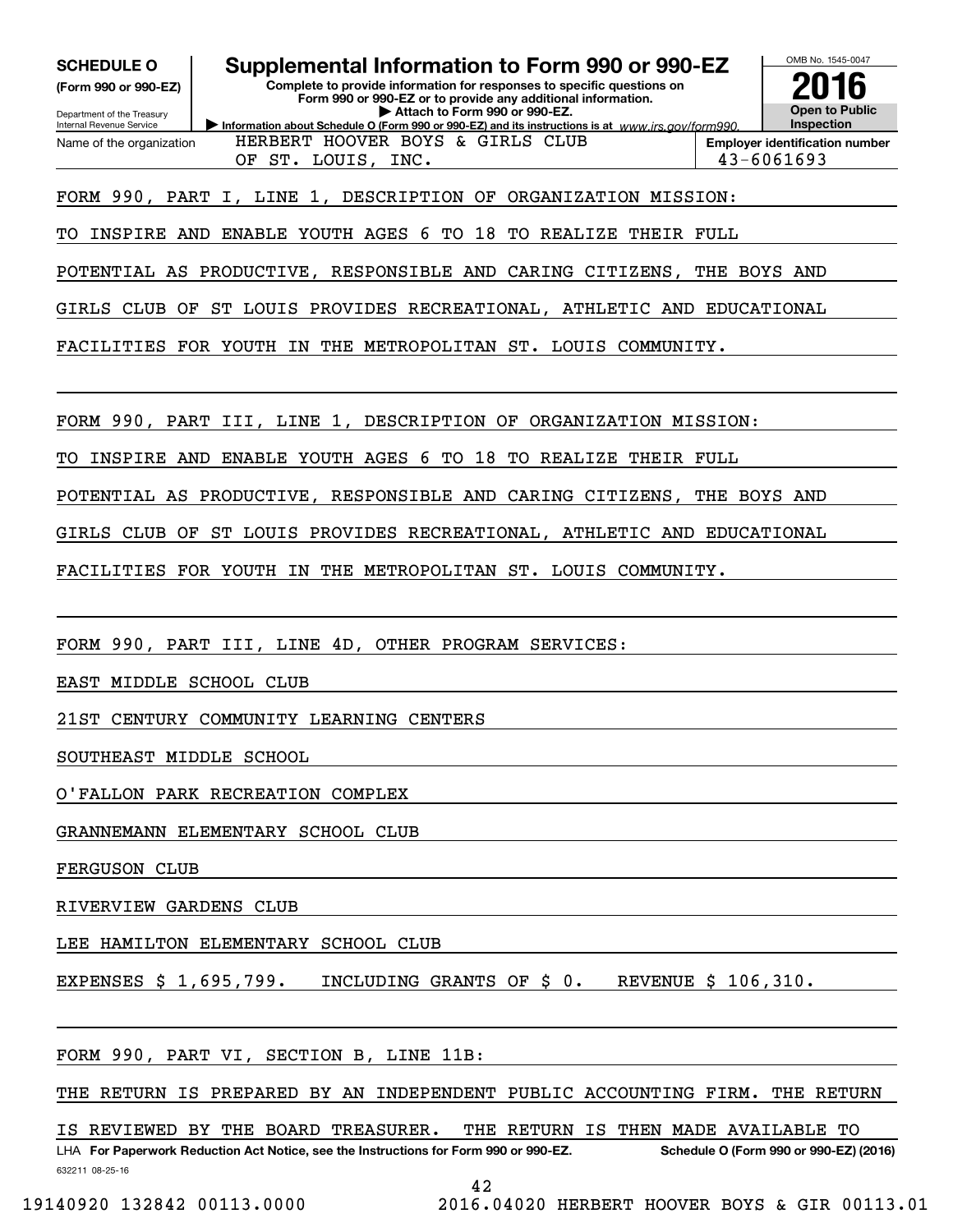| Schedule O (Form 990 or 990-EZ) (2016) |                                                                                      | Page 2                                              |
|----------------------------------------|--------------------------------------------------------------------------------------|-----------------------------------------------------|
|                                        | Name of the organization HERBERT HOOVER BOYS & GIRLS CLUB<br>LOUIS, INC.<br>OF ST. . | <b>Employer identification number</b><br>43-6061693 |
|                                        |                                                                                      |                                                     |

THE ENTIRE BOARD PRIOR TO FILING.

FORM 990, PART VI, SECTION B, LINE 12C:

THE CONFLICT OF INTEREST FORM IS SENT OUT ANNUALLY TO STAFF MEMBERS AND

BOARD MEMBERS. BOARD MEMBERS SIGN AND RETURN BY MAIL OR IN PERSON. THE

FINANCE DEPARTMENT FOLLOWS UP WITH STAFF AND BOARD MEMBERS TO ENSURE THEY

ARE ALL TURNED IN EACH YEAR.

FORM 990, PART VI, SECTION B, LINE 15:

THE BOARD SETS THE PRESIDENT'S SALARY. THE PRESIDENT SETS THE

VICE-PRESIDENT'S SALARY BASED ON BOYS AND GIRLS CLUB OF AMERICA GUIDELINES.

FORM 990, PART VI, SECTION C, LINE 19:

AUDITED FINANCIAL STATEMENTS PROVIDED UPON WRITTEN REQUEST.

FORM 990, PART XI, LINE 8

A PRIOR PERIOD ADJUSTMENT WAS MADE TO THE FINANCIAL STATEMENTS DURING

2016. FOR THE YEAR ENDED DECEMBER 31, 2015, CONTRIBUTIONS, PROMISES TO

GIVE AND TEMPORARILY RESTRICTED NET ASSETS WERE UNDERSTATED BY

\$378,560. THIS RESTATEMENT INCREASED TEMPORARILY RESTRICTED NET

ASSETS, TEMPORARILY RESTRICTED CONTRIBUTIIONS AND THE CHANGE IN NET

ASSETS BY \$378,560. THIS RESTATEMENT ALSO INCREASED SHORT-TERM

PROMISES TO GIVE BY \$100,000 AND INCREASED LONG-TERM PROMISES TO GIVE

BY \$278,560. THE RESTATEMENT HAD NO EFFECT ON NET ASSETS AT JANUARY 1,

43

2015. THE IMPACT OF THIS PRIOR PERIOD ADJUSTMENT WAS OFFSET, IN PART,

TO REFLECT THE REMOVAL OF A RECEIVABLE FROM MENTOR ST. LOUS (A RELATED

ORGANIZATION INCLUDED IN THE CONSOLDIATED FINANCIAL STATEMENTS OF

HERBERT HOOVER BOYS & GIRLS CLUB).

632212 08-25-16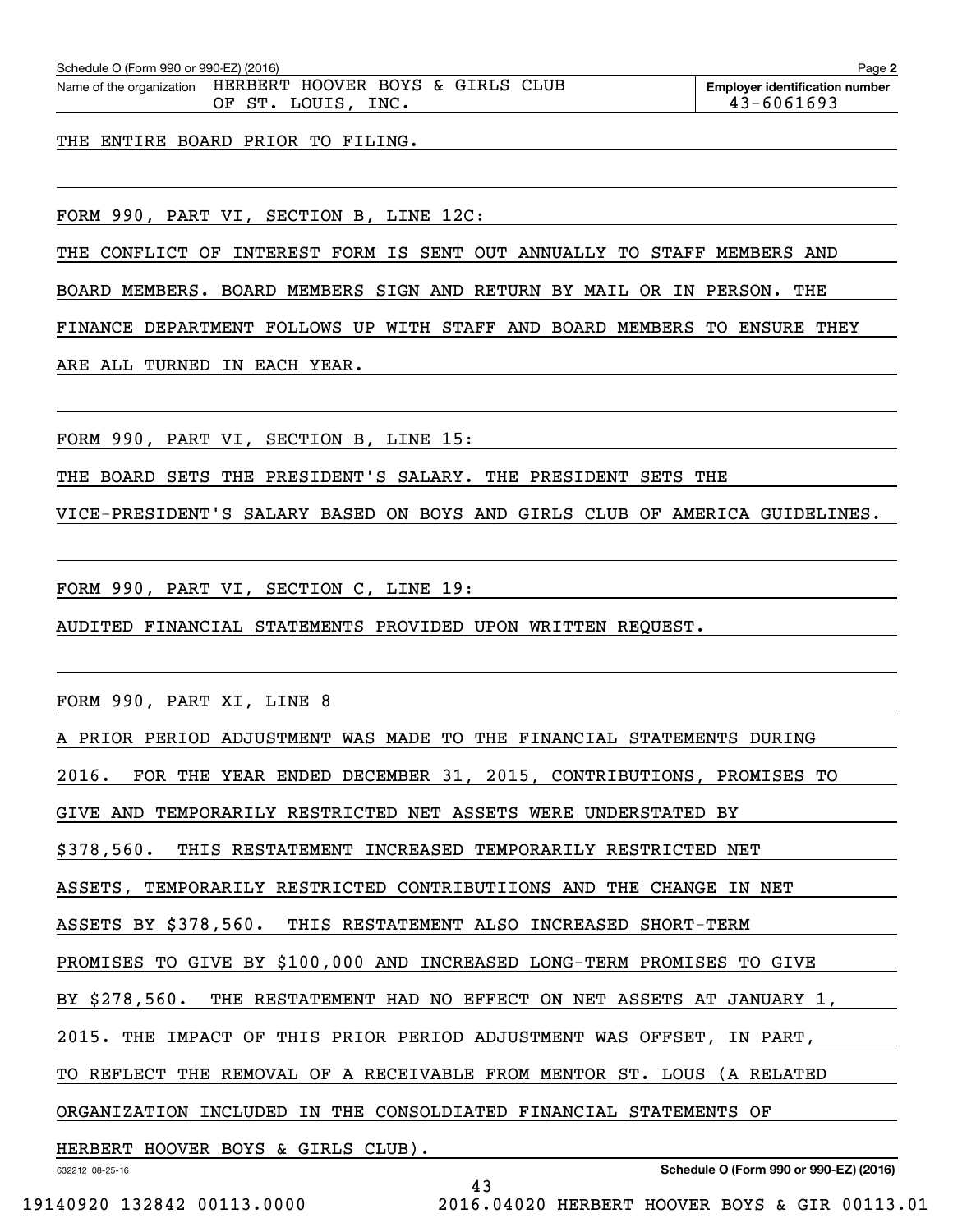| Schedule O (Form 990 or 990-EZ) (2016)<br>Name of the organization | HERBERT HOOVER BOYS & GIRLS CLUB |                 | Page 2<br><b>Employer identification number</b> |
|--------------------------------------------------------------------|----------------------------------|-----------------|-------------------------------------------------|
|                                                                    | OF ST. LOUIS, INC.               |                 | $43 - 6061693$                                  |
|                                                                    |                                  |                 |                                                 |
|                                                                    |                                  |                 |                                                 |
|                                                                    |                                  |                 |                                                 |
|                                                                    |                                  |                 |                                                 |
|                                                                    |                                  |                 |                                                 |
|                                                                    |                                  |                 |                                                 |
|                                                                    |                                  |                 |                                                 |
|                                                                    |                                  |                 |                                                 |
|                                                                    |                                  |                 |                                                 |
|                                                                    |                                  |                 |                                                 |
|                                                                    |                                  |                 |                                                 |
|                                                                    |                                  |                 |                                                 |
|                                                                    |                                  |                 |                                                 |
|                                                                    |                                  |                 |                                                 |
|                                                                    |                                  |                 |                                                 |
|                                                                    |                                  |                 |                                                 |
|                                                                    |                                  |                 |                                                 |
|                                                                    |                                  |                 |                                                 |
|                                                                    |                                  |                 |                                                 |
|                                                                    |                                  |                 |                                                 |
|                                                                    |                                  |                 |                                                 |
|                                                                    |                                  |                 |                                                 |
|                                                                    |                                  |                 |                                                 |
|                                                                    |                                  |                 |                                                 |
|                                                                    |                                  |                 |                                                 |
|                                                                    |                                  |                 |                                                 |
|                                                                    |                                  |                 |                                                 |
|                                                                    |                                  |                 |                                                 |
|                                                                    |                                  |                 |                                                 |
|                                                                    |                                  |                 |                                                 |
|                                                                    |                                  |                 |                                                 |
|                                                                    |                                  |                 |                                                 |
|                                                                    |                                  |                 |                                                 |
|                                                                    |                                  |                 |                                                 |
|                                                                    |                                  |                 |                                                 |
|                                                                    |                                  |                 |                                                 |
|                                                                    |                                  |                 |                                                 |
|                                                                    |                                  |                 |                                                 |
|                                                                    |                                  |                 |                                                 |
|                                                                    |                                  |                 |                                                 |
| 632212 08-25-16                                                    |                                  | $\Delta \Delta$ | Schedule O (Form 990 or 990-EZ) (2016)          |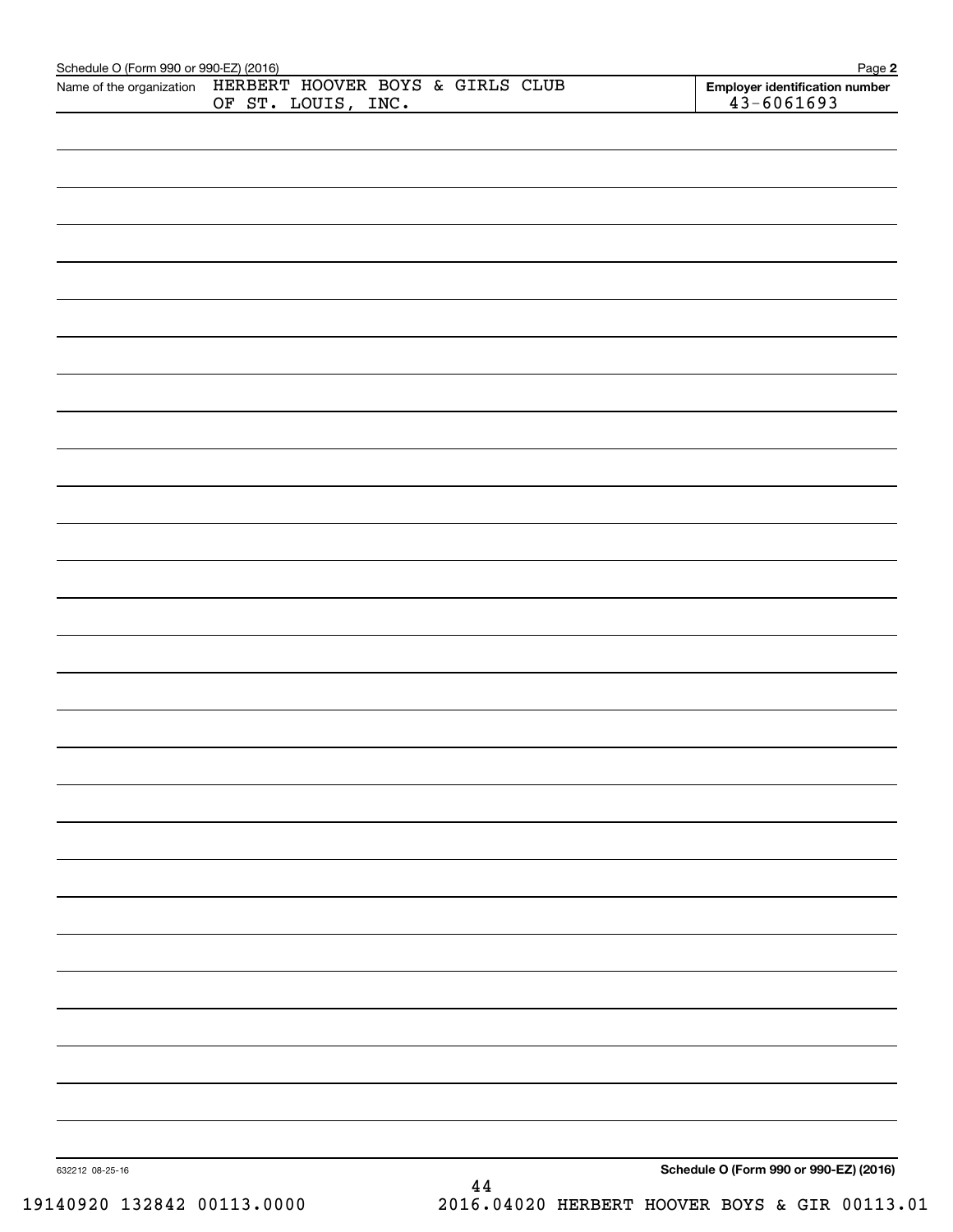| <b>Related Organizations and Unrelated Partnerships</b><br><b>SCHEDULE R</b><br>(Form 990)<br>> Complete if the organization answered "Yes" on Form 990, Part IV, line 33, 34, 35b, 36, or 37.<br>Attach to Form 990.        | 2016<br><b>Open to Public</b> |                                           |
|------------------------------------------------------------------------------------------------------------------------------------------------------------------------------------------------------------------------------|-------------------------------|-------------------------------------------|
|                                                                                                                                                                                                                              |                               |                                           |
|                                                                                                                                                                                                                              |                               |                                           |
| Department of the Treasury<br>Information about Schedule R (Form 990) and its instructions is at www.irs.gov/form990.<br>Internal Revenue Service                                                                            | Inspection                    |                                           |
| HERBERT HOOVER BOYS & GIRLS CLUB<br><b>Employer identification number</b><br>Name of the organization<br>43-6061693<br>OF ST. LOUIS, INC.                                                                                    |                               |                                           |
| Identification of Disregarded Entities. Complete if the organization answered "Yes" on Form 990, Part IV, line 33.<br>Part I                                                                                                 |                               |                                           |
| (a)<br>(b)<br>(c)<br>(d)<br>(e)                                                                                                                                                                                              | (f)                           |                                           |
| Name, address, and EIN (if applicable)<br>Primary activity<br>Legal domicile (state or<br>Total income<br>End-of-year assets<br>of disregarded entity<br>foreign country)                                                    | Direct controlling<br>entity  |                                           |
|                                                                                                                                                                                                                              |                               |                                           |
|                                                                                                                                                                                                                              |                               |                                           |
|                                                                                                                                                                                                                              |                               |                                           |
|                                                                                                                                                                                                                              |                               |                                           |
| Identification of Related Tax-Exempt Organizations. Complete if the organization answered "Yes" on Form 990, Part IV, line 34 because it had one or more related tax-exempt<br>Part II<br>organizations during the tax year. |                               |                                           |
| (a)<br>(b)<br>(f)<br>(c)<br>(d)<br>(e)<br>Legal domicile (state or<br><b>Exempt Code</b><br>Public charity<br>Direct controlling<br>Name, address, and EIN<br>Primary activity                                               |                               | $(g)$<br>Section 512(b)(13)<br>controlled |
| status (if section<br>of related organization<br>section<br>entity<br>foreign country)<br>501(c)(3)                                                                                                                          |                               | entity?                                   |
| ADAMS PARK COMMUNITY CENTER - 43-1888292                                                                                                                                                                                     | Yes                           | No                                        |
| 2901 N. GRAND AVE                                                                                                                                                                                                            |                               |                                           |
| ST LOUIS, MO 63107<br>MISSOURI<br>501(C)(3)<br><b>INSPIRE YOUTH</b><br>LINE 7<br>N/A                                                                                                                                         |                               | X                                         |
| MENTOR ST. LOUIS - 43-1713228                                                                                                                                                                                                |                               |                                           |
| 2901 N. GRAND AVE                                                                                                                                                                                                            |                               |                                           |
| ST LOUIS, MO 63107<br>MENTOR YOUTH<br>MISSOURI<br>501(C)(3)<br>LINE 7<br>N/A                                                                                                                                                 |                               | X                                         |
|                                                                                                                                                                                                                              |                               |                                           |
|                                                                                                                                                                                                                              |                               |                                           |
|                                                                                                                                                                                                                              |                               |                                           |
|                                                                                                                                                                                                                              |                               |                                           |
|                                                                                                                                                                                                                              |                               |                                           |

**For Paperwork Reduction Act Notice, see the Instructions for Form 990. Schedule R (Form 990) 2016**

OMB No. 1545-0047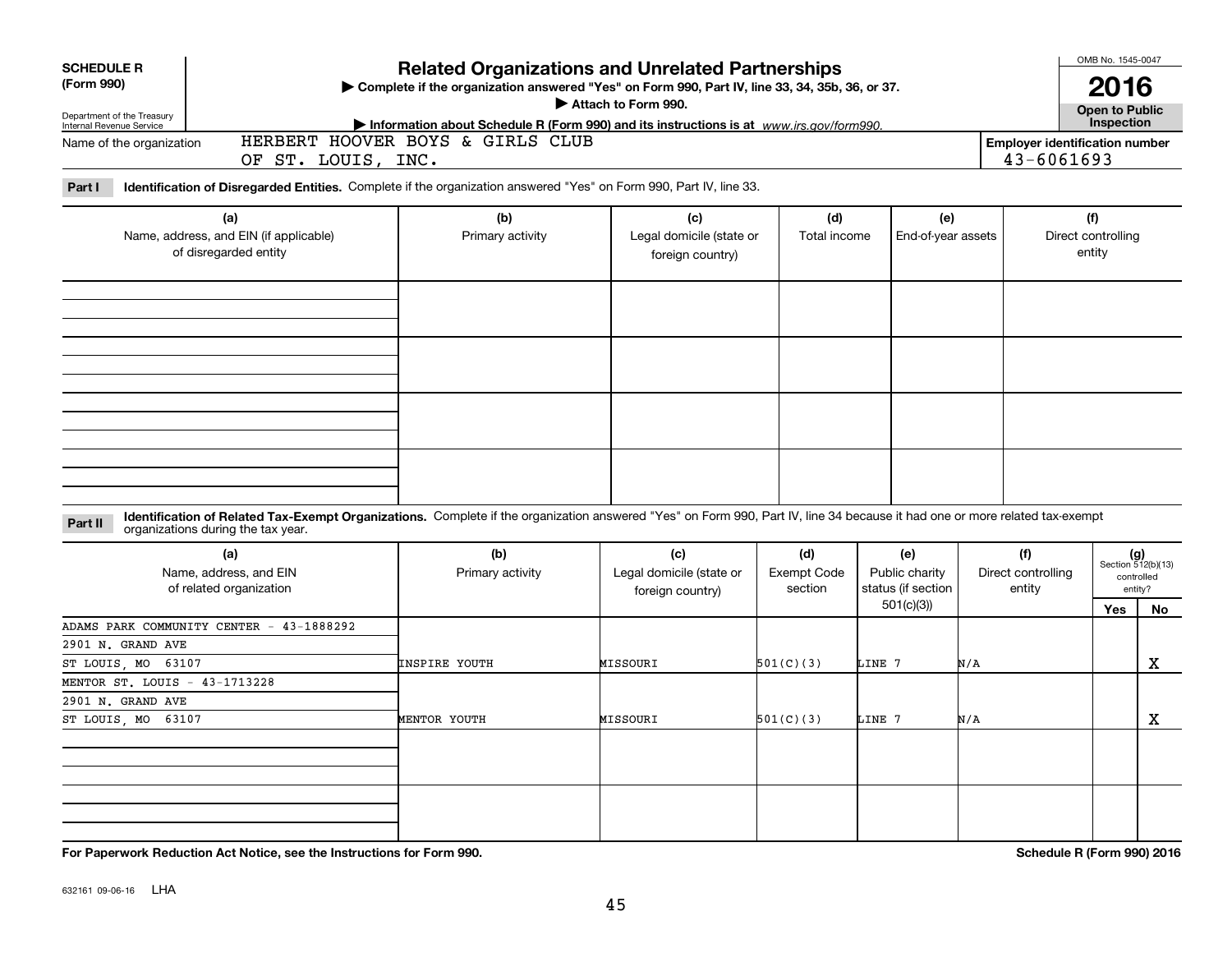|  | HERBERT HOOVER BOYS & GIRLS CLUB |  |  |  |  |  |
|--|----------------------------------|--|--|--|--|--|
|--|----------------------------------|--|--|--|--|--|

Schedule R (Form 990) 2016 Page OF ST. LOUIS, INC. 43-6061693

**2**

**Identification of Related Organizations Taxable as a Partnership.** Complete if the organization answered "Yes" on Form 990, Part IV, line 34 because it had one or more related **Part III** organizations treated as a partnership during the tax year.

| (a)                                               | (b)              | (c)                  | (d)                | (e)                                                                 | (f)            | (g)                   |         | (h)              | (i)                                                       | (i) | (k)                                                       |
|---------------------------------------------------|------------------|----------------------|--------------------|---------------------------------------------------------------------|----------------|-----------------------|---------|------------------|-----------------------------------------------------------|-----|-----------------------------------------------------------|
| Name, address, and EIN<br>of related organization | Primary activity | Legal<br>domicile    | Direct controlling | Predominant income                                                  | Share of total | Share of              |         | Disproportionate | Code V-UBI                                                |     | General or Percentage<br>managing<br>partner?<br>partner? |
|                                                   |                  | (state or<br>foreign | entity             | related, unrelated,<br>excluded from tax under<br>sections 512-514) | income         | end-of-year<br>assets |         | allocations?     | amount in box<br>20 of Schedule<br>K-1 (Form 1065) Yes No |     |                                                           |
|                                                   |                  | country)             |                    |                                                                     |                |                       | Yes $ $ | No               |                                                           |     |                                                           |
|                                                   |                  |                      |                    |                                                                     |                |                       |         |                  |                                                           |     |                                                           |
|                                                   |                  |                      |                    |                                                                     |                |                       |         |                  |                                                           |     |                                                           |
|                                                   |                  |                      |                    |                                                                     |                |                       |         |                  |                                                           |     |                                                           |
|                                                   |                  |                      |                    |                                                                     |                |                       |         |                  |                                                           |     |                                                           |
|                                                   |                  |                      |                    |                                                                     |                |                       |         |                  |                                                           |     |                                                           |
|                                                   |                  |                      |                    |                                                                     |                |                       |         |                  |                                                           |     |                                                           |
|                                                   |                  |                      |                    |                                                                     |                |                       |         |                  |                                                           |     |                                                           |
|                                                   |                  |                      |                    |                                                                     |                |                       |         |                  |                                                           |     |                                                           |
|                                                   |                  |                      |                    |                                                                     |                |                       |         |                  |                                                           |     |                                                           |
|                                                   |                  |                      |                    |                                                                     |                |                       |         |                  |                                                           |     |                                                           |
|                                                   |                  |                      |                    |                                                                     |                |                       |         |                  |                                                           |     |                                                           |
|                                                   |                  |                      |                    |                                                                     |                |                       |         |                  |                                                           |     |                                                           |
|                                                   |                  |                      |                    |                                                                     |                |                       |         |                  |                                                           |     |                                                           |
|                                                   |                  |                      |                    |                                                                     |                |                       |         |                  |                                                           |     |                                                           |
|                                                   |                  |                      |                    |                                                                     |                |                       |         |                  |                                                           |     |                                                           |
|                                                   |                  |                      |                    |                                                                     |                |                       |         |                  |                                                           |     |                                                           |
|                                                   |                  |                      |                    |                                                                     |                |                       |         |                  |                                                           |     |                                                           |

**Identification of Related Organizations Taxable as a Corporation or Trust.** Complete if the organization answered "Yes" on Form 990, Part IV, line 34 because it had one or more related **Part IV** organizations treated as a corporation or trust during the tax year.

| (a)<br>Name, address, and EIN<br>of related organization | (b)<br>Primary activity | (c)<br>Legal domicile<br>(state or<br>foreign | (d)<br>Direct controlling<br>entity | (e)<br>Type of entity<br>(C corp, S corp,<br>or trust) | (f)<br>Share of total<br>income | (g)<br>Share of<br>end-of-year<br>assets | (h)<br>Percentage<br>ownership | (i)<br>Section<br>512(b)(13)<br>controlled | entity? |
|----------------------------------------------------------|-------------------------|-----------------------------------------------|-------------------------------------|--------------------------------------------------------|---------------------------------|------------------------------------------|--------------------------------|--------------------------------------------|---------|
|                                                          |                         | country)                                      |                                     |                                                        |                                 |                                          |                                |                                            | Yes No  |
|                                                          |                         |                                               |                                     |                                                        |                                 |                                          |                                |                                            |         |
|                                                          |                         |                                               |                                     |                                                        |                                 |                                          |                                |                                            |         |
|                                                          |                         |                                               |                                     |                                                        |                                 |                                          |                                |                                            |         |
|                                                          |                         |                                               |                                     |                                                        |                                 |                                          |                                |                                            |         |
|                                                          |                         |                                               |                                     |                                                        |                                 |                                          |                                |                                            |         |
|                                                          |                         |                                               |                                     |                                                        |                                 |                                          |                                |                                            |         |
|                                                          |                         |                                               |                                     |                                                        |                                 |                                          |                                |                                            |         |
|                                                          |                         |                                               |                                     |                                                        |                                 |                                          |                                |                                            |         |
|                                                          |                         |                                               |                                     |                                                        |                                 |                                          |                                |                                            |         |
|                                                          |                         |                                               |                                     |                                                        |                                 |                                          |                                |                                            |         |
|                                                          |                         |                                               |                                     |                                                        |                                 |                                          |                                |                                            |         |
|                                                          |                         |                                               |                                     |                                                        |                                 |                                          |                                |                                            |         |
|                                                          |                         |                                               |                                     |                                                        |                                 |                                          |                                |                                            |         |
|                                                          |                         |                                               |                                     |                                                        |                                 |                                          |                                |                                            |         |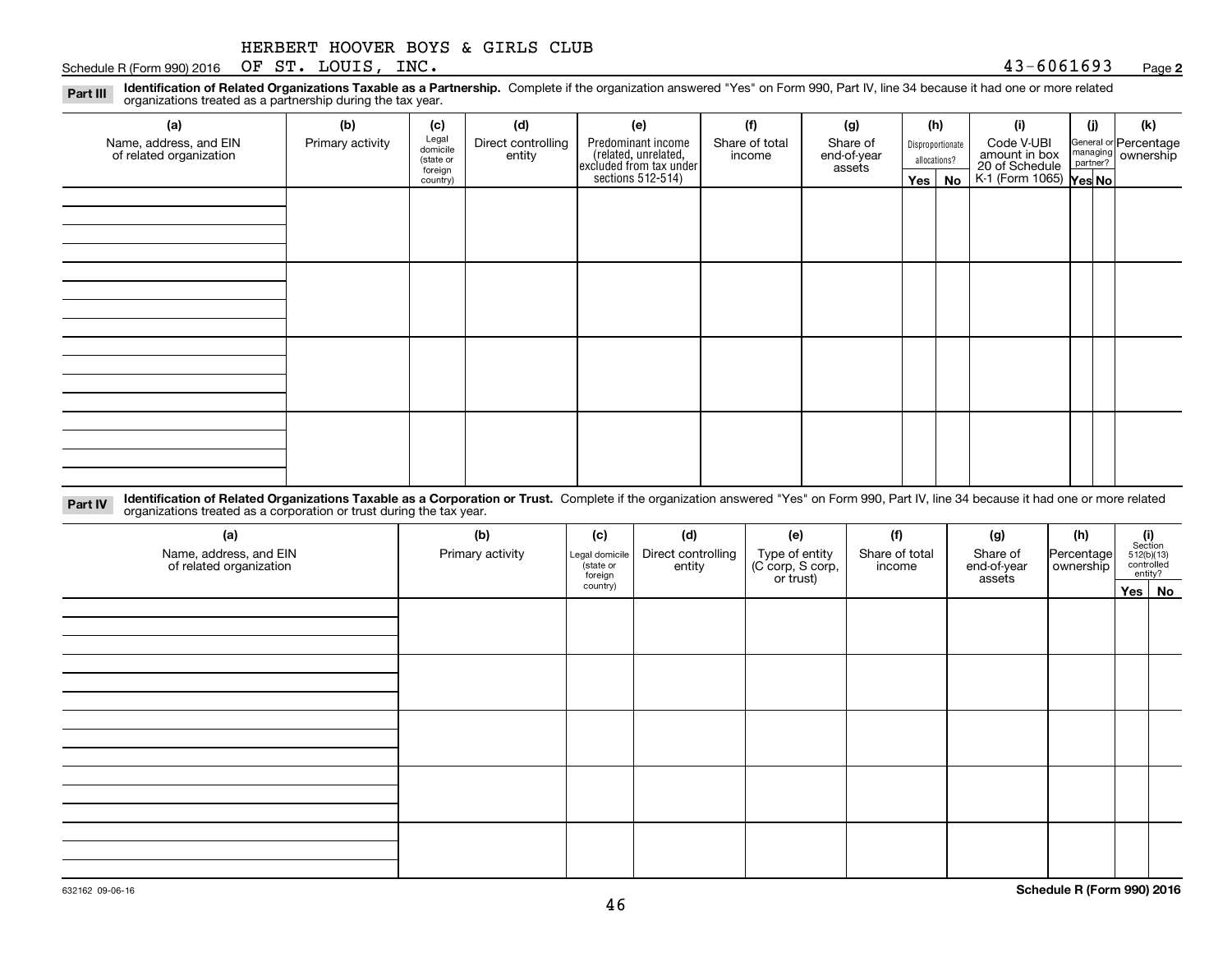Schedule R (Form 990) 2016 Page OF ST. LOUIS, INC. 43-6061693

| <b>Part V</b> | Transactions With Related Organizations. Complete if the organization answered "Yes" on Form 990, Part IV, line 34, 35b, or 36.                                                                                                |                |          |             |
|---------------|--------------------------------------------------------------------------------------------------------------------------------------------------------------------------------------------------------------------------------|----------------|----------|-------------|
|               | Note: Complete line 1 if any entity is listed in Parts II, III, or IV of this schedule.                                                                                                                                        |                | Yes   No |             |
|               | During the tax year, did the organization engage in any of the following transactions with one or more related organizations listed in Parts II-IV?                                                                            |                |          |             |
|               |                                                                                                                                                                                                                                | 1a             |          | X           |
|               | b Gift, grant, or capital contribution to related organization(s) manufaction contracts and contribution to related organization(s)                                                                                            | 1 <sub>b</sub> |          | X           |
|               | c Gift, grant, or capital contribution from related organization(s) manufaction(s) and contribution from related organization(s) manufaction contribution from related organization(s) manufaction contribution from related o | 1 <sub>c</sub> |          | X           |
|               | d Loans or loan guarantees to or for related organization(s) committion contracts are constructed as a control or contract or contract or contract or contract or contract or contract or contract or contract or contract or  | 1d             |          | X           |
|               |                                                                                                                                                                                                                                | 1e             |          | X           |
|               |                                                                                                                                                                                                                                |                |          |             |
|               | Dividends from related organization(s) Entertainment and the contract of the contract of the contract of the contract of the contract of the contract of the contract of the contract of the contract of the contract of the c | 1f             |          | X           |
|               | g Sale of assets to related organization(s) www.assettion.com/www.assettion.com/www.assettion.com/www.assettion.com/www.assettion.com/www.assettion.com/www.assettion.com/www.assettion.com/www.assettion.com/www.assettion.co | 1g             |          | X           |
|               | h Purchase of assets from related organization(s) material contents and content to content the content of the content of the content of the content of the content of the content of the content of the content of the content | 1 <sub>h</sub> |          | X           |
|               | Exchange of assets with related organization(s) www.communically.communically contract the contract of assets with related organization(s) www.communically.communically contract the contract of assets with related organiza | 11             |          | $\mathbf x$ |
|               |                                                                                                                                                                                                                                | 1j             | X        |             |
|               |                                                                                                                                                                                                                                |                |          |             |
|               |                                                                                                                                                                                                                                | 1k             |          | X           |
|               |                                                                                                                                                                                                                                | 11             |          | X           |
|               |                                                                                                                                                                                                                                | 1m             |          | $\mathbf X$ |
|               |                                                                                                                                                                                                                                | 1n             |          | X           |
|               | <b>o</b> Sharing of paid employees with related organization(s)                                                                                                                                                                | 1o             |          | X           |
|               |                                                                                                                                                                                                                                |                |          |             |
|               | p Reimbursement paid to related organization(s) for expenses [111] resummand content to content the set of the set of the set of the set of the set of the set of the set of the set of the set of the set of the set of the s | 1p             |          | x           |
|               |                                                                                                                                                                                                                                | 1q             |          | X           |
|               |                                                                                                                                                                                                                                |                |          |             |
|               | r Other transfer of cash or property to related organization(s)                                                                                                                                                                | 1r             |          | х           |
|               |                                                                                                                                                                                                                                | 1s             |          | X           |

**2**If the answer to any of the above is "Yes," see the instructions for information on who must complete this line, including covered relationships and transaction thresholds.

|     | (a)<br>Name of related organization | (b)<br>Transaction<br>type (a-s) | (c)<br>Amount involved | (d)<br>Method of determining amount involved |
|-----|-------------------------------------|----------------------------------|------------------------|----------------------------------------------|
| (1) |                                     |                                  |                        |                                              |
| (2) |                                     |                                  |                        |                                              |
| (3) |                                     |                                  |                        |                                              |
| (4) |                                     |                                  |                        |                                              |
| (5) |                                     |                                  |                        |                                              |
| (6) |                                     |                                  |                        |                                              |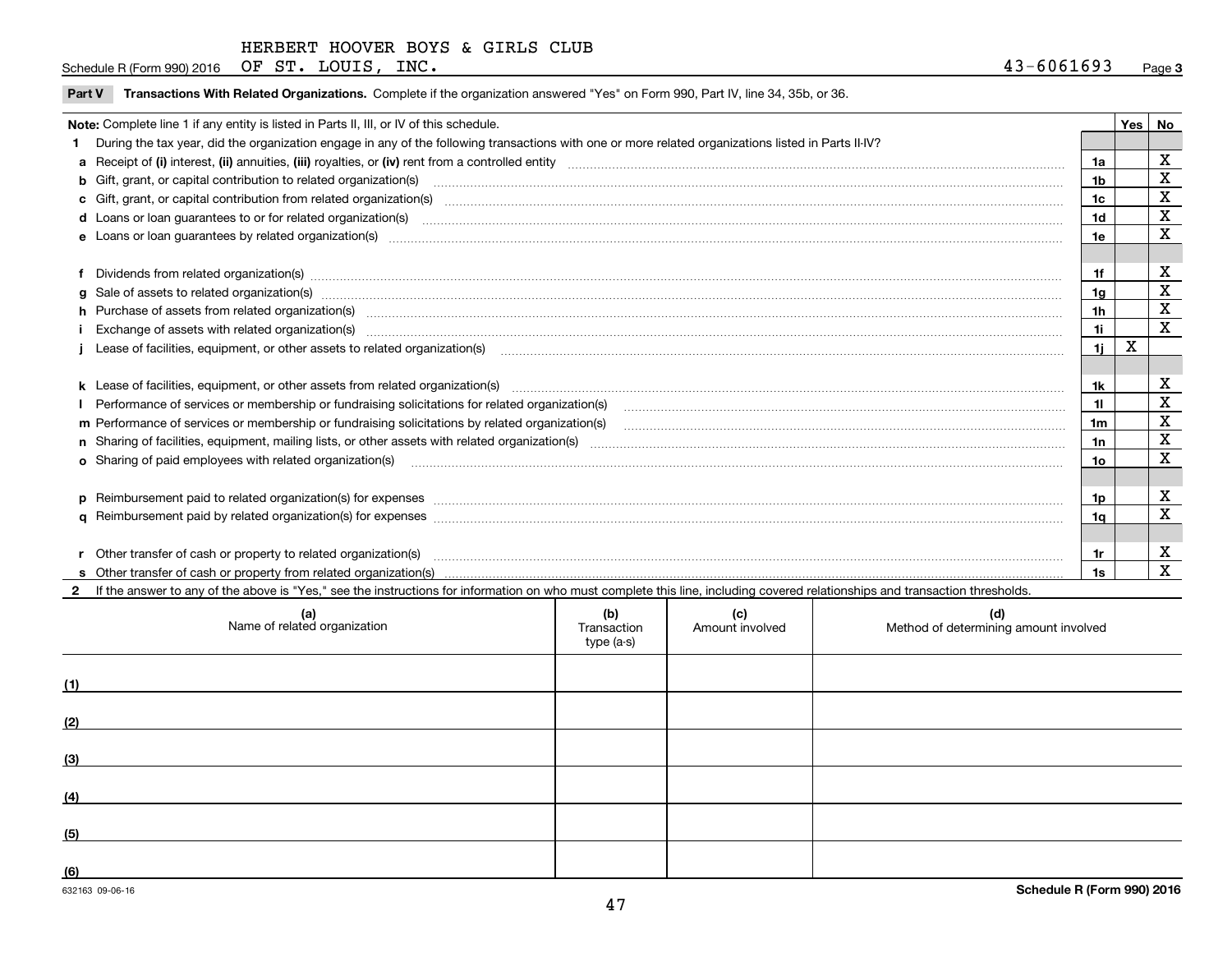Schedule R (Form 990) 2016 Page OF ST. LOUIS, INC. 43-6061693

**Part VI Unrelated Organizations Taxable as a Partnership. Complete if the organization answered "Yes" on Form 990, Part IV, line 37.** 

Provide the following information for each entity taxed as a partnership through which the organization conducted more than five percent of its activities (measured by total assets or gross revenue) that was not a related organization. See instructions regarding exclusion for certain investment partnerships.

| (a)<br>Name, address, and EIN<br>of entity | (b)<br>Primary activity | (c)<br>Legal domicile<br>(state or foreign<br>country) | (d)<br>Predominant income<br>(related, unrelated,<br>excluded from tax under<br>sections 512-514) | $\begin{array}{c} \textbf{(e)}\\ \text{Are all} \\ \text{partners sec.}\\ 501(c)(3)\\ \text{orgs.?} \end{array}$<br>Yes No | (f)<br>Share of<br>total<br>income | (g)<br>Share of<br>end-of-year<br>assets | (h)<br>Dispropor-<br>tionate<br>allocations?<br>Yes No | (i)<br>Code V-UBI<br>amount in box 20 managing<br>of Schedule K-1 partner? ownership<br>(Form 1065)<br>ves No | (i)<br>Yes No | (k) |
|--------------------------------------------|-------------------------|--------------------------------------------------------|---------------------------------------------------------------------------------------------------|----------------------------------------------------------------------------------------------------------------------------|------------------------------------|------------------------------------------|--------------------------------------------------------|---------------------------------------------------------------------------------------------------------------|---------------|-----|
|                                            |                         |                                                        |                                                                                                   |                                                                                                                            |                                    |                                          |                                                        |                                                                                                               |               |     |
|                                            |                         |                                                        |                                                                                                   |                                                                                                                            |                                    |                                          |                                                        |                                                                                                               |               |     |
|                                            |                         |                                                        |                                                                                                   |                                                                                                                            |                                    |                                          |                                                        |                                                                                                               |               |     |
|                                            |                         |                                                        |                                                                                                   |                                                                                                                            |                                    |                                          |                                                        |                                                                                                               |               |     |
|                                            |                         |                                                        |                                                                                                   |                                                                                                                            |                                    |                                          |                                                        |                                                                                                               |               |     |
|                                            |                         |                                                        |                                                                                                   |                                                                                                                            |                                    |                                          |                                                        |                                                                                                               |               |     |
|                                            |                         |                                                        |                                                                                                   |                                                                                                                            |                                    |                                          |                                                        |                                                                                                               |               |     |
|                                            |                         |                                                        |                                                                                                   |                                                                                                                            |                                    |                                          |                                                        |                                                                                                               |               |     |

**Schedule R (Form 990) 2016**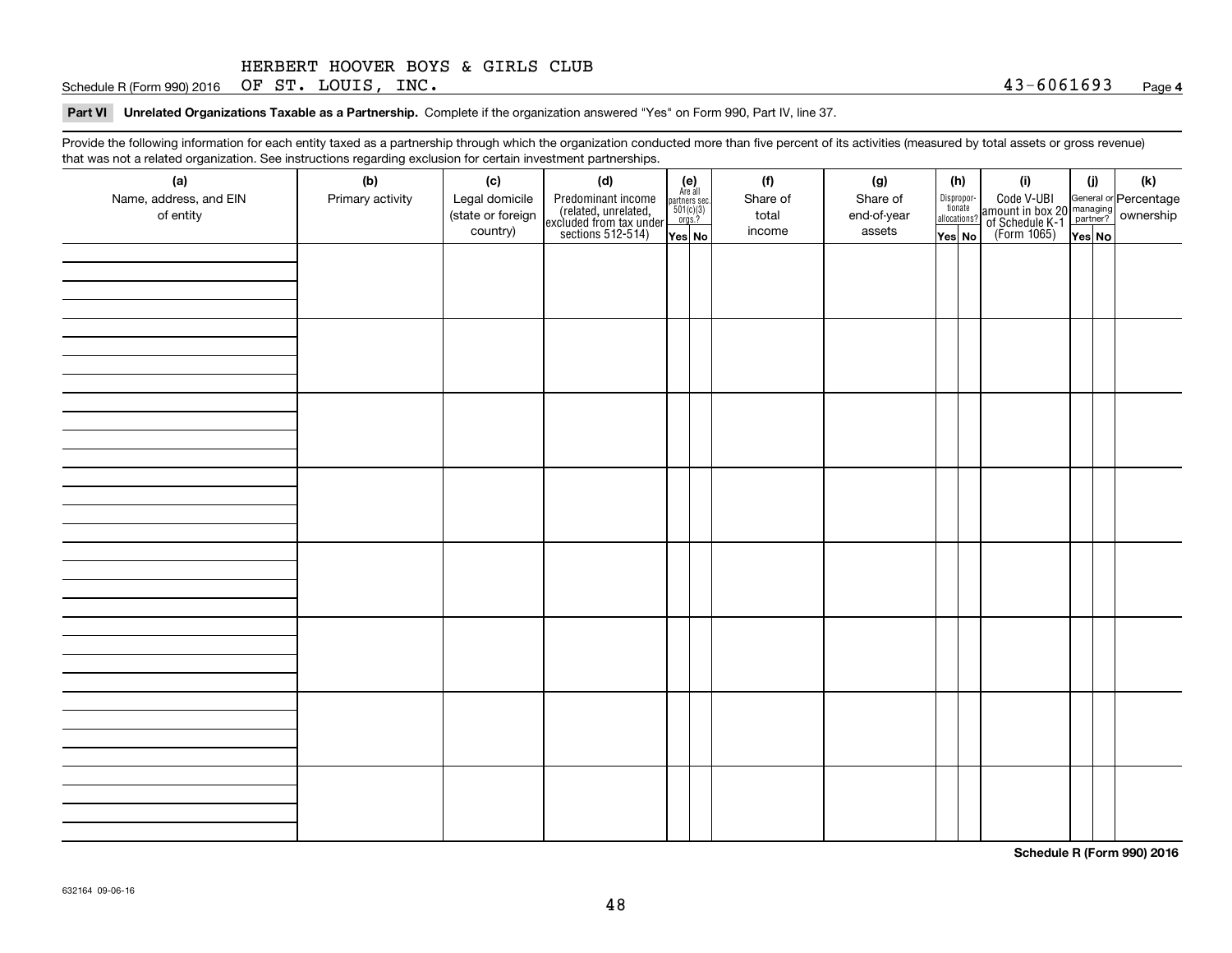**Part VII Supplemental Information.**

Provide additional information for responses to questions on Schedule R. See instructions.

**Schedule R (Form 990) 2016**

632165 09-06-16